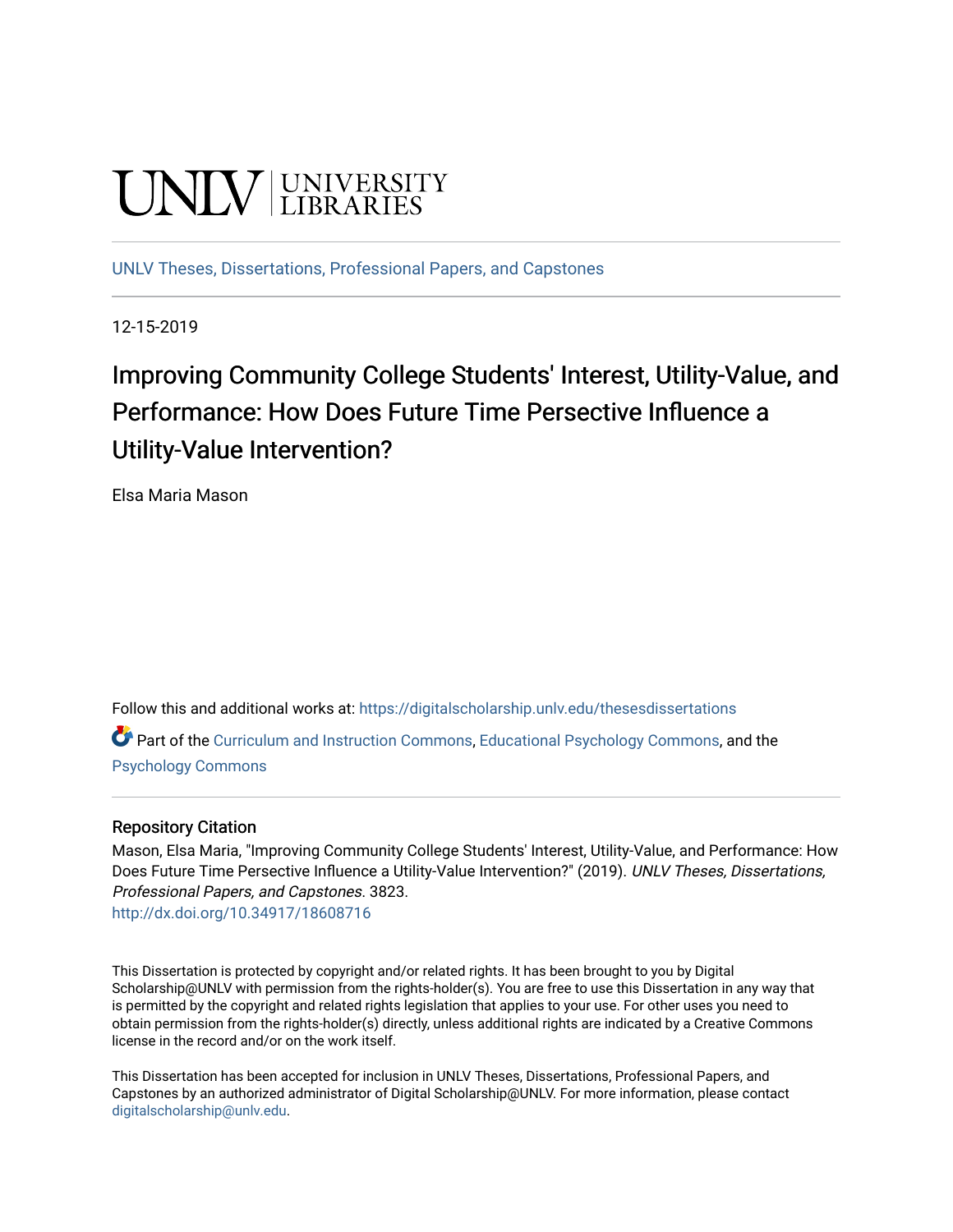## IMPROVING COMMUNITY COLLEGE STUDENTS' INTEREST, UTILITY-VALUE,

## AND PERFORMANCE: HOW DOES FUTURE TIME PERSPECTIVE

## INFLUENCE A UTILITY-VALUE INTERVENTION?

By

Elsa M. Mason

Bachelor of Arts - Psychology California State University, Long Beach 1995

Master of Arts - Industrial and Organizational Psychology California State University, Long Beach 1998

> A dissertation submitted in partial fulfillment of the requirements for the

Doctor of Philosophy - Educational Psychology

Department of Educational Psychology and Higher Education College of Education The Graduate College

> University of Nevada, Las Vegas December 2019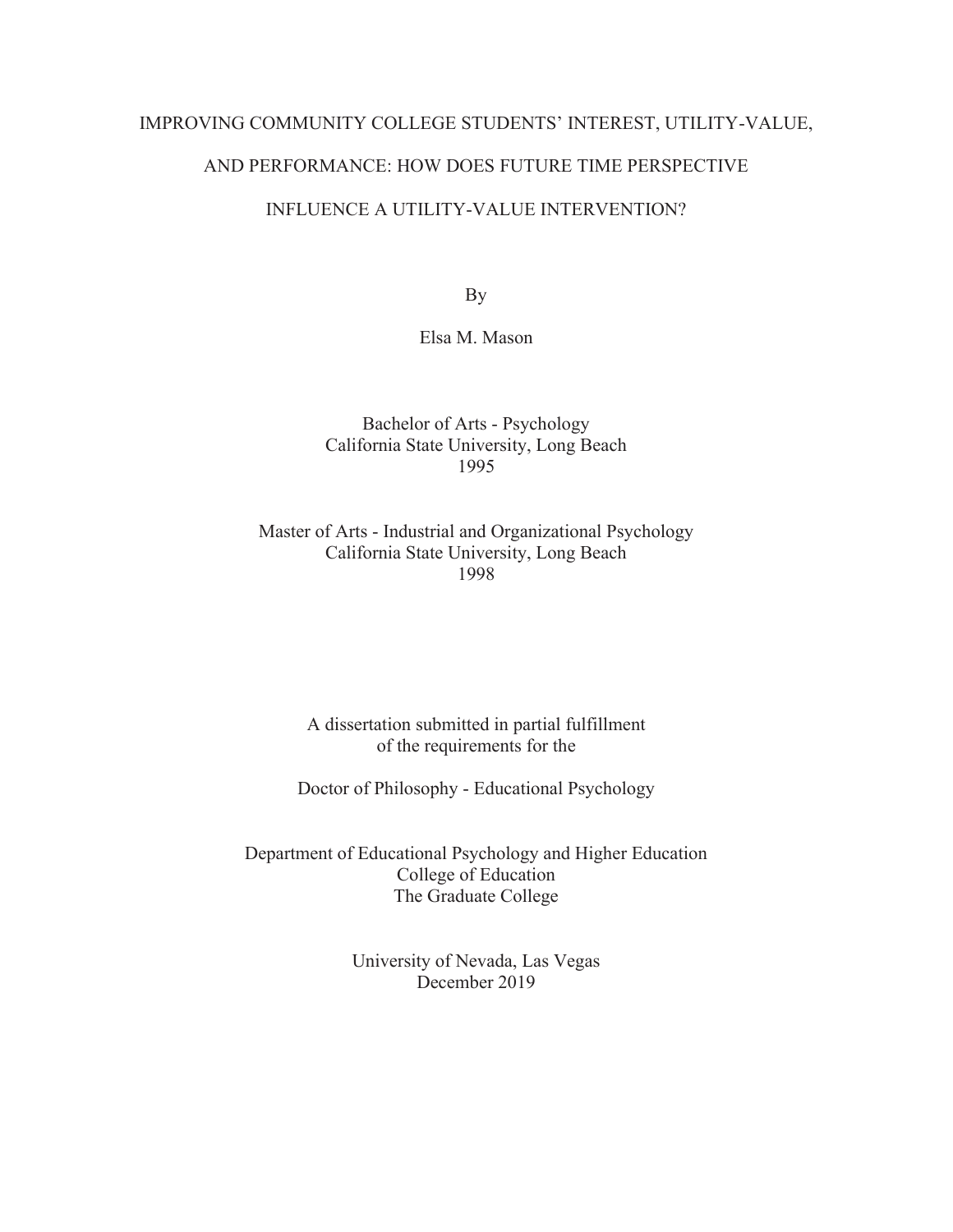Copyright 2020 by Elsa M. Mason

All Rights Reserved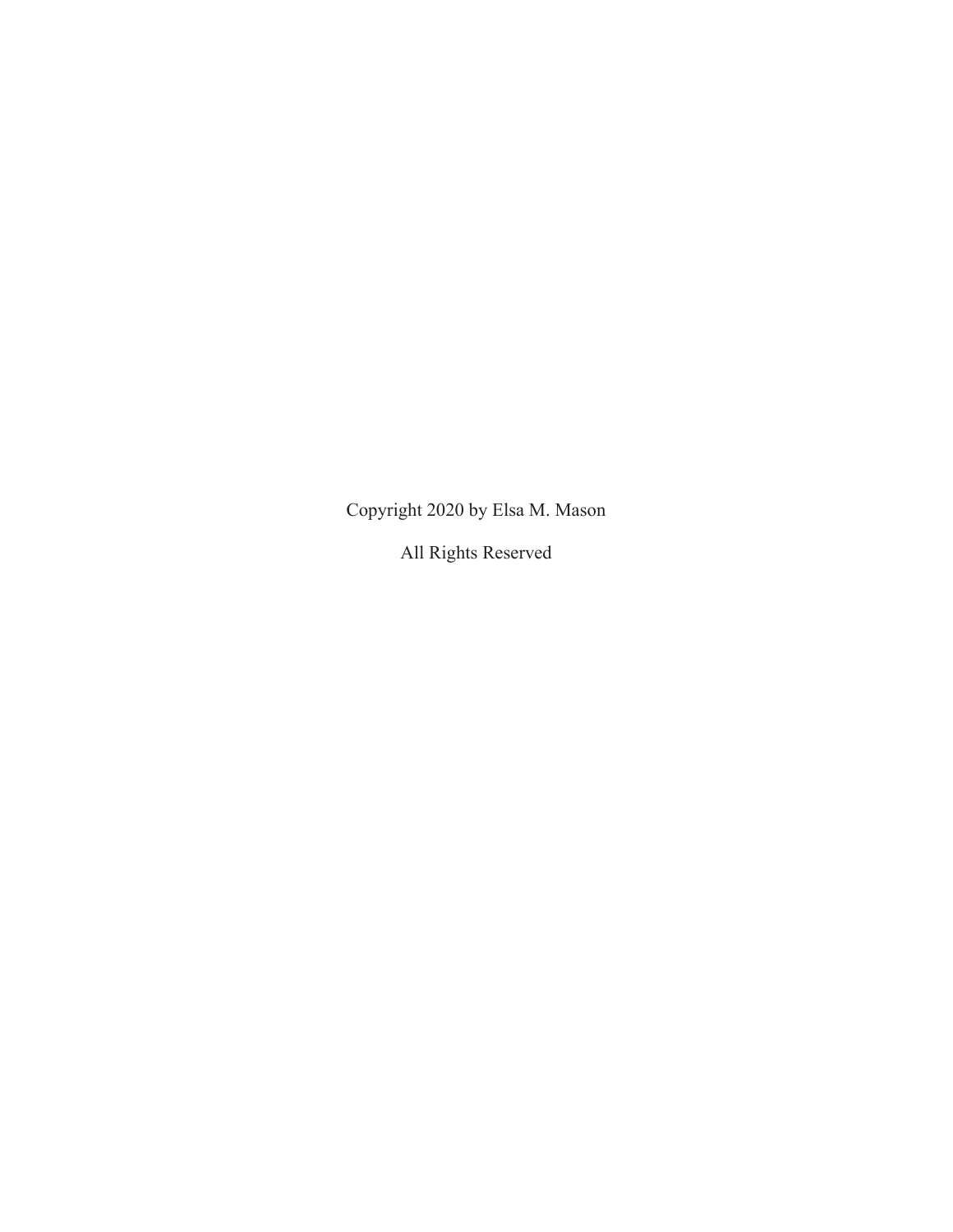

## **Dissertation Approval**

The Graduate College The University of Nevada, Las Vegas

November 15, 2019

This dissertation prepared by

Elsa M. Mason

entitled

Improving Community College Students' Interest, Utility-Value, and Performance: How Does Future Time Perspective Influence a Utility-Value Intervention?

is approved in partial fulfillment of the requirements for the degree of

Doctor of Philosophy - Educational Psychology Department of Educational Psychology and Higher Education

Gwen Marchand, Ph.D. *Examination Committee Member* 

Lori Olafson, Ph.D. *Examination Committee Member* 

Kendall Hartley, Ph.D. *Graduate College Faculty Representative* 

Lisa Bendixen, Ph.D.<br> **Kathryn Hausbeck Korgan, Ph.D. Examination Committee Chair** Graduate College Dean **Graduate College Dean**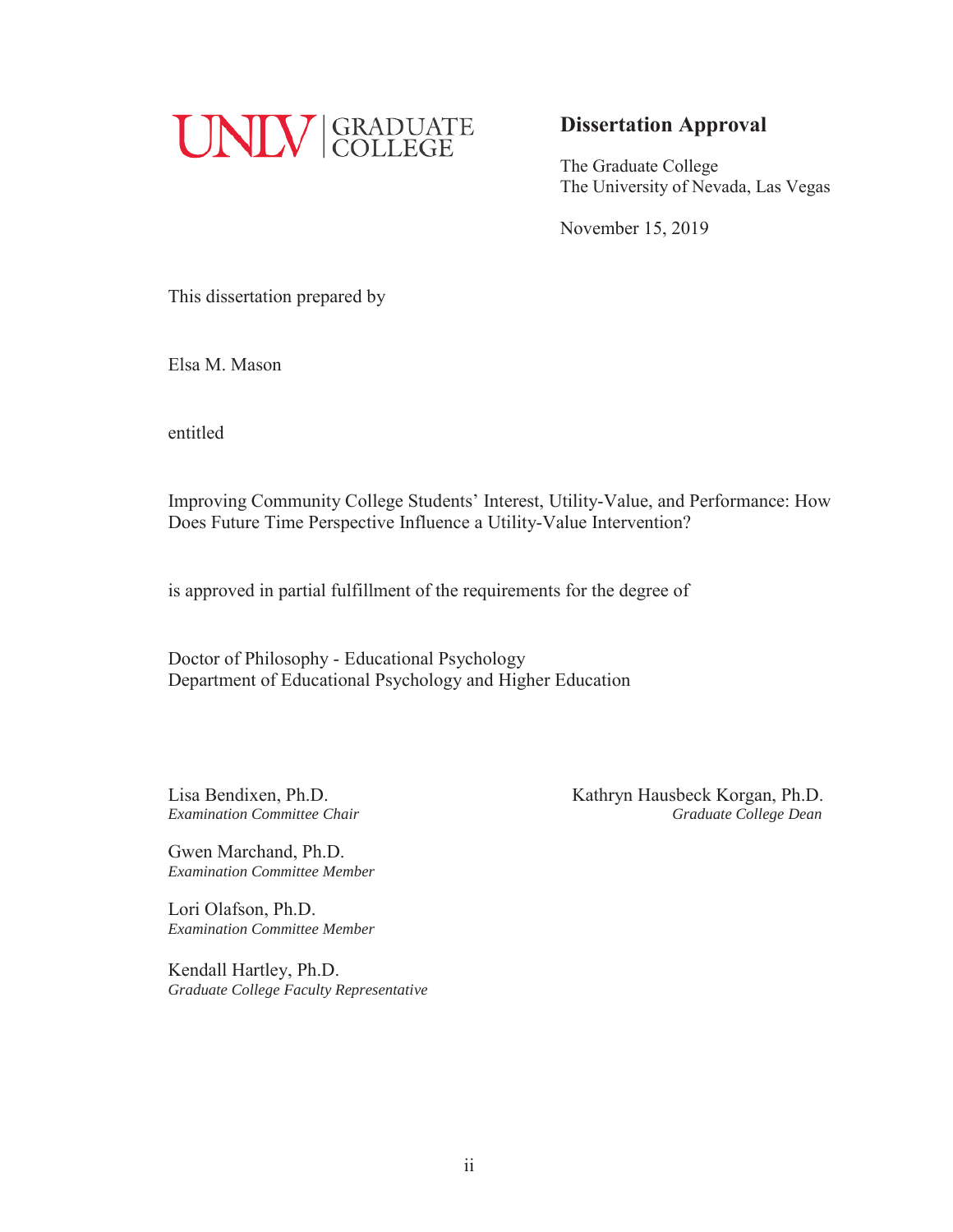#### ABSTRACT

The economic benefits of academic success and completion are long-lasting. Students who attend community colleges can stand to benefit a great deal by completing a 4-year degree or even a 2-year degree. Unfortunately, these students often begin their higher education journey not fully prepared for college-level coursework. Students often fail to see how their college coursework relates to their lives and in turn, don't hold interest or perceive value for the course and consequently do not perform well. Using Eccles et al. (1983) expectancy-value theory this study tested how community college students would respond to a utility-value intervention in which they generated either short-term value for the course (proximal) or long-term value for the course (distal). Future time perspective theory (Husman & Shell, 2008) was incorporated to determine whether a match between the type of utility-value that students generated and students' differences in time perspective (proximally-oriented or distally-oriented) would have differential effects on achievement outcomes such as situational interest, perceived utility-value, and performance. Neither proximal value prompts nor distal value prompts influenced these outcomes. Future time perspective did significantly predict students' situational interest and perceived utility-value in that students who were more proximally-oriented (shorter future time perspective) were more interested in the course and perceived more value for the course than students who were more distally oriented (longer future time perspective). Further, utilityvalue/time perspective match did not influence outcomes. The manipulation check revealed that students struggled to generate distal value for the course but did not for proximal value. Even students who were not prompted to generate value, generated proximal value. These findings have implications for designing techniques to increase interest, utility-value, and performance with community college students while considering individual time orientation.

iii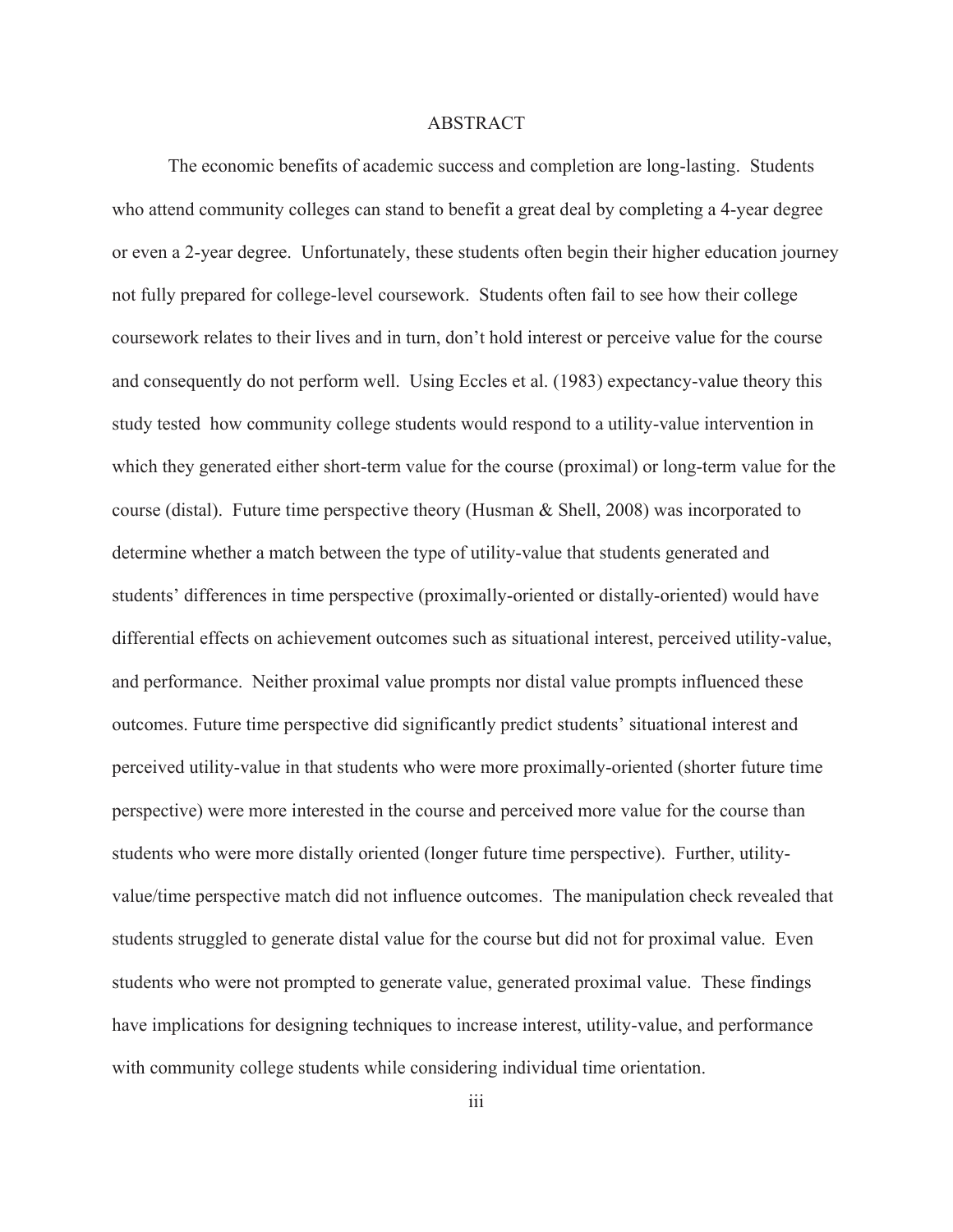#### ACKNOWLEDGEMENTS

I would like to acknowledge my participants, my students in my Psy 101 classes. Without your willingness to participate in in my study I wouldn't have finished.

I would like to wholeheartedly thank my advisors and mentors, Dr. Eusnook Hong – who got me started, Dr. Matt Bernacki - who kept me going, and Dr. Lisa Bendixen – who got me finished. I could not have done it without your support, advice, guidance, and mentorship over these past several years. Thank you all for challenging me, believing in me, checking in on me, and always assuming and expecting the best from me. I would also like to thank my committee for their advice and wisdom.

I would like to thank my colleagues and classmates Laura Bennett, Dr. Julian Smit, and Angel Clemens who helped with all my current and past research for helping me administer informed consents, enter data, code and rate answers, program writing assignments, and brainstorm.

I appreciate the encouragement and support I have received from my CSN colleagues and supervisors Dr. Kevin Rafferty, Dr. David Wangsgard, Dr. Shellie Keller, and Charlie Deitrich, Dr. Julian Smit.

Finally, I'd like to thank my wonderful, loving family (Mom, Lorena, Andrea, Nick, and Paul) for their love, support, and encouragement over these past long years. I know you had to sacrifice a lot so that I could reach this goal. I know you are all proud of me and that kept me going. Mom, even though you are not here anymore, I know that you wanted me to finish this and now it's done!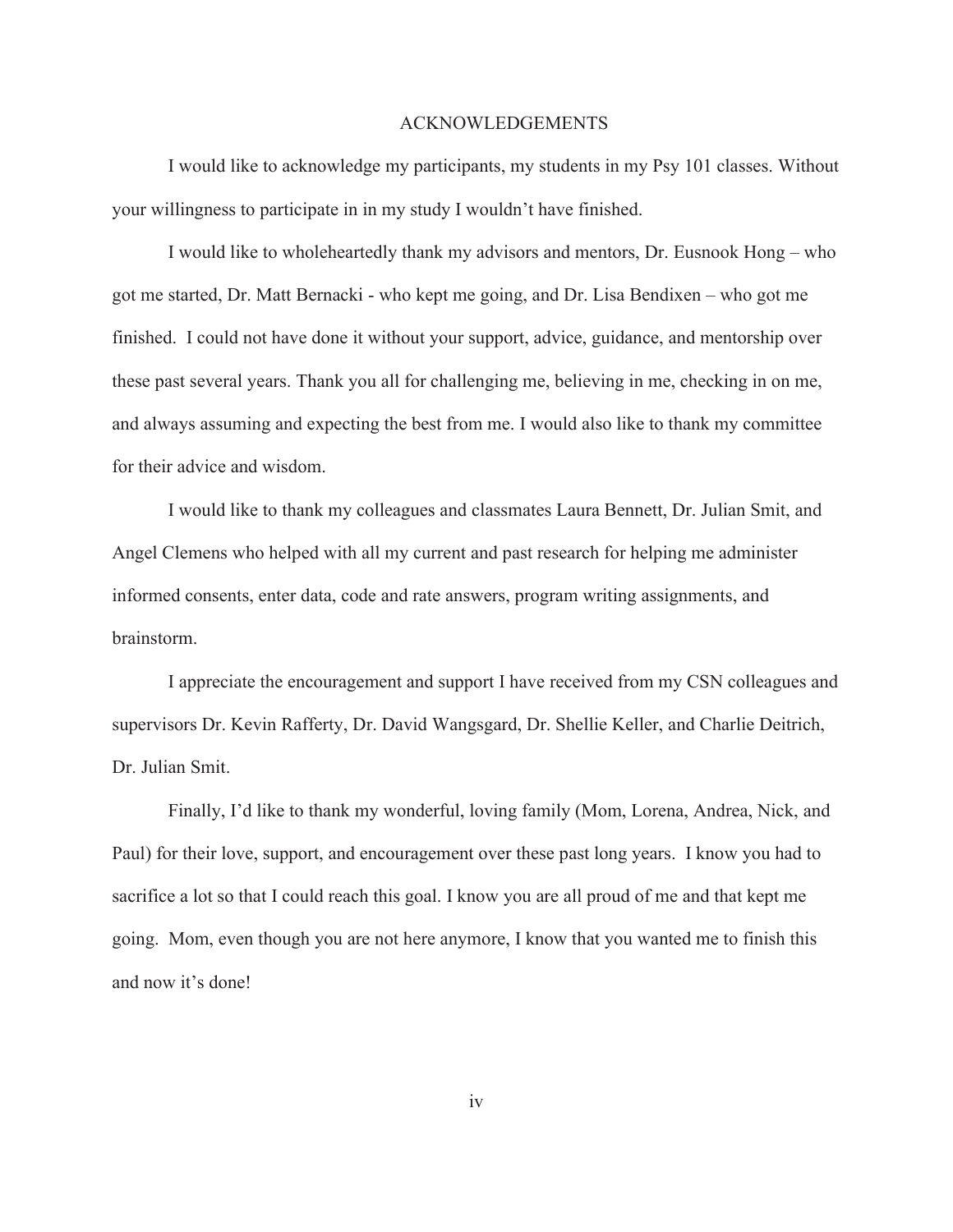## DEDICATION

To my Mom…

To Andrea…

To Nick…

To Lorena…

To Paul…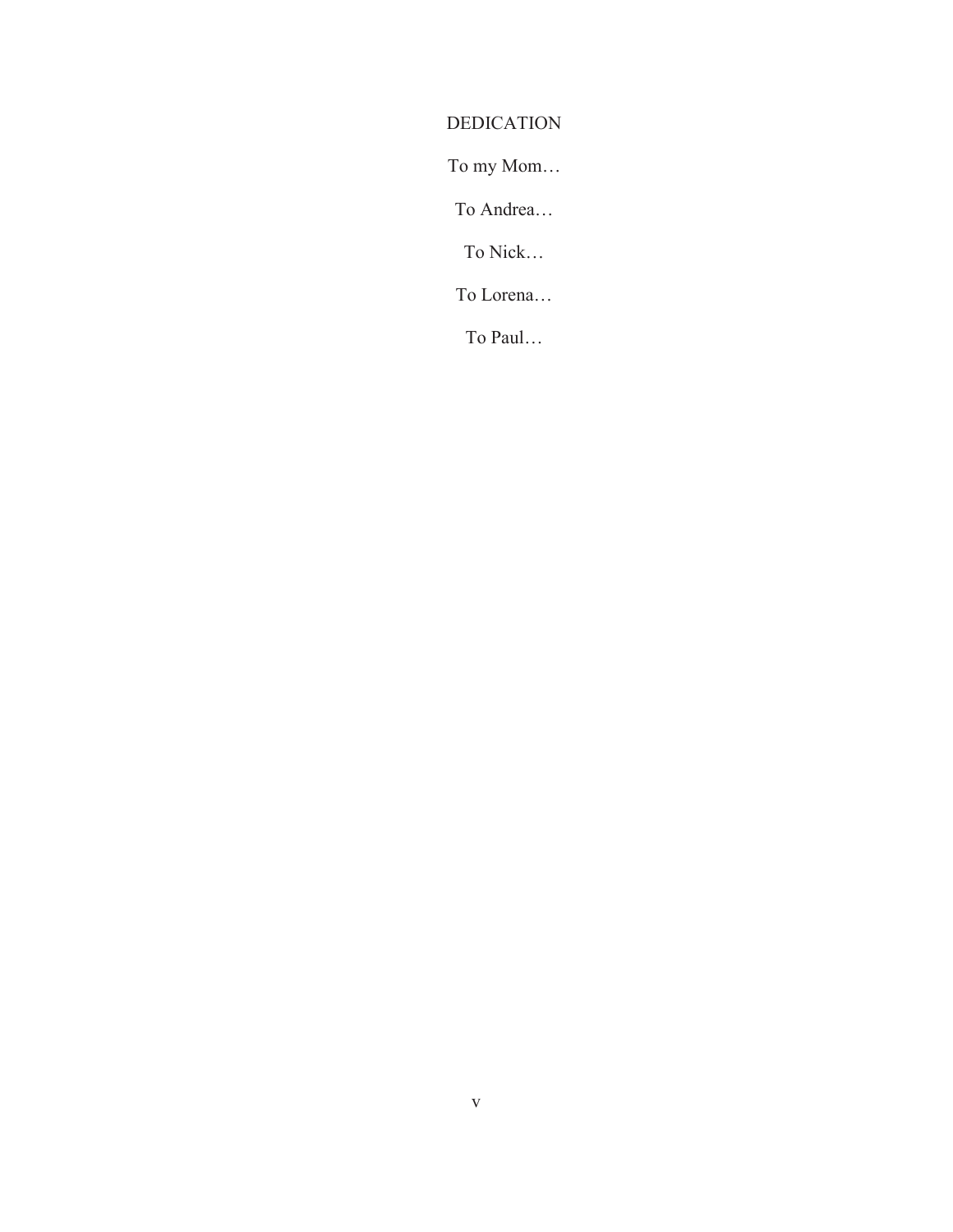| Implications of Expectancy-Value on Choices, Goals, and Behaviors  11 |  |
|-----------------------------------------------------------------------|--|
|                                                                       |  |
|                                                                       |  |
|                                                                       |  |
|                                                                       |  |
|                                                                       |  |
|                                                                       |  |
|                                                                       |  |

## TABLE OF CONTENTS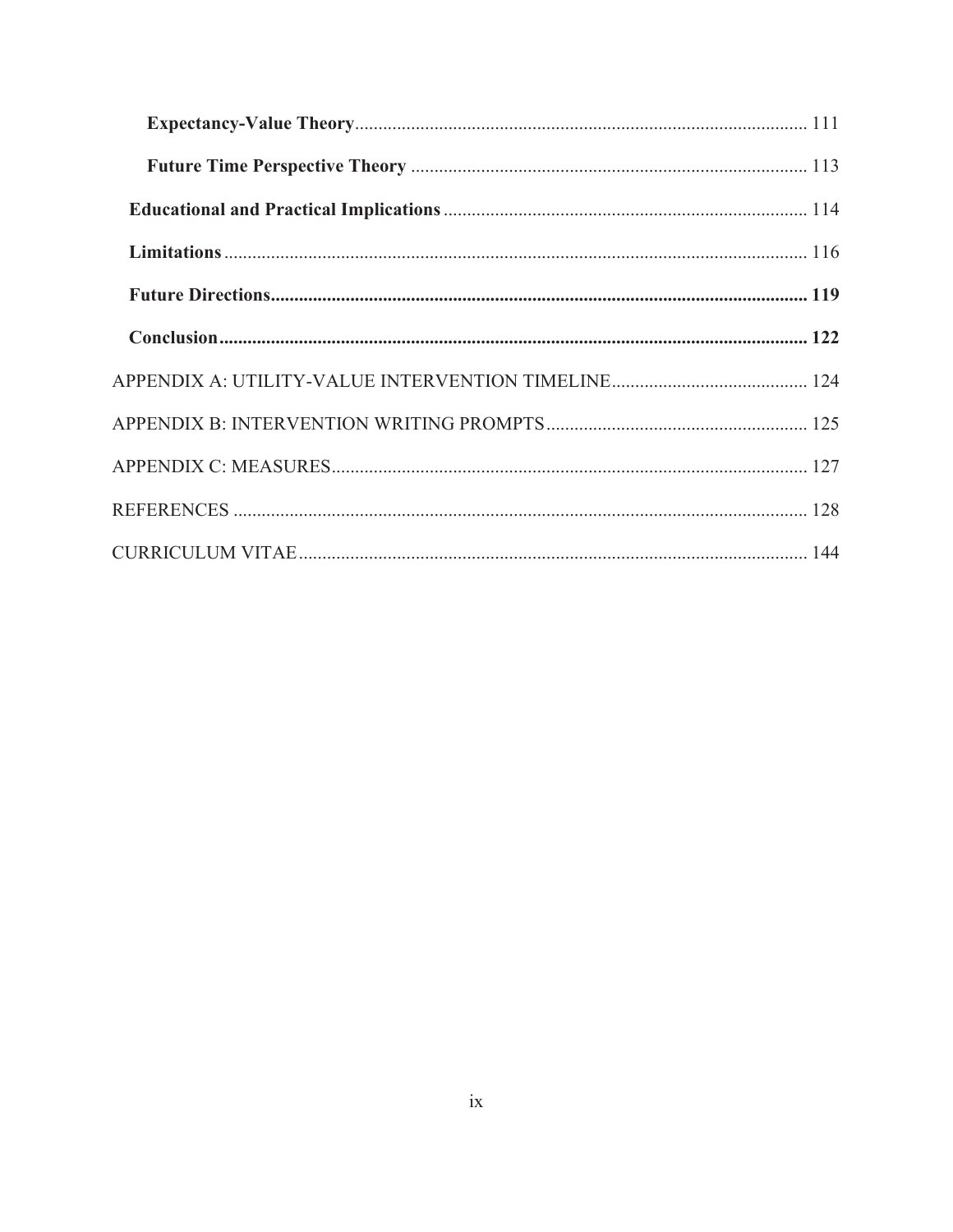## LIST OF TABLES

| Table 1. Historical Evolution of Expectancy-Value Theory and its Constructs 39                     |
|----------------------------------------------------------------------------------------------------|
| Table 2. Zero-Order Correlations and Descriptive Statistics for Major Variables  67                |
| Table 3. t-Test for Composite Utility-Value Generated Between Treatment Groups and Control         |
|                                                                                                    |
| Table 4. t-Test for Composite Utility-Value Generated Between Proximal and Distal Treatment        |
|                                                                                                    |
| Table 5. Means and Standard Deviations for Situational Interest, Perceived Utility-Value, and      |
|                                                                                                    |
|                                                                                                    |
| Table 7. Results of Hierarchical Regression Analyses for Situational Interest at Post-Intervention |
|                                                                                                    |
| Table 8. Results of Hierarchical Regression Analyses for Situational Interest at Delay             |
|                                                                                                    |
| Table 9. Results of Hierarchical Regression Analyses for Perceived Utility-Value at Post-          |
|                                                                                                    |
| Table 10. Results of Hierarchical Regression Analyses for Perceived Utility-Value at Delay         |
|                                                                                                    |
| Table 11. Results of Hierarchical Regression Analyses for Performance at Post-Intervention . 101   |
| Table 12. Results of Hierarchical Regression Analyses for Performance at Delay Intervention 103    |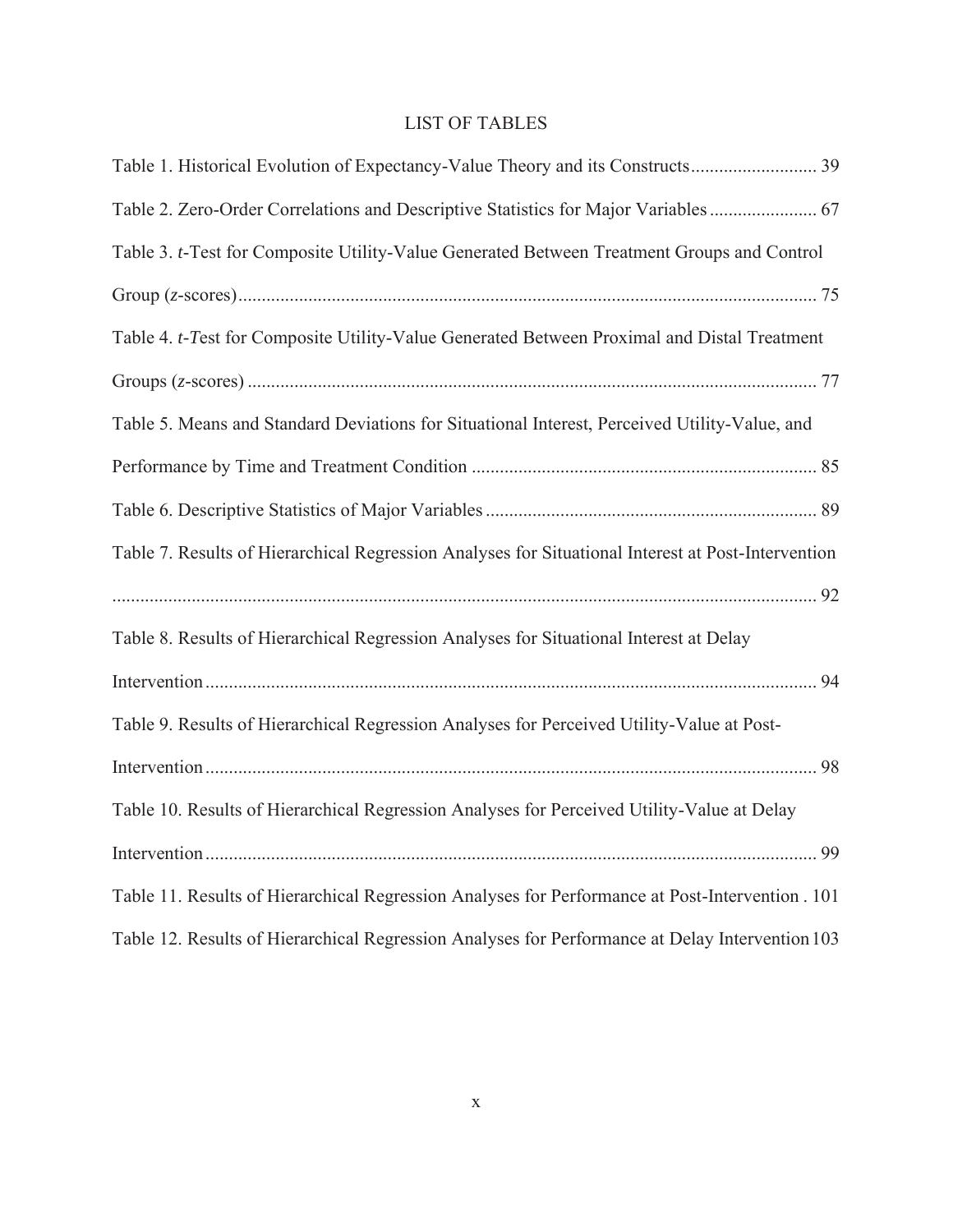## LIST OF FIGURES

| Figure 1. Model for the Effect of a Utility-Value Intervention and the Effect and Moderation     |
|--------------------------------------------------------------------------------------------------|
| Effect of Future Time Perspective on Post- and Delay- Situational Interest, Perceived Utility-   |
|                                                                                                  |
| Figure 2. Predicted Effects of UVI x Future Time Perspective x Time on Situational Interest,     |
|                                                                                                  |
| Figure 3. Model for Effect of the Utility-Value Intervention on Post-Intervention Situational    |
|                                                                                                  |
| Figure 4. Model for Effect of Future Time Perspective on Post-Intervention Situational Interest, |
|                                                                                                  |
| Figure 5. Model for Moderation of Future Time Perspective on the Effects of the Utility-Value    |
| Intervention on Situational Interest, Perceived Utility-Value, and Performance.  56              |
| Figure 6. Model for Effect of the Utility-Value Intervention and Effect and Moderation of Future |
| Time Perspective on Delay-Intervention Situational Interest, Perceived Utility-Value, and        |
|                                                                                                  |
| Figure 7: t-Test for Composite Utility-Value Generated Between Treatment Groups and Control      |
|                                                                                                  |
| Figure 8. t-Test for Composite Utility Value Generated Between Proximal and Distal Treatment     |
|                                                                                                  |
| Figure 9. Paired Sample t-Test for Overall Raw Average Scores of Proximal and Distal Value       |
|                                                                                                  |
| Figure 10. Analysis of Variance of Raw Scores of Treatment Group vs. Type of Value Generated     |
|                                                                                                  |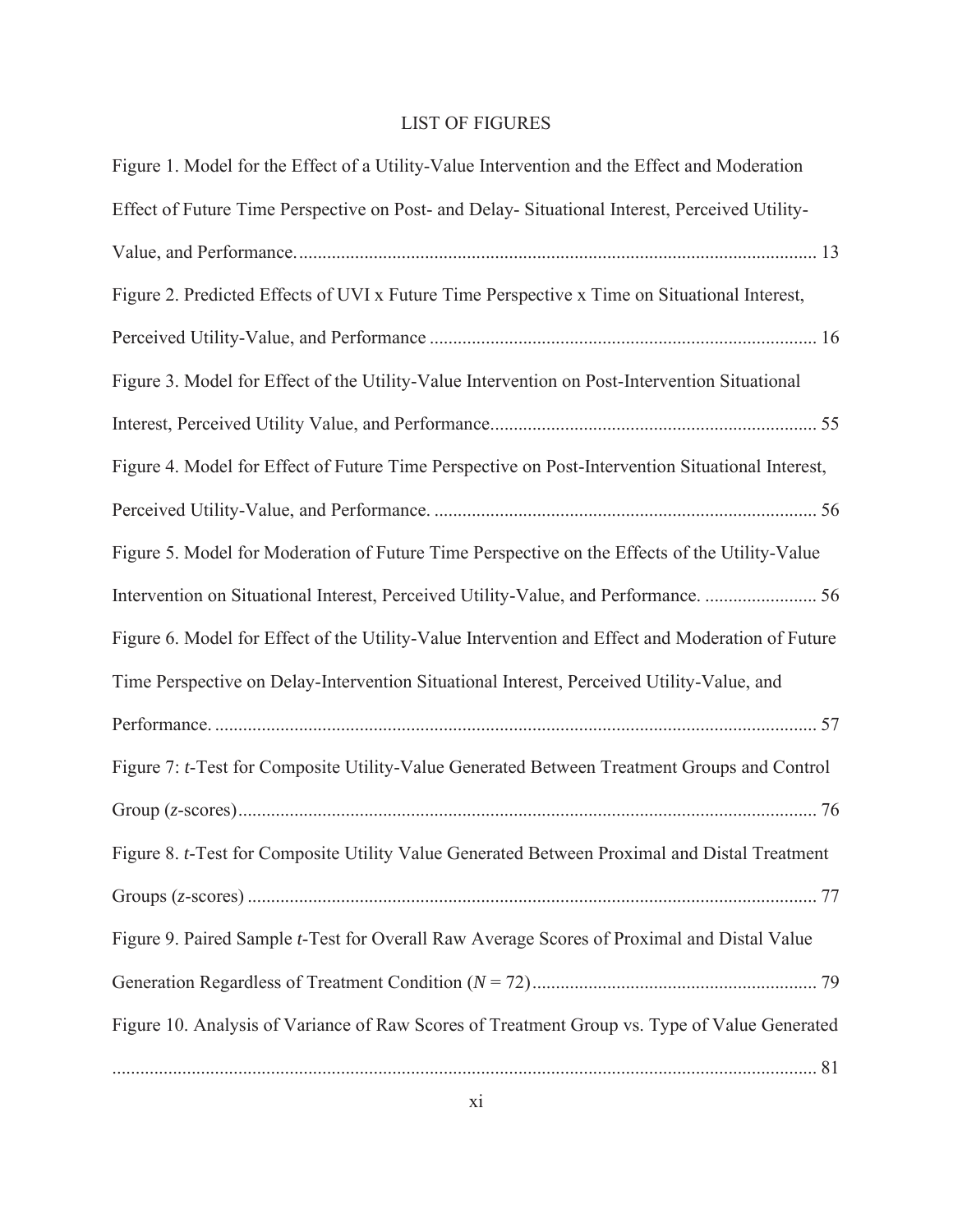| Figure 11. Overall Model Regression Line for Post-Intervention Situational Interest 90    |  |
|-------------------------------------------------------------------------------------------|--|
|                                                                                           |  |
| Figure 13. Overall Model Regression Line for Post-Intervention Perceived Utility-Value 96 |  |
| Figure 14. Overall Model Regression Line for Post-Intervention Performance 100            |  |
|                                                                                           |  |
|                                                                                           |  |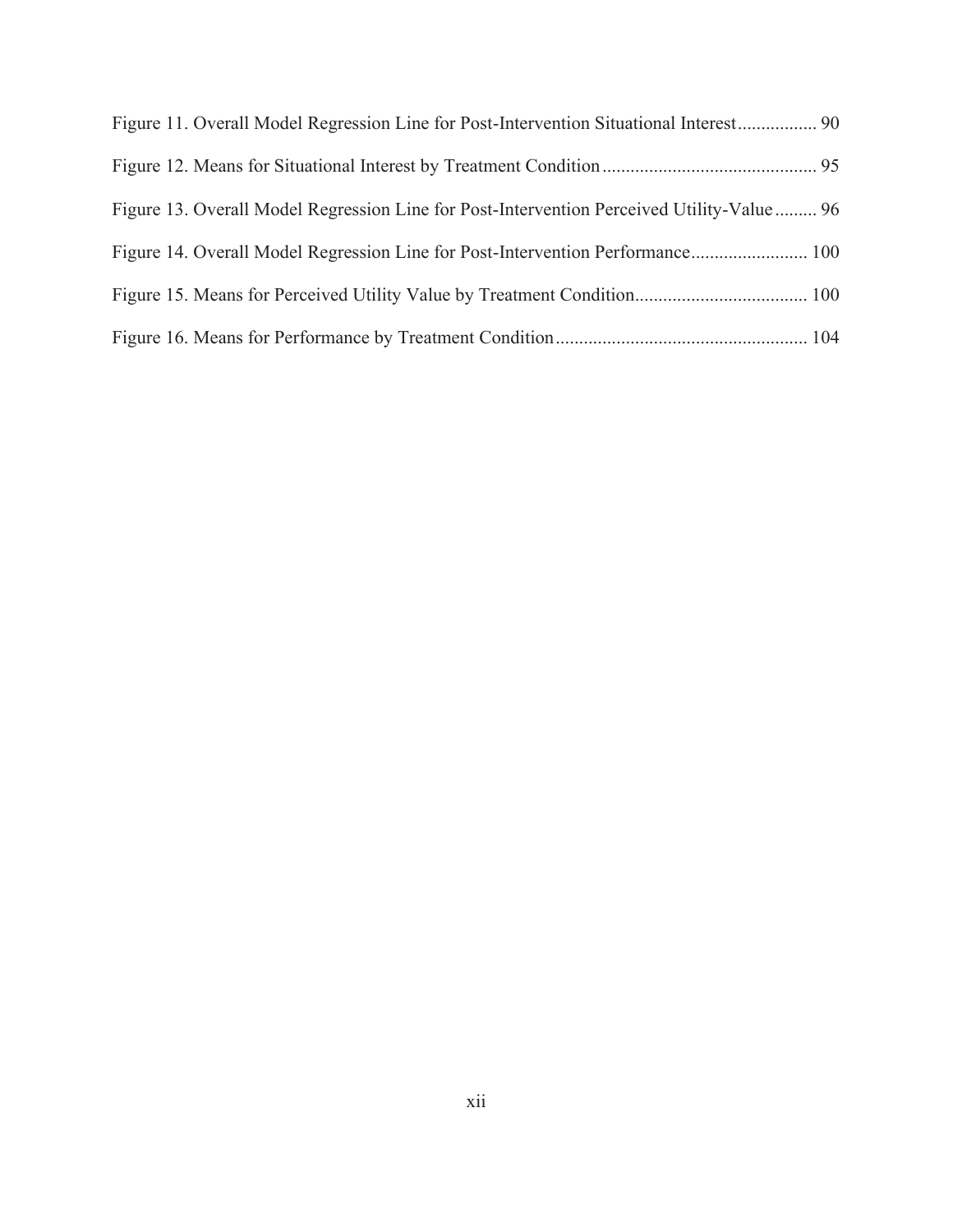#### CHAPTER 1: INTRODUCTION

#### **Problem Statement**

Across American colleges and universities, students must often take courses that do not closely align with their chosen major. Business majors take biology and philosophy majors take chemistry. As these courses are not closely aligned with their respective majors, educators might facilitate interest by prompting connections between the course content and a student's major or professional future. According to expectancy-value theory, promoting interest and successful performance in a course depends on whether a learner expects to perform well and perceives the course to be of value (Eccles et al., 1983; Eccles & Wigfield, 2002; Wigfield & Eccles, 1992, 2000). Absence of either expectancies of success or value could result in a decrease of the learner's success.

Educational interventions to enhance value have previously been tested with students in 4-year institutions (e.g. Durik & Harackiewicz, 2007; Durik, Schechter, Moh, Rozek, & Harackiewicz, 2015; Harackiewicz, Rozek, Hulleman, & Hyde, 2012; Hulleman & Harackiewicz, 2009; Hulleman, Godes, Hendricks, & Harackiewicz, 2010). However, valueenhancement interventions with community college populations remain largely understudied (e.g. Canning 2016; Canning, Priniski, & Harackiewicz, 2019). Community college students have different characteristics and struggles than 4-year university students. They have more diverse goals, levels of academic preparation, and rates of completion (Atherton, 2014; Brock, 2010; Butcher & Visher, 2013; Provasnik & Planty, 2008, U.S. Department of Education, National Center for Education Statistics, 2019a; Wang, 2009). Questions remain as to whether value intervention findings at 4-year institutions apply to community college populations.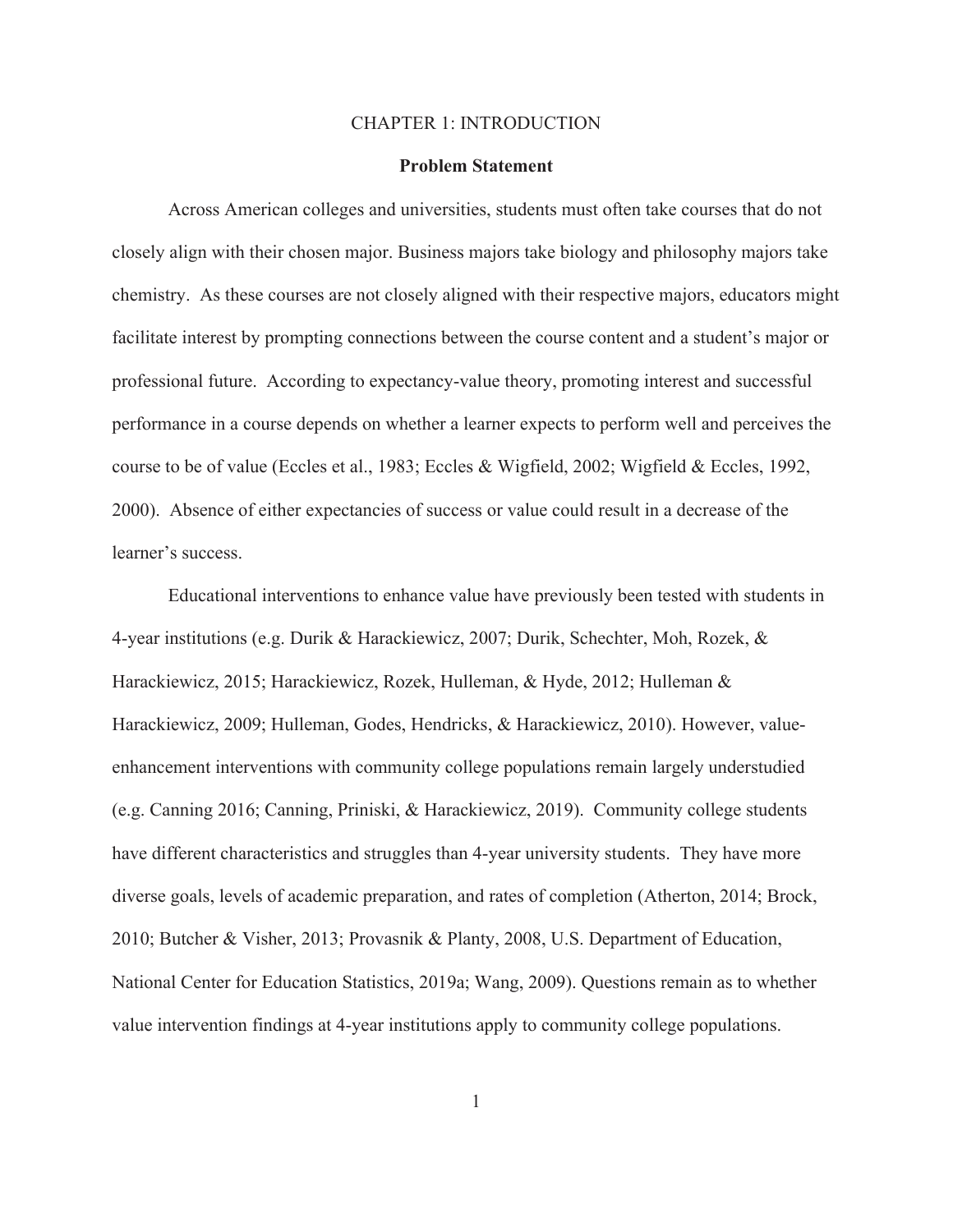Although value interventions have been found to positively affect various academic outcomes, individual differences may influence the effect that a value-enhancement intervention can have on such outcomes (e.g. Canning & Harackiewicz, 2015; Hulleman et al., 2010; Hulleman & Harackiewicz, 2009; Schecter, Durik, Miyamoto, & Harackiewicz, 2011). One such individual difference may be whether a task influences a learner's present life or their future life (Canning & Harackiewicz, 2015; Schecter et al., 2011). Research studies show that some learners are able to connect present actions to future outcomes and some prefer to focus on more immediate rewards (Bembenutty, 2008a). Because a college education typically does not translate into immediate benefits, a business major must be able to perceive worth for a biology class in future time for a value-intervention to yield successful outcomes. Future time perspective theory (FTP) may help to explain the differential effects of a value intervention (De Volder & Lens, 1982). The aim of this study was to test the effectiveness of a value intervention while taking into account individual differences in community college students' time perspective within the frameworks of expectancy-value and future time perspective theories.

#### **Expectancy-Value Theory**

After a few decades of correlational and experimental research on the mechanisms and components of expectancy-value theory, much is now known about how students' perceptions of value influence their learning behavior and achievement (Eccles et al., 1983; Eccles & Wigfield, 1995; Hulleman, Durik, Schweigert, & Harackiewicz, 2008; Wigfield & Eccles, 1992; 2000). Relationships among constituent components of expectancy-value theory are becoming clear, and causal mechanisms are being uncovered. Expectancy-value theory proposes that students who have high performance expectancies and hold high value for a task are more motivated and perform better than those who do not (Eccles et al., 1983; Eccles & Wigfield, 2002; Wigfield &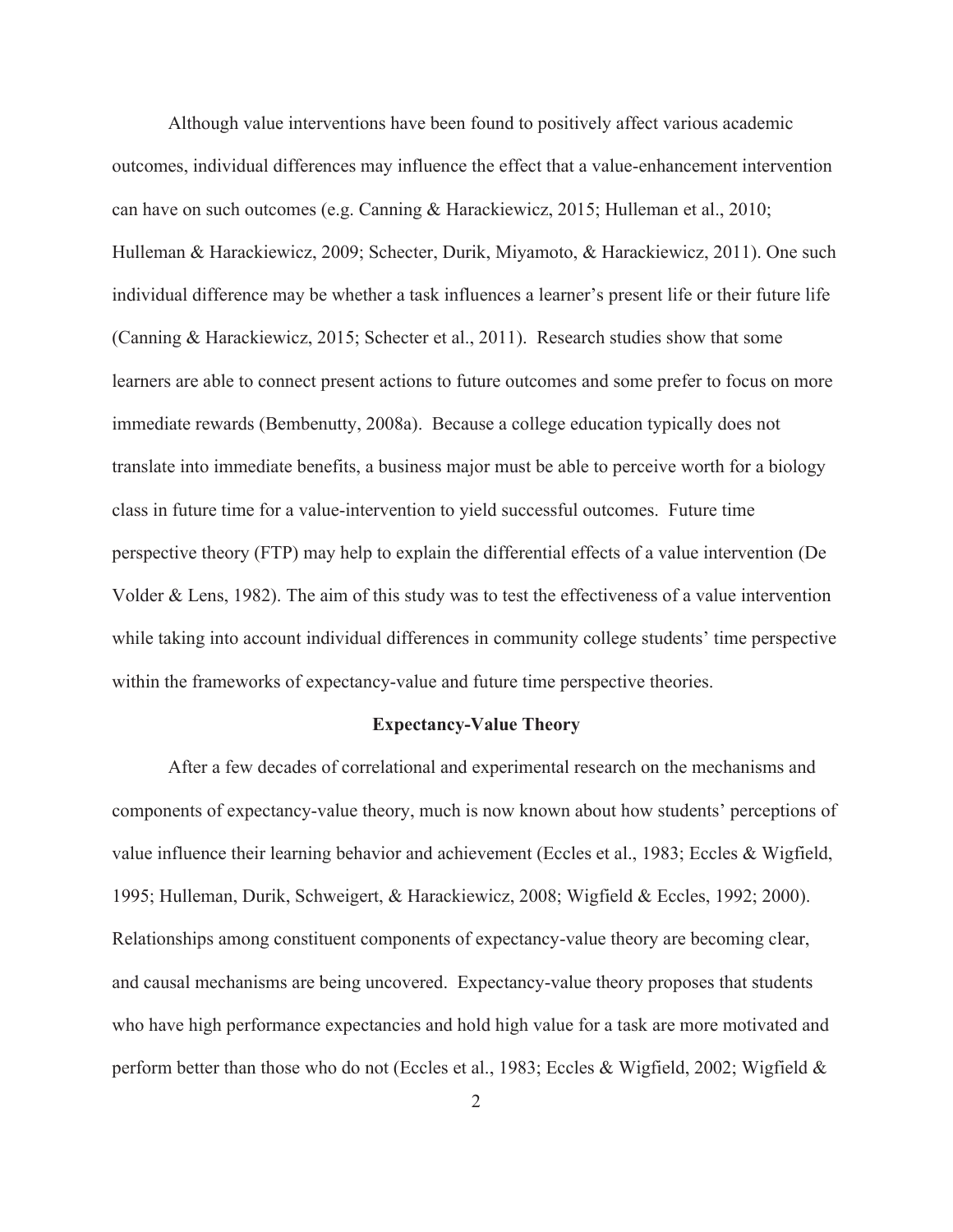Eccles, 1992, 2000). *Expectancies* consist of the probability of success on a task as determined by perceptions of competence, difficulty of the task, individual goals, and self- beliefs (Eccles et al., 1983). *Task values* are "the value attached to success or failure of a task determined by task characteristics and by how the task fulfills needs, goals, and values" (Atkinson, 1957; Eccles et al., 1983). We know that value is composed of three sub-constructs which include *attainment value* (personal importance of success), *intrinsic value* (inherent enjoyment in performing the task), and *utility-value* (usefulness of the task for future goals unrelated to the task itself) (Eccles, 1987; Eccles et al., 1983; Wigfield & Eccles, 1992, p. 280). Of the components of value, utilityvalue has been the most amenable to manipulation in interventions because of its external nature (Acee & Weinstein, 2010; Durik et al, 2015; Harackiewicz, Tibbetts, Canning, & Hyde, 2014; Hulleman et al., 2008, 2010; Hulleman & Harackiewicz, 2009; Rozek, Hyde, Svoboda, Hulleman, & Harackiewica, 2014; & Schecter et al., 2011). We also know that although expectancies are more strongly associated with future performance, value perceptions are more strongly associated with performance choice and persistence (Eccles & Wigfield, 1995; Hulleman et al., 2008; Wigfield & Eccles, 1992; 2000; Wigfield & Cambria, 2010). Often, students who possess high expectancies perform poorly in academic tasks because their task value is low (Eccles & Wigfield, 1995; Hulleman et al., 2008; Wigfield & Eccles, 1992; 2000; Wigfield & Cambria, 2010); however if their perceptions of value are positively influenced, their performance and interest will increase (Durik et al., 2015).

Some learners may lack both, expectancies and value. Although expectancies can generally be increased by promoting successful performance, experimental manipulations of performance success and failure conditions randomized within classroom settings pose ethical concerns (Bandura & Schunk, 1981; Campbell & Hackett, 1986; Cordero, Porter, & Brown,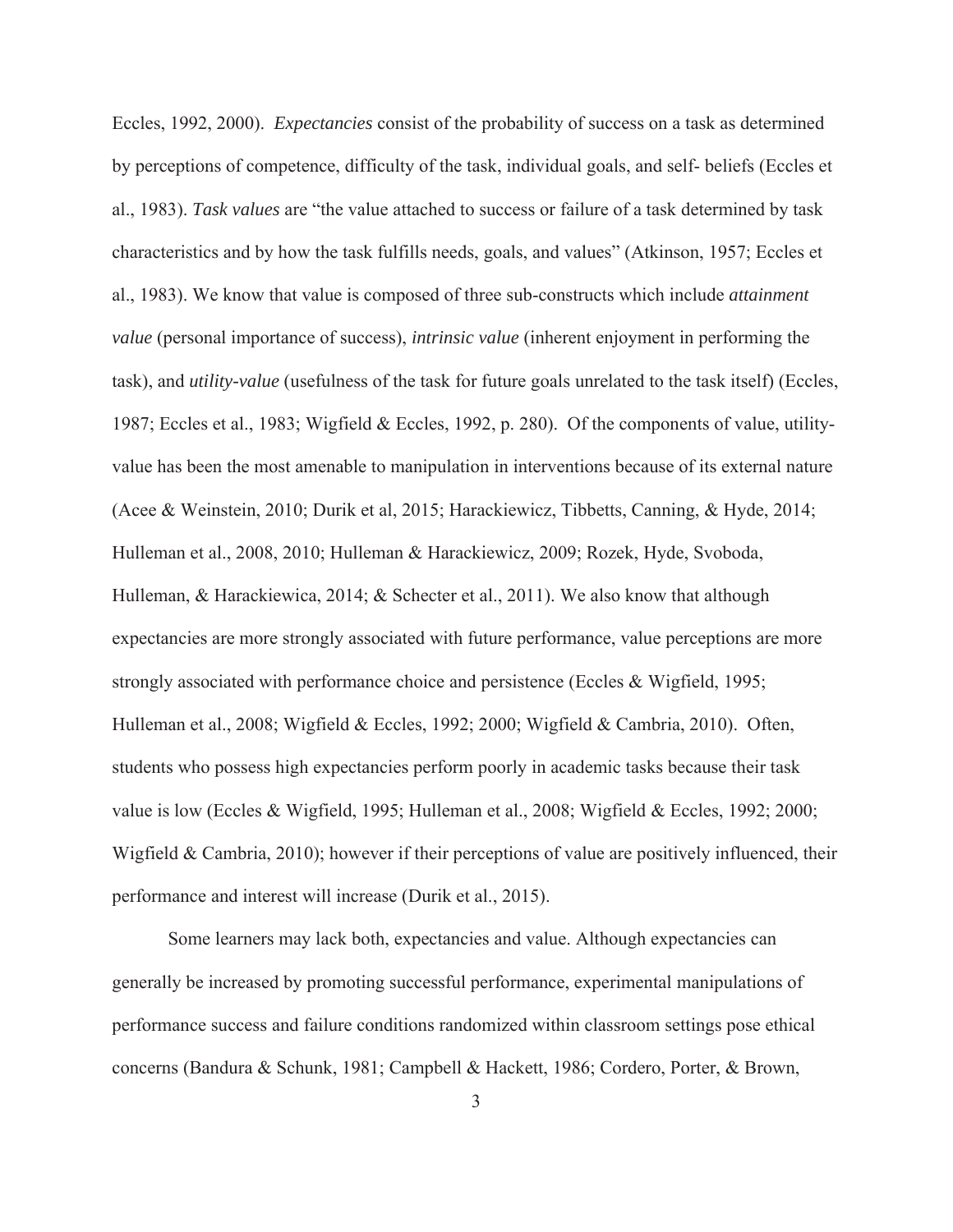2010; Durik et al., 2015; Hackett, Betz, O'Halloran, & Romak, 1990; Luzzo, Hasper, Albert, Bibby, & Martinelli, 1999). Such interventions require that students in one condition perform well and that students in another condition perform poorly. The academic confidence of students in the poor performance condition may be irrevocably harmed by invoking feelings of incompetence. A growing body of research has generally concluded that utility-value perceptions can indeed be more easily influenced than expectancies, and that enhancing such perceptions also yields increases in academic outcomes (Acee & Weinstein, 2010; Canning & Harackiewicz, 2016; Durik & Harackiewicz, 2007; Durik et al., 2015; Harackiewicz et al., 2012; Hulleman & Harackiewicz, 2009; Hulleman et al., 2010; Rozek et al., 2014; & Schecter et al., 2011). Thus, because interventions targeted at increasing utility-value perceptions seem more viable as compared to experimental manipulation of performance expectancies, this study tested the effects of a utility-value intervention on motivation and performance.

#### **Utility-Value Interventions**

Utility-value interventions enhance outcomes such as perceived utility-value, interest, effort, course choice, task involvement, and performance (e.g. Acee & Weinstein, 2010; Durik et al, 2015; Harackiewicz et al., 2014; Hulleman et al., 2008, 2010; Hulleman & Harackiewicz, 2009; Rozek et al., 2014; & Schecter et al., 2011). These interventions typically consist of at least one or more treatment groups in which students are prompted to generate value for the course content, while the control group either summarizes course content or completes a separate task. Motivation and achievement measures such as interest, perceived utility-value, and performance are typically collected before and after the intervention. Considering the additional academic and personal challenges that community college students face, helping them become more interested in course content and valuing course content is vital in helping them succeed.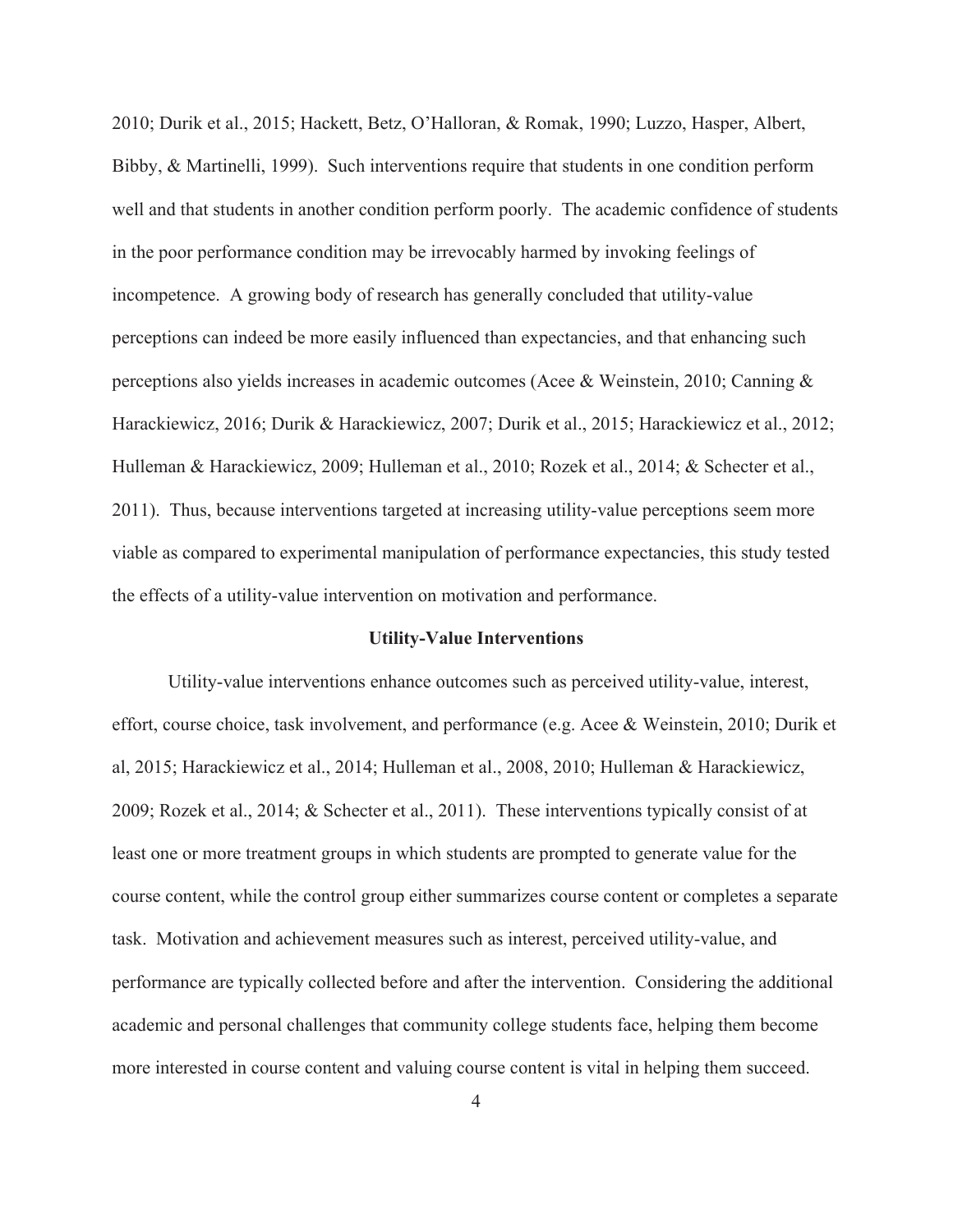For the past decade, such utility-value interventions have been tested in 4-year settings with varied success (e.g. Acee & Weinstein, 2010; Durik et al, 2015; Harackiewicz et al., 2014; Hulleman et al., 2008; 2010; Hulleman & Harackiewicz, 2009; Rozek et al., 2014; & Schecter et al., 2011). We need to understand these dynamics at 2-year institutions, as research has been scarce and is worthy of study (Canning, 2016; Canning et al., 2019).

#### **Self-Generated Value vs. Directly-Communicated Value**

Emerging evidence suggests that utility-value may be multifaceted. One way of unpacking utility-value is by differentiating its author/person characteristics. Most valueintervention studies have presented utility-value information in the form of directcommunication, in which the researcher or instructor informs participants of the usefulness of the task or course (Acee & Weinstein, 2010; Durik et al., 2015; Durik & Harackiewicz, 2007; Harackiewicz et al, 2012; Rozek et al., 2014; Schecter et al., 2011). In other studies, students self-generate utility-value for a task (Hulleman & Harackiewicz, 2009; Hulleman et al., 2010). Previous studies have found that directly-communicated utility-value has the potential to feel threatening for students with low expectancies and low performance, and it is likely a result of the perceived external control invoked by directly-communicated relevance (Canning & Harackiewicz, 2015; Deci, Ryan, & Koestner, 1999; Durik & Harackiewicz, 2007; Durik et al, 2015, Study 1; Hulleman et al., 2010). Although instructor-provided reasons (relevance) to explore the value of a subject can increase students' intentions to seek out more information, it offers no flexibility for relevance generation by students. Because of this lack of choice and flexibility, students may perceive lower autonomy-support (Azevedo, 2006). Consequently, an important question becomes whether these different value-enhancing methods with varying levels of perceived autonomy-support differentially influence a students' interest for a task.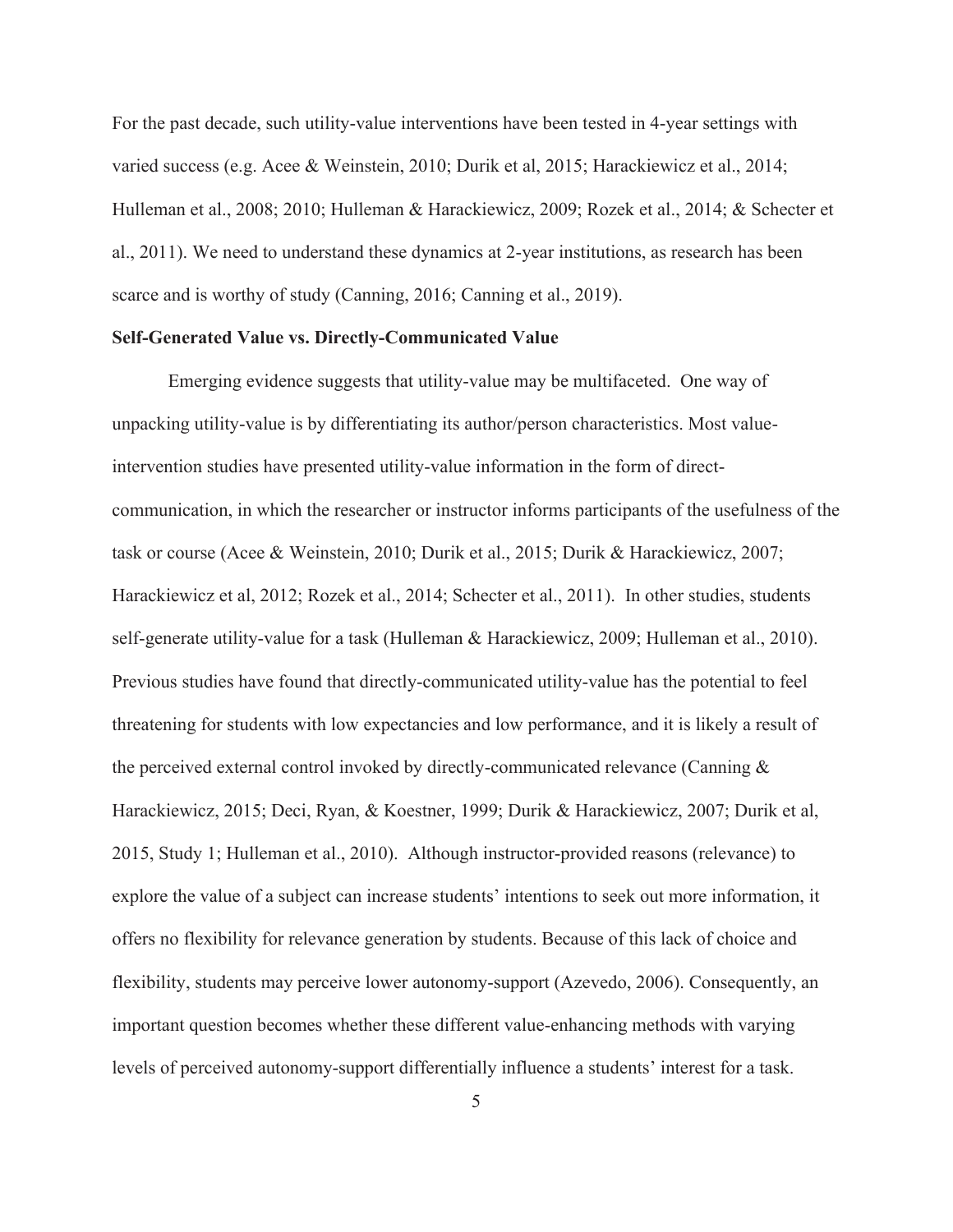Canning and Harackiewicz (2015) found that directly-communicated utility-value did indeed produce differential effects on interest, perceived utility-value, and performance. Students were asked to either generate examples of how a math technique was relevant to their own life and useful for their future classes or career (self-generated), presented with utility-value information through an instructional presentation (directly-communicated), or presented with no utility-value information (control). Interest and performance for students in the directly-communicated value condition decreased.

In contrast, Hulleman et al. (2010) found that using self-persuasion methods to generate relevance for an activity or a lesson increased interest, even when a task was initially perceived as boring or irrelevant (Wolters, 1998). In a study by Wolters (1998), students who found a task boring turned the task into a game to relate it to the material. Self-generated interest is triggered when students engage in a subject by using their available resources (Renninger & Hidi, 2011). Further, student-generated activities, such as self-generated vignettes, demonstrate highly autonomous behavior in student performance and are related to autonomy in a student's learning goals. When students encounter flexibility and sense competence within a task, they are more likely to self-generate interest (Azevedo, 2006). To decrease the potential threatening nature of directly-communicated utility-value with community college students, students in this study generated their own reasons for why the content was valuable.

#### **Future Time Perspective**

Future time perspective theory proposes that individuals' cognitive interpretation of psychological time influence thoughts and behavior and those with longer future time perspective more highly value goals in the far or distant future than in the near future (De Volder & Lens, 1982; Zimbardo & Boyd, 1999). Time perspective is a conceptualization of the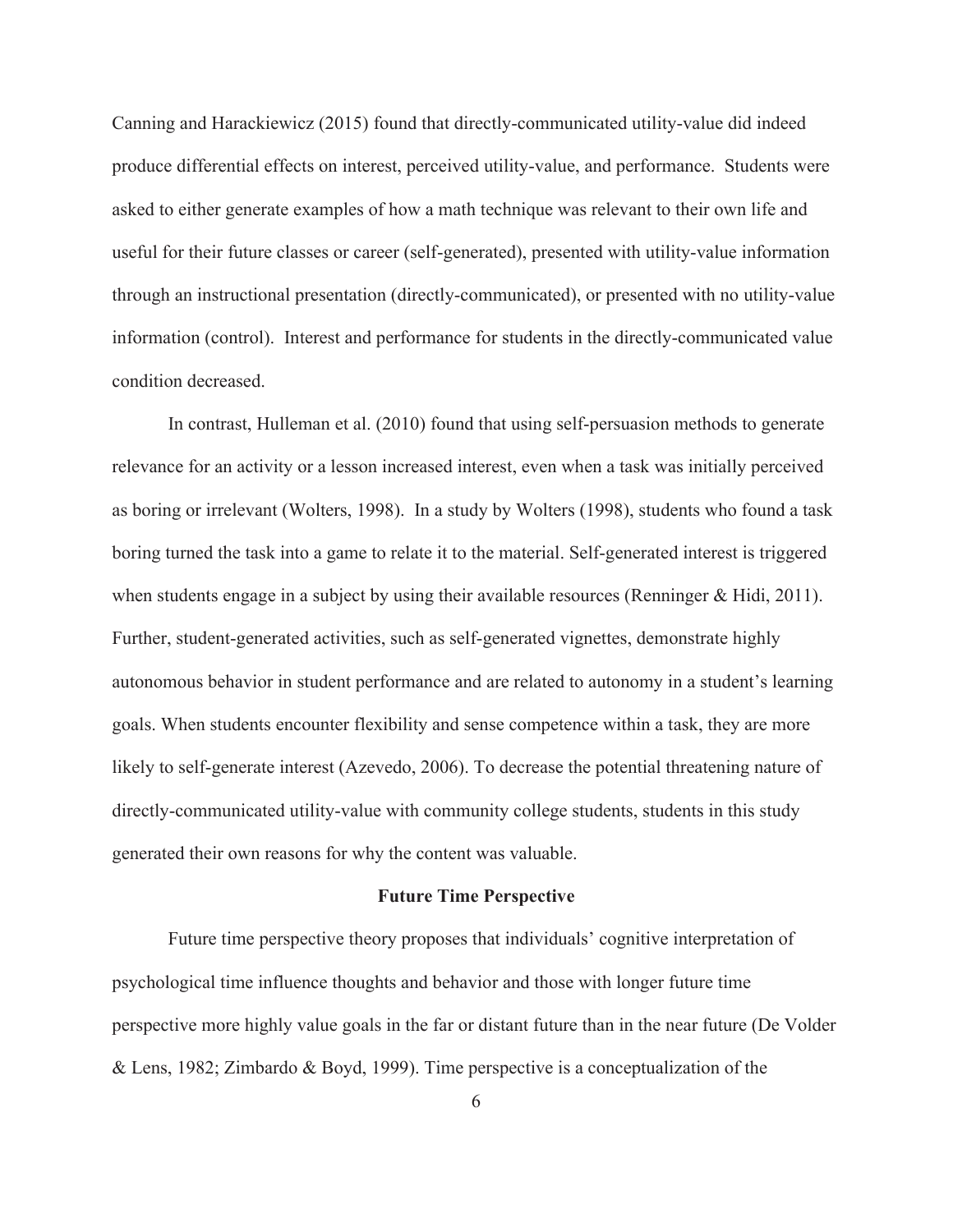cognitive process of a dimension of "psychological time in past, present, and future time frames" which influence our "judgments, decisions and actions" (Zimbardo & Boyd, 1999). De Volder and Lens (1982) conceptualized future time perspective as the "disposition to ascribe high valence to goals in the distant future and to grasp the long-term consequences of actual behavior, as reflected in the concept of instrumental value of a behavioral act." Husman & Shell (2008) identified four dimensions of future time perspective in terms of a learner's perception of time which included *extension/distance* (how far one "plans into the future"), *valence* (how well one's future needs are distinguished), *connectedness* (how strongly the connection is between present and future), and *speed* (consideration of "time space" in future decision-making).

According to future time perspective theory, the instrumental value of goals decreases as the goals become more distant. Unless a learner has a long future time perspective, more distant goals are more likely to be avoided (Lens, Paixao, Herrera, & Grobler, 2012). When learners are faced with having to delay immediate gratification in favor of working harder for a larger longterm reward, they must evaluate the attractiveness of the short-term alternatives as compared to the attractiveness of the long-term goals. For example, a student may be faced with a choice between quitting school to work in a low-paying full-time job or work part-time to attend school full time for a better paying job later. If he opts for a part-time job to finish school and make more money later, he misses out more money in short-term. He must evaluate the attractiveness of making less money now compared to making a lot more money later. Although more valuable long-term goals are attractive in that they can bring more useful (utility-value) or more important (attainment value) rewards, if learners do not believe they can achieve that goal (expectancy) or believe that its effort is too costly (cost), they will not be motivated to pursue it as various theories of success expectancies and value have suggested (Bandura, 1977; Eccles et al., 1983).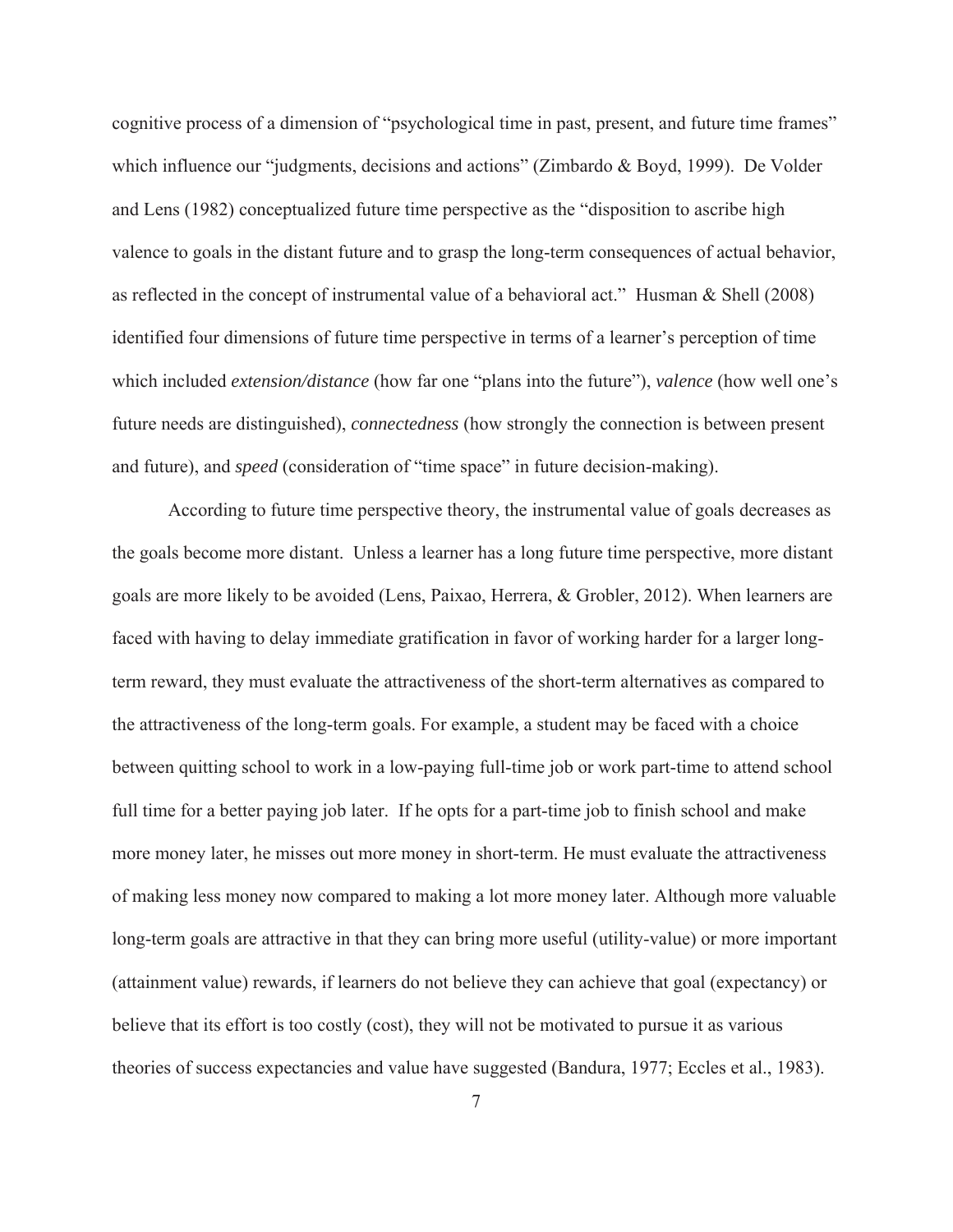future time perspective theory also proposes that the lowered incentive value of more distant goals becomes less prominent in students who possess a more distally-oriented time perspective (longer future time perspective) than for students with a more proximally-oriented time perspective (shorter future time perspective) (Lens et al., 2012). If a student is distally oriented (considers future consequences of present actions), he will not mind if he delays the full-time job even if he may not earn that much money right after he completes his schooling. A student who elects to delay gratification will postpone opportunities that are more immediately available in favor of pursuing a more valuable long-term academic reward (Bembenutty, 2008a). The influence of future time perspective as an individual difference can help to fine-tune utility-value interventions performed in classrooms. Future time perspective was included as an individual difference independent variable and moderator for this study's intervention because of its potential for direct effects and differential effects on the outcomes studied.

#### **Time Orientation of Utility-Value Interventions**

One way of differentiating utility-value prompts is by distinguishing the temporal characteristics in terms of time orientation. According to Eccles et al. (1983), utility-value is the perceived usefulness of a task in present or in future time. Studies have not always clearly distinguished between these temporal aspects when presenting utility-value information to students or when instructing them to self-generate utility-value. There has also been some inconsistency in the measurement of the temporal aspects of utility-value. Some studies present utility-value as both, a short-term (proximal) and a long-term (distal) construct by measuring the combined temporal aspects (Acee & Weinstein, 2010; Harackiewicz et al., 2012; Rozek et al., 2014; Schecter et al., 2011), whereas some studies only use distal utility-value (Hulleman &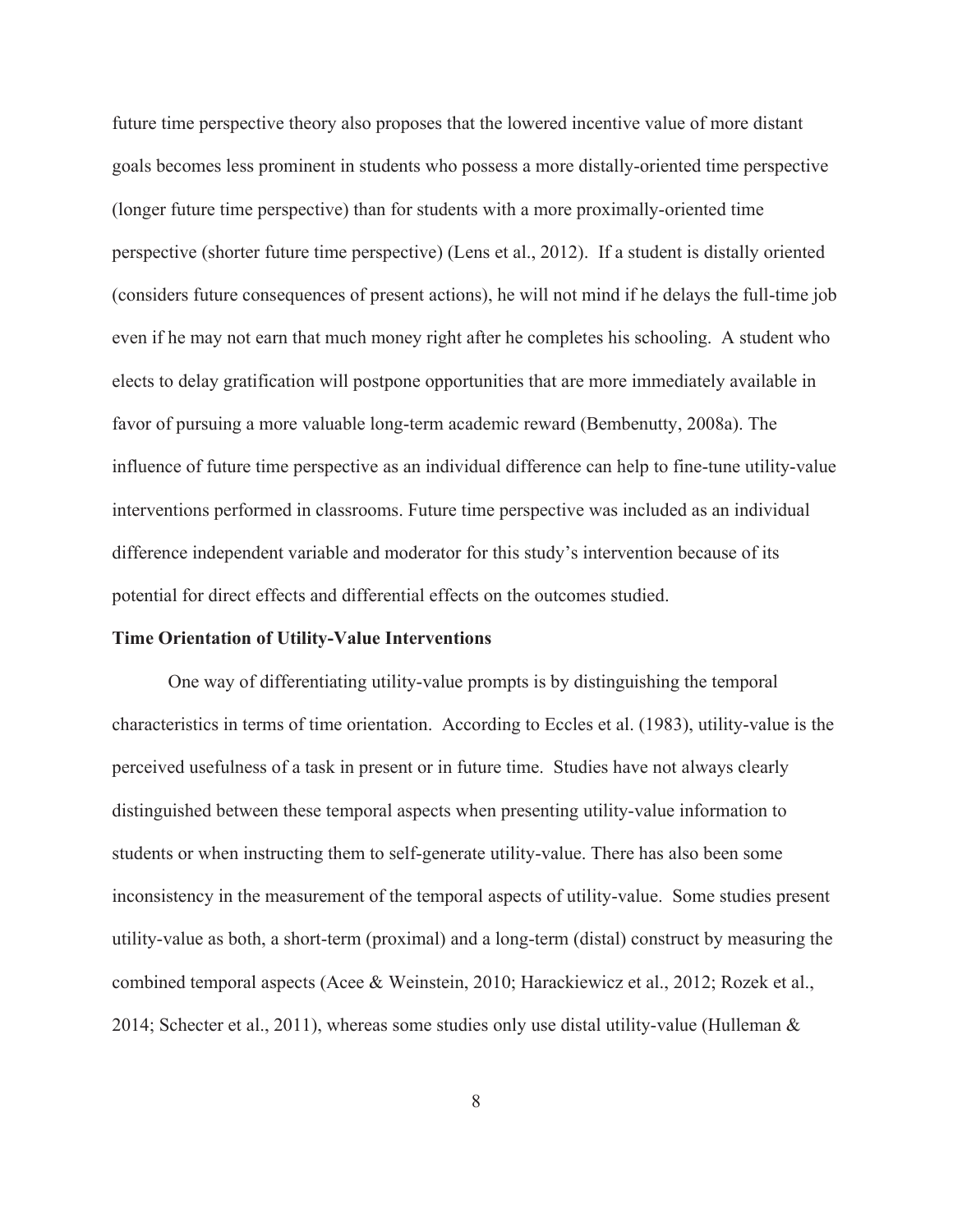Harackiewicz, 2009), and yet others do not specify the temporal characteristic utilized (Durik & Harackiewicz, 2007; Hulleman et al, 2010).

The following discussion addresses research efforts specifically intended to disentangle the differential effects of the temporal features of utility-value interventions. This set of studies illustrates the focused efforts intended to distinguish the methods by which utility-value can be communicated by contrasting proximal and distal temporal aspects of utility-value (Canning & Harackiewicz, 2015).

Some students display a preference for generating utility-value using examples of shortterm, every day types of activities rather than long-term, career-related activities (Canning & Harackiewicz, 2015). It is possible that for some, generating value for every-day activities may be less threatening and less anxiety-provoking than generating examples that relate to higherstakes goals such as for their future courses, careers, graduate school, or other long-term life goals. Consequently, instructing students to generate short-term rather than long-term examples of value likely diminishes the threat posed by directly-communicated utility-value (Canning & Harackiewicz, 2015).

Based on these findings, it seems important that we consider the frames by which students reflect on the value of a course. While this can be a bit idiosyncratic, there are features of students' perspectives that can be systematically identified and explored. For example, those who author short-term focused value statements are making connections to their current, every day activities, thus we can infer that they are more proximally oriented. It may be the case that proximal value prompts are more generative for learners based on their future time perspective because a short future time orientation typically brings immediate pleasure and rewards while a longer future time orientation requires more sacrifices for a larger reward (Zimbardo & Boyd,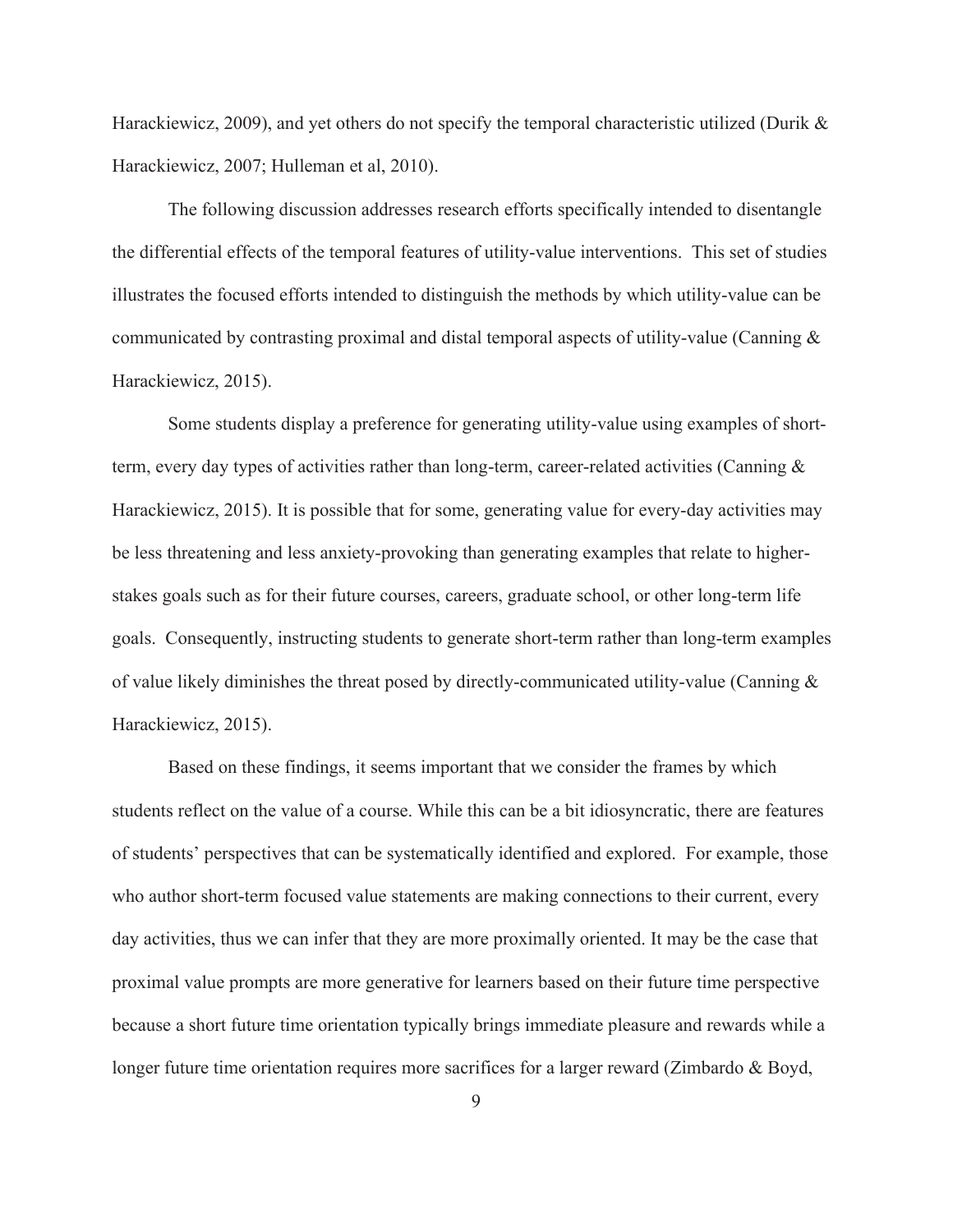2008, p. 106). The effects of performance anxiety are well documented in many areas of learning and have been found to be inversely related to performance (e.g. Beilock & Carr, 2001; Bembenutty, 2008b; DeCaro, Thomas, Albert, & Beilock, 2011; Jameson & Fusco, 2014; Peng, Hong, & Mason, 2014). An important consideration here is the potential of future-oriented statements generating anxiety for low-performing students because of the high-stakes nature of future consequences.

#### **Utility-Value Prompts-Future Time Perspective Match**

Preliminary support exists suggesting that students hold various degrees of preference for proximally-oriented value prompts as compared to distally-oriented value prompts (Canning & Harackiewicz, 2015; Schecter et al., 2011). Depending on students' characteristic time perspective, the prompts that require them to generate value may have either matched their time perspective or may have not. In the case of a student who holds a longer future time perspective and receives a value prompt which requires generation of utility-value in the distant future, the generation of value prompts would be facilitated and this student may respond more positively to the task than for a student who holds a shorter future time perspective. With the same reasoning, in the case of a student who holds a shorter future time perspective and receives a value prompt which requires generation of utility-value in the proximal future, the generation of prompts would also be facilitated in that the student would respond more positively to that task. Therefore, it is important to determine whether utility-value prompts matching students' time perspective can maximize their generativity. Then we could determine whether matching students' value prompts with their individual time perspective would promote higher task performance and generated task value and interest. An important question remains as to whether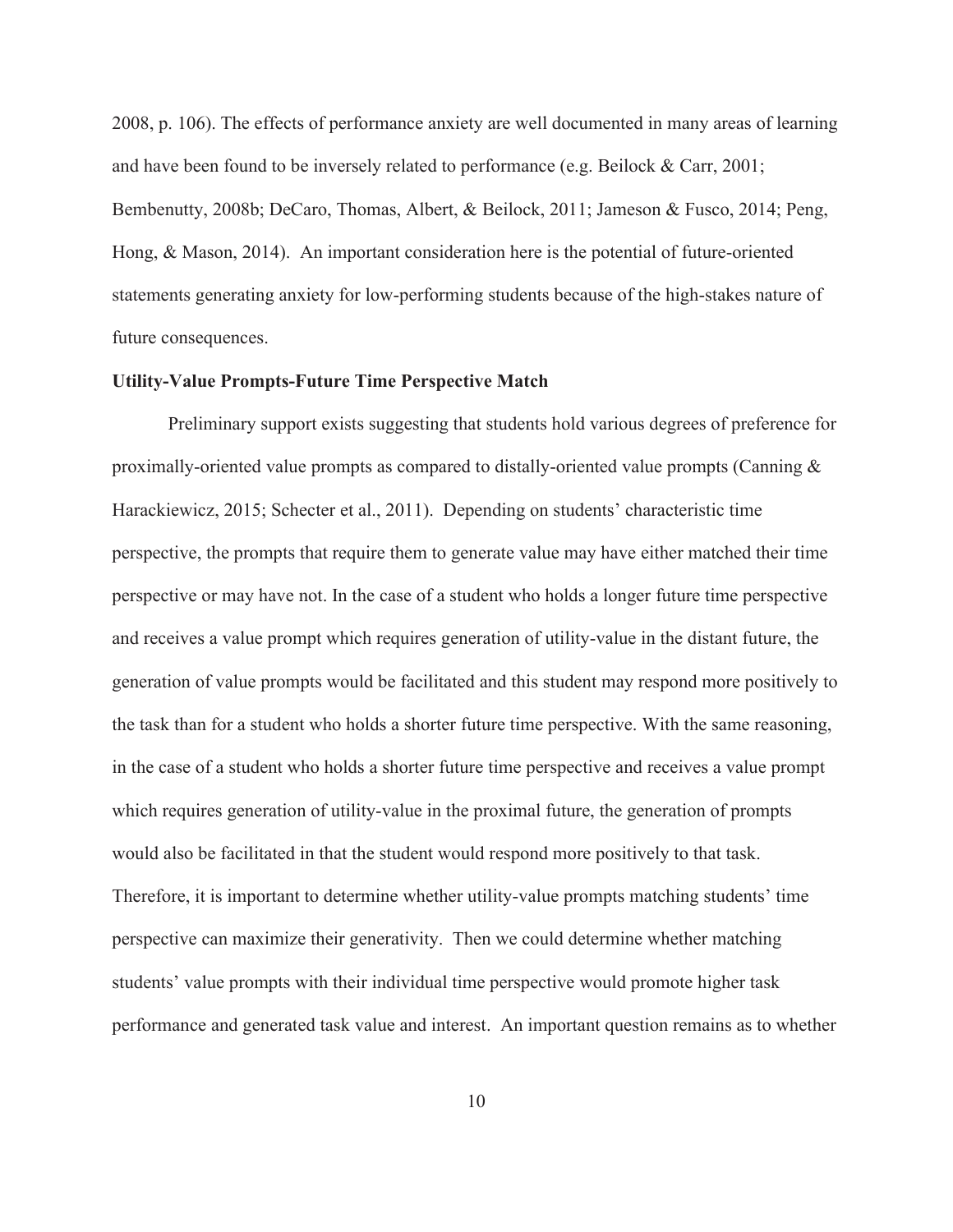a student who holds shorter future time perspective would be impeded in generating value as a result of a distal value prompt.

#### **Implications of Expectancy-Value on Choices, Goals, and Behaviors**

Value and expectancies for success can significantly predict a learner's willingness to delay immediate gratification in favor of a future long-term reward for a task (Bembenutty, 2008a). Students will delay immediate gratification of an activity in favor of a more valuable future reward based on the evaluation of the alternatives available, the value attributed to the alternatives, the effort required by them, and the likelihood that they will perform it successfully (Bembenutty, 2009; Sedghat, Abedin, Hejazi, Hassanabadi, 2011). Students with longer future time perspective have higher grade point averages and higher levels of course completion than students with shorter future time perspective (De Volder & Lens, 1982; Simons, Vansteenkiste, Lens, & Lacante, 2004). Furthermore, because students who have a longer future time perspective have been found to have higher expectancies for success than those with shorter future time perspective (Shell & Husman, 2001), they may respond positively to either proximal or distal utility-value. However, students with short future time perspective may likely only respond positively to proximal utility-value and may respond negatively to distal utility-value prompts. This prediction is according to previous evidence indicating that distal utility-value is perceived as threatening by low expectancy learners (Bembenutty, 2008a; Canning and Harackiewicz, 2015; Eccles et al., 1983).

#### **The Present Study**

Evidence from previous utility-value interventions in high schools and 4-year institutions indicates that relevance-enhancing interventions increase students' interest, perceptions of value, and performance. However, there is not much research to indicate whether these interventions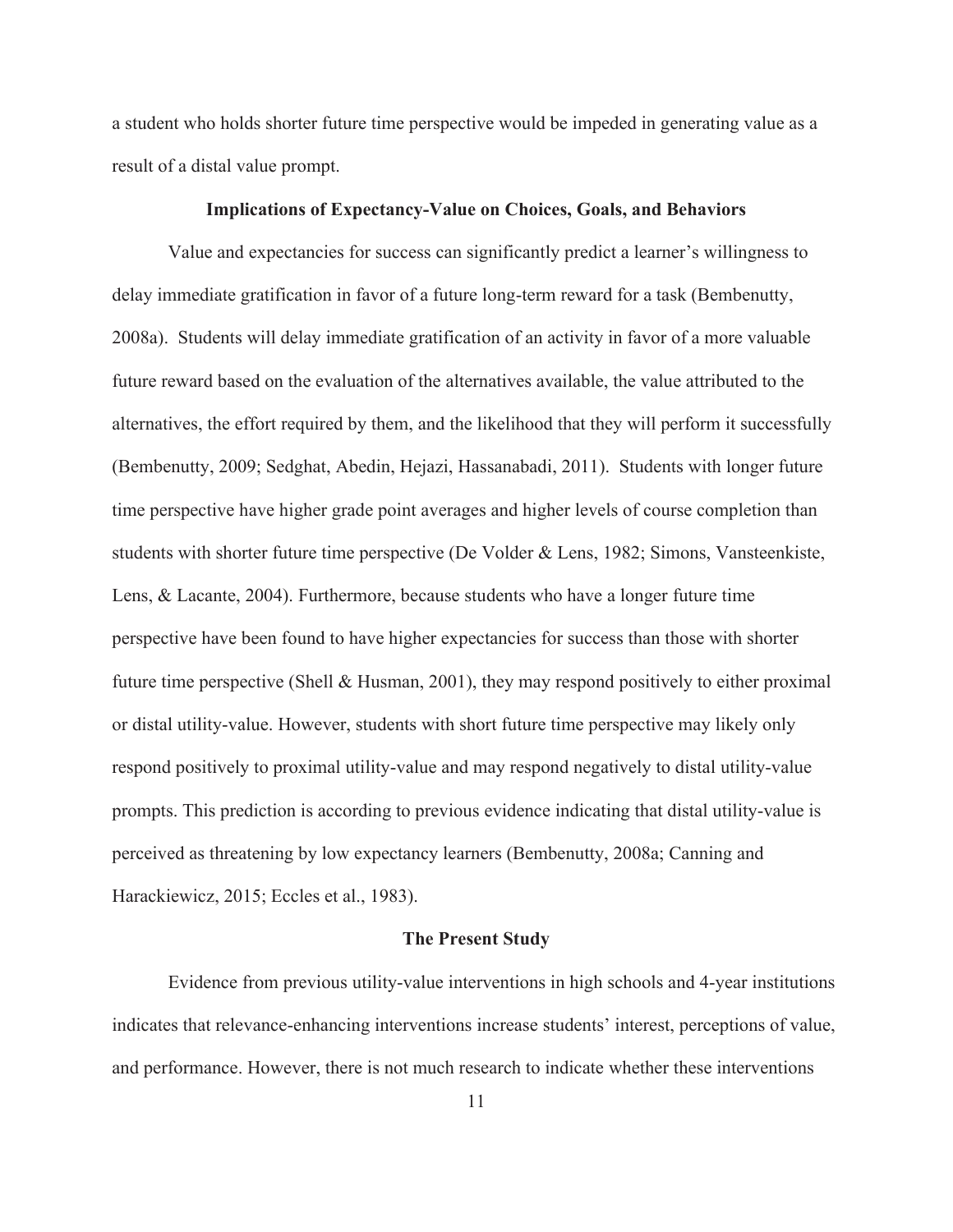work equally well with community college students. Because self-generated utility-value has shown to lack the perceived threat posed by directly-communicated utility-value, the present study implemented self-generated utility-value. Also, the temporal characteristics of utility-value appear to contribute in different ways to motivational and performance outcomes. Students who struggle more academically seem to benefit from proximal utility-value generation whereas higher performing students benefit from both.

The alignment of temporal characteristics relevance generation activities to student individual characteristics may further be refined by considering students' future time perspectives. Students with a longer future time perspective are expected to respond positively to utility-value prompts regardless of whether they emphasize long-term or short-term goals whereas students with a short future time perspective are expected to respond more positively to value prompts which emphasize short-term goals and perhaps negatively to long-term goals. Consequently, prompts matched to students' time perspective may produce optimal outcomes.

The features of utility-value interventions and the implications of these features for students with differing time perspectives suggest there is a need to further the understanding of the multifaceted role of utility-value. Whereas Canning & Harackiewicz (2015) had contrasted directly-communicated proximal utility-value with directly-communicated distal utility-value, self-generated value had not been contrasted in terms of proximal and distal characteristics. Using Eccles and colleagues expectancy-value theory (1983), and building on previous utilityvalue interventions (Acee & Weinstein, 2010; Canning & Harackiewicz, 2015; Durik & Harackiewicz, 2007; Durik et al., 2015; Hulleman & Harackiewicz, 2009; Hulleman et al., 2010; Schecter et al., 2011) the current study investigated whether different types of utility-value prompting (proximal, distal, and control) would have differential immediate or delayed effects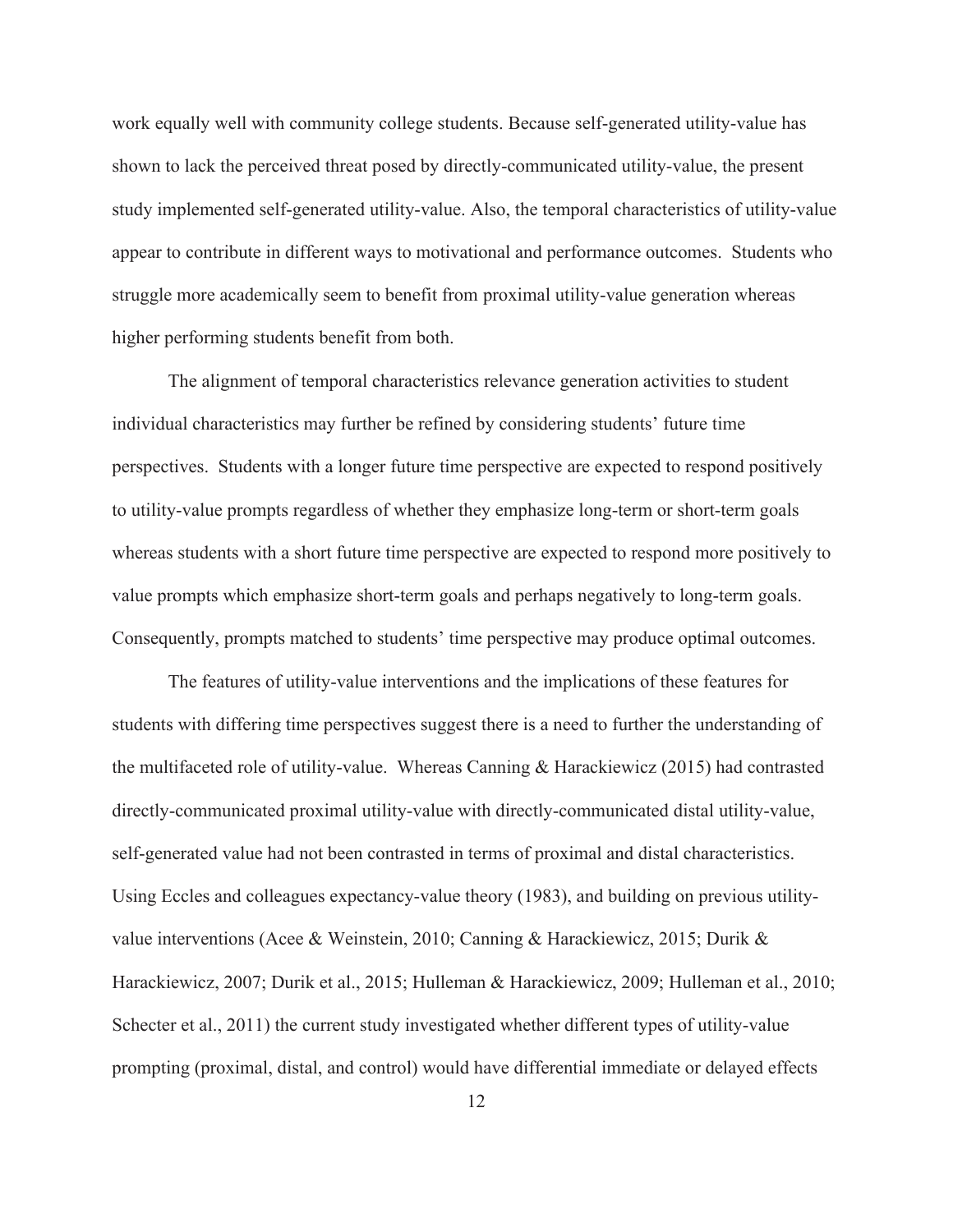on motivational and performance outcomes in community college students. This study further investigated whether future time perspective enhanced or suppressed the intervention effects on these outcomes. See Figure 1 for a conceptual model of the intervention and its variables and outcomes. See Figure 2 for the predicted effects of the intervention.

> Figure 1. Model for the Effect of a Utility-Value Intervention and the Effect and Moderation Effect of Future Time Perspective on Post- and Delay- Situational Interest, Perceived Utility-Value, and Performance.



To expand the body of research investigating the effect of self-generated utility-value interventions on motivation and performance and to uniquely expand on it by evaluating the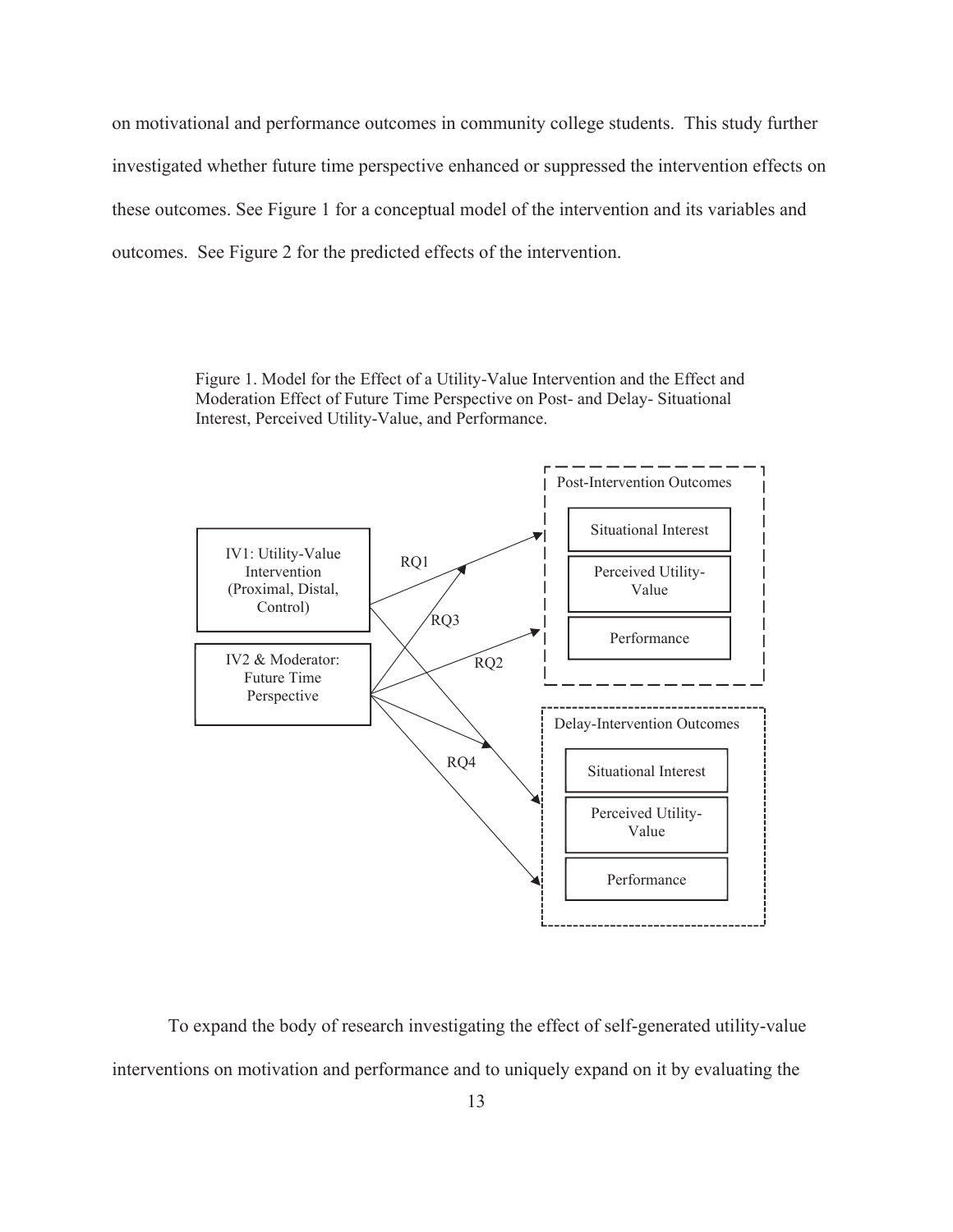moderating effects of future time perspective on this effect, the following research questions and hypotheses were addressed:

- RQ1) To what extent does the effect of prompting students to self-generate proximal utilityvalue differ as compared to prompting them to generate distal utility-value have on their subsequent situational interest, perceived utility-value, and performance?
	- H1a) Students who generate proximal and distal utility-value will be more interested in the course immediately after the intervention than students who did not generate utility-value.
	- H1b) Students who generate proximal and distal utility-value will perceive more value for the course immediately after the intervention than students who did not generate utility-value.
	- H1c) Students who generate proximal and distal utility-value will perform better in the course immediately after the intervention than students who did not generate utilityvalue.
- RQ2) To what extent does future time perspective influence situational interest, perceived utilityvalue, and performance?
	- H2a) Students with longer future time perspective will be more interested in the course than students with shorter future time perspective.
	- H2b) Students with longer future time perspective will perceive more value for the course than students with shorter future time perspective.
	- H2c) Students with longer future time perspective will perform better in the course than students with shorter perspective.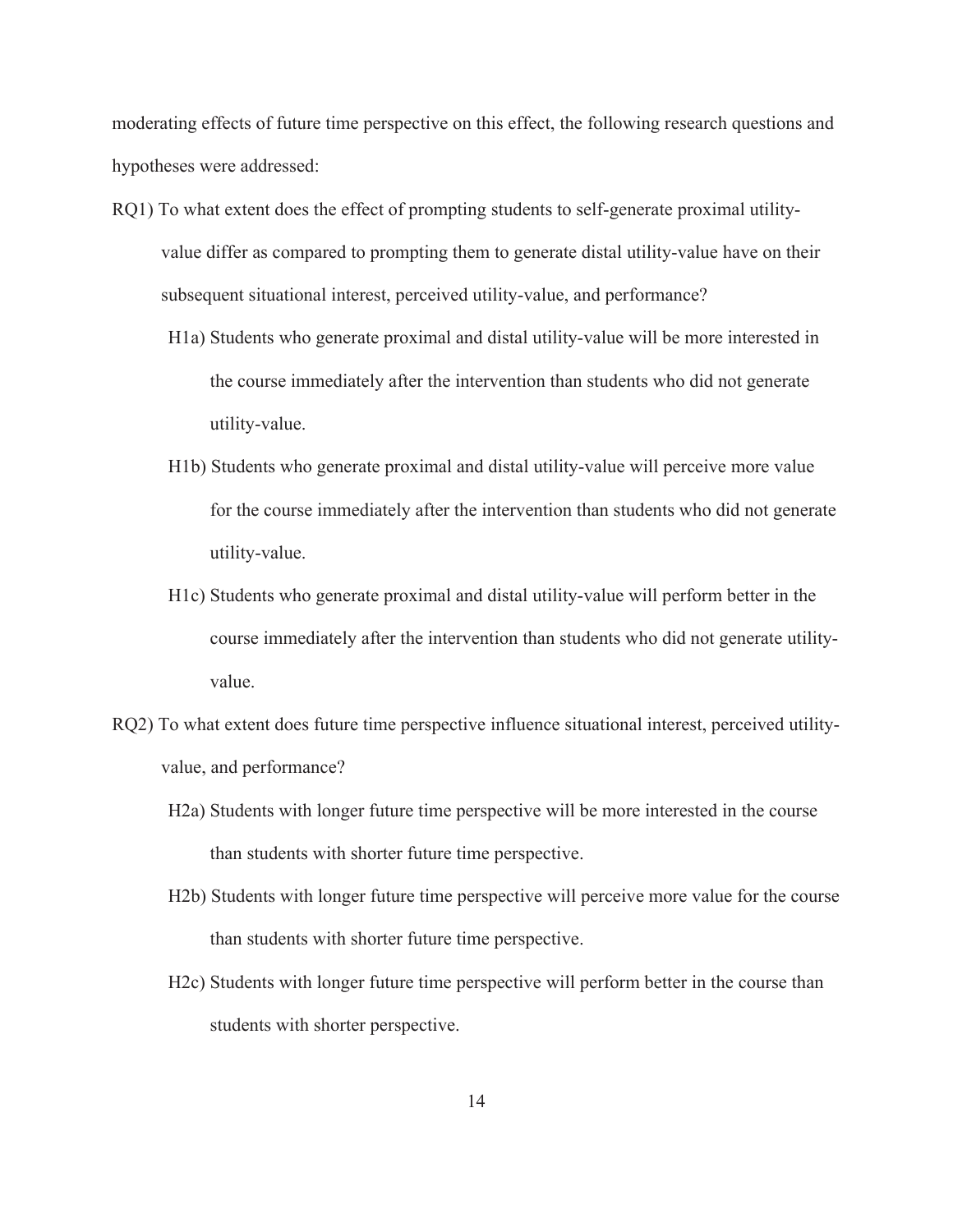- RQ3) To what extent does perspective moderate the effect of the utility-value intervention on situational interest, perceived utility-value, and performance?
	- H3a) The utility-value intervention will have differential effects on situational interest**.** Students with longer future time perspective will be able to generate both proximal and distal value and will show increased situational interest. However, students with shorter future time perspective will only increase situational interest if they are prompted to generate proximal value and will decrease situational interest if they generate distal value.
	- H3b) The utility-value intervention will have differential effects on perceived utilityvalue. Students with longer future time perspective will be able to generate both proximal and distal value and will show increased perceived utility-value. However, students with shorter future time perspective will only increase perceived utilityvalue if they are prompted to generate proximal value and will decrease perceived utility-value if they generate distal value.
	- H3c) The utility-value intervention will have differential effects on performance. Students with longer future time perspective will be able to generate both proximal and distal value and will show increased performance. However, students with shorter future time perspective will only increase performance if they are prompted to generate proximal value and will decrease performance if they generate distal value.

RQ4) To what extent do these effects persist 3 weeks post-intervention?

H4a) The utility-value intervention gains will decline for situational interest for all intervention groups (proximal, distal, control) from post-intervention levels. The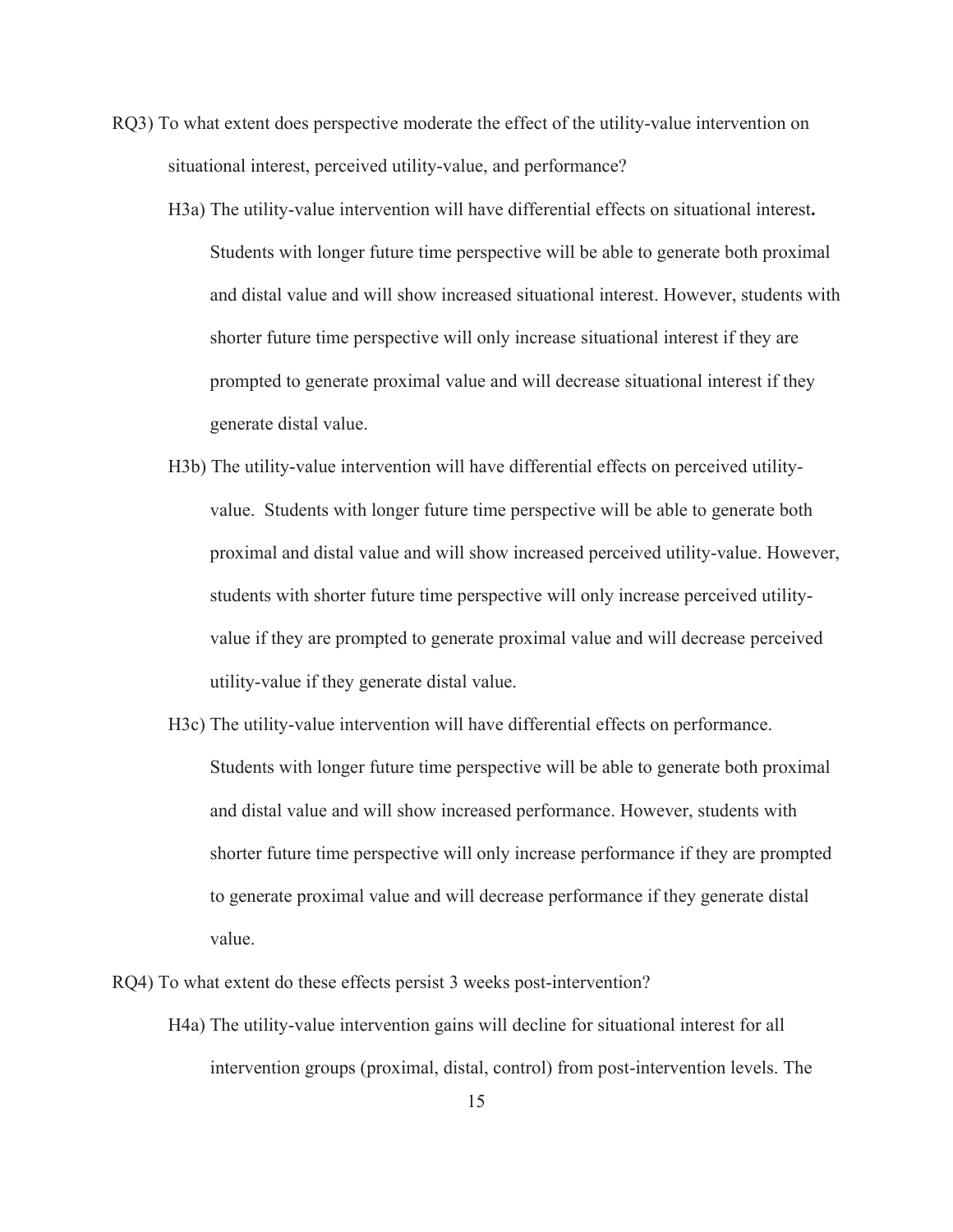sharpest declines will be for the students in the distal utility-value intervention group with shorter future time perspective.

- H4b) The utility-value intervention gains will decline for perceived utility-value for all intervention groups (proximal, distal, control) from post-intervention levels. The sharpest declines will be for the students in the distal utility-value intervention group with shorter future time perspective.
- H4c) The utility-value intervention gains will decline for performance for all intervention groups (proximal, distal, control) from post-intervention levels. The sharpest declines will be for students in the distal utility-value intervention group with shorter future time perspective.

Figure 2. Predicted Effects of UVI x Future Time Perspective x Time on Situational Interest, Perceived Utility-Value, and Performance

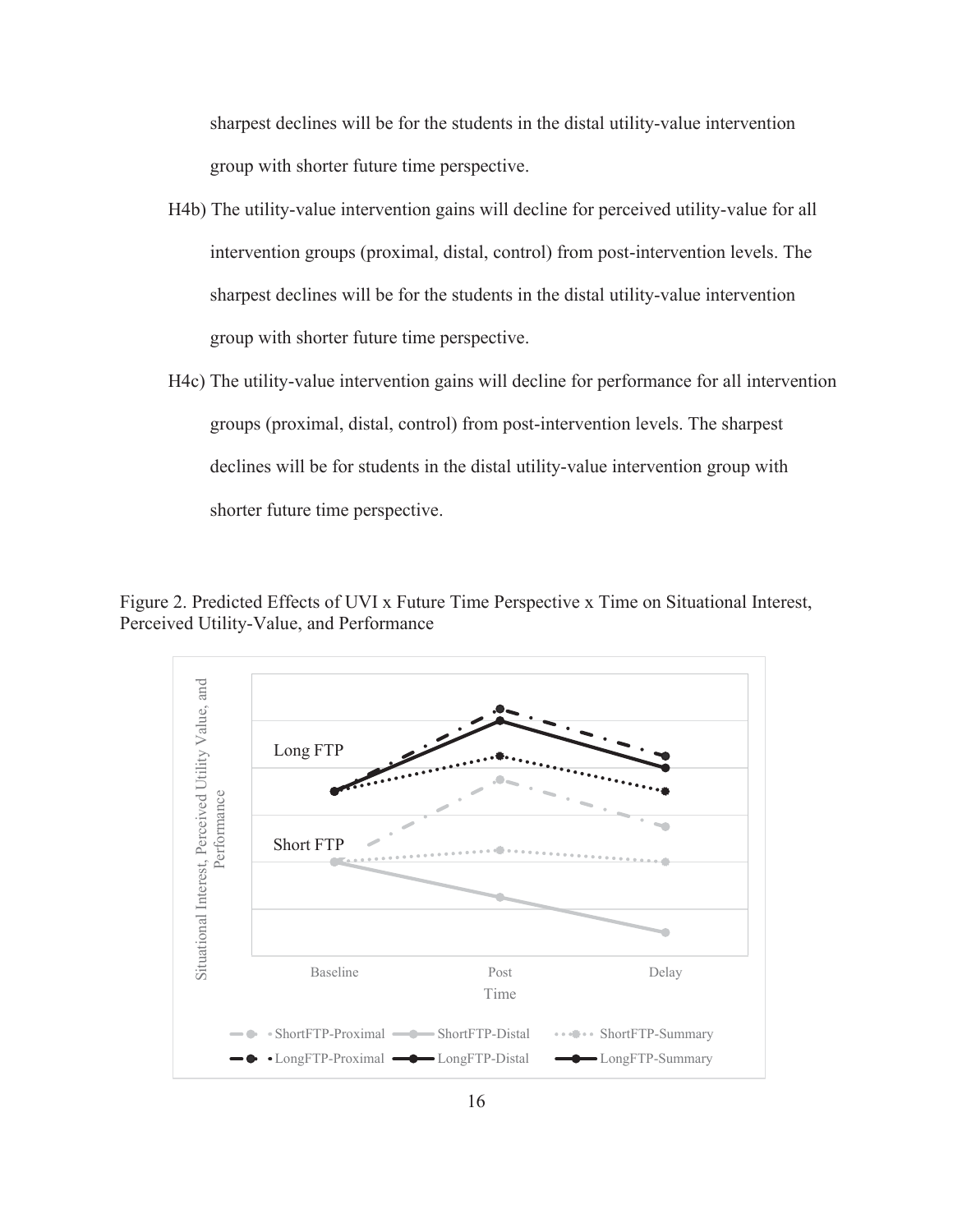#### **Significance of the Study**

American community colleges educate over one third of our college students, many of whom struggle with motivation and performance resulting in low success rates (Brock, 2010; Provasnik & Planty, 2008). Community college students don't succeed as much because of under preparation, lower rates of family college completion, lower performance expectancies, and a struggle to connect college prep curriculum with vocational outcomes (Atherton, 2014; Butcher & Visher, 2013; Wang, 2009). Because improving outcomes such as interest, value and performance con contribute to student success, this study can further our knowledge in helping community college students improve achievement outcomes. As a result of this study, the field of educational psychology, and in particular classroom intervention research, stand to benefit by demonstrating that simple interventions can be effectively implemented to improve motivation and performance in students who typically may have lower chances of success.

#### **Definitions of Terms**

The terms used in this study are identified using the following definitions:

*Future time perspective:* the "disposition to ascribe high valence to goals in the distant future and to grasp the long-term consequences of actual behavior, as reflected in the concept of instrumental value of a behavioral act" (De Volder & Lens, 1982) as measured by the following three components of perception of time: (1) how far one "plans into the future"; (2) how well one's future needs are distinguished; (3) and how strongly the connection is between present and future (Husman & Shell, 2008).

*Perceived utility-value*: reflects the relevance and usefulness of an activity or a task for other tasks or aspects of an individual's life such as a learner's current and future goals (to fulfill a work requirement or a degree, to attain a career goal, to fulfill the pursuit of other interests, to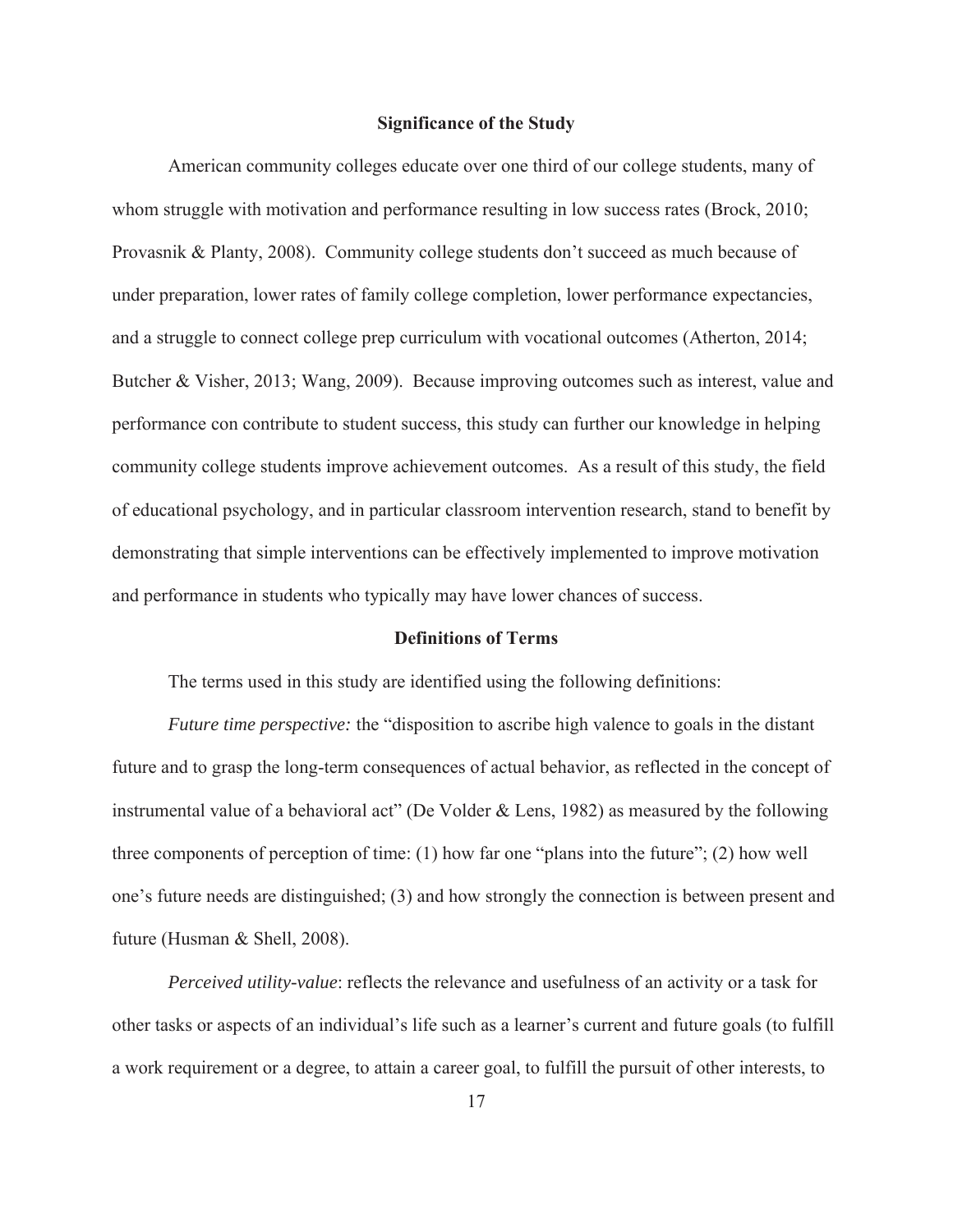please others) despite a lack of intrinsic value on the task and somewhat unrelated to the nature of the task itself (Canning & Harackiewicz, 2015; Eccles et al., 1983; Eccles & Wigfield, 2002; Hulleman et al., 2010; Wigfield & Eccles, 1992, 2000).

*Situational interest:* a situation-specific experience of positive affect in relation to an activity triggered by some external cue and by perceiving value and developing knowledge in the activity (Hidi & Renninger, 2006; Hulleman et al., 2010).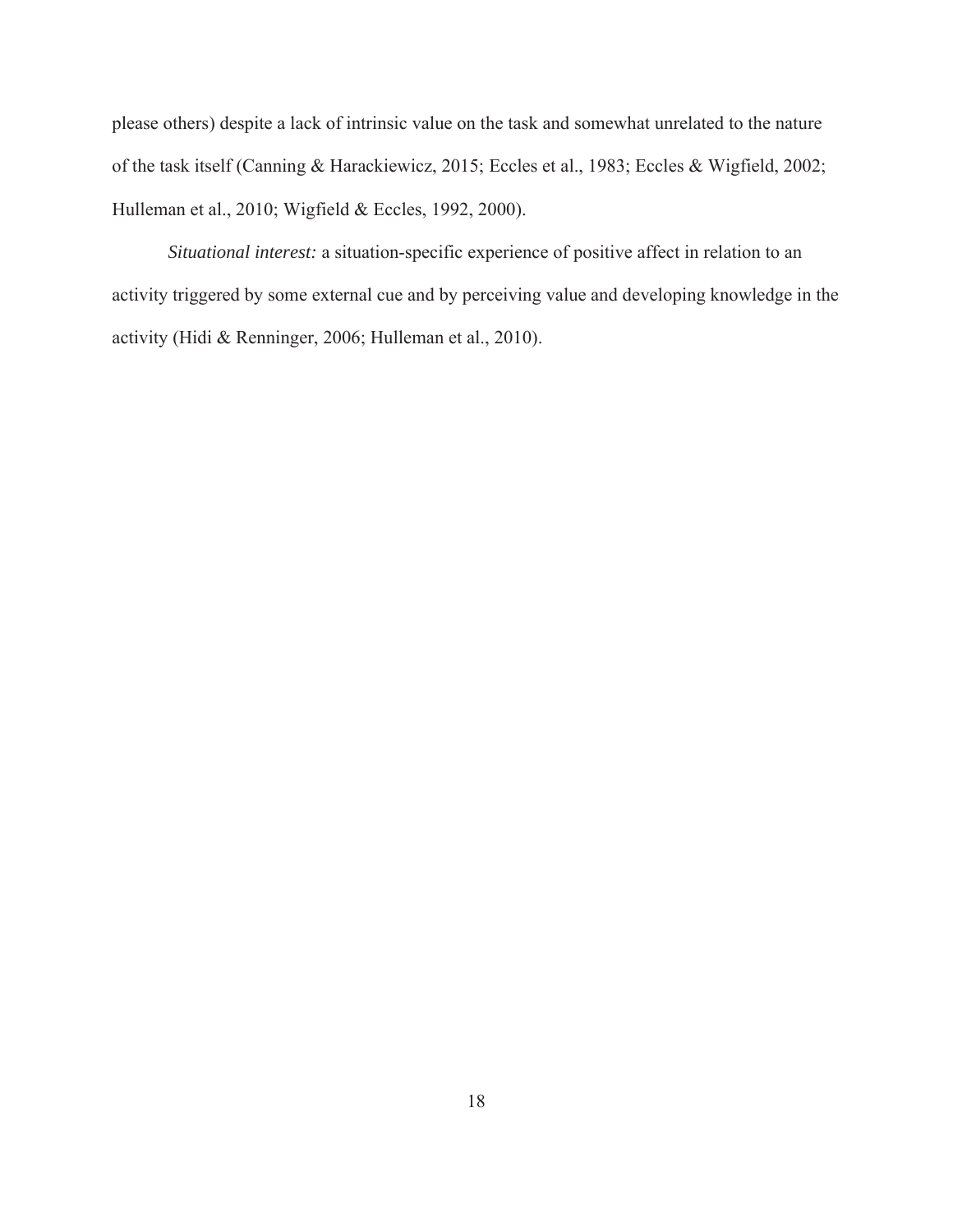#### CHAPTER 2: LITERATURE REVIEW

 Academic motivation is multifaceted and complex, and positively linked to academic outcomes such as persistence and performance (Allen & Robbins, 2010; Eccles et al., 1983; Wigfield & Eccles, 1992; Durik et al., 2015; Hulleman & Harackiewicz, 2009). This literature review will summarize and synthesize the elements and origins of a modern theory of motivation, namely Eccles and colleagues' (1983) expectancy-value theory and develop a rationale for studying the task value aspect of a theory within an intervention. In addition, this review will introduce and discuss future time perspective theory, an intersecting theory which adds the dimension of time perspective to the value ascribed to academic tasks. Additional theories of motivation will be summarized to help provide additional rationale for the variables prior to presenting the theoretical framework supporting this study.

#### **Historical Antecedents of Expectancy-Value Theory**

For decades now, achievement motivation has been a central area of research in educational psychology (Atkinson, 1957; Weiner, 1985), particulary within learning and educational contexts (e.g., Eccles et al., 1983; Wigfield & Eccles, 1992). Theorists have developed and continuously refined the expectancy-value theory of achievement motivation seeking to define and clarify the relationship between students' expectations of successful performance and the value that they assign to a particular task. Additionally, theorists have attempted to explain students' choices in pursuing a task, their level of confidence in successfully performing it, the amount of effort and persistence they put forth, the level of interest they hold, and their subsequent success in the performance of the task. Inarguably, educators stand to benefit from advances in knowing what drives students' achievement behaviors, as they are often the intermediaries between the students and their knowledge gained.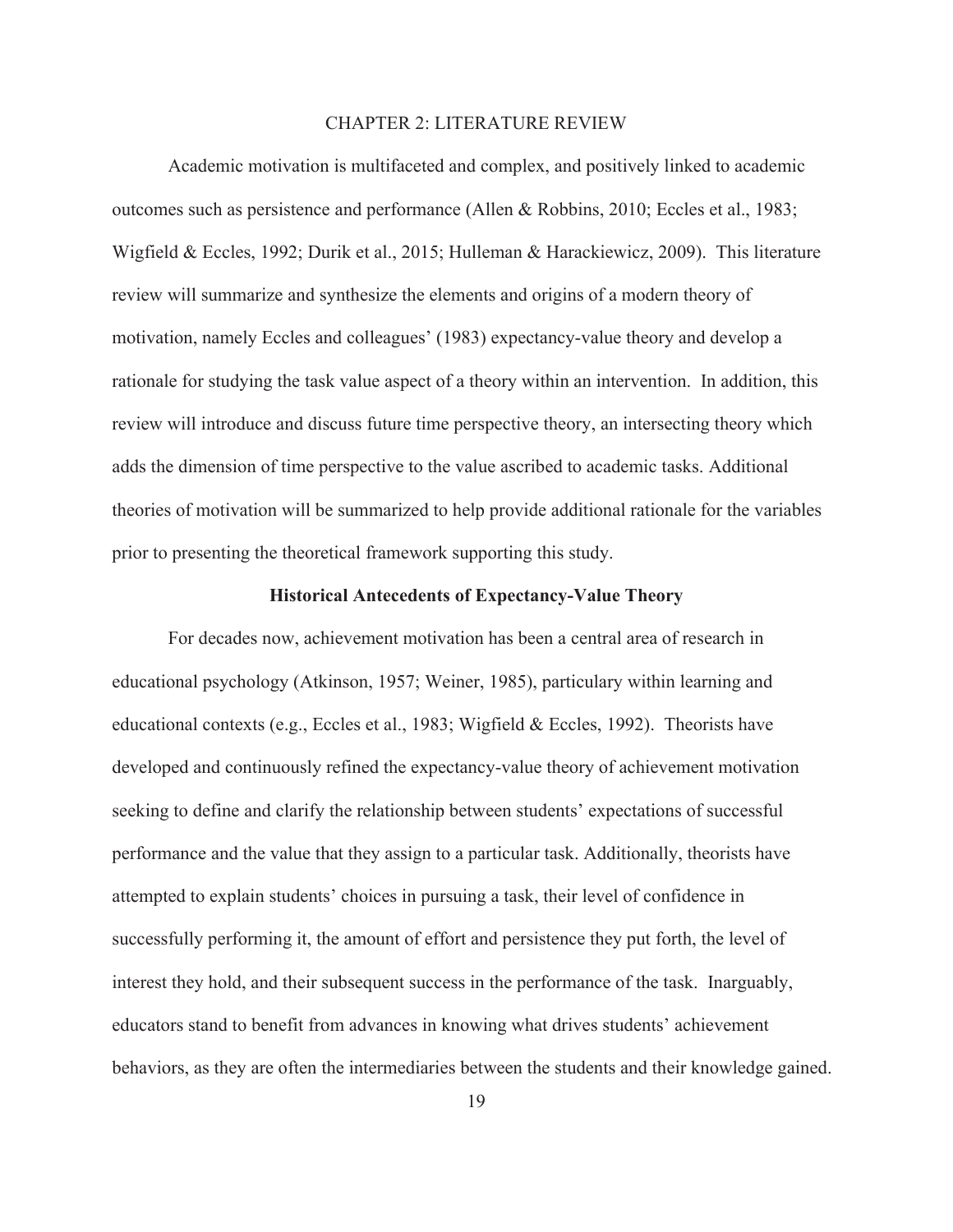This section will explore the historical antecedents, development, and evolution of expectancy-value theory as it progressed from a classic theory and advanced into its contemporary version. The discussion will map out how the main constructs of the theory and its interrelationships have been redefined and their role in explaining academic motivation within school contexts.

#### **Atkinson's Expectancy-Value Theory**

Atkinson (1957) first formulated an expectancy-value theory to explain achievement motivation and resulting achievement behaviors. Atkinson sought to account for what makes someone select one path among many and to explain for the effort and persistence put forth in the direction of that chosen path. The constructs of modern expectancy-value theory such as task value and expectancies for success can be traced back to Atkinson's theory. He proposed that motives, expectancies, and incentives influence behavior in achievement-related tasks. A *motive* is a stable, inherent, individual trait with the purpose of either approaching success (maximizing satisfaction) or avoiding failure (minimizing pain) (Atkinson, 1957, p. 360). An *incentive* is the "relative attractiveness of a specific goal" and can be externally manipulated such as in the form of a reward or a punishment (p. 360). Thus, a task that is positively valued will be chosen over a task that is negatively valued. An *expectancy* is a "cognitive anticipation" of the probability that attempting a task will be followed by either success or failure and is a determinant of motivation to perform the task (p. 360).

Atkinson's (1957) predictions of the relationship between motivation to achieve and choice of task difficulty level produced mixed results (Schunk & Zimmerman, 2006). He proposed that for high achievers, the incentive to succeed is lowest when the subjective probability of success is extremely high or extremely low and highest when there is a moderate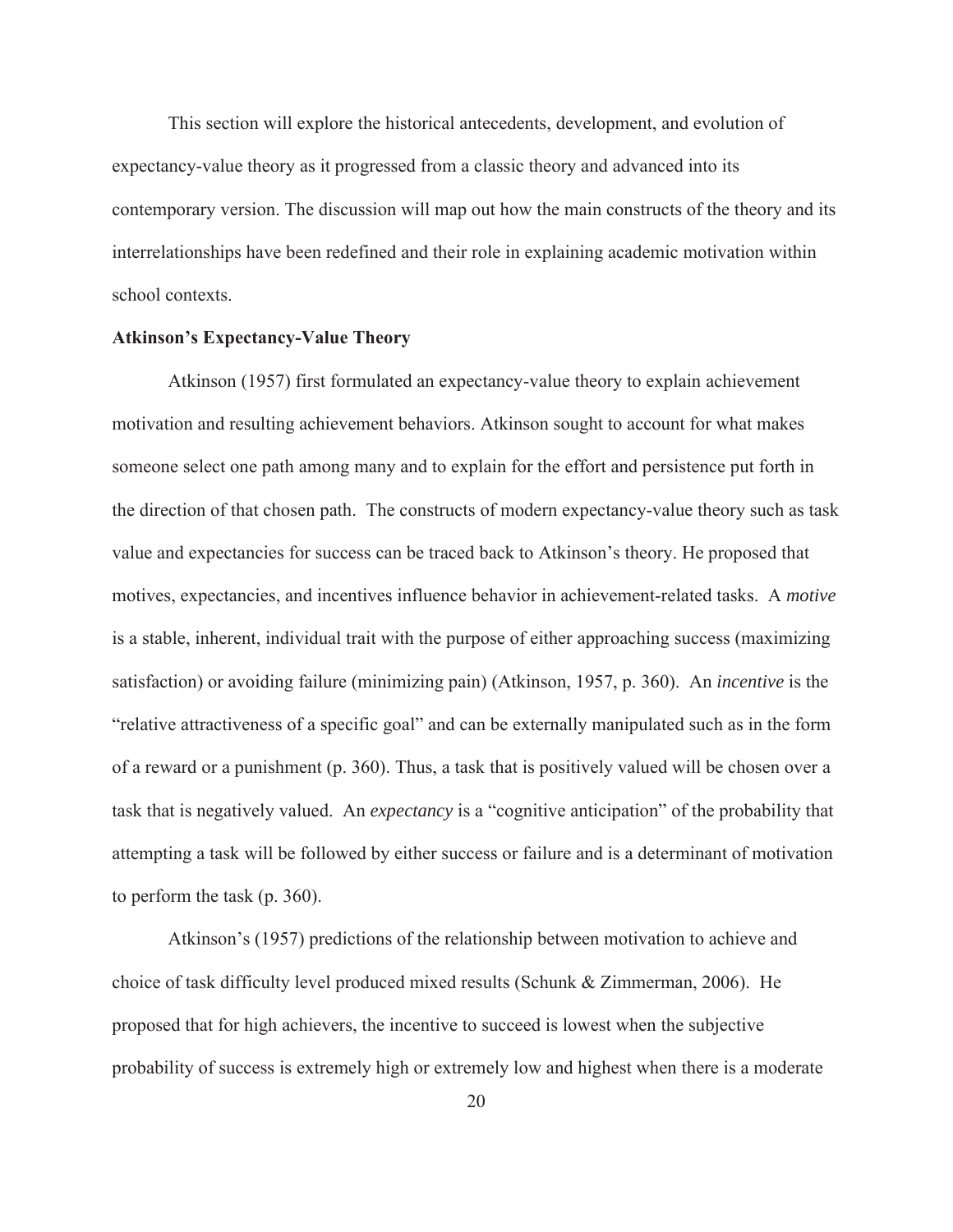probability of success. High-achieving children performed a task in which they took shots from a distance they selected that was deemed in the moderate range. However, low-achieving children positioned themselves where the level of difficulty would be extremely high or extremely low. This illustrated that although those with higher success-approach tendencies prefer moderately difficult tasks, those with higher failure-avoidance tendencies prefer very easy or very difficult tasks in support of Atkinson's prediction. In another study, subjects were provided a free choice of difficulty levels. Atkinson's theory would predict that upon repeated successes on a task, the incentive value for those with success-approach tendencies would diminish and they would lose interest in further performing the task. However, as subjects continued to successfully perform the task, they continued to select progressively more difficult tasks (Kuhl & Blankenship, 1979). This shift in task difficulty preference directly contradicts Atkinson's (1957) prediction.

Atkinson defined expectancy and task difficulty as comparable constructs. Later research found them to be two separate constructs and to be negatively related such that expectancies decrease with increasing task difficulty (Eccles et al., 1983; Eccles & Wigfield, 1995; Kuhl & Blankenship, 1979). Atkinson later acknowledged that due to the limited conceptualization of incentive value (task value), these outcomes were not always empirically supported and it was likely the reason that subsequent research focus on incentive value was less prominent than subsequent research focus on expectancy. Atkinson further concluded that expectancy and incentive value were inversely related; a relationship that was later uncovered as direct rather than inverse (Wigfield & Eccles, 1992). Whereas Atkinson focused on success-approach and failure-avoidance motivational dispositions, a student of his, Bernard Weiner, focused on studying cognitive interpretations of achievement-related outcomes in expectancy-value theory.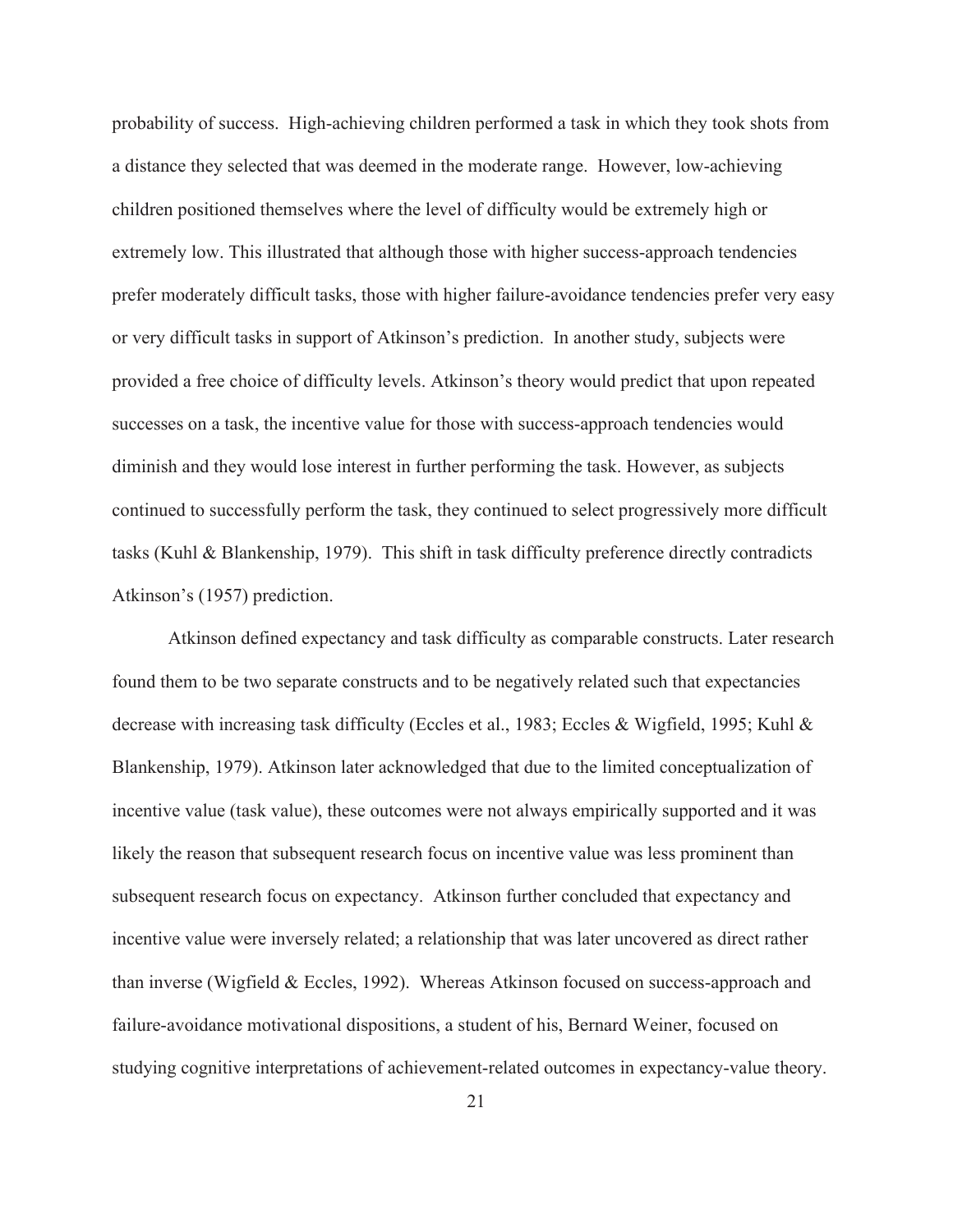#### **Weiner's Theory of Achievement Motivation and Emotion**

Weiner (1985) continued to develop and refine the expectancy-value perspective in his theory of achievement motivation and emotion. According to Weiner, our attributions of causality influence whether we expect successful performance as a result of our efforts, rather than whether we apply a success-approach or a failure-avoidance disposition. This relationship between causal explanation and outcomes further contributed to the modern expectancy-value theory (e.g. Wigfield & Eccles, 1992; 2000). Outcomes that are attributed to stable causes will likely result in increased certainty that the outcome will occur in the future. For example, ability, which is considered stable, has a greater influence on expectancies than on effort, which is considered unstable. It's our interpretation of the outcomes rather than the outcomes themselves which influence our achievement choices. Three dimensions classify the causes of achievement attributions: *locus of causality*, *stability*, and *controllability*. The locus of causality of an outcome can be attributed to either internal or external to the individual. Whereas ability is considered an internal cause, events caused by other people or by natural forces are deemed as externally-caused. An outcome may also be considered stable or unstable. Whereas effort may be an unstable characteristic that can be increased or decreased at will, ability may be a stable characteristic that would be difficult to change at will. Controllability refers to whether an individual believes he or she has internal control of an outcome or whether the outcome is controlled by external forces, out of the individual's control. A trait such as laziness is thought to be controllable as opposed to a trait such as physical coordination (Weiner, 1985, p. 551). Weiner believed that these three dimensions of perceived causality (locus of causality, stability, and controllability) combine to produce different affective reactions when an individual assigns cause to behavior outcomes.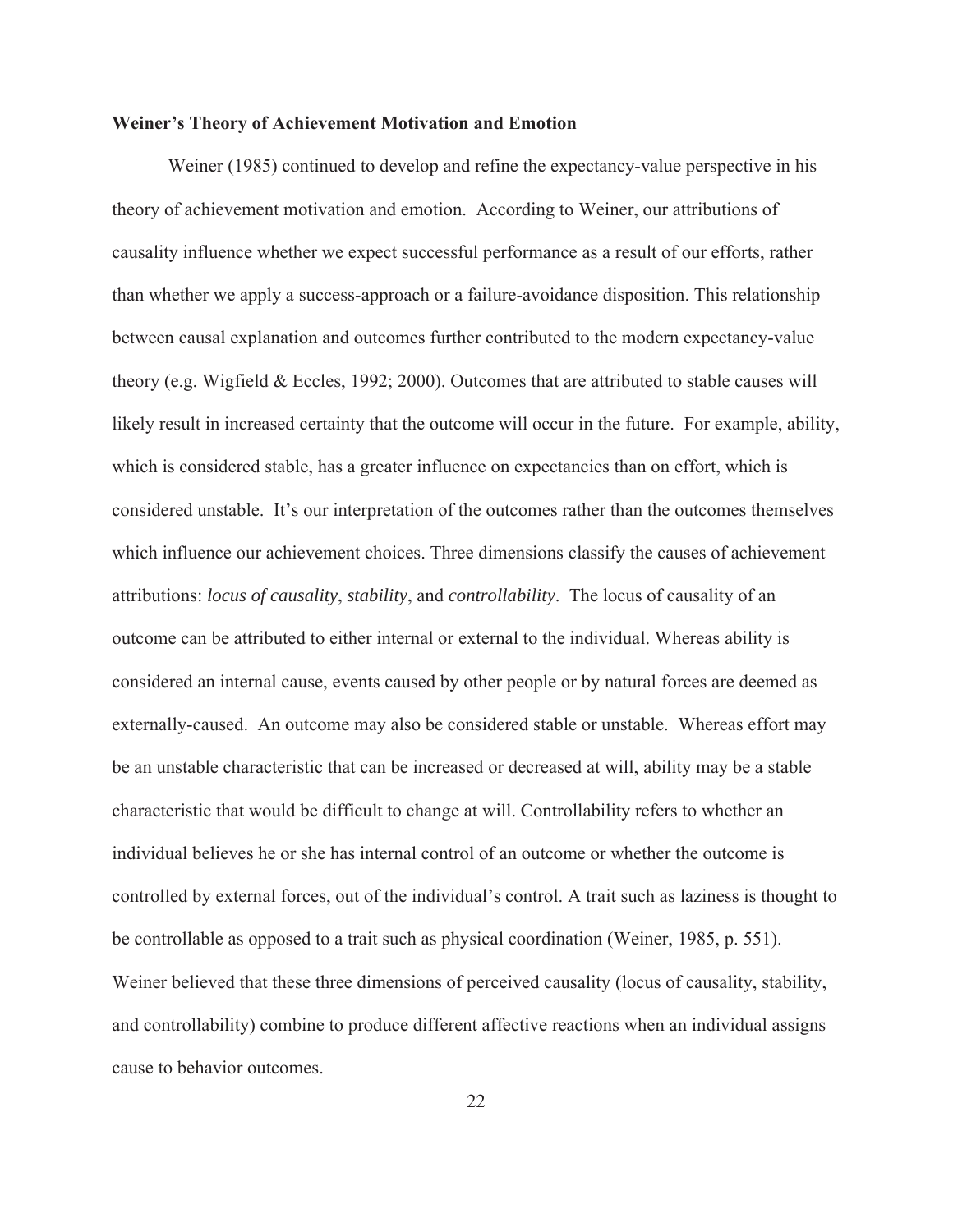Weiner claimed that past expectancy-value theories had ignored the emotional component of behavior outcomes. Weiner proposed that "motivation is defined as what one can get (incentive) as well as by the likelihood of getting it (expectancy)" (Weiner, 1985, p. 559). Emotions are related to the goal-directed activity performed. Expectancies are formed based on past experiences and further influenced by the perceived stability of the cause of the event. For example, if a student performs well in an exam because she feels she studied a lot, she will consider her success as unstable. However, if she performs well because she believes she has high aptitude, she will perceive the success as stable. Stability of an outcome increases expectancy for successful or unsuccessful performance. Instability of an outcome causes no change in expectancy. Thus, if the student succeeded because she feels she has high aptitude, she will continue to expect success in the future. If she feels she succeeded because the exam was easy, her future expectancy will remain unchanged. In addition, the subjective value of attaining a goal determines whether someone chooses to pursue a goal. The *subjective value* is the affective reaction of attaining that outcome rather than the objective value of an object. Weiner argued that achievement outcomes have differing affective consequences such as effects on selfesteem, competence, pride, guilt, happiness, and frustration. One outcome can elicit completely different affective reactions to different individuals. The emotion of happiness as a result of successfully performing an achievement-related activity leads to repeating an action while failure at this activity will produce frustration. So, outcomes that produce positive emotions such as pride, will be valued more and pursued more than outcomes that produce negative emotions such as anger or guilt. Weiner's expectancy-value perspective proposed that expectancies, subjective values, and affective reactions to success and failure are influenced by locus of causality, stability, and controllability of achievement behaviors. However, other theorists argued that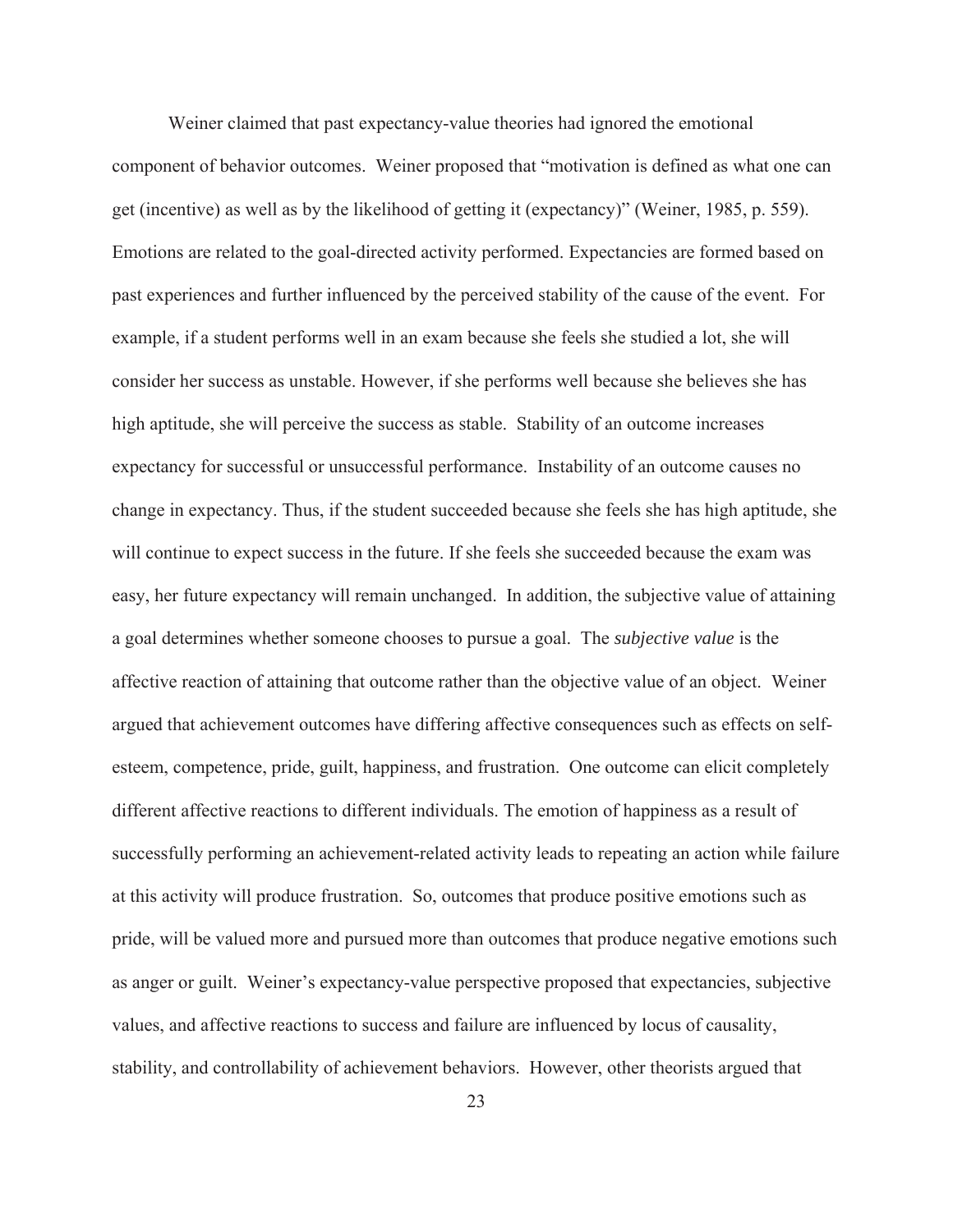utility of success goes beyond the influence of affective value. Many times, individuals may not relate a task to positive emotions, but will still perform the task because it is useful (Wigfield  $\&$ Eccles, 1992). Some believe that Weiner's focus on expectancies and affective reactions to successful and unsuccessful task outcomes is likely one of the causes of the lack of research attention on task values (Wigfield & Eccles, 1992).

## **Historical Overview of Task Value**

Task value is a key motivational construct within educational contexts that has received increased research interest in recent years. Expectancy-value constructs are considered the trigger for goal activation and effort allocation to a task (Winne, 2005). Task values refer to the incentives related to performing a task or an activity (Eccles & Wigfield, 2002). Individuals must understand the contingent relationships between actions taken toward a goal and the value placed on the goal (Husman, Derryberry, Crowson, & Lomax, 2004). In the expectancy-value tradition, achievement task values have been studied from the perspective of how a task meets a particular individual need such as personal enjoyment, or meeting short- or long-term goals (Wigfield  $\&$ Eccles, 1992). Historical antecedents of subjective task-value within modern expectancy-value theory include work by Atkinson (1957), Weiner (1985), Rokeach (1979), and Feather (1988).

Atkinson (1957) defined task value (or incentive value as he termed it) as "the relative attractiveness of succeeding on a given achievement task" but later acknowledge that it was too broadly defined (Atkinson, 1957; Eccles et al., 1983 p. 89; Wigfield & Eccles, 1992). Achievement motives to approach success and to avoid failure combined to determine whether someone would attempt a task. Success-approach motives result in attempting the task while stronger failure-avoidance motives will not. Atkinson's definition resulted in task-difficulty being the sole influence on incentive value and didn't account for other potential influences on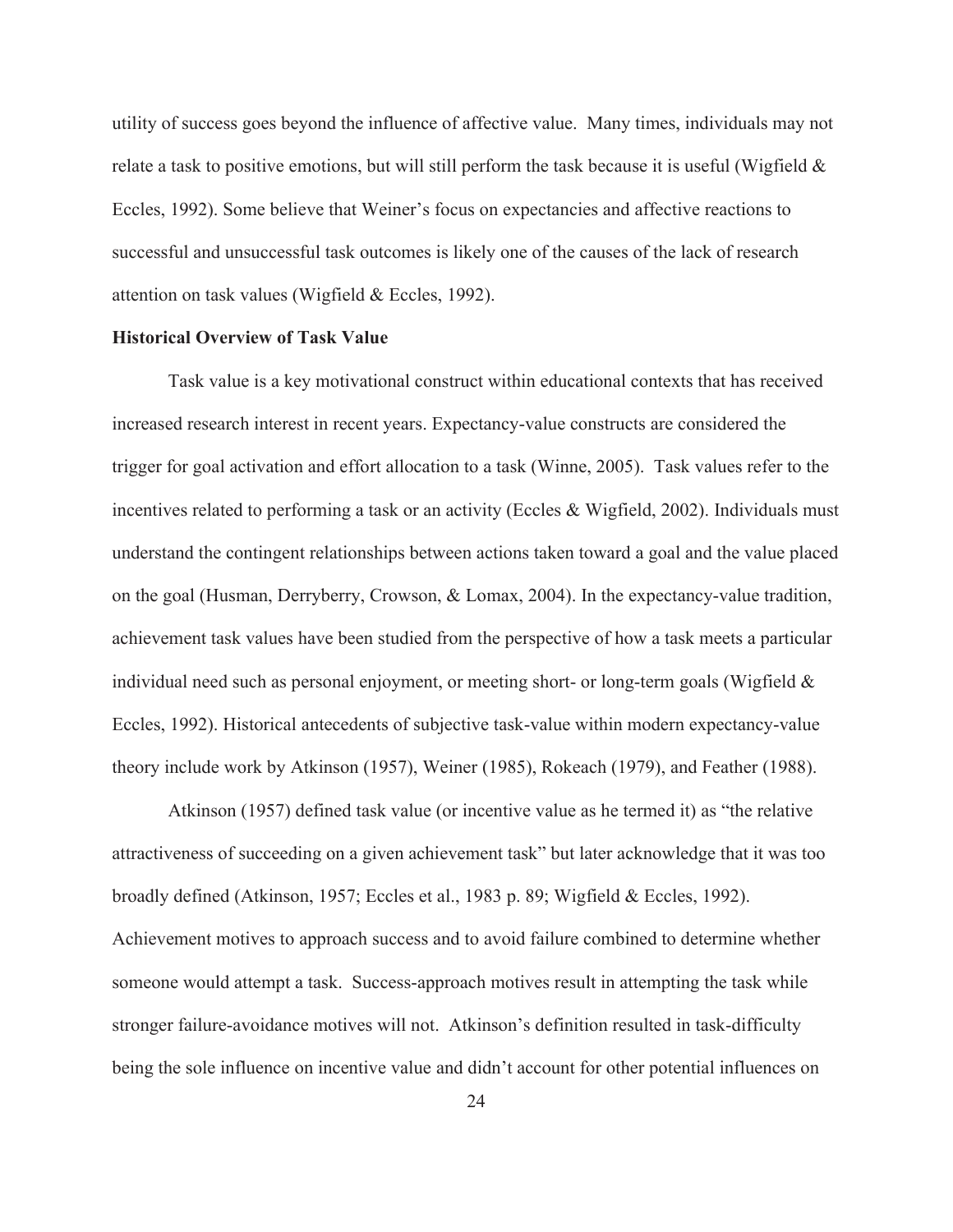value such as affective experiences and gender roles (Atkinson, 1957; Wigfield and Eccles, 1992). Additionally, as previously discussed, Atkinson theorized that within the expectancyvalue relationship, value was inversely related to expectancy, which was later empirically revealed that it should be reversed to a direct relationship (Eccles et al., 1983).

As an attribution theorist, Weiner argued that it was our own individual cognitive interpretations of the outcome, rather than the actual outcomes for our success-approach or failure avoidance motivations that are what influence us to pursue a goal (Eccles & Wigfield, 2002). Each of the three causal dimensions of attributions (stability, locus, controllability) contribute to incentives for engaging in different activities and contribute to other achievement behaviors and beliefs (Weiner, 1985). Although Weiner performed limited research on incentives, he studied them as affective reactions to attaining or failing to attain achievement outcomes and not based on their objective value. He argued that objective value remains the same and is not influenced by perceived causality. He also contended that attributions mediate the relationships between affective reactions and achievement outcomes (Weiner, 1985; Wigfield & Eccles, 1992). Wigfield and Eccles (1992) would argue, though, that value for a task extends beyond affective reaction to the task.

Rokeach (1979) proposed a broad view of human values in which he considered values to be universal and shared by all cultures and individuals. Although he considered values as universal, he noted that there are individual differences in the patterning of the values such as in the priority, or *hierarchical ordering* that individuals place on values, the *universality of application* or whether an individual applies them broadly to the population or individually, and in the *consistency* of application by the individual across situations. He also suggested that careful consideration should be taken when defining value, because by defining it too broadly it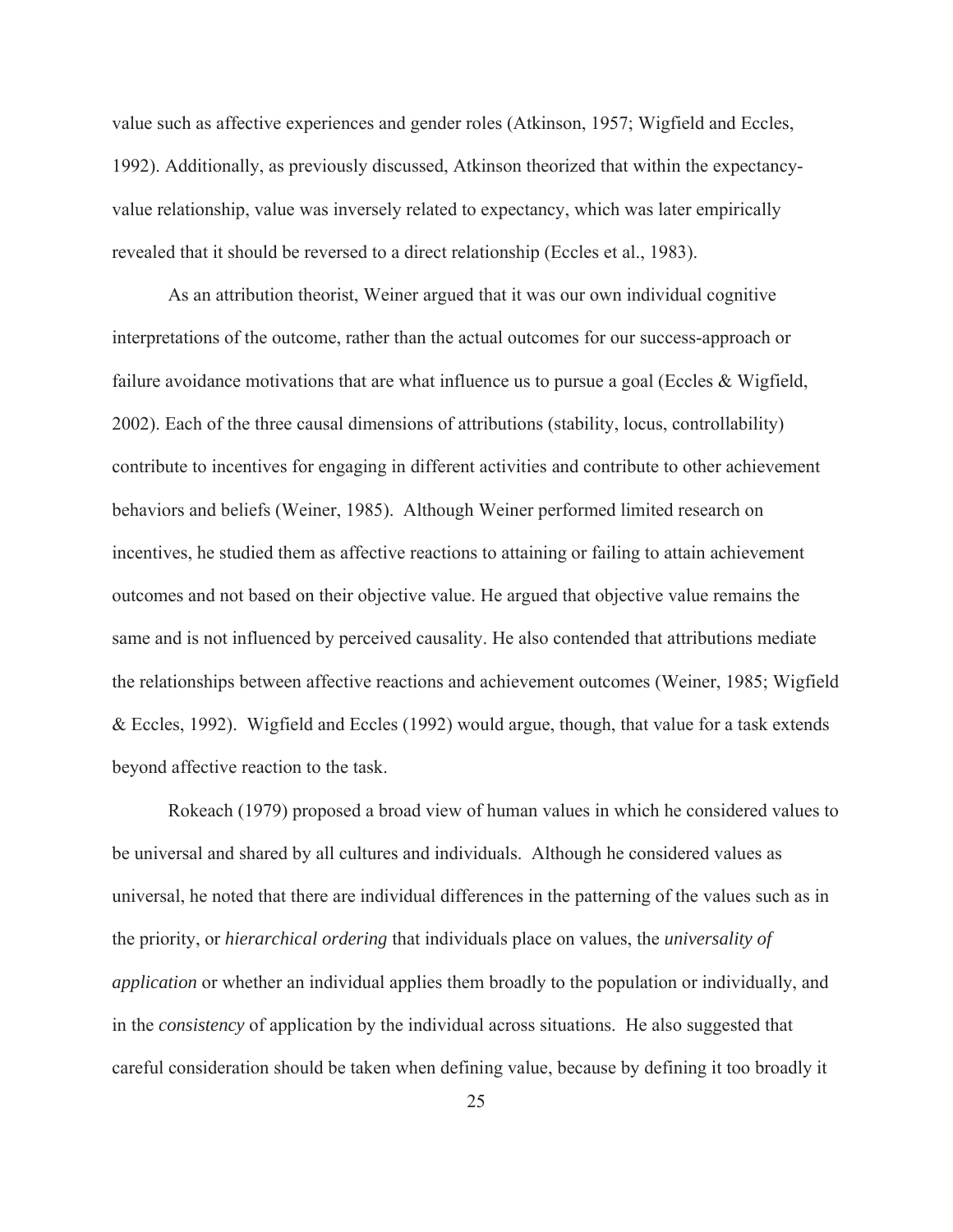would be likened it to "preference, desire, liking, or satisfaction" (p. 19), and by defining it too specifically the distinctive features of the construct would fail to be captured. Rokeach (1979) defined value as an "organized set of preferential standards used in selecting objects and actions, resolving conflicts, invoking social sanctions, and coping with needs or claims for social and psychological defenses of choices made or proposed" (p. 20). He believed that values guide us to our goals and help us self-reflect to make causal attributions and justifications of past behaviors. Values are used to fulfill society's demands and individual psychological needs and influence "attitudes, judgments, choices, attributions, and actions" (p. 2).

Feather (1988) agreed with Rokeach and Atkinson that values had been largely ignored in motivation research. He proposed that values are perceptions of how desirable a possible end would be. Values are personality-type aspects shaped by societal demands and psychological needs, relatively stable but not unchanging, transcend objects and situations, are hierarchical, serve as standards, widely affect thought and action, and not affectively neutral (Feather & Newton, 1982, p. 220). Values affect goal-directed motivation because they influence how attractive or unattractive a goal is perceived. Following in the expectancy-value tradition, Feather & Newton (1982) further proposed that a goal that is valued will likely not be attempted if individuals do not believe that their efforts will lead to success in achieving the goal, that is, if expectancy is low.

#### **Contemporary Expectancy-Value Theory**

 Building upon classic expectancy-value theories (Atkinson, 1957; Weiner, 1985) and continuing in the expectancy-value tradition, Eccles' and colleagues developed a framework for understanding children and adolescents' achievement behaviors and achievement choices initially within the domain of mathematics (Eccles et al., 1983; Eccles & Wigfield, 1995, 2002;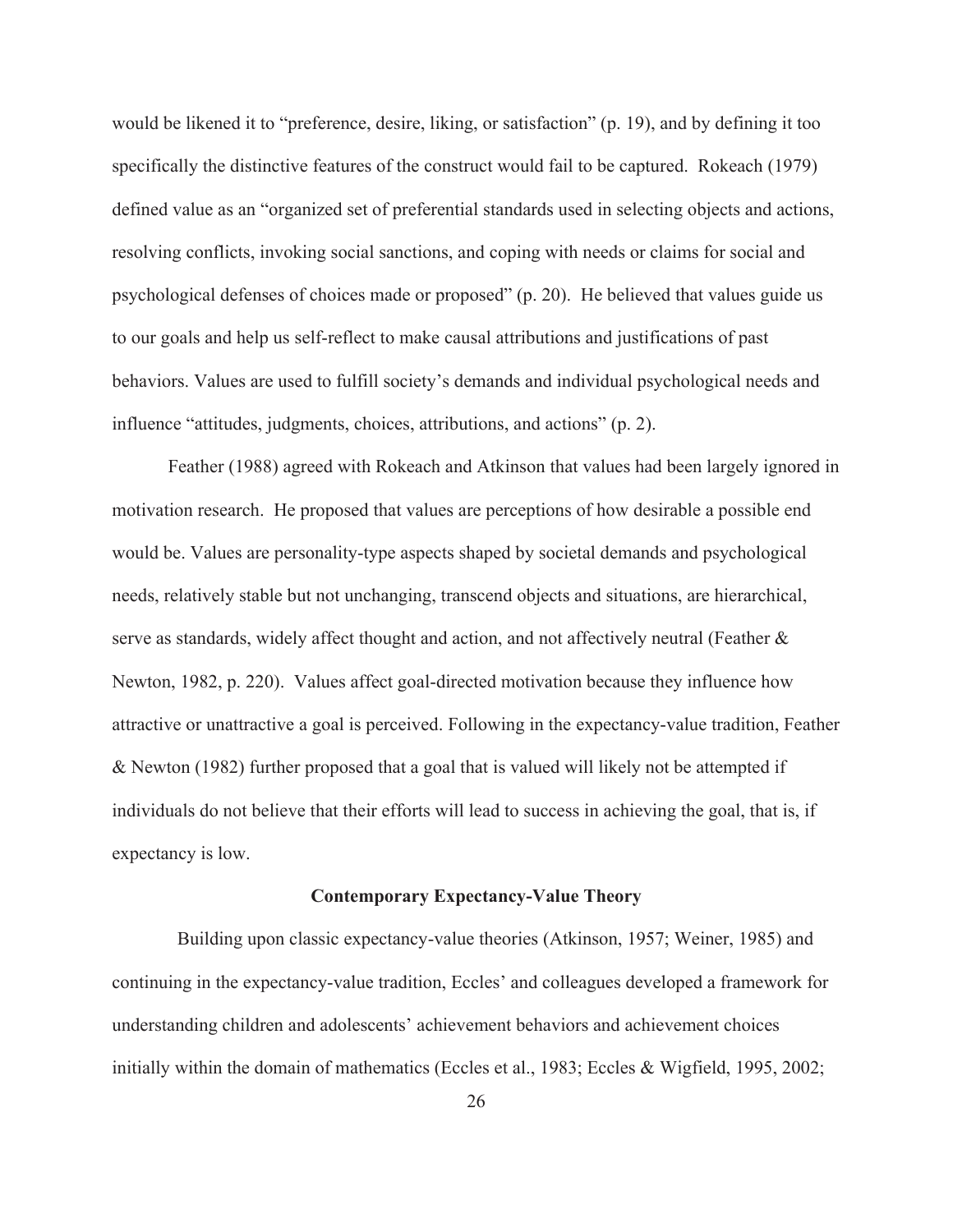Wigfield & Eccles, 1992; 2000). *Expectancies* refer to the probability of success on the task as determined by perceptions of competence, difficulty of the task, the individual's goals, and selfbeliefs. Although Atkinson initially defined *task value* as "the value that an individual attaches to success of failure of a task," Eccles et al. (1983) expanded the definition to include the value an individual attaches to task performance as determined not only by the positive and negative task characteristics, but also by how the task fulfills someone's "needs, goals, and values" as well as influenced by cultural, social, affective, aptitude, and past experience variables (Eccles et al., 1983; Eccles & Wigfield, 2000; Wigfield, Tonks, & Klauda, 2009). Eccles and colleagues identified three initial sub-constructs for task value: attainment value, intrinsic value, and utilityvalue (Eccles et al, 1983). Initially, *cost* was identified as a fourth sub-construct of task value and then revised to be a third main construct along with expectancies and task value in modern expectancy-value theory (Conley, 2012; Flake, Barron, Hulleman, McCoach, & Welsch, 2015; Eccles et al., 1983; Eccles & Wigfield, 1995, 2000; Perez, Cromley, & Kaplan, 2013; Wigfield & Eccles, 1992).

One difference between Atkinson's (1957) classic and Eccles and colleagues' modern expectancy-value theories was the direction of the relationship between expectancy and value. Atkinson (1957) hypothesized that expectancies and values were inversely related, such that if expectancies were high, the subjective value for the task would diminish (Atkinson, 1957). In contrast, modern expectancy-value theory (e.g., Eccles et al., 1983; Eccles & Wigfield, 1995, 2002; Wigfield & Eccles, 1992, 2000; Wigfield et al., 2009) argues that the relationship between expectancies and values ascribed to a task is positive. The higher the expectancies for successfully performing a task, the higher the value attributed to performing said task. In other words, people hold more value for tasks in which they expect to perform well, and they expect to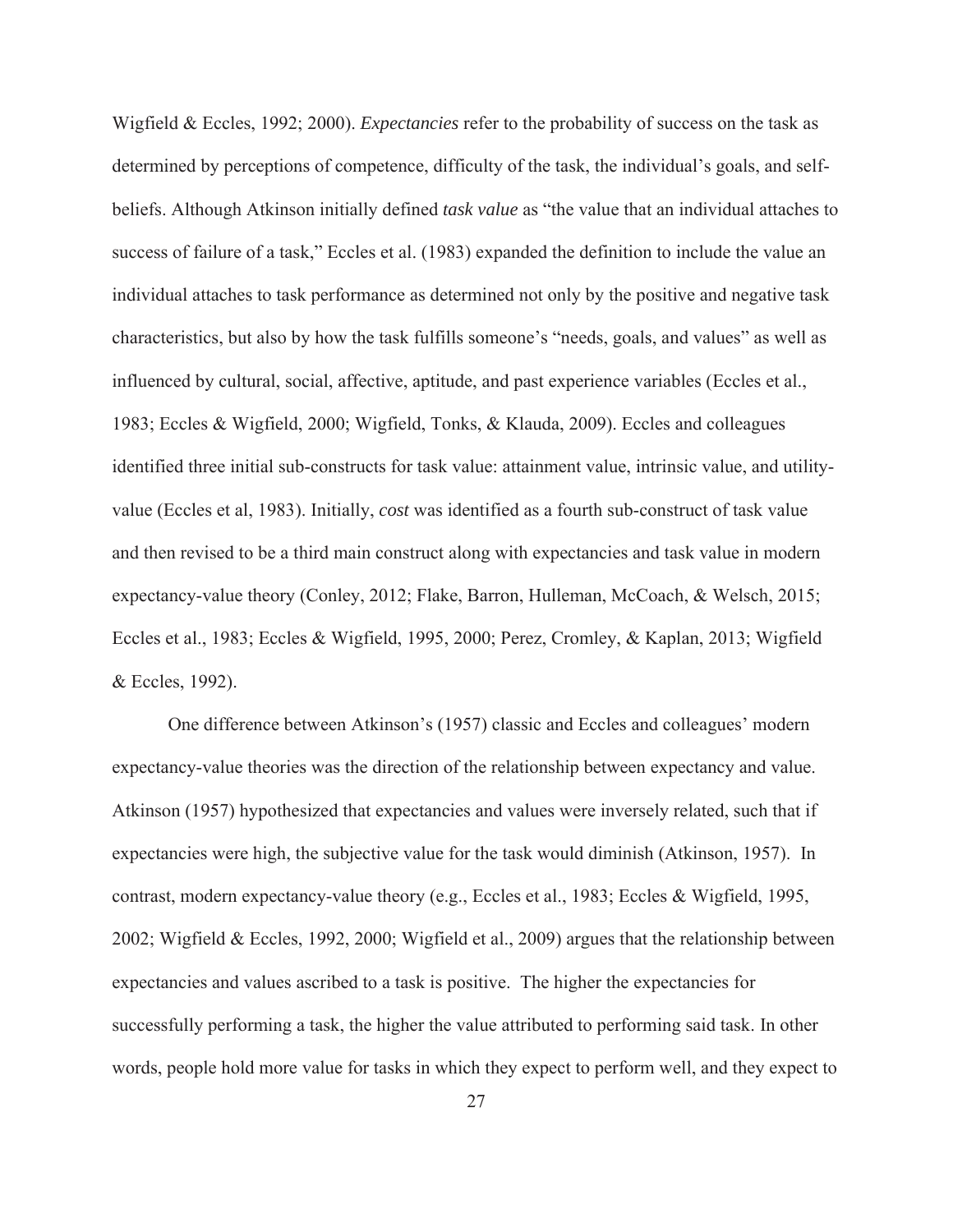perform well in tasks that they value. If people regard a particular goal as highly attractive and have the belief that they have the ability to attain it, they will be motivated to pursue the goal (Schunk, 1991). Although the relationship between expectancy and task value is initially weak during the early childhood years, it strengthens as children get older and better define their perceptions of competence (Wigfield & Eccles, 1992).

Expectancies and values influence both, how individuals perform a task and which task or tasks they choose to perform (Wigfield  $&$  Eccles, 1992). There is strong evidence that expectancy and value are empirically different constructs as early as first grade (Eccles et al., 1983; Wigfield, 1994; Wigfield & Eccles, 2000). Although Wigfield & Eccles considered expectancies and values as the main predictors of achievement behaviors, their theory did not address motive to achieve as in Atkinson's theory (Schunk & Zimmerman, 2006). In Wigfield and Eccles' model, expectancies include personal efficacy expectations, not outcome expectations (Wigfield, 1994).

Achievement related behaviors such as persistence, choice, and performance are influenced by the expectancy and value related to a specific task (Eccles et al., 1983; Wigfield & Eccles, 1992). Expectancies are influenced by task-specific self-concept and task perceptions which are in turn influenced by past achievement outcomes and causal attributions of those events. Task-value is influenced by goals, expectancies, causal attributions of past events, and a by perceptions of cultural socializers' characteristics (Wigfield & Eccles, 1992). The interpretation of the reality of past successes and past failures drives children's expectancies, values, and behavior and not necessarily the actual reality of the events (Eccles & Wigfield, 2002). The major constructs to be discussed from the modern expectancy-value model consist of task values and expectancies of success.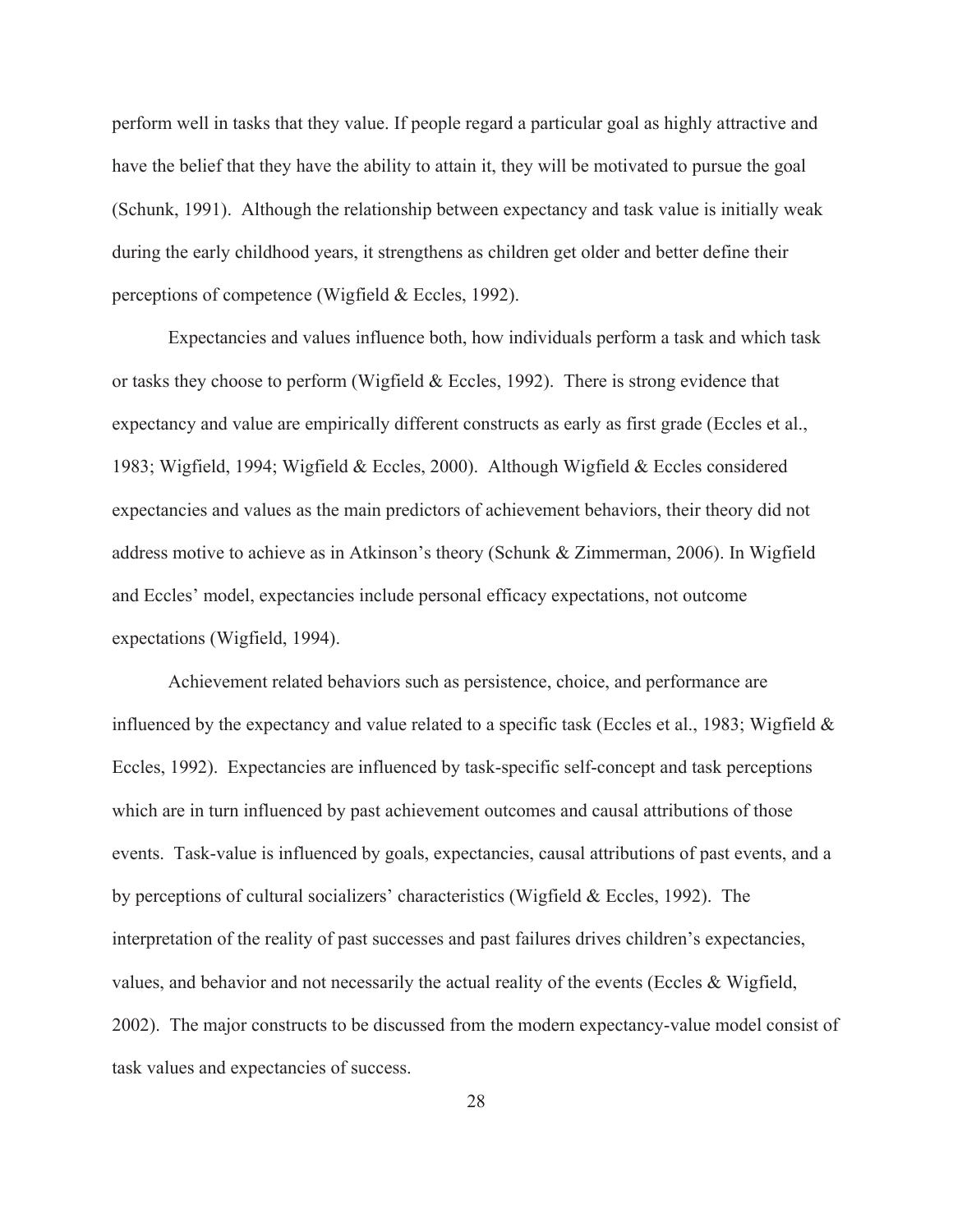# **Task Values in Modern Expectancy-Value Theory**

Educators often speculate as to why students academically underperform despite their apparent abilities to succeed and despite numerous opportunities afforded to them. The potential benefits to students of mastering subjects such as science and math are evident to these educators. However, to many students, learning these subjects may be of no interest, may have no apparent value, and may be regarded as merely just another academic duty.

The field of motivation research has documented both direct and indirect effects of task values on academic and motivational outcomes. Valuing a task positively influences an individual's intentions to perform a task, persistence, self-regulation, academic performance, teacher's perceptions of student motivation, subsequent interest, college enrollment plans, goalsetting, and strategy use (Acee & Weinstein, 2010; Anderman, Eccles, Yoon, Roeser, Wigfield, & Blumenfeld, 2001; Anderman & Wolters, 2006; Eccles, Vida, & Baber, 2004; Hidi & Renninger, 2006; Hulleman et al., 2008; Hulleman et al., 2010; Metallidou & Vlachou, 2010; Sedaghat et al., 2011; Simpkins, Davis-Kean, & Eccles, 2006; Wigfield & Eccles, 2000; Wigfield & Cambria, 2010; & Wolters, 1998). Research has revealed that a student's level of value assigned to a task may serve an activator, or "trigger" for initiation and sustainment of that task (Acee & Weinstein, 2010). The value that students assign to a particular task or achievement behavior may create the intensity or strength needed for engaging in that task or behavior (Wigfield & Cambria, 2010). Previous research indicates that for students to succeed at a task they must possess enough interest to initiate the task and sustain it over an extended period of time. This requires them to have enough motivation to persist and overcome obstacles that may interfere with, or obstruct their goals (Acee & Weinstein, 2010; Anderman & Wolters, 2006; Pintrich, 1999; 2000). In fact, value has been regarded as one of the strongest predictors of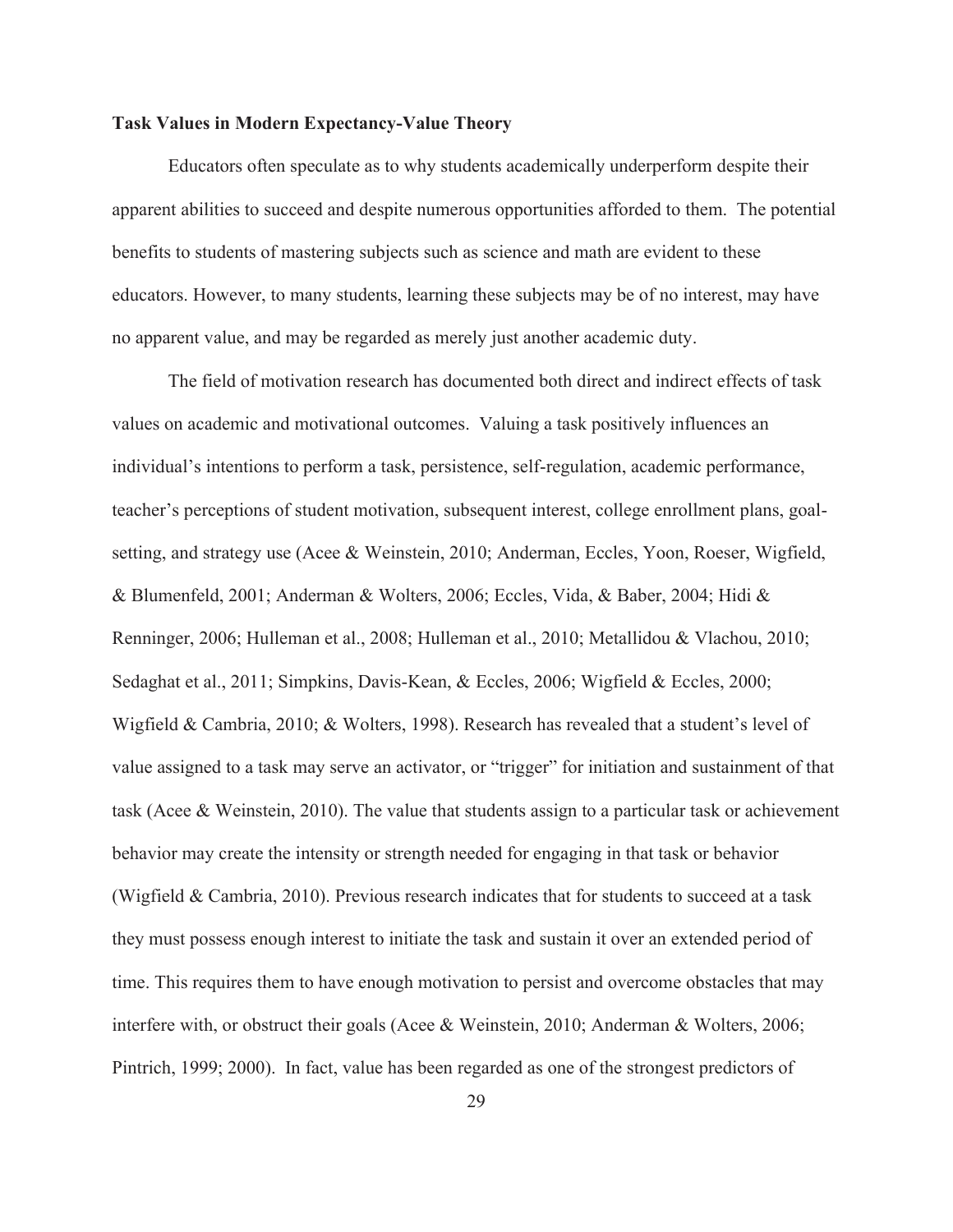intentions and actual persistence in a task (Wigfield & Eccles, 2000). In turn, successful learners attribute more value to tasks and are able to self-regulate more than unsuccessful learners (Bembenutty, 2008b; Hidi & Renninger, 2006; Pintrich, 1999). Studies have shown that lack of perceived value for a task decreases the likelihood that a student will engage in the task and selfregulate within the task (Acee & Weinstein, 2010; Anderman & Wolters, 2006; Pajares & Graham, 1999). Although expectancy constructs (Pajares & Graham, 1999) have significantly predicted student performance and grade point average, the perceived value of an academic task is what influences pursuit of engagement and use of self-regulation strategies (Anderman & Wolters, 2006: Pajares & Graham, 1999).

Other research has revealed that the level of value that a student holds for challenging or "threatening" subject such as mathematics, reflects on the teacher's evaluation of the student's motivation, their tendency to seek help and need for feedback, and their interest in the subject (Metallidou & Vlachou, 2010). Also, students who regard a task as important are more likely to continue to pursue that task in the future (Simpkins et al., 2006). Simpkins et al., (2006) found that middle and high school students' interest in math courses positively affected their math grades and the number of math courses taken, whereas interest in science and importance placed on science led to a greater number of science courses taken. In addition to influencing performance outcomes, interest has been shown to increase a student's value for a task and conversely, valuing a task positively influences interest in a task, demonstrating a reciprocal relationship between interest and task value (Anderman, et al., 2001; Hidi & Renninger, 2006; Hulleman, et al., 2010; Wigfield & Cambria, 2010). Eccles, Vida, and Barber (2004), found that the level of adolescents' academic values predicted college enrollment plans. Interestingly, both,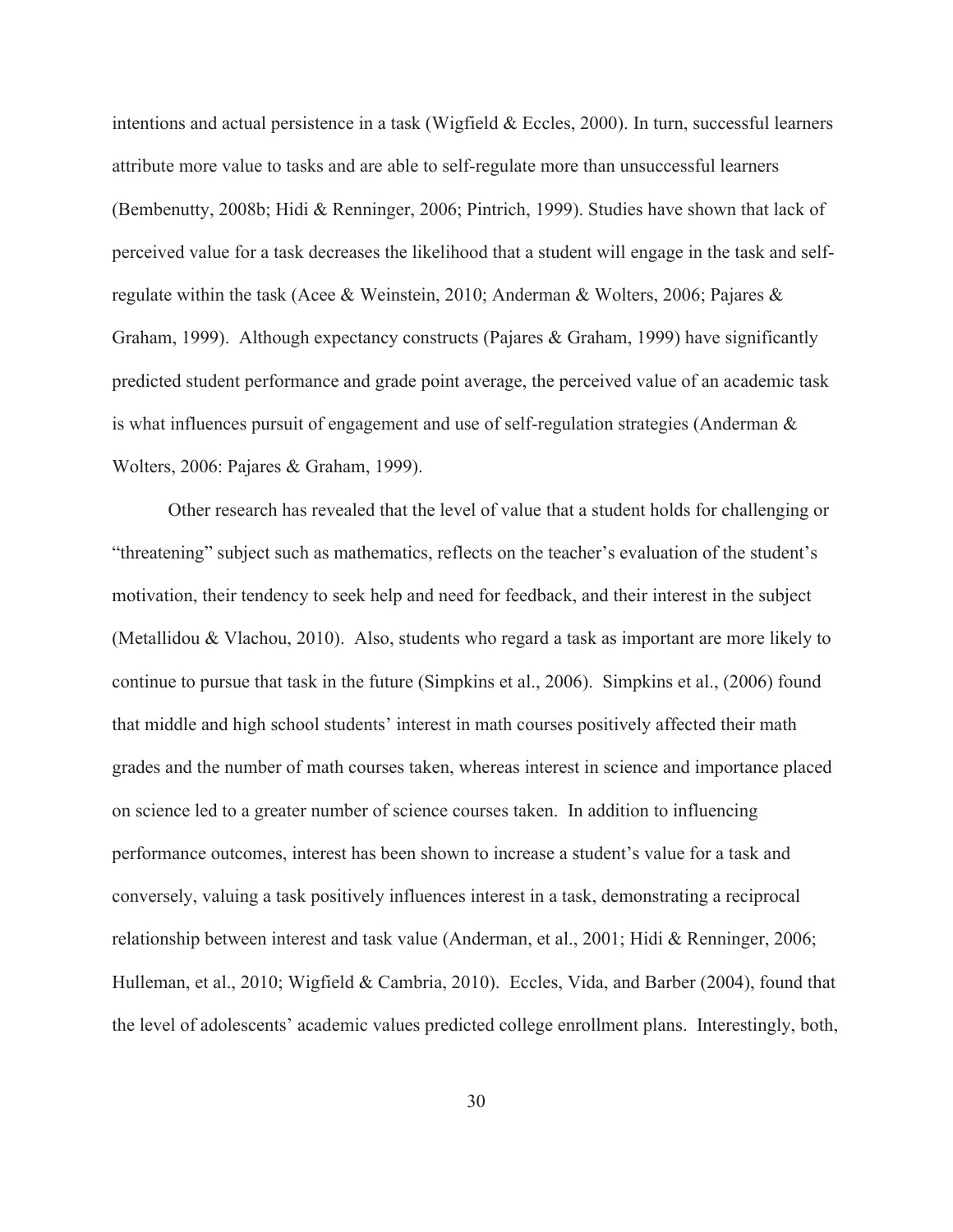academic resiliency and ability self-concepts were significant in predicting college enrollment plans.

Expectancy-value researchers agree that high academic ability and high ability perceptions alone cannot produce high academic outcomes and that motivational factors play an essential role in the academic success of students (Eccles et al., 1983; Veeneman, 2010;). The field of motivation research has documented positive effects of motivational variables such as interest and values on academic achievement and on various motivational outcomes (Acee & Weinstein, 2010; Anderman & Wolters, 2006; Chouninard & Roy, 2010; Hidi & Renninger, 2006; Hulleman et al., 2008; Hulleman, et al., 2010; Metallidou & Vlachou, 2010; Pintrich & DeGroot, 1991; Vansteenkiste, Simons, Lens, Sheldon, & Deci, 2004; Simpkins, et al., 2006: Wigfield & Eccles, 2000; & Wolters, 1998**).** Because of the well-documented contribution of task values on academic and motivational outcomes, researchers have called for more investigations on interventions aimed at strengthening the value that students hold for difficult academic subjects such as math (Metallidou & Vlachou, 2010; Simpkins et al., 2006) and science (Hulleman & Harackiewicz, 2009; Simpkins et al., 2006). Therefore, the present study investigated whether prompting students to generate value would increase their perception of value for that task.

As previously stated, the expectancy-value theory of Motivation (Eccles & Wigfield, 2002; Wigfield and Eccles, 2000) has identified three main components that constitute task value as it relates to academic tasks: *attainment value*, *intrinsic* or *interest value*, and *utility-value* for future goals as well as *cost* as a result of performing the task (Eccles et al., 1983).

 *Attainment value* is the personal importance of success in performing a task or the needs or personal values it fulfills (Eccles, 1987; Eccles et al., 1983; Eccles & Wigfield, 2002). The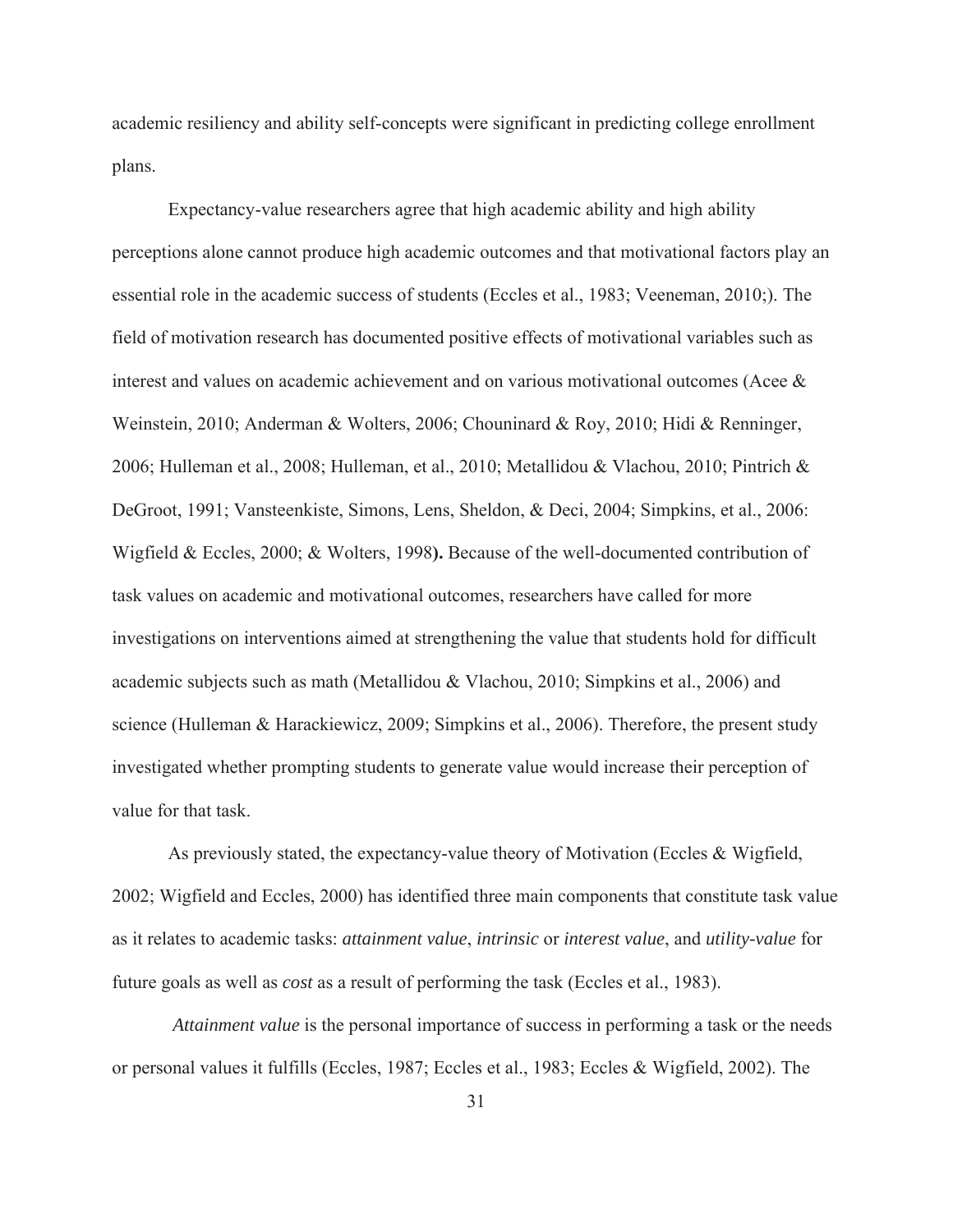identity component of attainment value of may serve to help confirm or disconfirm beliefs about the self (Wigfield et al., 2009). Aspects of the self-schema can be demonstrated through task performance (Eccles & Wigfield, 2002). Some of those beliefs that can be affirmed include competence, masculinity/femininity, challenge, achievement, power, and social needs. A task that helps a male assert his masculinity is considered to have high attainment value. Because males and females differ in self-schema, tasks will differ in attainment value for each (Eccles, 1987). Attainment value is constructed from the perceived qualities of the task, the individual needs, and self-perceptions (Eccles et al., 1983).

*Intrinsic value* refers to the "enjoyment an individual experiences when performing the task itself or a subjective interest the individual has in the subject" (Wigfield & Eccles, 1992, p. 280) or the "inherent, immediate enjoyment one gets from engaging in an activity" (Eccles et al., 1983, p. 89). Intrinsic value is a similar construct to interest (Hidi & Renninger, 2006) and intrinsic motivation (Deci et al., 1999). According to self-determination theory, an activity that is intrinsically motivating to one person may not be for another individual because intrinsically motivating activities afford their own natural reward (Deci et al., 1999). The intrinsic reward emerges from the self experiencing freedom of choice and autonomy and aims to satisfy the inherent psychological growth needs of competence (encountering optimal challenges), autonomy (perceived locus of causality), and relatedness (the need for positive information feedback) as a result of performing the task (Levesque, Stanek, Zuehlke, & Ryan, 2004; Ryan & Connell, 1989; Ryan & Deci, 2000a; Ryan & Deci, 2000b; Vansteenkiste, Lens, & Deci, 2006).

*Utility-value* refers to how useful the task is viewed with regard to the individual's current and future goals despite lack of intrinsic value on the task and is somewhat unrelated to the nature of the task itself (Eccles et al., 1983; Eccles & Wigfield, 2002; Wigfield & Eccles,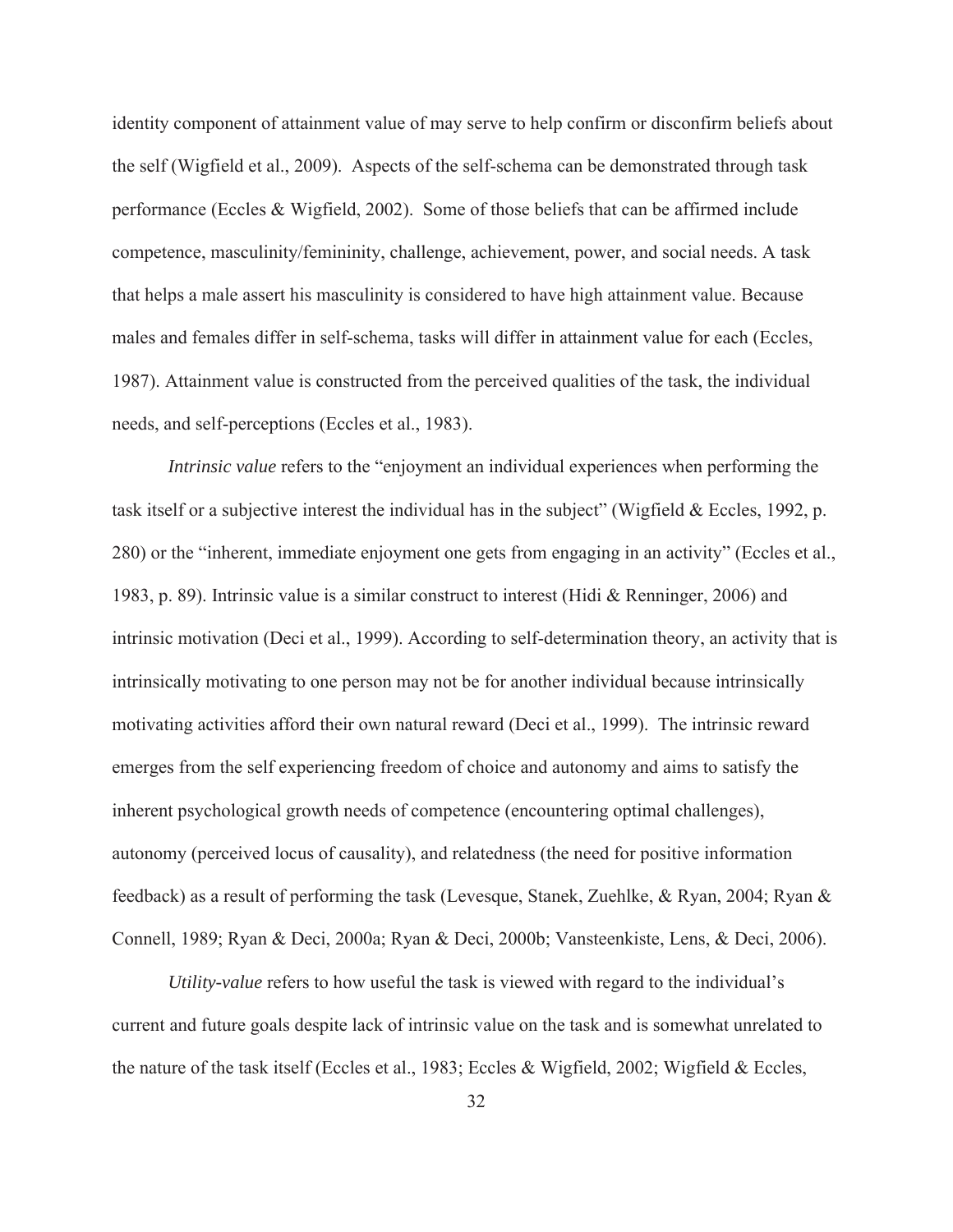1992; 2000). The usefulness of the task may represent the fulfillment of a requirement for a degree, attainment of a career goal, facilitation of the pursuit of other interests, or the pleasing of others. Utility-value is similar to extrinsic motivation (Deci, et al., 1999) and also relates to short- and long-term goals (Canning & Harackiewicz, 2015; Eccles et al., 1983; Schecter et al., 2011). Extrinsic motivation is the performance of an activity for its instrumental value (Ryan  $\&$ Deci, 2000a). Self-determination theory states that, in the continuum of human motivation, extrinsic motivation exists between lacking the intention to act (amotivation) and performing activities out of interest, enjoyment, and inherent satisfaction (intrinsic motivation). Four categories of extrinsic motivation from least autonomous to most autonomous include *external regulatory* (to attain extrinsic rewards or avoid punishment), *introjected* (to avoid feelings of guilt or threats to the ego), *identification* (personal importance to attain a life goal that is personally valued) and *integrated* (fully assimilated to the self and congruent with an individual's values) (Ryan & Deci, 2000a). Instructional practices that emphasize taskdependent successful performance rather than personally meaningful learning have resulted in decreased value for the task (Anderman et al., 2001). Through the process of internalization, individuals are able to transform external regulatory behaviors intrinsically motivated (Ryan & Deci, 2000a). Understanding how perceptions of task value affect this internalization process can contribute to the improvement of academic achievement and among learners. Utility-value has shown to independently contribute to course selection (Eccles et al., 1983), subsequent interest (Hulleman et al., 2008) and higher grades (Hulleman et al., 2008). Research has found that students who have greater endogenous instrumentality (intrinsic, future-oriented task value), task utility-value (extrinsic, present-oriented task value), and intrinsic utility, reported spending more time studying than students with lower scores in these variables (Husman et al., 2004).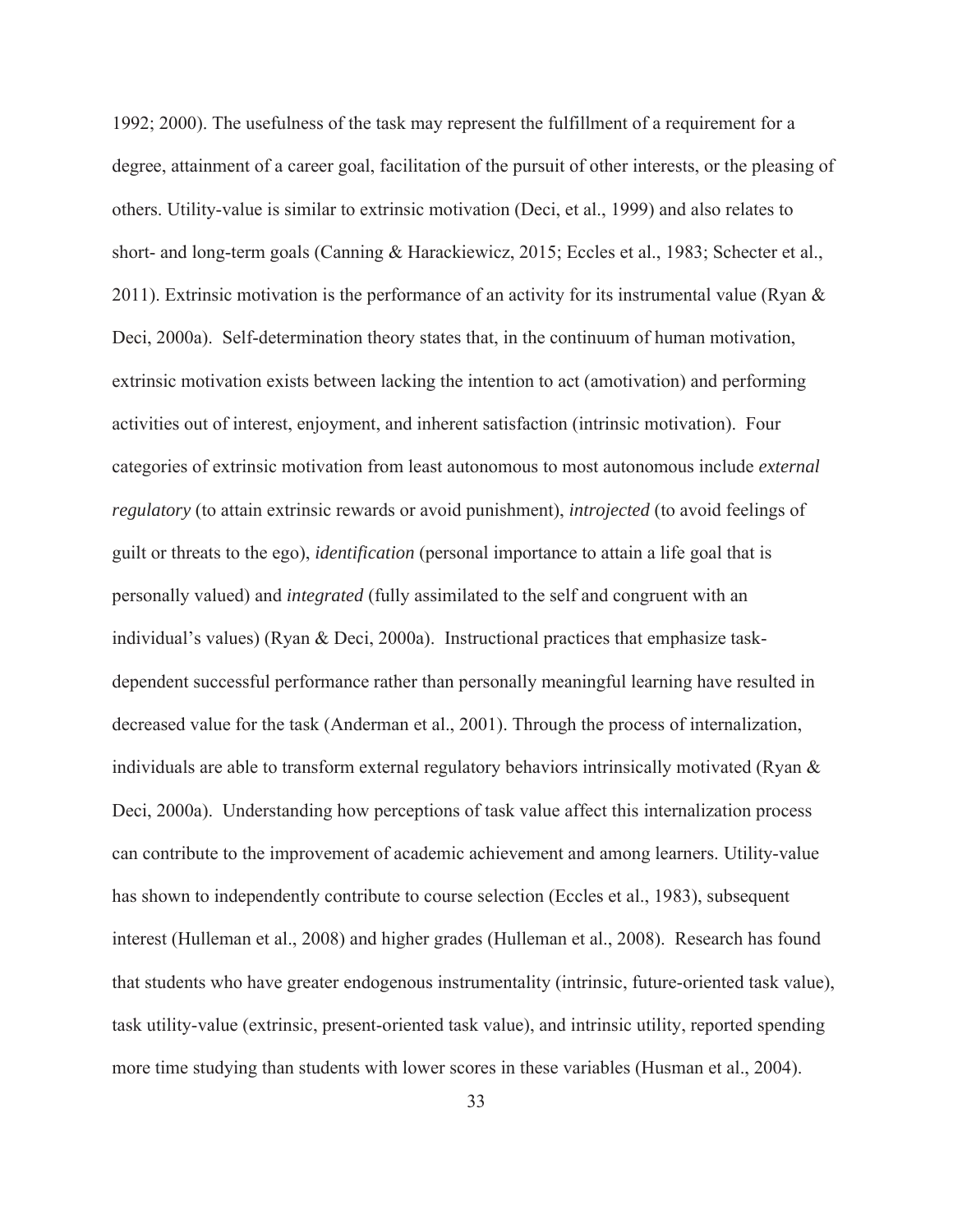Luttrell, Callen, Alen, Wood, Deeds, & Richard (2010) found a strong relationship between intrinsic value and utility-value.

Utility-value has been used extensively by intervention researchers as the value of choice for measurement and manipulation in value-interventions (Acee & Weinstein, 2010; Caning & Harackiewicz, 2015; Durik et al., 2015; Harackiewicz et al., 2012; Hulleman et al., 2010; Rozek et al., 2014; Schecter et al., 2011;). Because of its external nature, utility-value is the most receptive value for manipulation within intervention research (Harackiewicz et al., 2014; Wigfield & Eccles, 1992). The challenge lies in selecting a mechanism by which the task, course, or academic subject can be connected with valued student needs, interests, and goals and thus increase the utility-value for that activity or subject. Researchers advocate for the use teaching strategies that provide meaning to students and make the content relevant to their lives.

In terms of how to promote utility-value, Deci and colleagues (1994) suggested that providing students a meaningful rationale for an activity is one of three key events that can provide an understanding as why it is relevant and of personal interest to complete the activity. The other two events are, *acknowledging the individual's perspective* and *conveying choice* rather than an obligation. Muddiman and Frymier (2009) identified four categories of teacher strategies that influenced student perceptions of relevance: *outside course relevance* (current life, interests, popular culture and media), *teaching style relevance* (instructor consideration, variety, interest, enthusiasm, knowledge), *methods and activities relevance* (discussion, participation, group activities), and *inside course relevance* (note-taking, assignments, study help). It seems as though outside course relevance would most influence perceptions of utility-value because it is related to goals external to the task itself.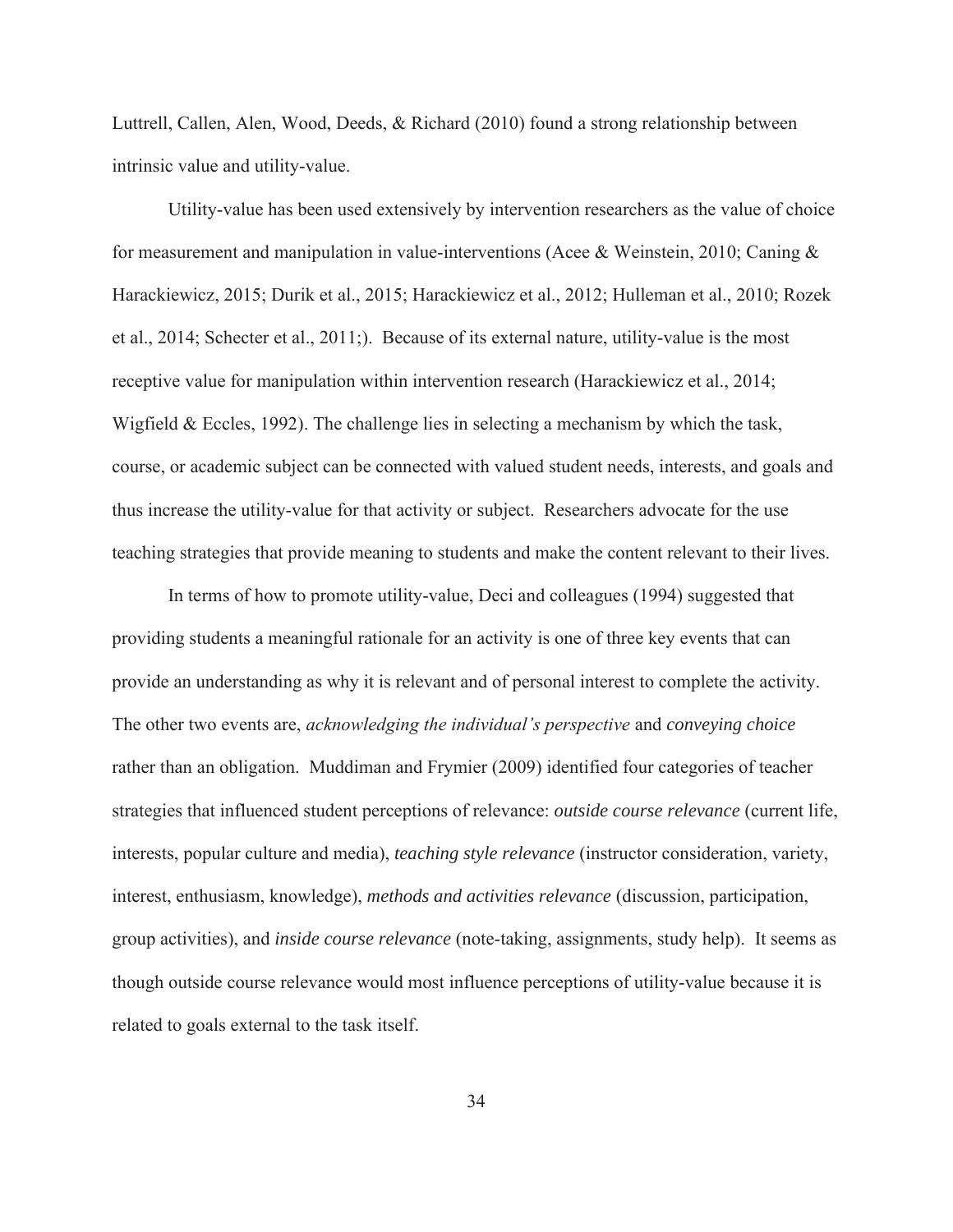Fostering relevance has the potential to enhance students' motivation and achievement in school. Assor et al. (2002) found that when teachers fostered relevance for the course content, students were more engaged in the course. Additionally, students who do not see the relevance of science to their chosen career may not exert the effort needed for success, leading to course failure (Glynn, Taasoobshirazi, & Brickman, 2007). In their study, Glynn, et al. (2007) investigated the effects of gender, relevance of science to a career, and motivation on science GPA. When students believed that a science course was relevant to their future career goals, they had higher motivation to do well in the course, significantly improving science achievement. These results highlight the importance of helping students identify connections between their current course and their future goals and aspirations. In the present study, utilityvalue was used to foster relevance and connection between the content and students' academic, personal, and professional lives.

*Cost* refers to negative aspects, losses, or necessary effort related to performing a task as well as lost opportunities when choosing one task over another (Anderman & Wolters, 2006; Eccles & Wigfield, 2002; Wigfield & Eccles, 1992; 2000). Early expectancy-value theorists studied cost in terms of perceptions of task difficulty (Atkinson, 1957). Eccles et al. (1983) first proposed that cost affects task value and would have an inverse relationship with an individual's perception of the value for a task. The higher the cost of a success or failure as a result of performing a task, the lower the value that an individual assigns to that task. Attempting a task will only occur if the benefits of performing an activity surpass the costs of engaging in it (Chen & Liu, 2009).

Developmental changes in task value involve two types of change: changes in level of task value across time and changes in the structure of task value across time (Eccles & Wigfield,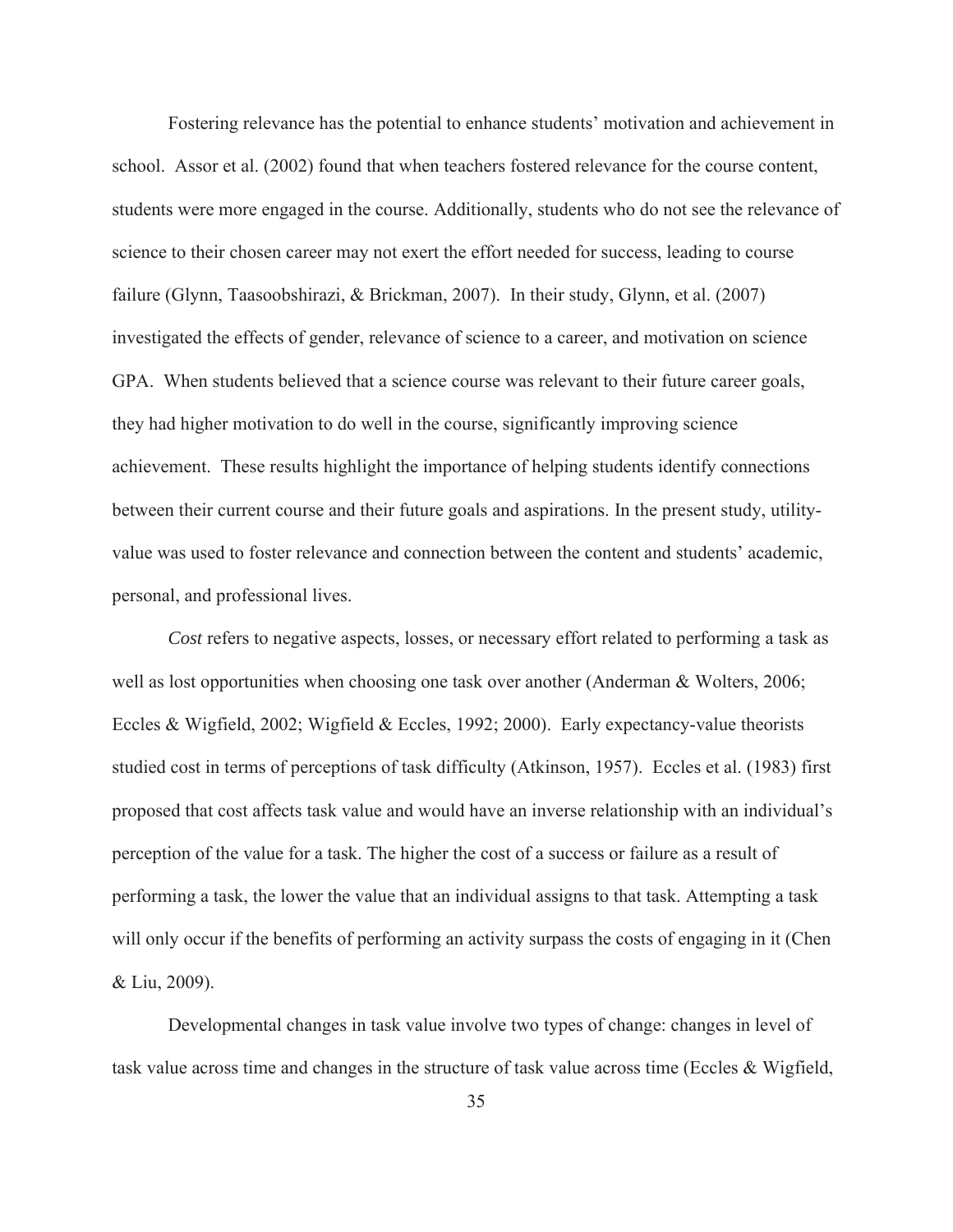1995; Wigfield & Eccles, 1992; 2000). Researchers have explored developmental changes in levels of value that students allocate to tasks. Studies have found a significant negative relationship between task value and age. The value that students attribute to an academic task tends to decrease over time, such as from the beginning to the end of the year or from one grade level to the next, which often results in decreased effort and persistence in the task over time (Chouninard & Roy, 2010; Wigfield & Eccles, 2000). Alarmingly, as students transition into higher grades, their task value for subjects such as mathematics has been shown to decrease (Hong & Peng, 2008; Pajares & Graham, 1999). The change in the structure of value constructs shows two main patterns. During the very early years, there are two main distinguishable constructs which are interest and utility-value. In early and older adolescents, a pattern of three distinguishable task value constructs emerge which are attainment, interest, and utility-value (Wigfield & Eccles, 1992; 2000).

# **Expectancy in Modern Expectancy-Value Theory**

Although expectancies were neither measured nor tested in the present study, they are an important component of expectancy-value theory and worthy of discussion. Expectancies influence task value as well as other variables in this study such as interest and performance. This section will further define and discuss sources of expectancies how they change across time within an individual.

Expectancy refers to an individual's assessment of the likelihood of successful performance of a task or an activity as determined by perceptions of competence, difficulty of the task, the individual's goals, and self-beliefs (Eccles et al., 1983; Eccles & Wigfield, 1995; 2002; Wigfield & Eccles, 1992; 2000). Expectancies strongly influence achievement performance (Perez et al., 2013; Schunk & Zimmerman, 2006; Sedaghat et al., 2011; Wigfield &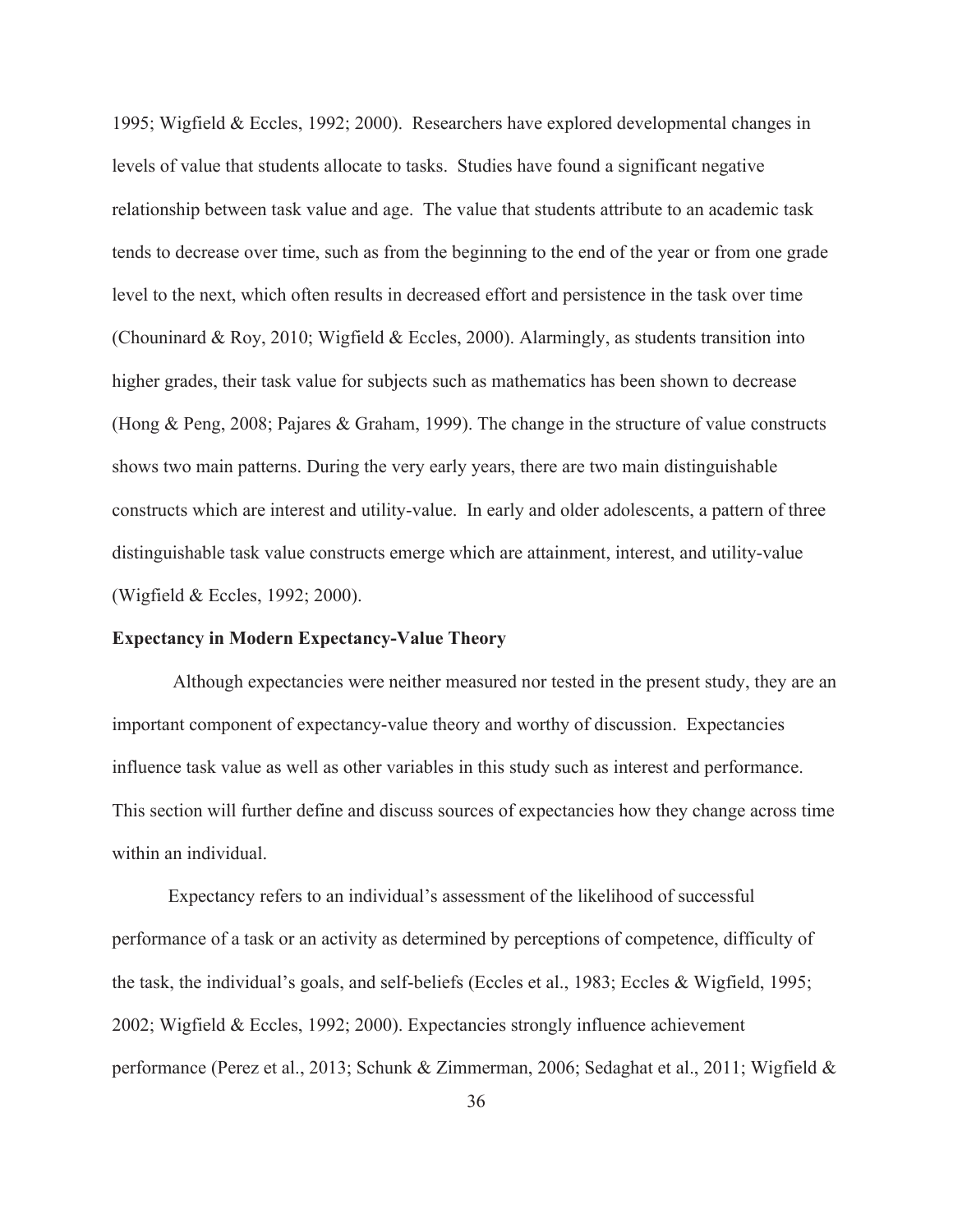Eccles, 1992; 2000) although they don't predict task choice or task persistence as well as task value does (Eccles & Wigfield, 1995; Eccles et al., 1983; Wigfield & Eccles, 2000).

Expectancies are influenced by a variety of task-specific factors such as ability beliefs, perceptions of task difficulty, personal goals, and previous performance (Eccles et al., 1983; Eccles & Wigfield, 2002; Perez et al., 2013; Wigfield & Eccles 2000). In general, expectancies and value are positively related (Eccles & Wigfield, 1995). Eccles & Wigfield (1995) found that expectancies were more strongly related to attainment value and intrinsic value than to utilityvalue. Expectancies are rooted within attributions, which are how people assign cause to an event (Weiner, 1985). Students who believe that success and failure are due to low aptitude (stable) are less likely to expect successful performance from further attempts if they fail (Graham & Williams, 2009; Weiner, 1985). However, students can be re-trained to attribute their achievement failure to low effort (unstable) rather than to low aptitude (stable) which in turn, makes them more likely to expend more effort if they want to succeed.

Expectancies decrease across the school years and with increased age such that children become more negative about their abilities as they get older (Wigfield & Eccles, 2000). Expectancies also change over time from most optimistic and grounded in hope despite failure (ages 4 or 5) to more accurate and grounded in reality as children grow older (Wigfield & Eccles, 1992). Children also develop an increasingly negative view of math, reading, instrumental music, and sports ability-beliefs as they continue through the elementary school years and continue through high school with the most drastic decrease when they transition into junior high school (Wigfield & Eccles, 2000).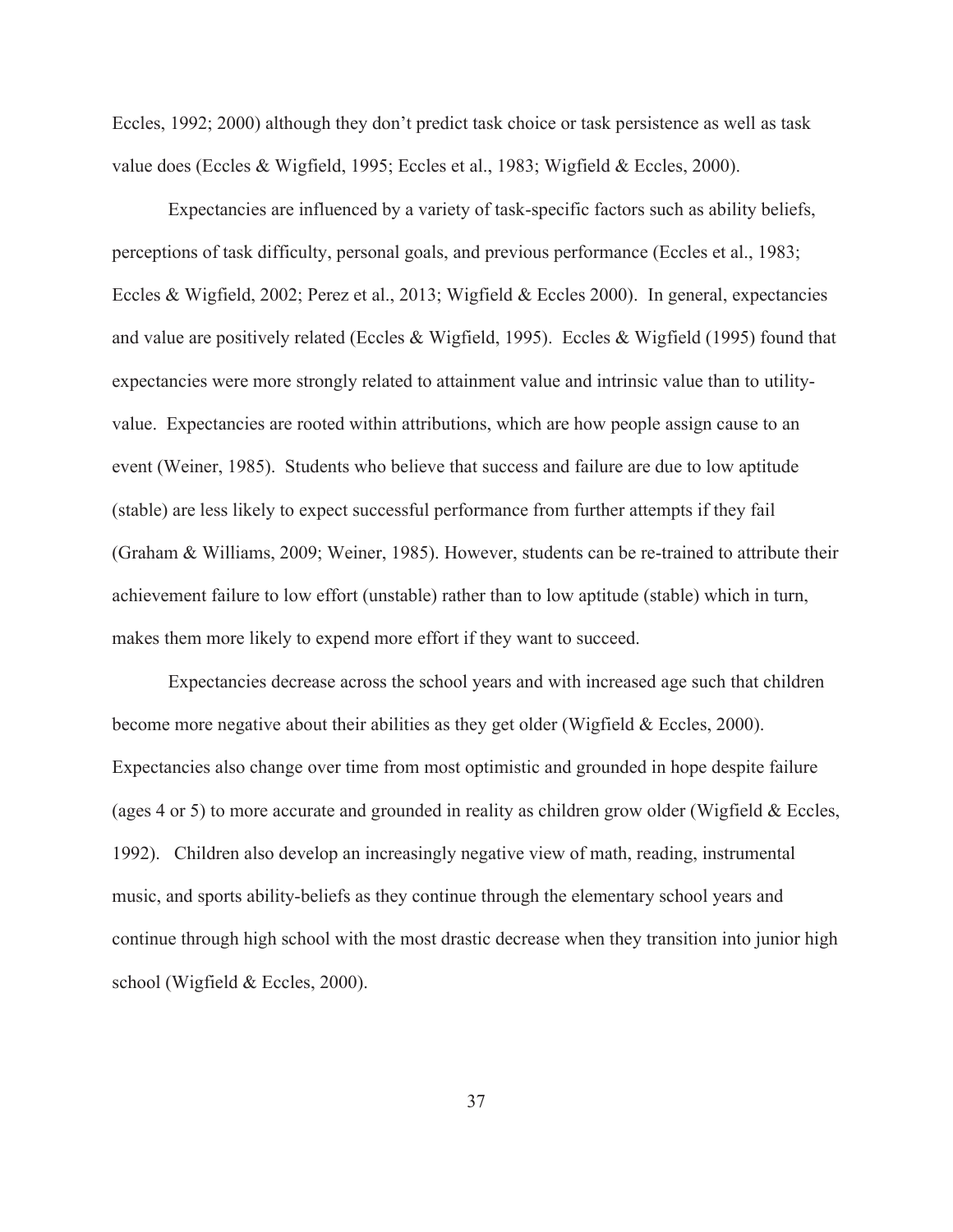### **Summary**

Over the past half-century, expectancy-value theory has evolved and become more complex and refined. The classic theory struggled to accurately define constructs and identify relationships between them (Atkinson, 1957). As research on these constructs and relationships has continued, the modern theory has begun to reveal consistent patterns of relationships and operationally defined construct that have become more useful in studying how motivation is linked to academic outcomes. See Table 1 for the historical evolution of expectancy-value theory and its related constructs. Now we turn to discussing other theories that are relevant for the current study.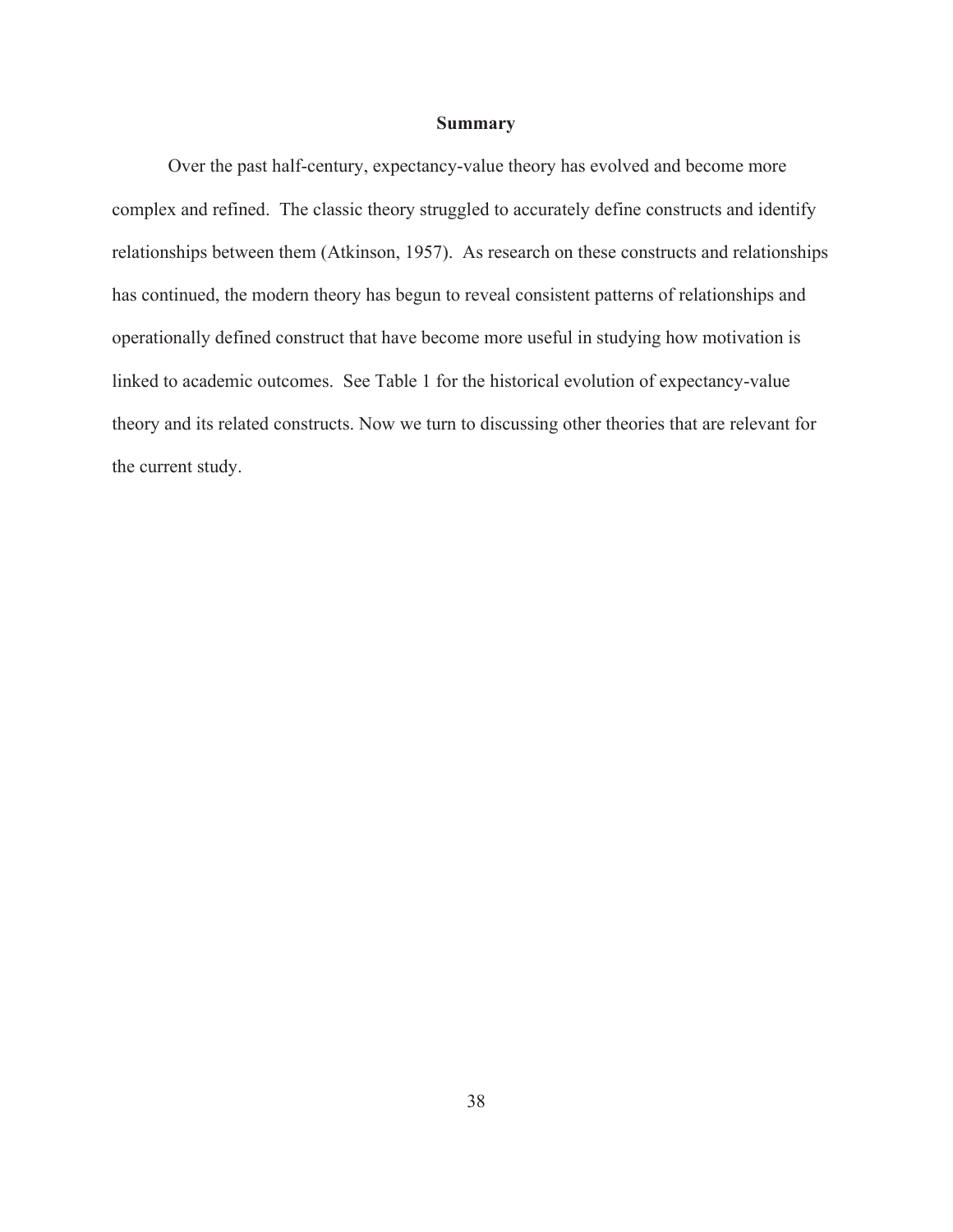Table 1. Historical Evolution of Expectancy-Value Theory and its Constructs Table 1. Historical Evolution of Expectancy-Value Theory and its Constructs

|                      |                                                                                                                                                                                                                                                                                                                                                                                                                                                                                                                                                                                                                                                                                        |                                                                                                                                                                                                                                                                                                                                                                                                                                                                                                                                                          | <b>Expectancy-Value Theories</b>                                                                                                                                                                                                                                                                                                                                                                                                                                                                                                                         |                                                                                                                                                                                                                                                                      |                                                                                                                                                                                                                                                                                                                                                          |
|----------------------|----------------------------------------------------------------------------------------------------------------------------------------------------------------------------------------------------------------------------------------------------------------------------------------------------------------------------------------------------------------------------------------------------------------------------------------------------------------------------------------------------------------------------------------------------------------------------------------------------------------------------------------------------------------------------------------|----------------------------------------------------------------------------------------------------------------------------------------------------------------------------------------------------------------------------------------------------------------------------------------------------------------------------------------------------------------------------------------------------------------------------------------------------------------------------------------------------------------------------------------------------------|----------------------------------------------------------------------------------------------------------------------------------------------------------------------------------------------------------------------------------------------------------------------------------------------------------------------------------------------------------------------------------------------------------------------------------------------------------------------------------------------------------------------------------------------------------|----------------------------------------------------------------------------------------------------------------------------------------------------------------------------------------------------------------------------------------------------------------------|----------------------------------------------------------------------------------------------------------------------------------------------------------------------------------------------------------------------------------------------------------------------------------------------------------------------------------------------------------|
|                      | Atkinson (1957)                                                                                                                                                                                                                                                                                                                                                                                                                                                                                                                                                                                                                                                                        | (1985)<br>Weiner                                                                                                                                                                                                                                                                                                                                                                                                                                                                                                                                         | Rokeach (1979)                                                                                                                                                                                                                                                                                                                                                                                                                                                                                                                                           | Feather & Newton (1982)<br>Feather (1988)                                                                                                                                                                                                                            | Eccles et al., (1983); Eccles & Wigfield (1995;<br>2002); Wigfield & Eccles (1992; 2000)                                                                                                                                                                                                                                                                 |
| Highlights<br>Theory | results in choosing increasing<br>3. Expectancy = Task Difficulty<br>when expectancy is very high<br>interest in further performing<br>1. For high achievers (approach<br>the task decreases. (Actually,<br>moderate. For low achievers<br>success), incentive is lowest<br>repeated success of the task<br>(avoid failure), incentive is<br>higher when expectancy is<br>higher when expectancy is<br>task difficulty are different<br>repeated success on a task,<br>(Actually, expectancy and<br>task difficulty, so they are<br>2. Expectancy and value are<br>or very low. Incentive is<br>inversely related. Upon<br>very high or very low.<br>positively related<br>constructs) | positive emotions will be<br>instability of an outcome<br>4. Attributions mediate the<br>expectancies, subjective<br>controllability influence<br>reactions to success and<br>Stability of an outcome<br>valued more than those<br>3. Outcomes that produce<br>ement outcomes.<br>produced no change in<br>affective reactions and<br>increases expectancy;<br>relationships between<br>that produce negative<br>values, and affective<br>of causality,<br>stability, and<br>expectancy.<br>emotions.<br>1. Locus<br>failure<br>achiev<br>$\overline{c}$ | attributions, and actions."<br>shared by all cultures and<br>Values are universal and<br>demands and individual<br>Values fulfill society's<br>differences in ordering<br>Values guide us to our<br>goals and help us self-<br>1. Broad view of human<br>reflect to make causal<br>psychological needs;<br>and applying values.<br>justifications of past<br>There are individual<br>influence "attitudes,<br>judgments, choices,<br>attributions and<br>individuals.<br>behaviors.<br>values<br>$\frac{1}{\sqrt{2}}$<br>s.<br>$\ddot{\mathrm{c}}$<br>ς. | likely not be attempted if<br>A goal that is valued will<br>individuals if expectancy<br>because they influence<br>unattractive a goal is<br>directed motivation<br>1. Values affect goal-<br>how attractive or<br>perceived.<br>is low.<br>$\overline{\mathcal{N}}$ | Expectancies and Values are positively related.<br>3. Expectancies and values influence persistence,<br>Value predicts task choice and persistence.<br>1. Value for a task extends beyond affective<br>5. Expectancy predicts task performance.<br>interest, choice, and performance.<br>reaction to the task<br>्<br>4<br>$\overline{\mathcal{C}}$      |
|                      |                                                                                                                                                                                                                                                                                                                                                                                                                                                                                                                                                                                                                                                                                        |                                                                                                                                                                                                                                                                                                                                                                                                                                                                                                                                                          | Expectancy-Value Constructs                                                                                                                                                                                                                                                                                                                                                                                                                                                                                                                              |                                                                                                                                                                                                                                                                      |                                                                                                                                                                                                                                                                                                                                                          |
| Expectancy           | motivation to perform the task.<br>anticipation of probability that<br>failure and is a determinant of<br>followed by either success or<br>attempting a task will be<br>Expectancy: Cognitive                                                                                                                                                                                                                                                                                                                                                                                                                                                                                          | and influenced by perceived<br>Expectancy: Likelihood of<br>based on past experiences<br>getting incentive. Formed<br>stability.                                                                                                                                                                                                                                                                                                                                                                                                                         |                                                                                                                                                                                                                                                                                                                                                                                                                                                                                                                                                          | probability that a given<br>Expectancy: Outcome<br>behavior will lead to a<br>expectancy is the<br>certain outcome.                                                                                                                                                  | self-beliefs in turn influenced by past achievement<br>task as determined by perceptions of competence,<br>outcomes and causal attributions of those events.<br>difficulty of the task, the individual's goals, and<br>Expectancy: The probability of success on the<br>Involve personal efficacy, not outcome<br>expectations                           |
| Value                | Incentive/Incentive Value: The<br>externally manipulated in the<br>specific goal" which can be<br>"relative attractiveness of a<br>form of a reward or a<br>punishment.                                                                                                                                                                                                                                                                                                                                                                                                                                                                                                                | Subjective Value: Affective<br>objective value of an object.<br>attaining or facility to attain<br>get. Affective reactions to<br>Incentive: What one can<br>outcome rather than the<br>achievement outcomes.<br>reaction of attaining an                                                                                                                                                                                                                                                                                                                | Value: An organized set of<br>actions, resolving conflicts,<br>preferential standards used<br>invoking social sanctions,<br>and coping with choices.<br>in selecting objects and                                                                                                                                                                                                                                                                                                                                                                         | demands and psychological<br>outcome. Personality-type<br>aspect, shaped by societal<br>Value: Perception of the<br>desirability of a possible<br>needs. Stable but not<br>unchanging.                                                                               | fulfills "needs, goals, and values." Also influenced<br>failure of a task as determined by the positive and<br>negative task characteristics and by how the task<br>experience variables. Composed of attainment,<br>by cultural, social, affective, aptitude, and past<br>Task Value: The value attached to success of<br>intrinsic, and utility-value. |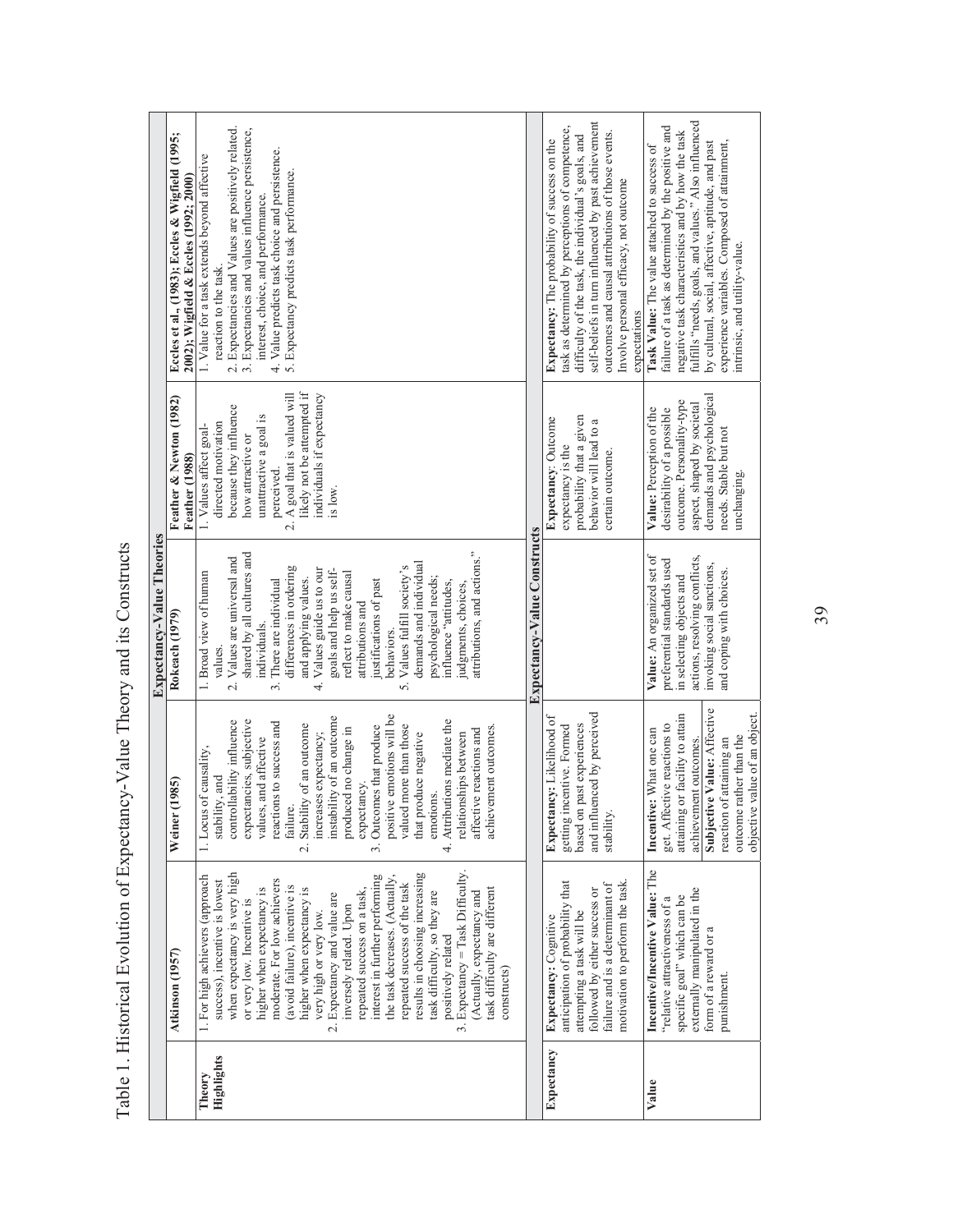### **Interest**

Although interest is not a component of expectancy-value theory, it has a reciprocal relationship with its constructs. It is also similar to the sub-construct of intrinsic value, which is one of the components of task value (Deci et al., 1999; Eccles et al., 1983 p. 89). High interest initiates task performance and sustains effort over time, whereas high task value positively influences subsequent interest for a task (Acee & Weinstein, 2010; Anderman et al. (2001). Anderman & Wolters, 2006; Eccles et al., 2004; Hidi & Renninger, 2006; Hulleman et al., 2008; Hulleman et al., 2010; Metallidou & Vlachou, 2010; Pintrich 1999; 2000; Sedaghat et al., 2011; Simpkins, Davis-Kean, & Eccles, 2006; Wigfield & Eccles, 2000; Wigfield & Cambria, 2010; & Wolters, 1998). Interest also positively affects performance (Simpkins et al., 2006). Because of this important relationship, the construct of interest will be discussed and introduced as one of the outcome variables of this study.

### **Four-Stage Model of Interest Development**

The four-stage model of interest development explains how interest evolves from a transient form of situational interest to a well-developed, self-sustaining form of individual interest (Hidi & Renninger, 2006). Interest develops through two progressive stages of situational interest and two stages of individual interest requiring increasing amounts of content knowledge and affect for the topic of interest. The first stage, *situational interest*, has two levels: triggered situational interest and maintained situational interest. The second stage, *individual interest*, is also comprised of two levels: emerging individual interest and well-developed individual interest.

Situational interest occurs first and with repeated engagement and increased knowledge, well-developed individual interest develops resulting in self-initiated pursuit of the activity and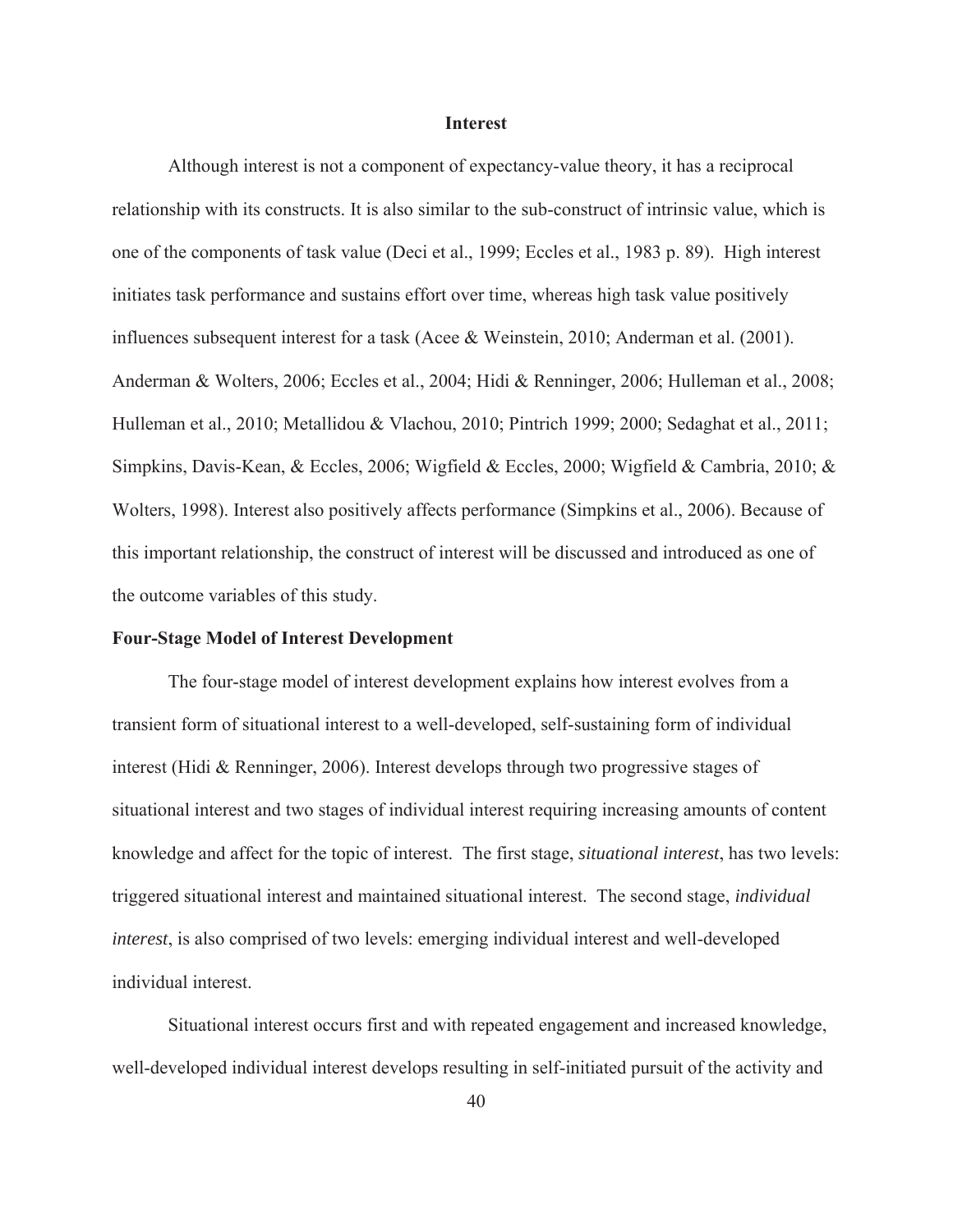on the acquisition of substantial domain-specific knowledge. Triggered situational interest is activated by the environment and may later transform into maintained interest consisting of more extended attention and persistence on the task, though still mostly externally-supported (Hidi  $\&$ Renninger, 2006). Autonomy-supportive environments in which students perceive choice in their learning is one of the strongest predictors of situational interest (Linnenbrink-Garcia, Patall, & Messersmith, 2013).

Individual interest emerges when a person experiences more self-initiated engagement in a task, has increasing positive affect toward and increasing perceived value (Hidi & Renninger, 2006). The strengthening of positive affect, knowledge, and value further results in welldeveloped individual interest, often characterized by enduring self-generated engagement and expert knowledge. So far, no evidence has yet emerged to suggest that individual interest can develop without situational interest (Hidi & Renninger, 2006). Continuous exposure to a task and support by social partners further develops and maintains interest. Well-developed individual interest contains well-developed content-domain knowledge.

### **Empirical Findings**

Educators must often overcome student subject matter disinterest while teaching. Interest-to-major congruence is positively related to performance and persistence outcomes (Allen & Robbins, 2010), thus underscoring the importance of students holding high levels of interest for their selected career choices. Students who hold low interest in their major are more likely to earn lower grades, take longer to graduate, and will be less satisfied with their academic program (Allen & Robbins, 2010). Interest-enhancing interventions have succeeded in increasing students' subsequent interest and performance, despite low initial expectancies for success in the subject. Hulleman and Harackiewicz (2009) encouraged students to make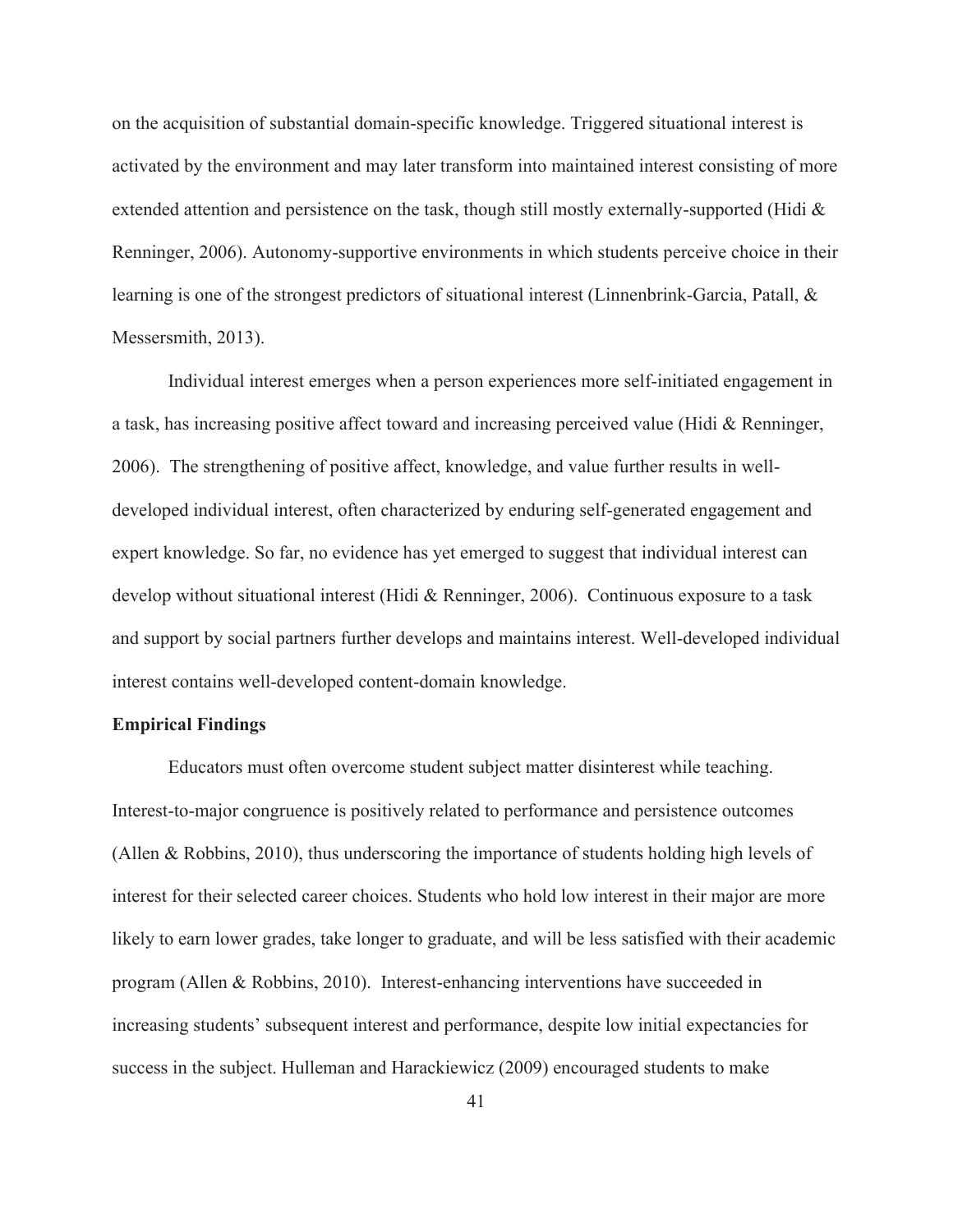connections between science and their lives which increased interest and performance in science. Students with low-success expectancies experienced a larger increase in interest related to a science course than students with already high-success expectancies. Interest is an important educational outcome because it influences other achievement outcomes. Interest in also influenced by value. Because situational interest is triggered by the environment, this study will aim to influence situational interest by prompting students to generate connections between the course content and their academic, personal, or professional lives.

### **Future Time Perspective Theory**

 Students attend school in the present to prepare for their lives in the future. However, this often presents a conflict between present and future behaviors. Valued long-term goals, such as completing school and getting a good job often conflict with desire to enjoy life in the present rather than study even if those long-term goals are highly valued. The theory of future time perspective can help to understand how temporal orientation influences motivation. Time perspective is an "individual's understanding of the psychological past, present, and future" (Kauffman & Husman, 2004; Lens et al, 2012). How students view their future can significantly influence motivation and academic choices. Future time perspective results from goals setting. Temporal distances can be short (having a nice dinner tonight) or very long (finishing an advanced degree). The longer the goal, the longer the future time perspective needed. People with short future time perspective tend to set shorter goals. Their motivation is energized by more immediate rewards rather than long-term goals (Lens et al., 2012). Those with longer future time perspective may be more motivated by the utility-value of a course (math) that is unrelated to their career (law) because its usefulness or utility than those with short future time perspective. People with longer future time perspective more easily anticipate future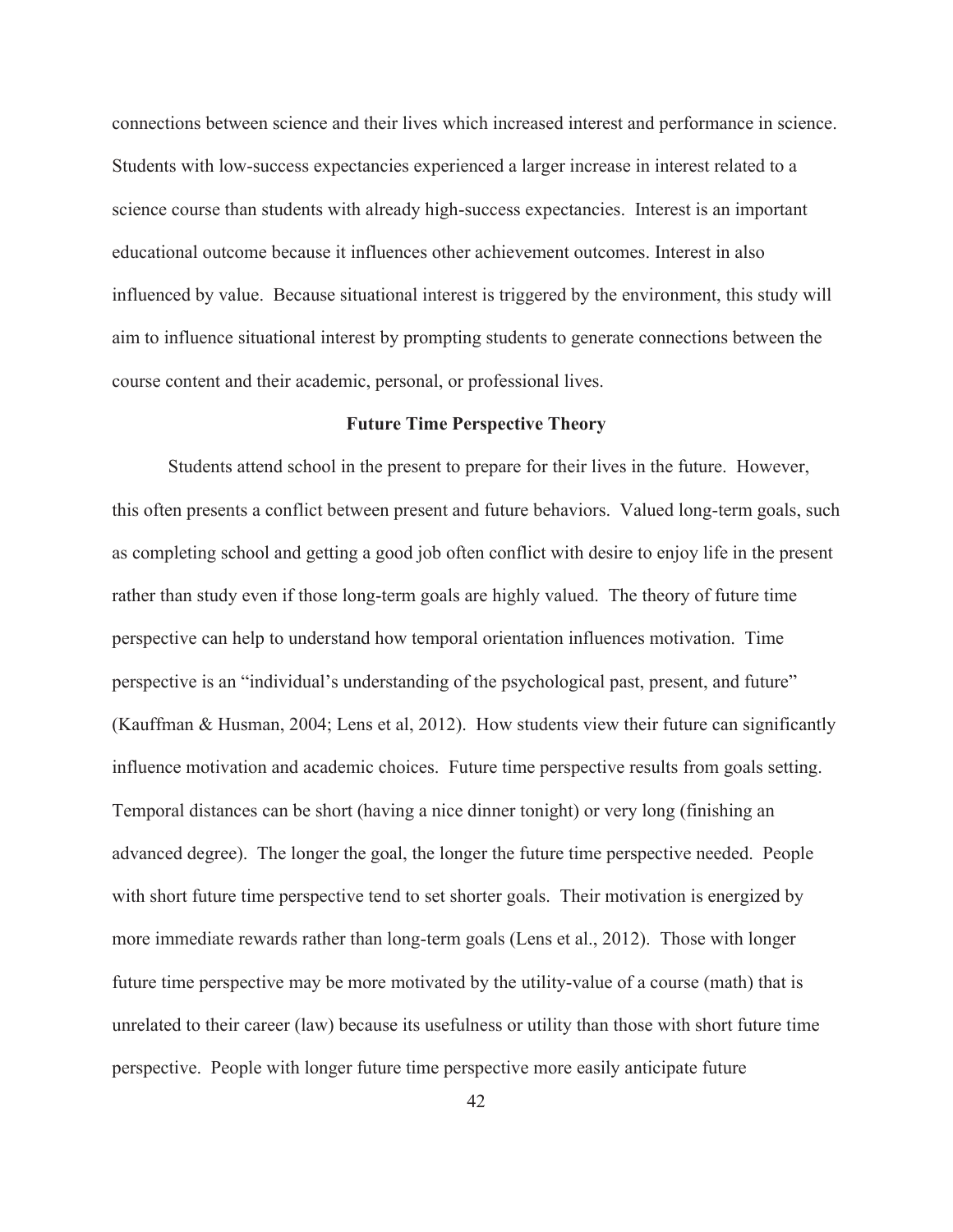consequences of present actions as those with shorter future time perspective do not. Future time perspective theory was treated as a moderator for the relationship between a utility-value intervention and academic outcomes in this study.

# **Utility-Value Interventions**

This section will summarize relevant utility-value interventions along with background literature which have contributed to the development and refinement of methodology of this research study. In particular, distinguishing features of utility-value interventions will be contrasted to provide a historical rationale for the methodology selected for this study. These interventions studied student psychological and motivational characteristics and are grounded primarily in Eccles and colleagues' (1983) expectancy-value theory of achievement motivation with contributions from self-determination theory (Deci et al., 1994).

## **Promoting Utility-Value with Relevance**

An effective means for promoting value for a task is to generate relevance between a task and a learner's current or future life or goals (Deci et al., 1994). Relevance is generated by establishing a relationship between one topic or idea and another (Hulleman, Kosovich, Barron, & Daniel, 2016). During formal academic learning, students must often perform learning activities that are important, but not personally interesting (Wolters, 1998). Promoting relevance is an instructional technique that can contribute to enhanced interest in the classroom (Assor et al., 2002; Frymier & Shulman, 1995; Glynn, et al., 2007; Newby, 1991). For example, to make math more interesting, teachers can help students connect the topic of math with the idea that math can be useful in their everyday lives or in their future careers.

The origins of utility-value interventions can be traced back to earlier efforts in defining and promoting the construct of relevance (Behrens, 1999; Frymier & Houser, 1998; Frymier &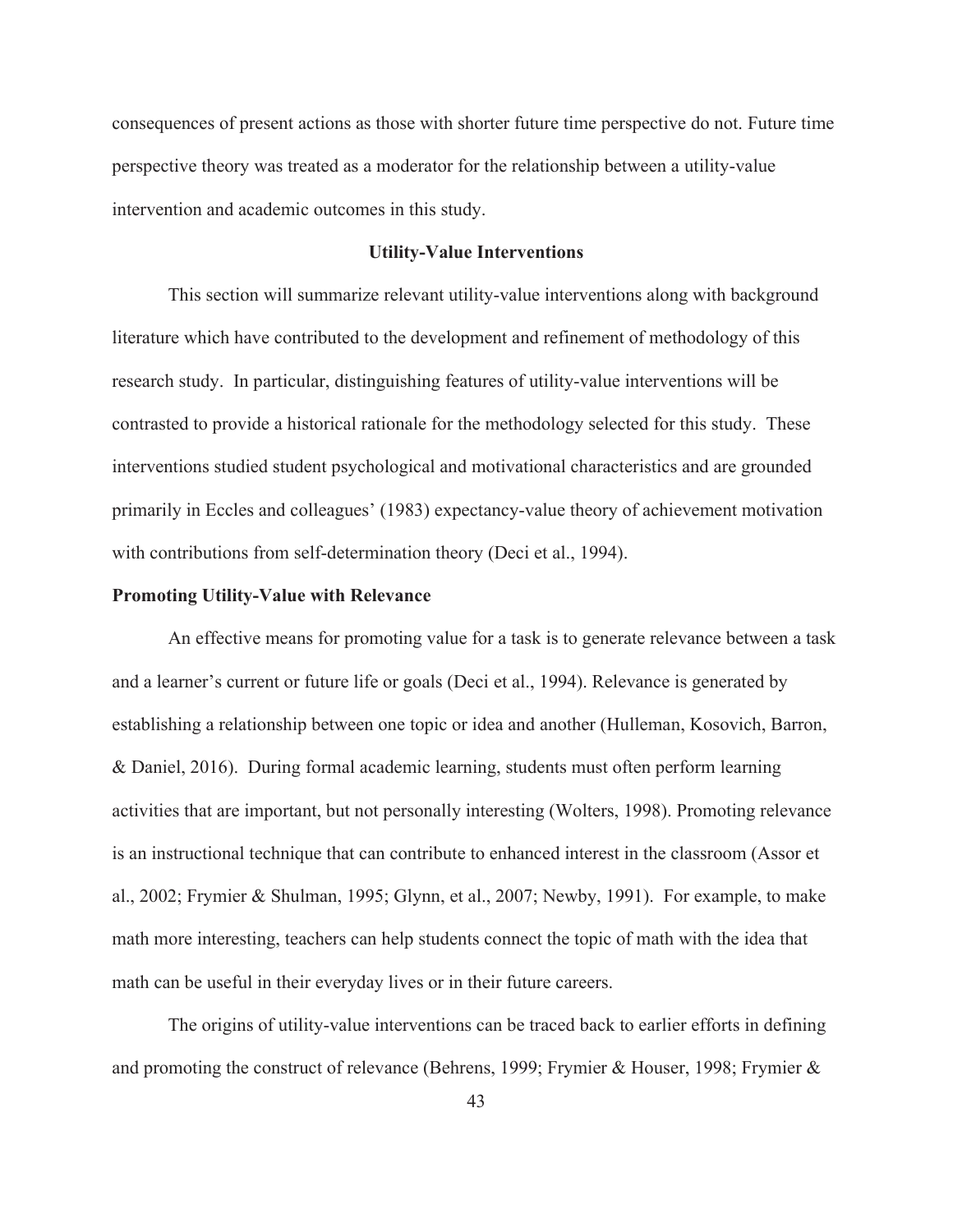Shulman, 1995; Muddiman & Frymier, 2009; Newby, 1991). Keller (1987; 2010) introduced ARCS, a motivational model of instruction consisting of four categories: Attention, Relevance, Confidence, and Satisfaction. Newby (1991) studied the frequency of 30 first-year elementary school teachers' use of ARCS strategies during 16-week observations and found that relevanceproducing strategies were some of the least used strategies despite a significant increase of learner on-task behaviors when used. Newby found that when teachers provided reasons to students as to why the task was important and helped them relate the task to their personal experiences, students were much more likely to engage in the task. Newby speculated that the teachers' low use of relevance-producing strategies was due to their limited experience, limited knowledge of relevance-producing strategies, the responsibility of relevance-application placed on the student, and the amount of time and effort required by teachers to personalize content to make it relevant for each student. Perhaps also because these were elementary school-aged learners, their life and career goals were not as well formed as high school or college-aged students.

Early research investigating the effectiveness of relevance-enhancement techniques in the classroom found that conceptualizing relevance from an "other-perspective" produced different results than conceptualizing it from a "student perspective" (Behrens, 1999; Frymier & Shulman, 1995; Keller, 1983). When relevance was conceptualized as a content-related construct in which students perceive that the content satisfied their personal needs, personal goals, and/or career goals, it predicted unique variance on state motivation for studying (Frymier & Shulman, 1995; Keller 1983). Further, studies which defined relevance as a set of relevance-inducing teacher behaviors produced non-significant effects (Behrens, 1999; Frymier & Houser, 1998). This teacher-perspective did not appear to align to students' perceptions of relevance and suggested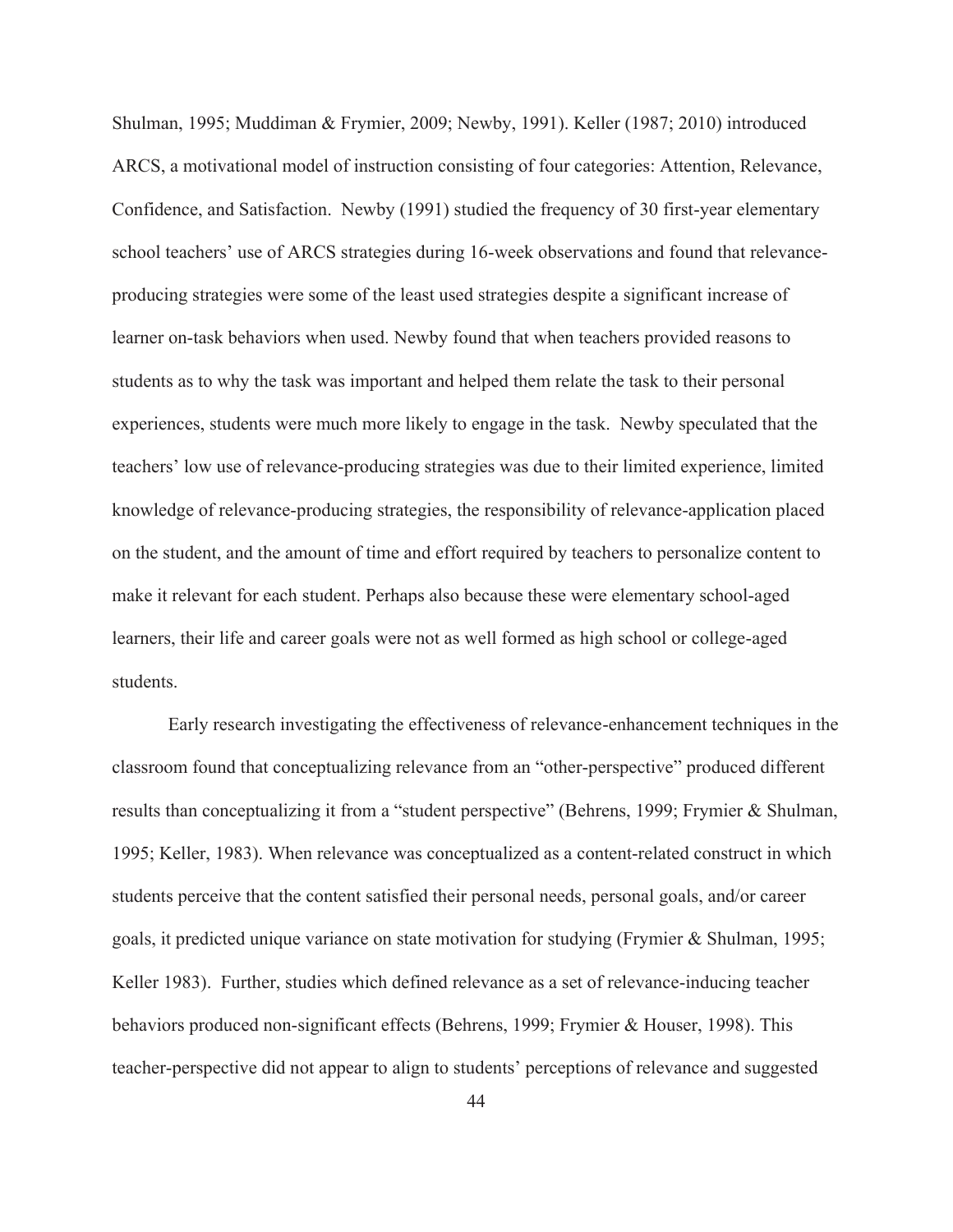the need for reconceptualization of relevance as a student-driven or receiver-based perception rather than as a strategy (Frymier & Houser, 1998) and suggested the additional need to consider how the context of the class affects relevance (Behrens, 1999).

Subsequently, researchers attempted to reconceptualize relevance from a student perspective. Students wrote down "strategies, techniques, and/or behaviors used by their teachers to make the content relevant to their needs, goals, and/or interests" producing five categories of responses: outside course, teaching style, methods and activities, inside course, and no relevance (Muddiman & Frymier, 2009). Although the "outside course" category shared elements from previous definitions of relevance, "teaching style" was related to the teaching and instruction categories more than to relevance. Students stated that behaviors such as humor, clarity, and immediacy caused relevance, but it could have been that students *perceived* these to cause relevance. Researchers concluded that relevance is likely a result of effective teaching rather than a component of effective teaching, and suggested that what should be studied are "perceptions of (student) relevance" rather than "relevance as a component of effective teaching."

The results from the strive for a concise conceptualization of relevance were beginning to suggest that student-driven relevance activities are the most effective. Further, the limited use of relevance-producing strategies by school teachers established the need to identify simple and easily-applicable relevance-enhancing strategies and confirmed the need to educate and encourage school teachers to consistently incorporate these strategies into their lessons. Researchers began to uncover the means to enhance relevance in the classroom and how these strategies could contribute to improvements in academic achievement.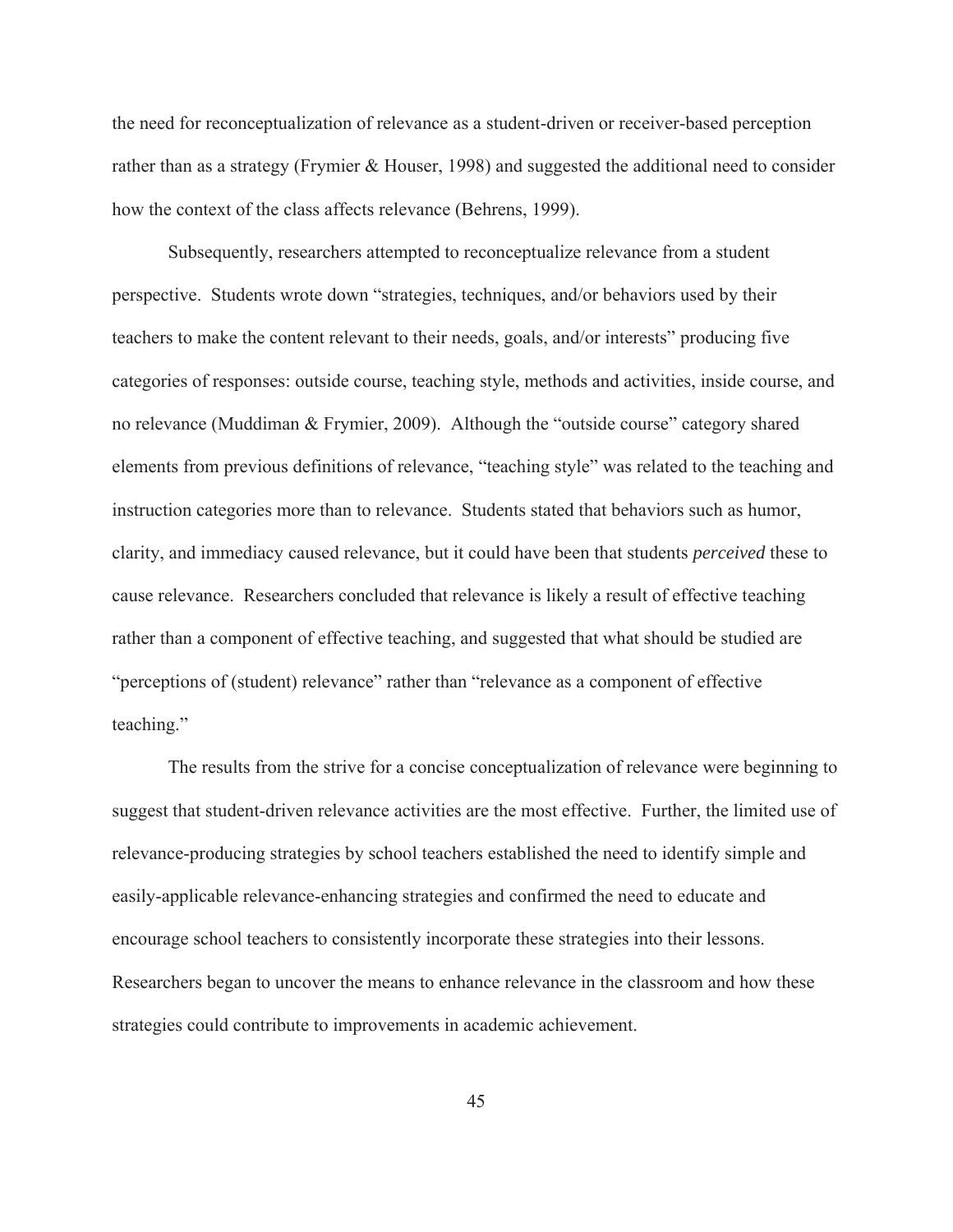## **Self-Generated vs. Directly-Communicated Utility-Value**

 One goal of utility-value interventions is to prompt students to generate value. This can be accomplished by communicating to students how the course material could be valuable to their lives while others prompt students to self-generate value by making their own connections between the material and their lives. One of the earliest utility-value interventions implemented the concept of "hold," from the perspective of Hidi and Renninger's interest theory (Durik & Harackiewicz, 2007; Hidi & Renninger, 2006), and showed that a value intervention can increase task interest, task involvement, perceptions of value, and competence valuation (caring about doing well). Students received directly-communicated messages emphasizing utility and relevance for everyday life. College students in the treatment condition who were informed about the utility of a mental math technique for day-to-day activities such as banking, taking notes during math lectures, and calculating tips and discounts perceived the mental math technique as more useful than students who did not receive utility-value information. Also, utility information had a strong positive effect on interest and performance for those with already high interest in the task. Students with low interest experienced a decrease in perceived competence providing the first hint that directly-communicated utility-value information may have been perceived as threatening.

Further evidence of differential effects of directly-communicated utility-value was found in students with low performance expectancies who were found to prefer self-generated utilityvalue. Hulleman & Harackiewicz (2009) asked high school science students to either selfgenerate utility-value by creating personal connections between science and their lives or asked them write a summary about a topic. Although students with high performance expectancies showed no increase in interest or performance in either condition, students with low success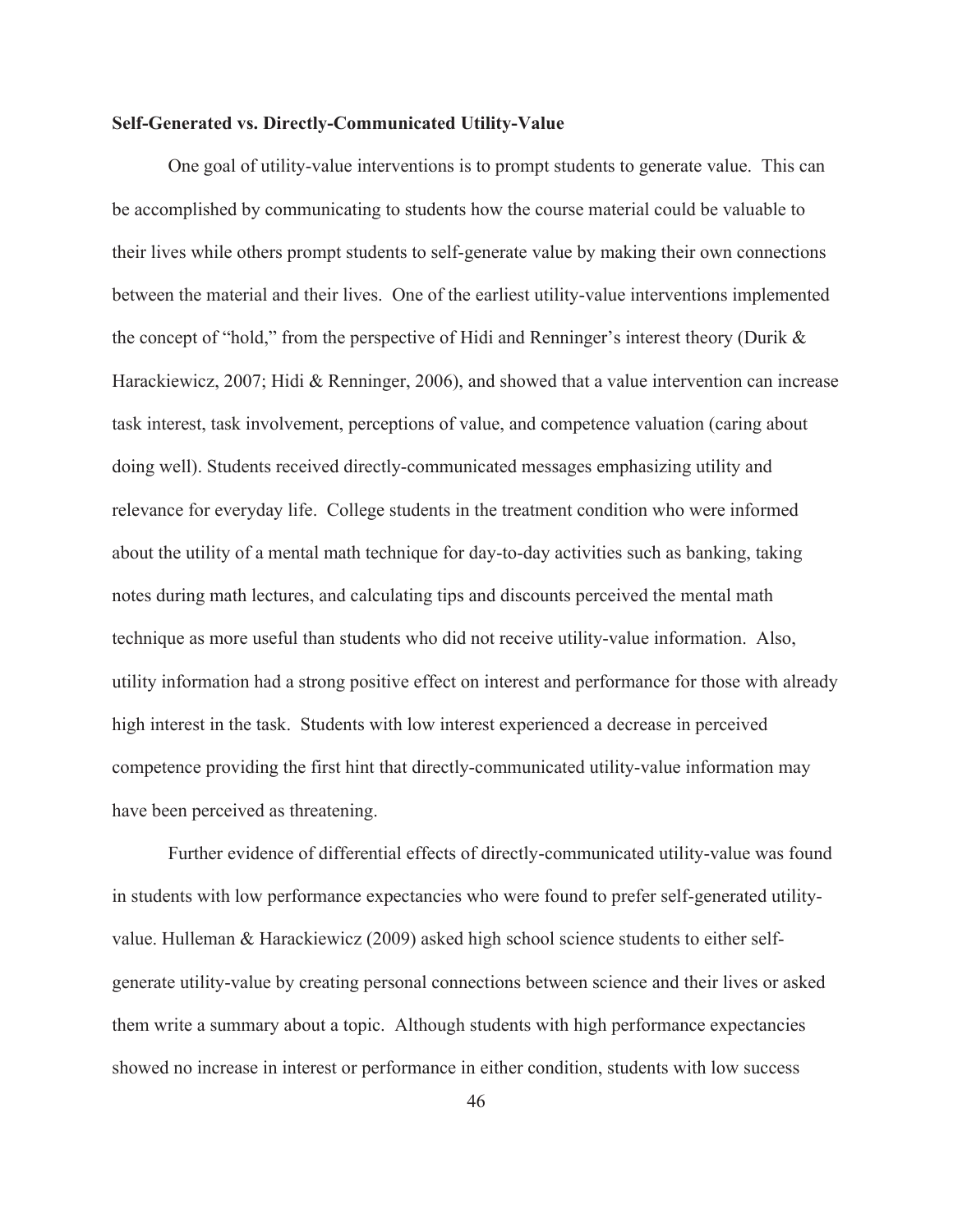expectancies showed increased interest and performance in the self-generated value condition. Further studies have successfully increased situational interest, initial interest, maintained situational interest (beyond the experiment), and utility-value in the laboratory and in the classroom and found further support that self-generated utility-value did not undermine interest for students with low expectancies or low performance (Hulleman et al., 2010) as previously did directly-communicated utility-value (Durik & Harackiewicz, 2007).

Self-determination theory may help to explain part of why students with low expectancies and low performance may feel threatened by directly-communicated value. Evidence suggests utility-value interventions that encourage autonomous behavior may encourage at-risk learners to generate value for a task resulting in improved academic outcomes as compared to interventions that do not convey a choice (Canning & Harackiewicz, 2015; Durik et al., 2015; Durik & Harackiewicz, 2007). Autonomy is one of the social-contextual factors that facilitates internalization of behaviors, or self-determination (Deci et al., 1994). When a behavior was initially performed for its extrinsic instrumental value such as for avoiding a sanction, but the behavior is now performed because a learner personally endorses it and values the outcome, that behavior is considered to have become more autonomous, has been internalized, and is now selfdetermined and invoking personal choice. Both reasons are considered extrinsic, but the former is more autonomous than the latter. Autonomy is the freedom and ability to regulate one's own actions according to one's own individual needs and the freedom from coercion, control, or seductive rewards. Autonomy is also freedom from social influence, freedom to self-govern, and freedom to initiate one's own actions (Ryan & Deci, 2006; Soenens & Vansteenkiste, 2005). Three key events facilitate the progression of internalization of behaviors from controlling to autonomous (Deci et al., 1994): (1) Providing a *meaningful rationale* for an activity facilitates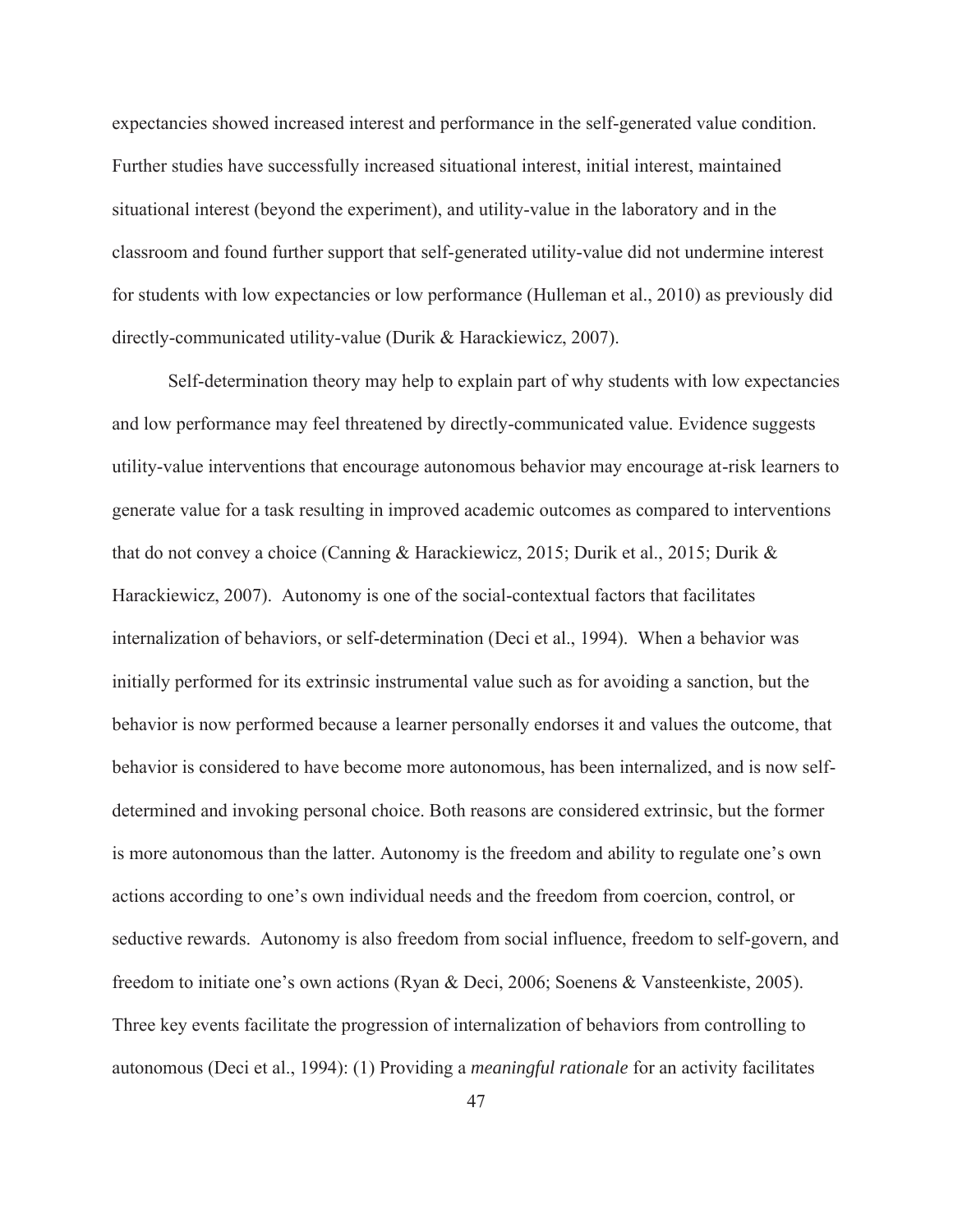the understanding of why it is in someone's personal interest to complete the activity; (2) *Acknowledging the individual's perspective* of possible inconsistencies between the requested task or behavior and the individual's preferences communicates respect for those preferences; and (3) *Conveying choice* rather than an obligation to perform a task allows the individual to feel a freedom to choose whether to attempt the task or not. An autonomy-supportive environment meets these three conditions.

Utility-value and extrinsic motivation are closely linked constructs. Utility-value reflects the usefulness of the task related to an individual's present or future plans such as taking a class to fulfill a work requirement or a degree Extrinsic motivation is the incentive involved in performing that task to reach some desired state rather than for the sake of the task itself (Ryan & Deci, 2000a; Wigfield & Eccles, 2000). Self-determination theory would predict that utilityvalue is externally controlling and does not produce a feeling of personal autonomy and choice. However, through the process of self-determination, an extrinsically motivating task can internalize to become intrinsically motivating (Deci et al, 1994; Ryan & Deci, 2000a). Internalization occurs when the purpose for performing an activity that is originally performed purely for extrinsic rewards becomes slowly internalized for fulfilling intrinsic rewards. This process typically occurs when the task or activity supports an individual's autonomy, relatedness, and competence. The process of internalization is crucial for increasing task value, intrinsic interest, and effort placed into learning the task. Extrinsic motivation, however, has the potential to undermine intrinsic motivation because of its controlling aspect and perceived lack of autonomy (Deci et al., 1999). Because autonomy-supportive environments can positively influence students' motivation to perform a task and their performance in that task, it is important to explore how different features of utility-value interventions may embody different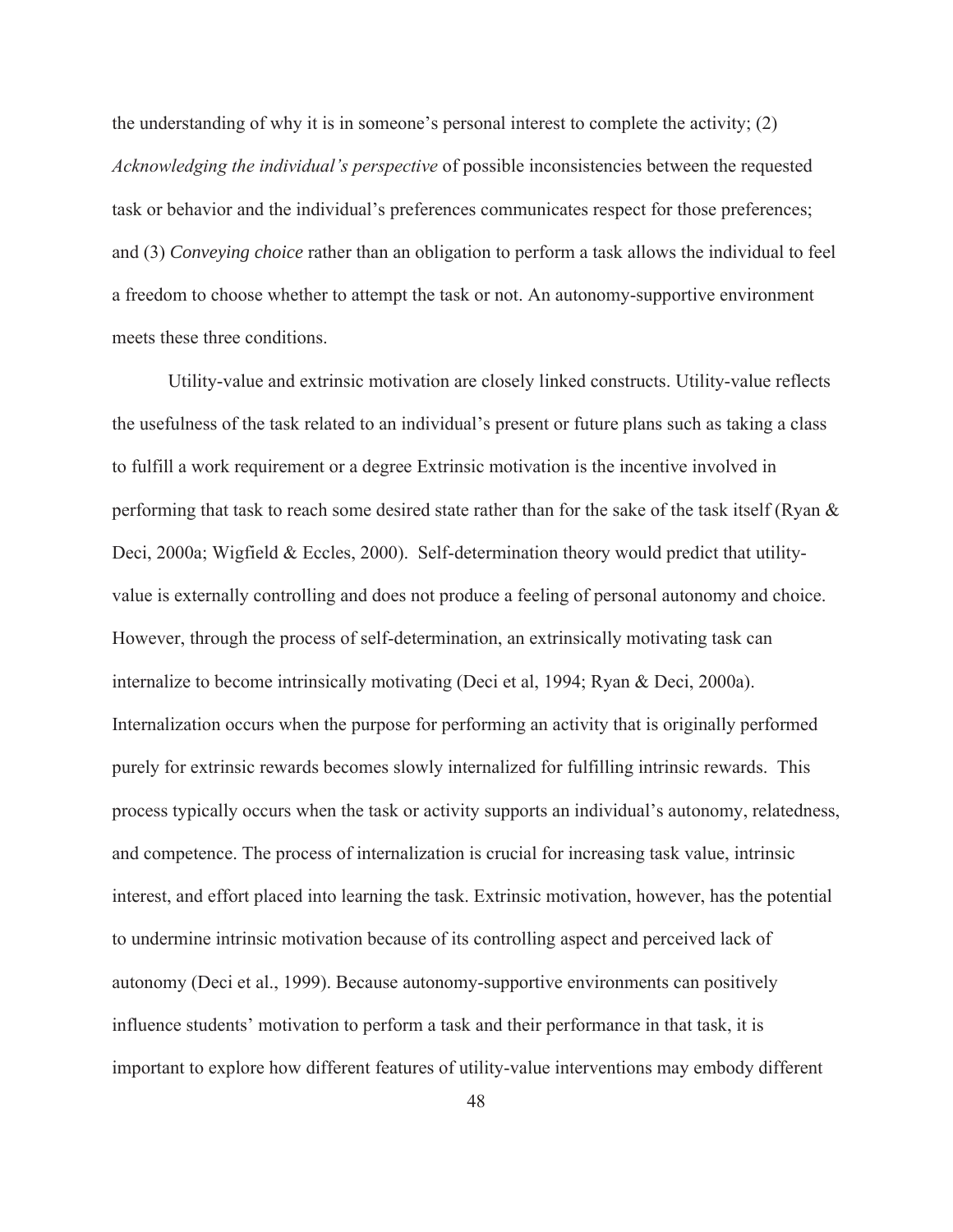levels of autonomy-support (Deci et al., 1999; Eccles & Wigfield, 2002; Vansteenkiste et al., 2004; Wolters, 1998). The combination of externally sourced utility-value and externally controlled direct-communication of value for a task may amount to an excessive lack of perceived control for one's choices and thus undermine expectancies for low-achieving learners. Because of the potential for directly-communicated utility-value to undermine outcomes for low expectancy and low interest students, this study prompted students to self-generate utility-value rather than provided them with directly-communicated utility-value.

#### **Proximal vs. Distal Utility-Value**

The distinction between important temporal differences in utility-value in the present study was uncovered by a pair of studies that investigated the intersection between a utility-value intervention and cultural differences (Western vs. East Asian) (Schecter et al., 2011). Prior research had shown that Westerners are more attentive to uncertainty avoidance, which is relieved with immediate gratification, whereas Easterners value perseverance, personal steadiness, and personal stability (Hoefstede & Bond, 1988). Thus, Schecter et al. (2011) predicted that utility-value generation would not be sufficient to motivate low-interest Western learners to improve their achievement, whereas it would be enough to for low-interest East Asian learners. Students were divided by culture (Western, Eastern) and interest level (high, low) and randomly assigned to a utility-value or a control condition. Results confirmed that East Asian learners with low initial interest worked harder when learning math techniques which they believed would be useful in their future careers while Western learners did not. Additionally, East Asian learners with higher initial interest in the task did not experience an increase in interest whereas Western learners with higher initial interest modestly benefitted.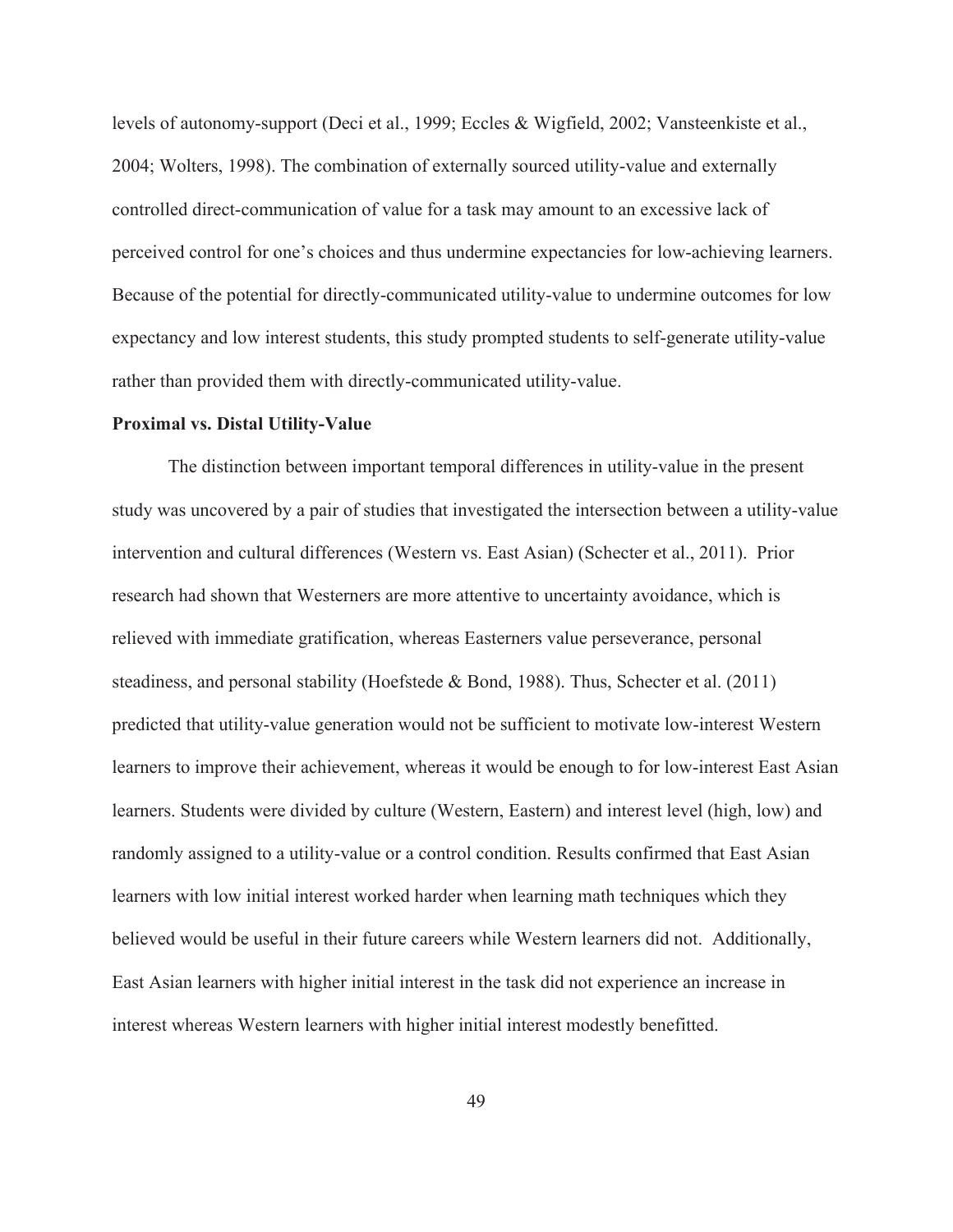Researchers suspected that differences in the temporal elements of utility-value may differentially affect learners from Eastern and Western cultures. In a second study, Schecter et al. (2011) used a randomized three-group (proximal, distal, control) experiment to differentiate between the effects of short-term (proximal) utility-value and long-term (distal) utility-value on effort, interest, and performance. They grouped learners by culture (Western, Eastern) and by interest level (high, low). Distal utility-value emphasized long-term uses for future courses, graduate school, and careers. Proximal utility-value emphasized the usefulness of the task in present time such as in managing finances, shopping, and cooking, and calculating discounts and tips. Western learners were expected to respond more favorably to proximal utility-value because of their tendency to prefer short-term, immediate outcomes. East Asian learners were expected to favor distal utility-value because of their ability to envision how it benefits their long-term goals (Hoefstede & Bond, 1988). Results confirmed that East Asian learners did experience more perceived utility-value, interest, self-reported effort, task involvement, and performance expectancies in the distal condition and Westerners experienced more perceived utility-value, interest, self-reported effort, task involvement, and performance expectancies in the proximal condition. Type of utility-value information did not affect performance but did produce main effects for gender (males solved more problems), initial interest (learners with high interest solved more problems), and culture (East Asian learners solved more problems).

Results from these cross-cultural studies are important for understanding how individual differences affect how students value educational tasks. If certain cultural differences lead students to value tasks with immediate utility over tasks with long-term utility, then identifying individual differences and incorporating them into any motivational intervention that aims to influence value for a task would be beneficial. The ethnic, cultural, age, and first-generation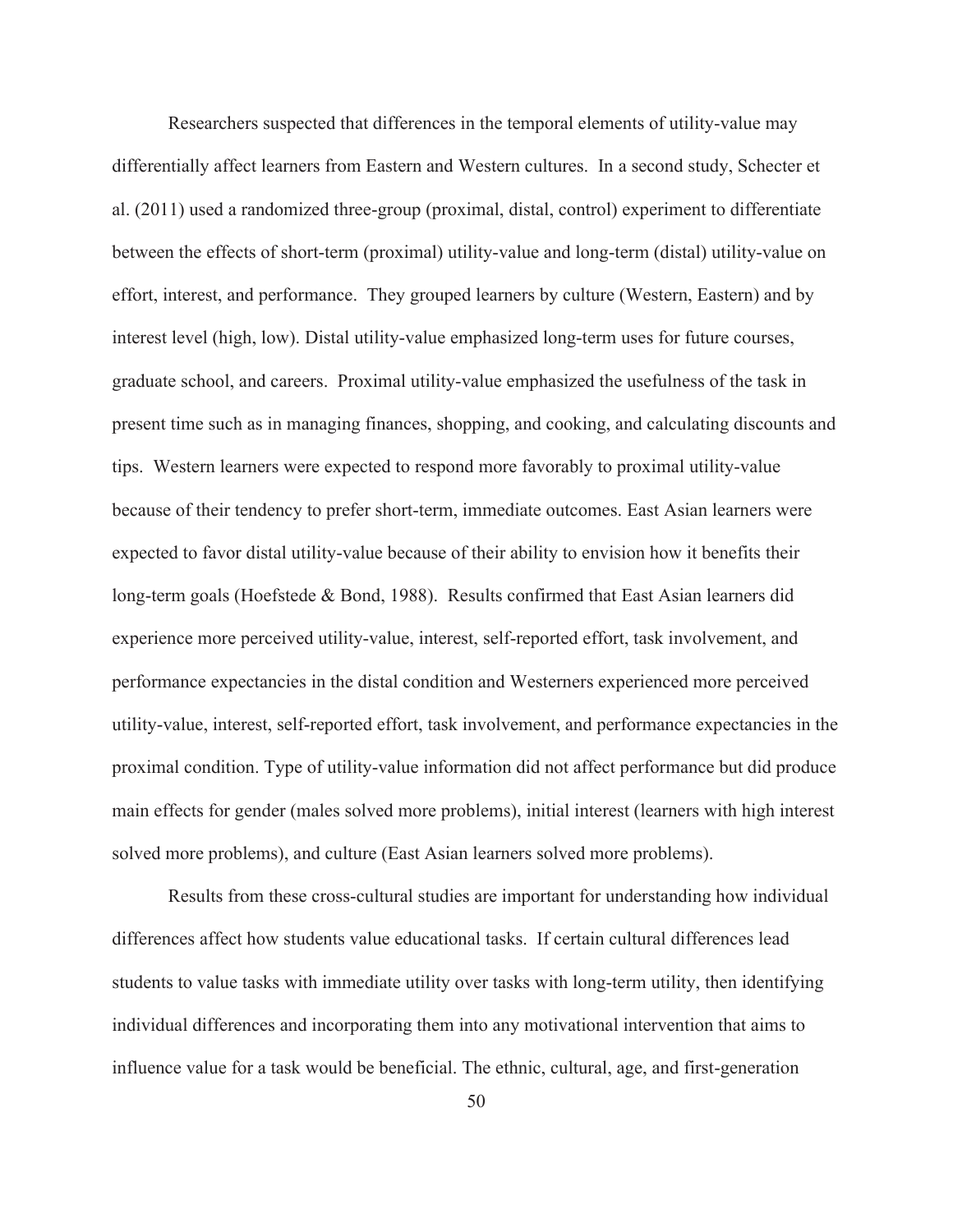diversity of community college students may amplify the importance of identifying how motivational interventions are differentially affected by these individual differences and whether it is possible to find interventions that are effective despite these differences. This study differentiated the temporal nature of utility-value by randomly assigning students to either a proximal, a distal, or a control group similar to study 2 of Schecter et al. (2011). Although students were not divided by culture, student's preference for short-term, immediate gratification or long-term planning was measured. It was important to determine whether temporal preferences identified inter-culturally were present intra-culturally as well.

# **Community College Students**

Nationwide, more than one-third of students enrolled in higher education attend community colleges (Brock, 2010). Of the students who first enroll in a 2-year public institution, only one fourth complete an associate degree or certificate within 150% of normal time as compared to over half of first-enrolled students at 4-year public institutions with a comparable timeframe (U.S. Department of Education, National Center for Education Statistics, 2019a). Although it is important to consider community college students' initial academic intentions, the percentage of students who leave school without completing is higher for community college freshmen who intend to eventually complete a 4-year degree via transfer than for students who begin at a 4-year institution (Provasnik & Planty, 2008).

Community college students vary widely in age, ethnicity, ability, employment status, and first-generation status. These students are more diverse and have a wider spectrum of academic and family backgrounds as compared with students at 4-year schools. They are typically underprepared for subjects like math, frequently attend college only part-time, and tend to have lower expectancies for successful performance than their university counterparts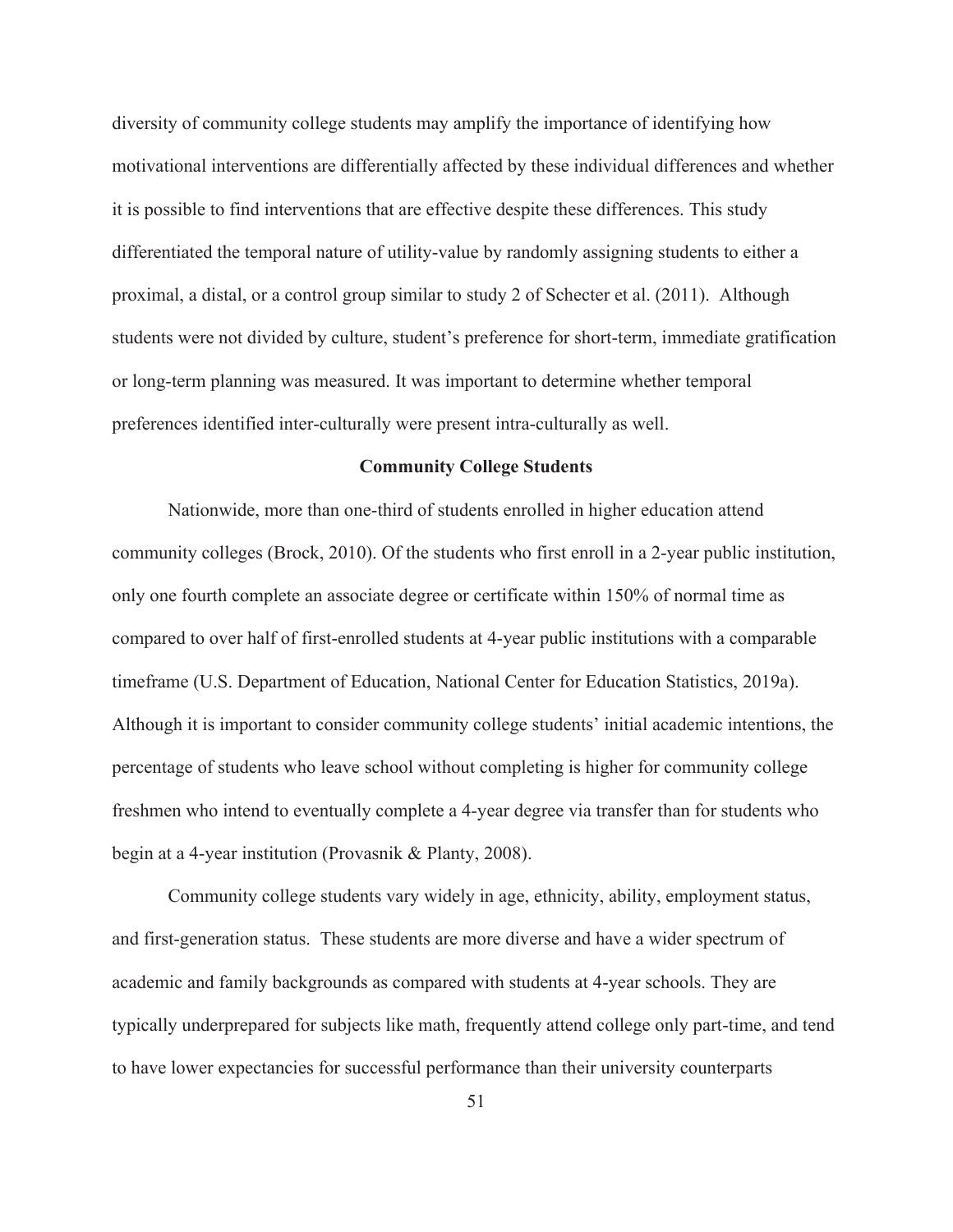(Butcher & Visher, 2013; Wang, 2009). For instance, about 29% of first-year public community college students take remedial coursework in subjects such as math, writing, and reading as compared to 19% of those at public 4-year schools (Provasnik & Planty, 2008). Research has found that first-generation college students have difficulty connecting college preparatory curriculum with vocational attainment (Atherton, 2014). Yet as large as this student population is and as well-documented as its needs are, important research gaps still exist within the literature as it relates to improving these learners' academic achievement and motivation. One of those gaps exists in research on interventions that teach students to value academic subjects. Out of about over a dozen utility-value intervention studies conducted over the past ten years, all have utilized high school students, four-year university students, and high school parents, (e.g. Acee & Weinstein, 2010; Canning & Harackiewicz, 2015; Durik & Harackiewicz, 2007; Durik et al, 2015; Hulleman et al., 2010; Harackiewicz et al, 2012; Rozek et al., 2014; Schecter et al., 2011) Community colleges, however, have not received the same attention (Canning, 2016; Canning, et al., 2019).

The long-term economic gains of degree completion are substantial with increasing level of education. In 2018, the employment rate for high school graduates was 72%, for those with some college and no bachelor's degree it increased to 80%, and for those with a bachelor's or higher it surged to 86% (U.S. Department of Education, National Center for Education Statistics, 2019b). Considering the high stakes of academic success and completion, our American community colleges are an important avenue for economic success. How can educational research contribute effective instructional strategies that can promote academic achievement while taking into account the varied skill set, backgrounds, and goals of community college students?

52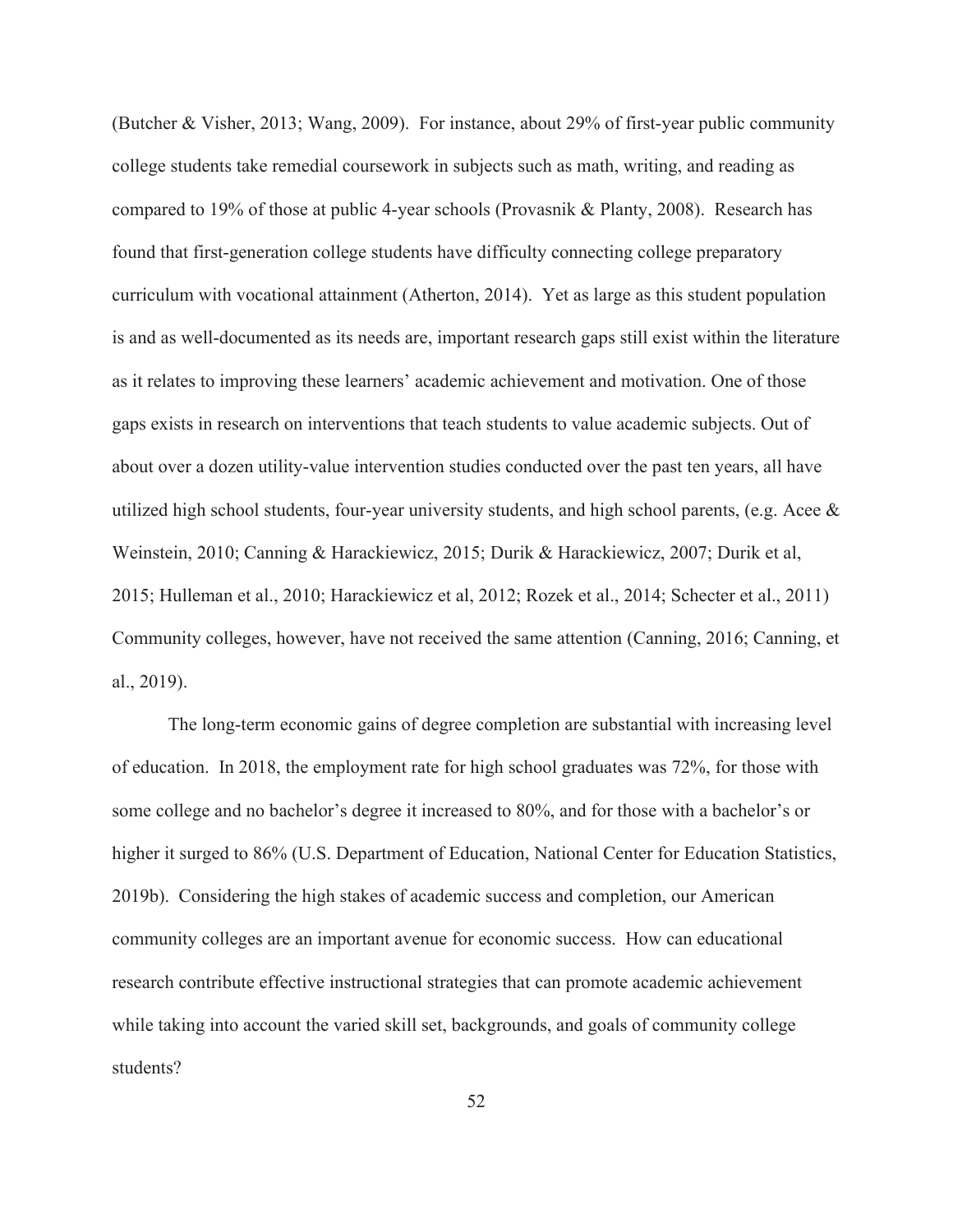## **Theoretical Framework**

Expectancy-value theory defines task value as "students' perceptions of the value of academic tasks and students' personal values that shape their experiences in academic contexts" (Harackiewicz et al., 2014). Our understanding as to how these dimensions of expectancy-value theory contribute to student achievement outcomes has greatly increased. It is now clear that students pursue activities in which they expect successful performance and consider important, useful, and enjoyable and avoid activities which they do not. Because many academic subjects may be inherently uninteresting to students if they are perceived as unrelated to their interests or to their major, influencing students' perceptions of the task's usefulness as it relates to their life and future is preferable than changing course requirements or customizing the curriculum to suit individual interests (Harackiewicz et al., 2014). Over the past decade, there has been an upsurge in research efforts with high school and undergraduate college students to develop and test various types of interventions that promote interest, engagement, persistence, and performance in academic tasks by increasing students' perceptions of task value (Acee & Weinstein, 2010; Durik et al., 2015; Hulleman et al., 2008; Hulleman et al., 2010; Hulleman & Harackiewicz, 2009; Rozek, et al., 2014; & Schecter et al., 2011). Though all components of task value contribute to a student's decision to engage in a task (Anderman & Wolters, 2006; Wigfield & Eccles, 2000), utility-value has become the standard for use in value-intervention research because of its external nature (Acee & Weinstein, 2010; Harackiewicz et al., 2014; Hulleman et al., 2010). Utility-value is defined as the "perceived importance or usefulness of a task for accomplishing future goals…such as career goals, even if he or she is not interested in the task for its own sake" (Harackiewicz et al., 2014, p. 77; Wigfield & Eccles, 1992, p. 280). Utilityvalue, is extrinsic in nature and extends beyond the immediate task to other tasks, goals, or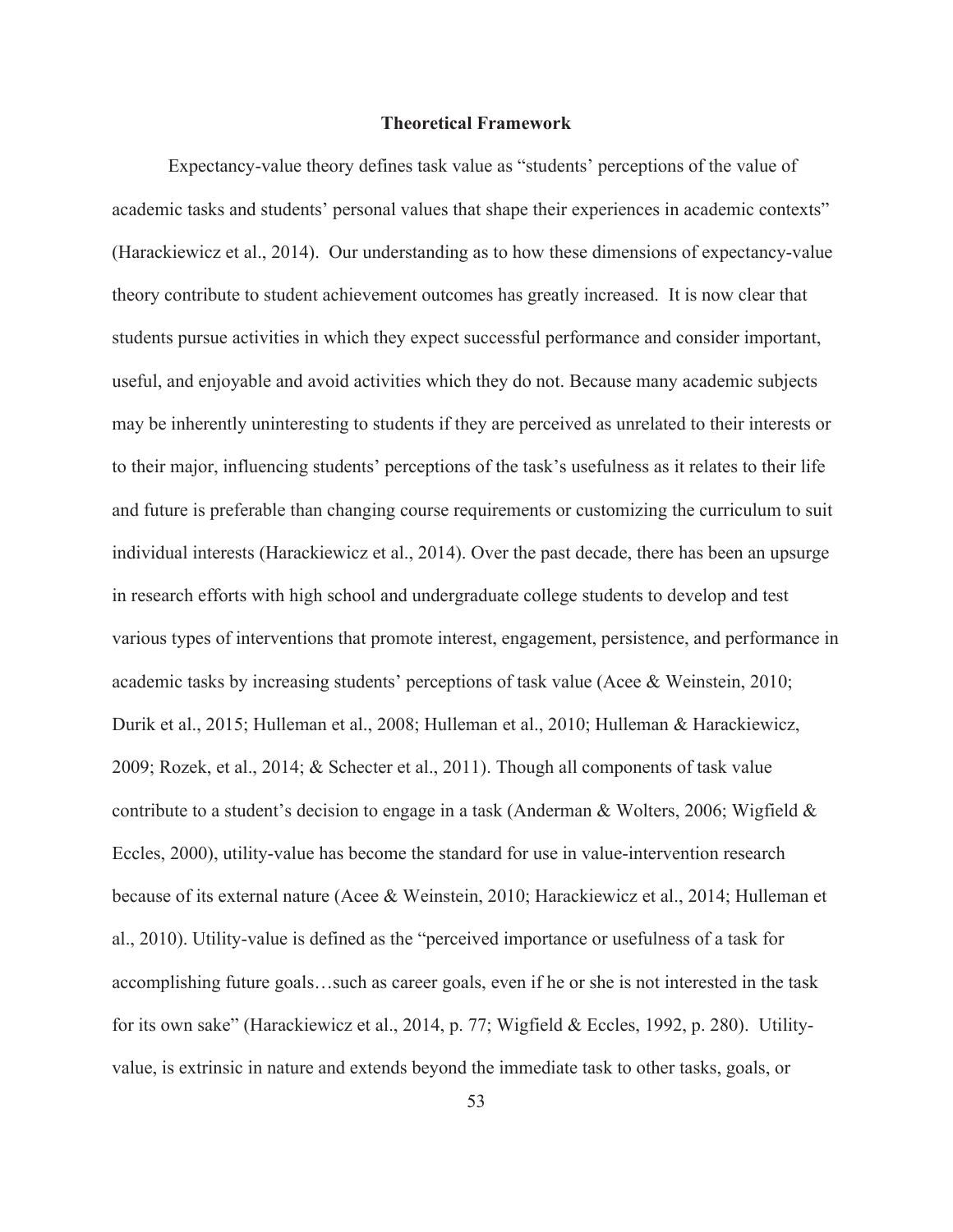activities (Harackiewicz et al., 2014; Wigfield & Eccles, 1992). The external nature of utilityvalue facilitates its manipulation in experimental interventions. Consequently, the most recent value intervention research studies have targeted students' perceived utility-value for tasks (e.g. Acee & Weinstein, 2010; Canning, 2016; Durik et al, 2015; Hulleman et al., 2008; 2010; Hulleman & Harackiewicz, 2009; Rozek et al., 2014; & Schecter et al., 2011). This study conducted an experimental utility-value generation intervention with diverse community college students in introductory psychology classrooms.

Using the temporal distinction of utility-value that was uncovered by Schecter et al. (2011), this study investigated whether proximal value generation would produce higher or lower situational interest, perceived utility-value, or performance than distal value generation within a diverse community college student population. Schecter et al. (2011) would expect that students would prefer to generate proximal over distal value, thus affecting achievement outcomes accordingly. In addition, using future time perspective theory as an intersecting dimension to this temporal distinction, this study examined whether a match between the type of prompt (proximal or distal) and the temporal preference of student (proximally or distally oriented) moderated the effects of the intervention on the outcomes (DeVolder & Lens, 1982; Lens et al., 2012; Husman & Shell, 2008; Zimbardo & Boyd, 1999).

To minimize the negative potential controlling effects of directly-communicated utilityvalue, students in this study self-generated value for the course content rather than received directly-communicated utility-value messages (Canning & Harackiewicz, 2015; Durik & Harackiewicz, 2007; Hulleman & Harackiewicz, 2009).

Finally, evidence that interest is major variable with reciprocal effects on task value provides reasons for its inclusion as an outcome variable in this study. Specifically, changes in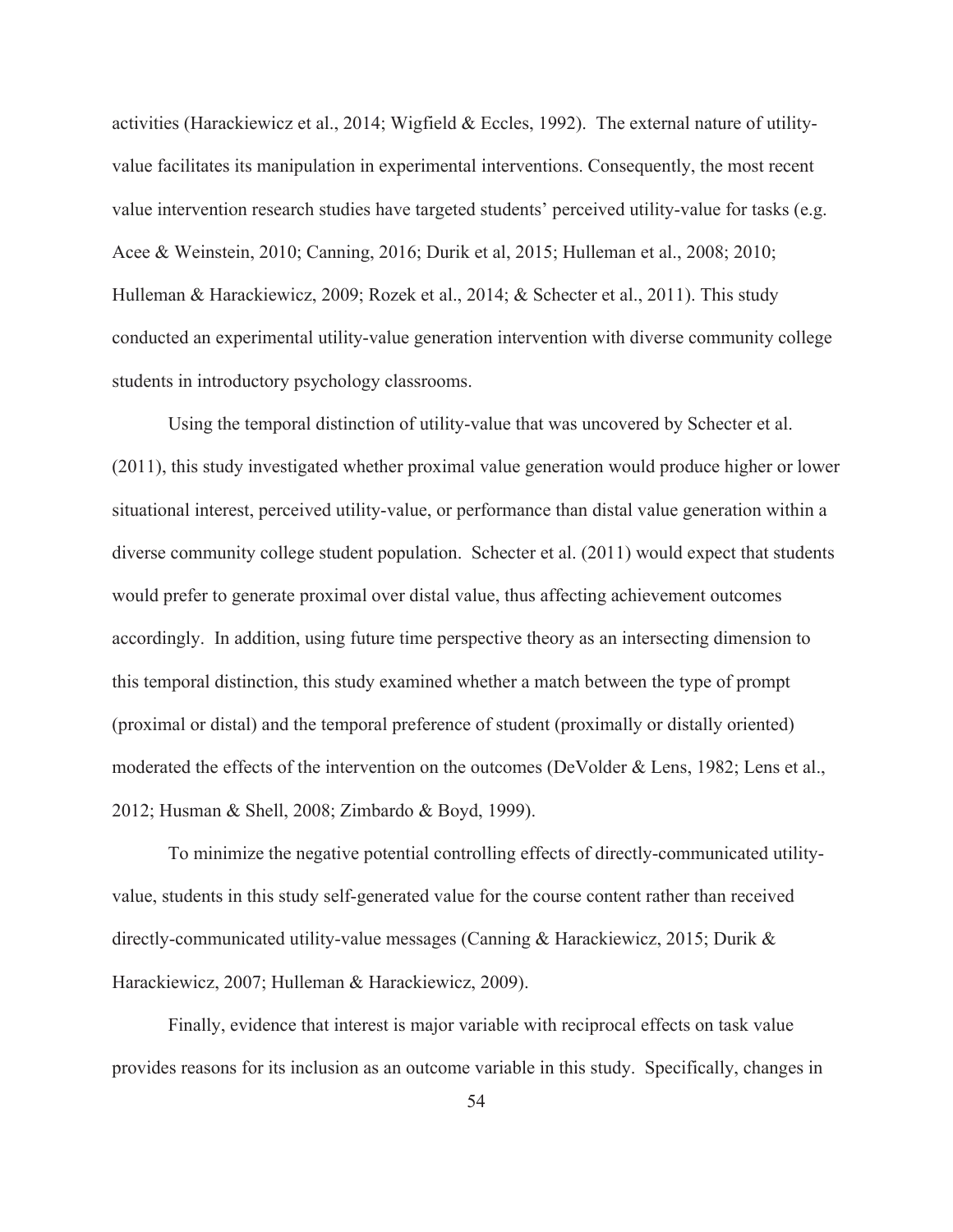situational interest were measured to determine whether it was significantly influenced by the utility-value intervention and a student's future time perspective.

## **Research Questions**

To address the problems identified in this literature review, the following four research questions were addressed in this study:

1) To what extent does the effect of prompting students to self-generate proximal utility-value differ as compared to prompting them to generate distal utility-value have on their subsequent situational interest, perceived utility-value, and performance? See Figure 3.

Figure 3. Model for Effect of the Utility-Value Intervention on Post-Intervention Situational Interest, Perceived Utility Value, and Performance.

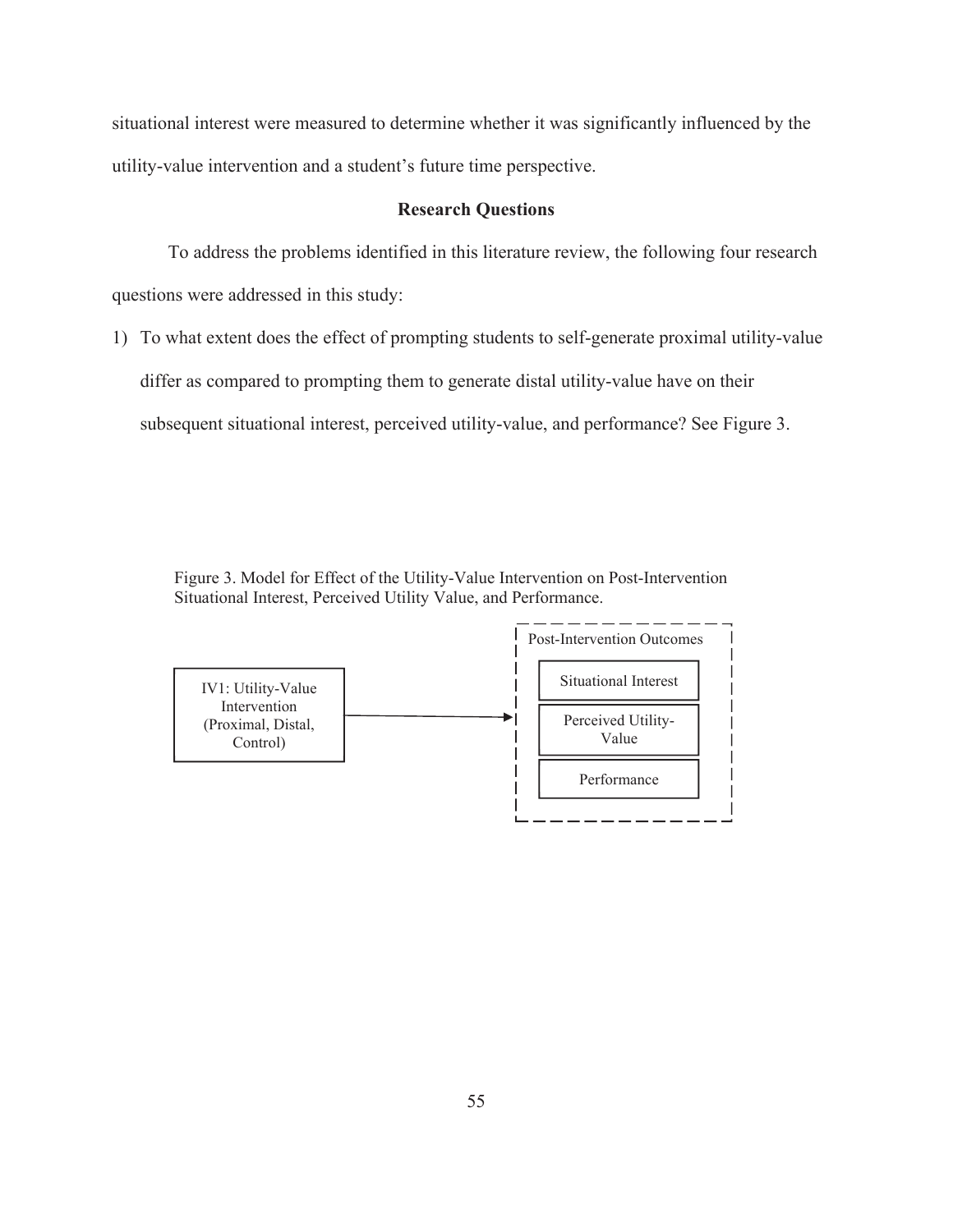2) To what extent does future time perspective influence situational interest, perceived utilityvalue, and performance? See Figure 4.

Figure 4. Model for Effect of Future Time Perspective on Post-Intervention Situational Interest, Perceived Utility-Value, and Performance.



3) To what extent does future time perspective moderate the effect of the utility-value

intervention on situational interest, perceived utility-value, and performance? See Figure 5.

Figure 5. Model for Moderation of Future Time Perspective on the Effects of the Utility-Value Intervention on Situational Interest, Perceived Utility-Value, and Performance.

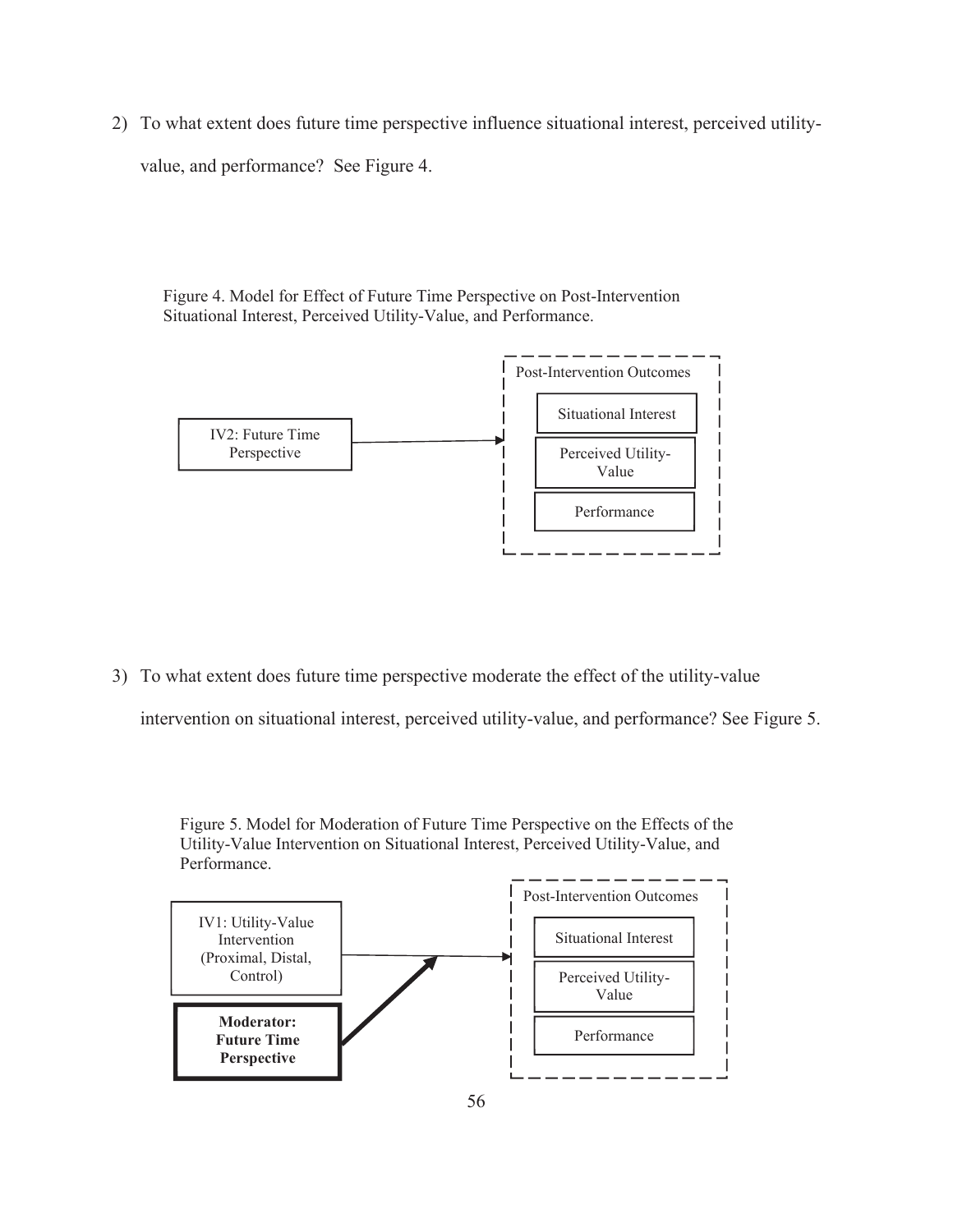4) To what extent do these effects persist 3 weeks post-intervention? See Figure 6.

Figure 6. Model for Effect of the Utility-Value Intervention and Effect and Moderation of Future Time Perspective on Delay-Intervention Situational Interest, Perceived Utility-Value, and Performance.

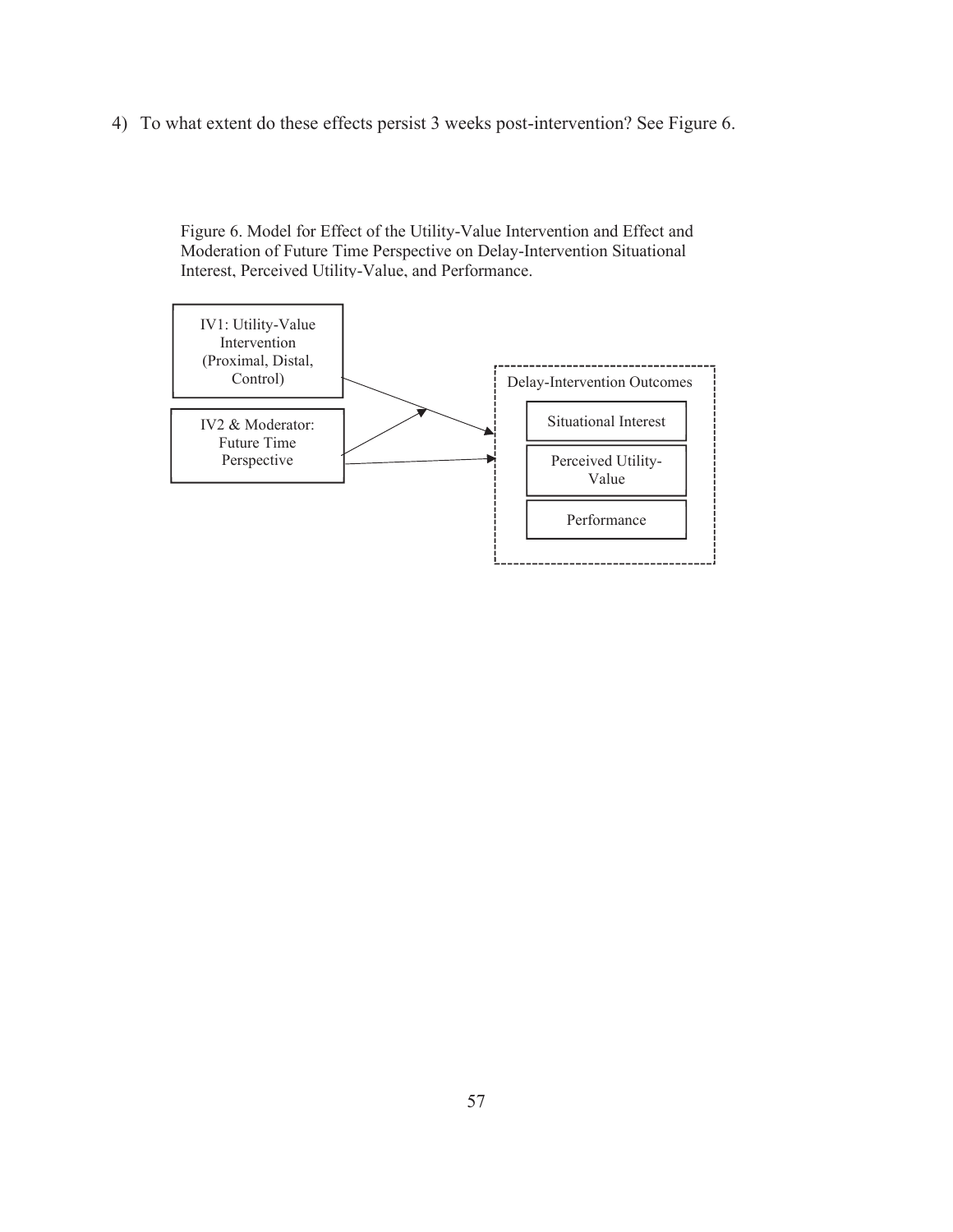### CHAPTER 3: METHOD

### **Design**

A double-blind, randomized repeated measures design with a three-group betweensubjects independent variable (proximal utility-value, distal utility-value, and control), a continuous moderator variable (future time perspective) was conducted. Dependent measures consisted of continuous measures of motivation (situational interest and perceived utility-value) and performance  $(N = 108)$  measured at baseline, post-intervention, and delay intervention.

### **Setting and Participants**

The present addressed the growing need for utility-value intervention research with community college populations. This study took place in a diverse community college in the southwestern United States. This is a large, 2-year public institution with approximately 35,000 students and a large proportion of first-generation students who test into remedial math, writing, and reading. The ethnic distribution of this college is diverse, with 44% Caucasian, 25% Hispanic, 11% African American, 10% Asian, 2.5% Pacific Islander, and 1% Native American. Course completion rates average about 70% and the 3-year graduation rate is approximately 9%.

Of the one hundred eighty-four (184) consenting students, only one hundred ten (110) students who completed all performance and motivation measures at baseline and postintervention and completed all three treatment interventions and were retained in the study. Two students were removed from the final sample because their performance and motivation scores were extreme outliers. The final participant count consisted of 34 (31%) male and 74 (68.5%) female students from three face-to-face sections (58) and two online sections (50) of introductory psychology in a large Southwestern community college. The study took place during the Fall 2017 ( $N = 54$ ) and Fall 2018 ( $N = 54$ ) semesters. Participants included 16 students under 18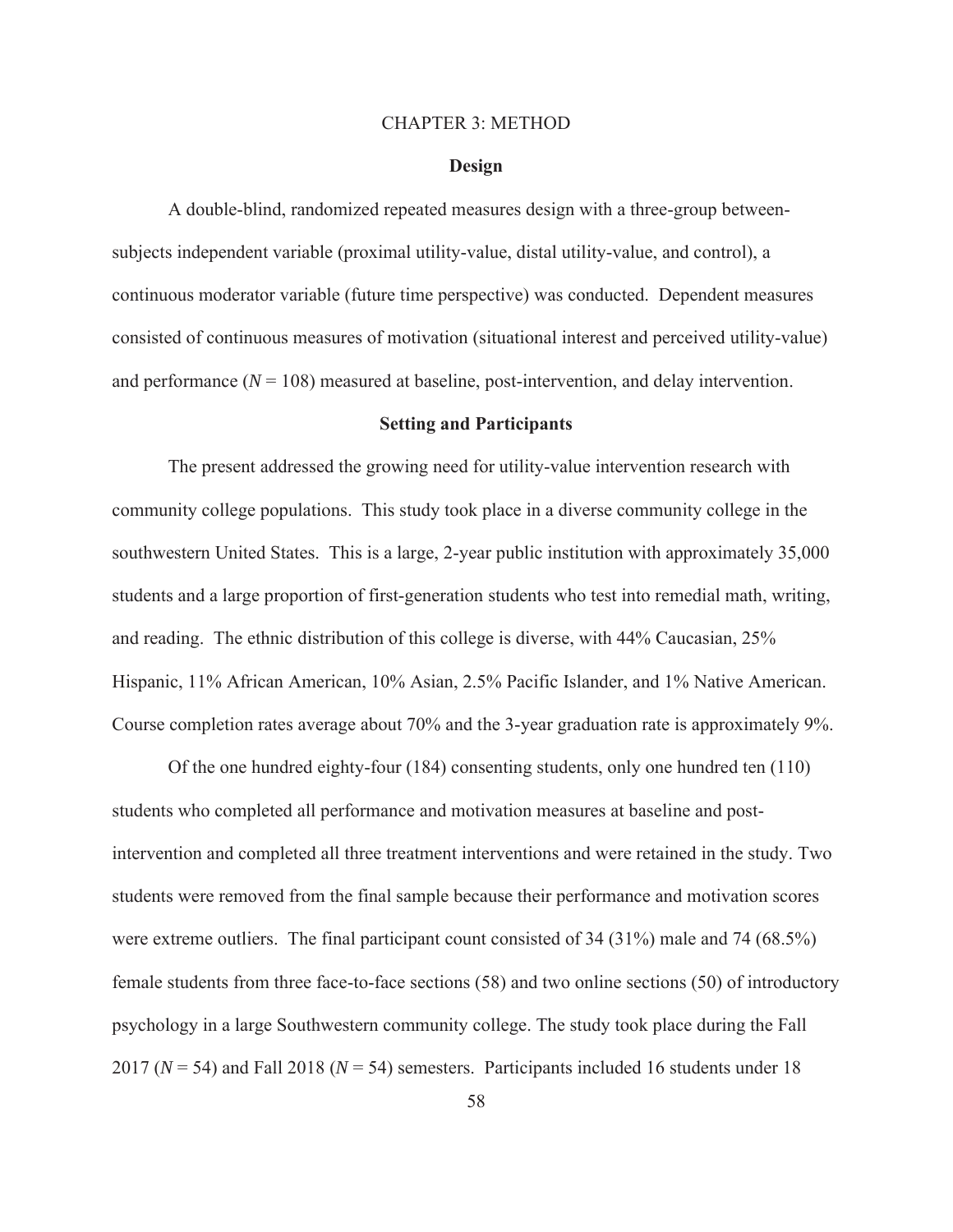years old, 59 students ranging from 18 to 23 years old, 49 students age 24 or older, and 2 of unknown age. Participants were 41.7% Caucasian, 20.4% Hispanic, 10.2% Asian American, 7.4% African American, 3.7% Hawaiian/Pacific Islander, 9.3% multi-ethnic, 1.9 Native American, and 5.6% other or unknown. First-generation college students whose parents had not completed a four-year degree comprised 54.6% of the sample. The majority of the participants were majoring in health care (33.3%) or a science/technology/engineering/math (STEM) field (23.1%), with the remaining students majoring in human services (13.0%), liberal arts/humanities (13.0%), business/management (4.0%), a two-year occupational field (2.8%), and 11.1% were undeclared or undecided.

#### **Procedure**

The study was conducted during regular class time, using out-of-class online assignments. Students were randomly assigned to one of three self-generated utility-value conditions: proximal, distal, and control. See Appendix A for a detailed account of the intervention timeline.

### **Pre-intervention**

The research materials and activities used in this study were developed based on the course curriculum and student learning outcomes used to fulfill course requirements. All performance and motivation assessments included in the research study were already part of the course grade. Consent forms were distributed via the existing online course management system at the beginning of the semester and students gave their consent via the anonymous survey submission. To maintain anonymity, grades were based on completion of the survey and were set to automatically post once students had read, reviewed, and submitted the informed consent and demographic questionnaire activities. There was an additional consent/assent form for minor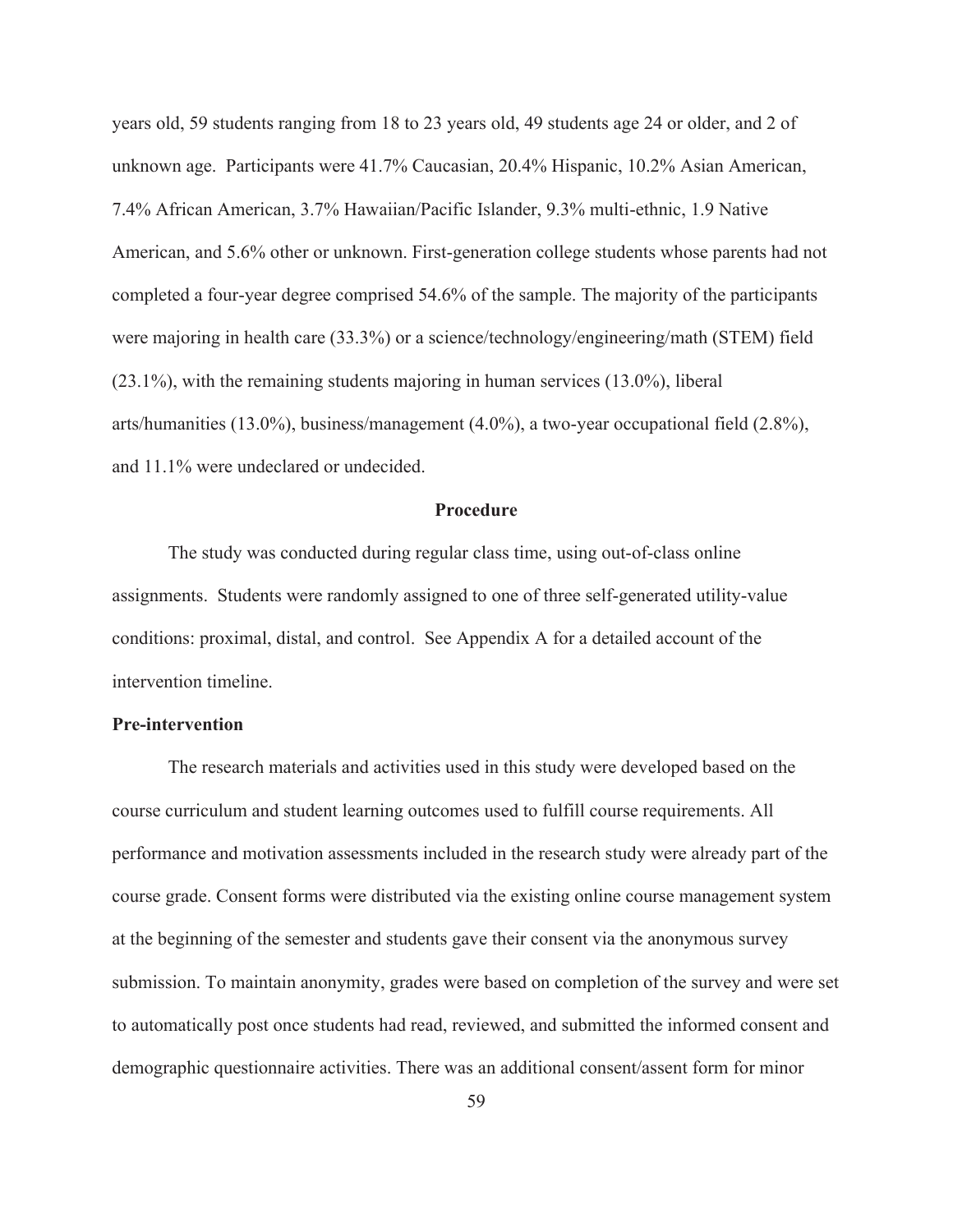students in the class in which they were further requested to submit their parent's consent in addition to their own. Because the course instructor was also the primary researcher, the informed consent responses were only accessible to the researcher until after final course grades were posted. Participant names were collected in the informed consent form only for the purposes of assigning students to either the intervention prompts or to the non-intervention prompts. Using Microsoft Excel's =RANDBETWEEN function, 3 random groups were generated. Students who consented to participate were randomly assigned to one of the three writing prompt groups (proximal, distal, or control). A student who consented to participate and was assigned to the proximal treatment group, completed three writing assignments, one per week, with all proximal utility-value prompts. Students who declined consent completed all three writing prompts (proximal, distal, and control), one each week for three weeks. The assignments were processed and programmed separately by a college staff member who was unfamiliar with the study and had no contact with the students in the study.

Students completed six demographic questions which included name, gender, ethnicity, age, major, and first-generation status (i.e., whether either parent had completed a bachelor's degree) for sample description purposes.

Baseline measures of situational interest, perceived utility-value, and future time perspective were administered online via the existing learning management system and programmed to automatically post a grade upon student submission. Baseline performance was measured with 30 multiple-choice items covering the first two chapters of the course. The assessment items were embedded within a 75-question exam. This exam consisted of thirty multiple-choice questions used for the study and an additional 45 questions from an additional question pool which were not part of the study.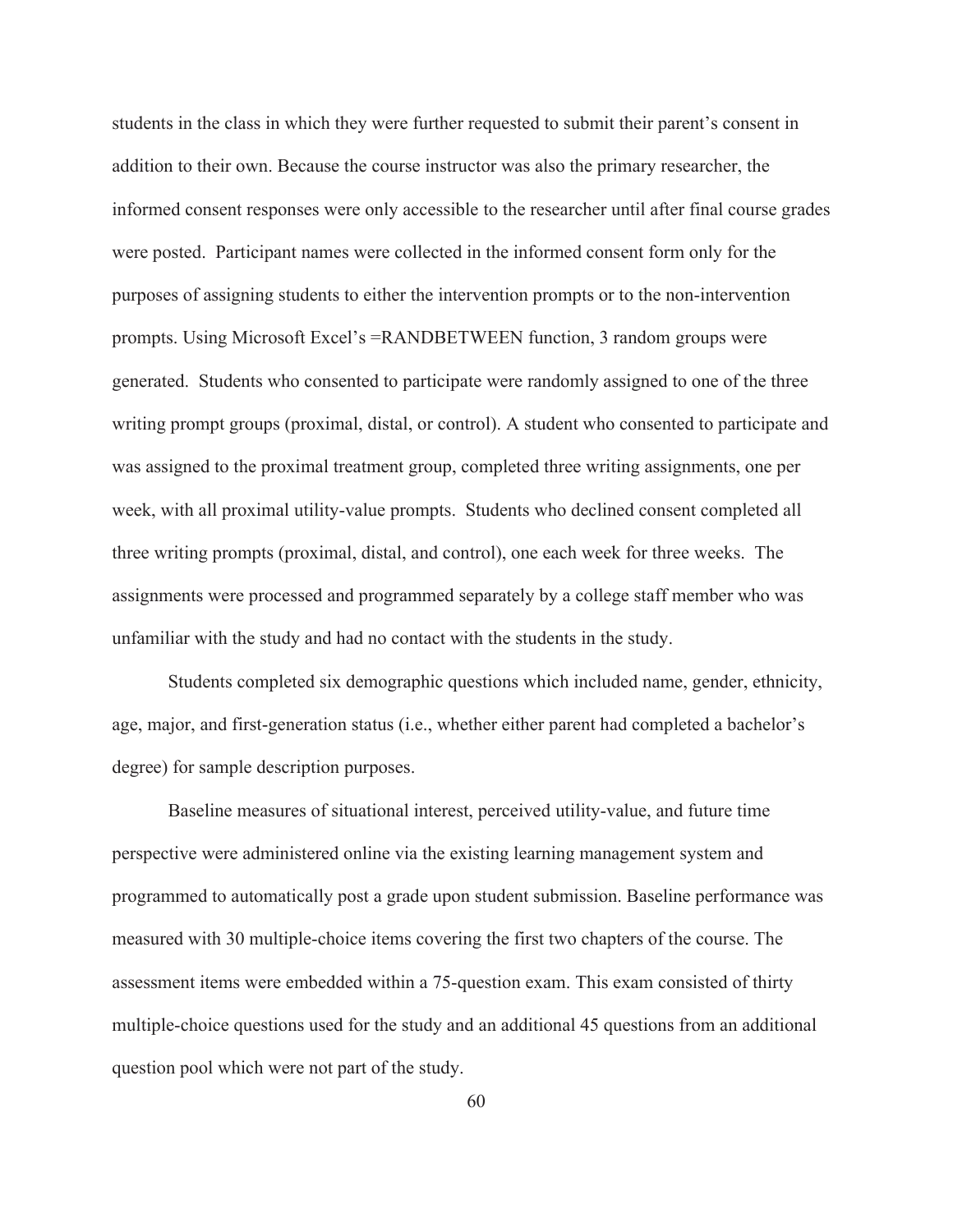## **Intervention**

The intervention activities began after the administration of baseline motivation and performance measures. A series of written prompts for each condition (proximal UV, distal, UV, topic summary) were adopted from prior utility-value intervention studies (Acee & Weinstein, 2010; Canning & Harackiewicz, 2015; Hulleman et al., 2010; Wolters, 1998) and served as the intervention activities. Over a period of three weeks, students in each of the intervention groups answered one written prompt per week based on each student's random group assignment, for a total of three assignments. Each week, students were to select a course topic from an assigned chapter and answer their prompt. See Appendix B for the intervention writing prompts.

The proximal utility-value condition was intended to prompt students to generate connections with the course material with their short-term, immediate lives, whereas the distal utility-value aimed at generation connections with the course material to their long-term, future lives (more than 1 year away). Because in the future time perspective scale, Extension is the "amount of time contained within an individual's habitual time space, activities outside of a sixmonth time frame are perceived as far away" (Hilpert, Husman, Stum, Wonsik, Chung, & Duggan, 2012), the time period for this assignment was selected as more than a year, rather than more than six-months away.

In the first utility-value writing prompt students were to select a topic from an assigned chapter and to write a letter to a significant person explaining the relevance of the course to either their immediate (proximal) or future (distal) life. The second utility-value writing prompt encouraged students to select another course topic from an assigned chapter and generate rationales or reasons (either proximal or distal) for learning psychology and to stimulate their curiosity about their chosen topic. Acee and Weinstein (2010) previously utilized self-generated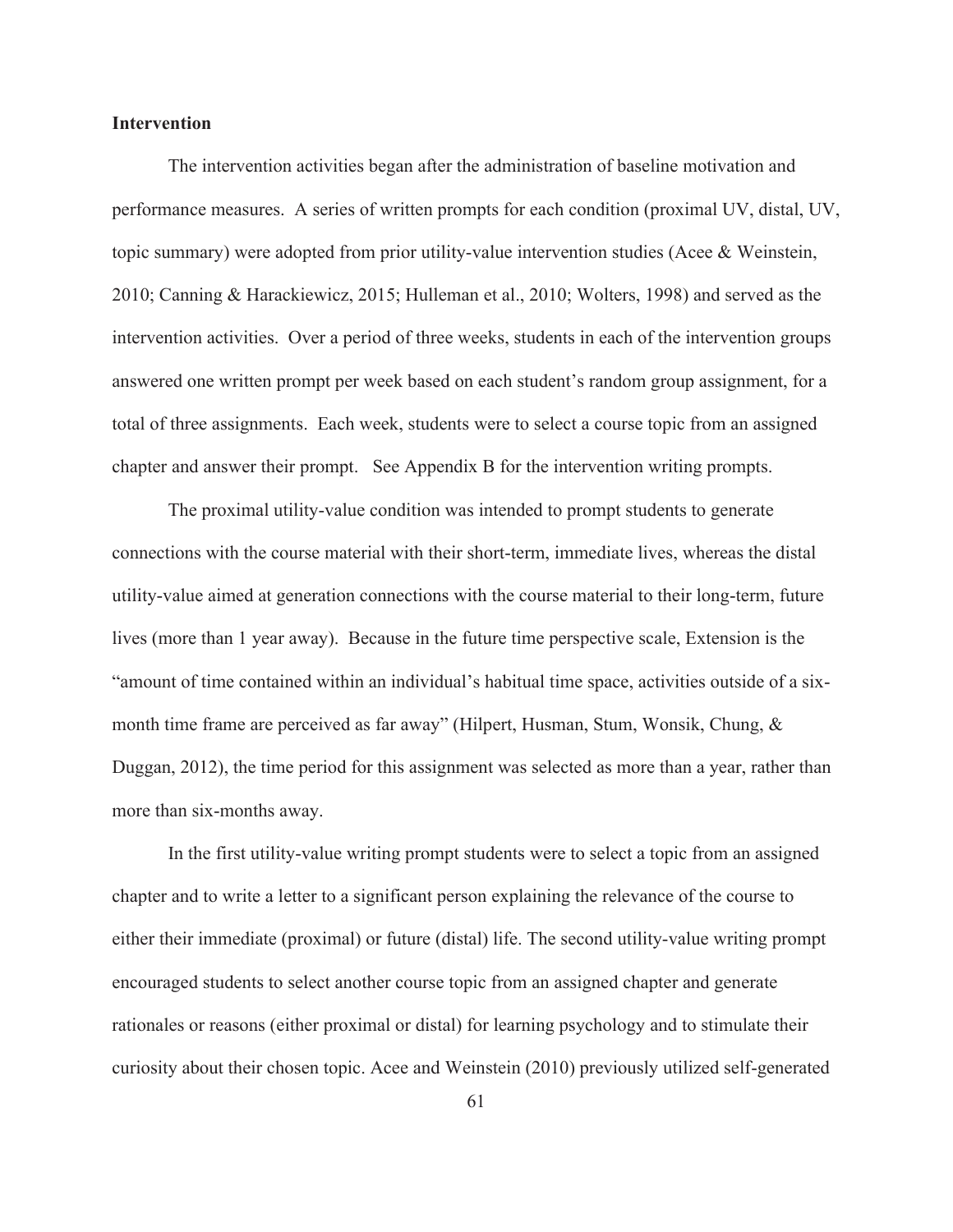written rationales for performing tasks with college students to successfully increase value for a task. Other research has also demonstrated that students have used help-seeking strategies to increase their motivation in a task (Wolters, 1998), so asking students to seek-help from their instructor regarding relevance for a task may stimulate their perceived value for the task. In the third utility-value writing prompt students selected one last course topic from an assigned chapter and to self-generate either proximal or distal utility-value by brainstorming the possible life or personal benefits and importance of learning the course material (Acee & Weinstein, 2010; Canning & Harackiewicz, 2015).

**Topic summary condition (control).** Students in the control group were prompted to select a course topic from an assigned chapter and to write a summary of the selected topic. There was no utility-value generation in this assignment. This assignment was intended as a control group to account for increases in knowledge and triggering effect of interest for the proximal and distal utility-value conditions (adapted from Hulleman & Harackiewicz, 2009; Hulleman et al., 2010).

### **Post-Intervention**

To determine whether the distal and proximal value treatment groups performed better and experienced an increase in motivation as compared to the summary group, post-intervention motivation and performance measures were administered immediately upon completion of the last writing prompts. Motivation measures were administered via an online survey for regular course credit automatically posted upon submission. The second course exam covered the previous three chapters, served as the immediate post-intervention performance measure, and was also administered online. Thirty multiple-choice questions were used as the immediate post-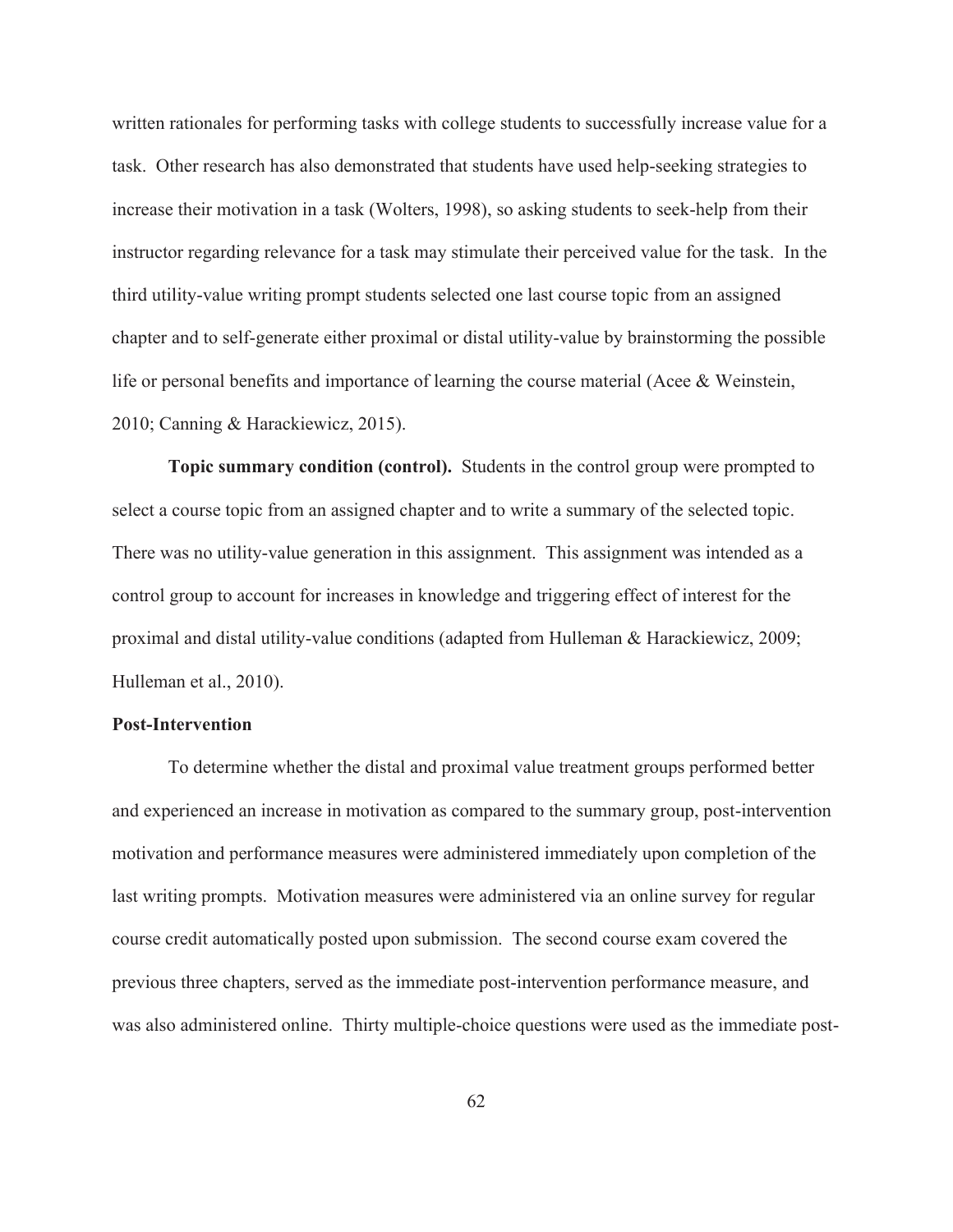intervention performance measure and were added to another 45 questions from a question pool which were not included in the study to make a 75-question exam.

To determine whether students in the two utility-value intervention groups sustained predicted post-intervention gains in motivation and performance as compared to the control group, delay intervention measures were administered to all students about 3 weeks after the administration of the post-intervention measures. Motivation measures were administered via an online survey for regular course credit automatically posted upon submission. Delay intervention performance was measured by an online thirty-item multiple-choice course exam covering the previous three chapters and was added to another 45 questions from a question pool which were not included in the study to make a 75-question exam.

 A counterbalancing procedure was administered to ensure that students in the control group were afforded the opportunity to benefit from the predicted treatment gains. Counterbalancing was administered immediately following the delay intervention measures. Students in the control group were instructed to apply the course content to their lives by answering a value-generation writing prompt prior to the last exam. In addition, all students in the course were offered the opportunity to re-take post-intervention and delay intervention performance assessments.

Students were informed through a debriefing assignment that the purpose of the study was to investigate the effect of distal and proximal utility-value on their motivation and performance in the class. This assignment also provided a brief review of research concepts previously covered in the research methods section of the course and it also reviewed the constructs of future time perspective, utility-value, and situational interest as they related to the class content and to the research study. Because the instructor did not know each student's group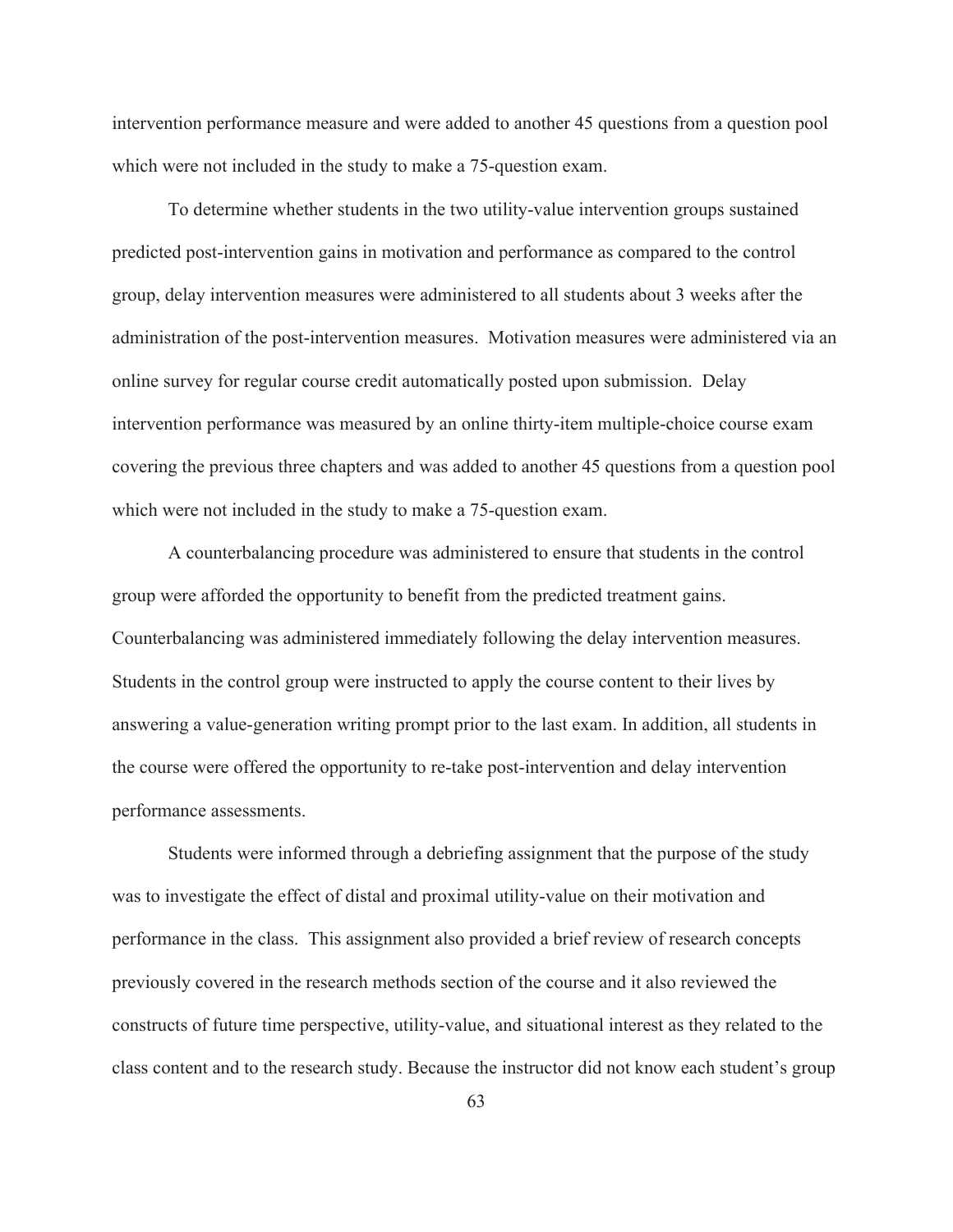assignment, students were informed how to determine their group assignment. Finally, all students were offered the opportunity to review for and re-take the post and delay assessment for a higher grade. This concluded the study.

# **Measures**

Motivational measures included a five-item situational interest scale ( $\alpha = .93$ ) from Hulleman et al. (2010) and a five-item perceived utility-value scale ( $\alpha$  = .88) from Canning & Harackiewicz (2015). Performance measures at baseline, post-intervention, and delay intervention were assessed 30-items included in each of three course exams. Future time perspective was measured using a revised 12-item scale adapted for this study ( $\alpha$  = .719) developed by (Hilpert et al., 2012; Husman, et al., 2007; Husman & Shell, 2008). See Appendix C for measures.

 Situational interest "is assumed to be transitory, environmentally activated, and contextspecific. It is a kind of spontaneous interest that appears to fade as rapidly as it emerges, and is almost always place-specific" (Schraw & Lehman, 2001). A five-item scale was adopted from Hulleman et al. (2010) and administered at baseline ( $\alpha$  = .835), post-intervention ( $\alpha$  = .881), and delay intervention ( $\alpha$  = .826) to measure situational interest (e.g., "I think what we are learning in this class is fascinating"). Students rated these items from 1 (*strongly disagree*) to 7 (*strongly agree*).

A five-item scale was adapted for this study from Canning and Harackiewicz (2015) which defined perceived utility-value as a measure of "students' perception of the usefulness or utility-value of the material," and used to measure baseline ( $\alpha = .790$ ), post-intervention ( $\alpha =$ .840), and delay intervention ( $\alpha$  = .776) perceived utility-value (e.g., "What I am learning in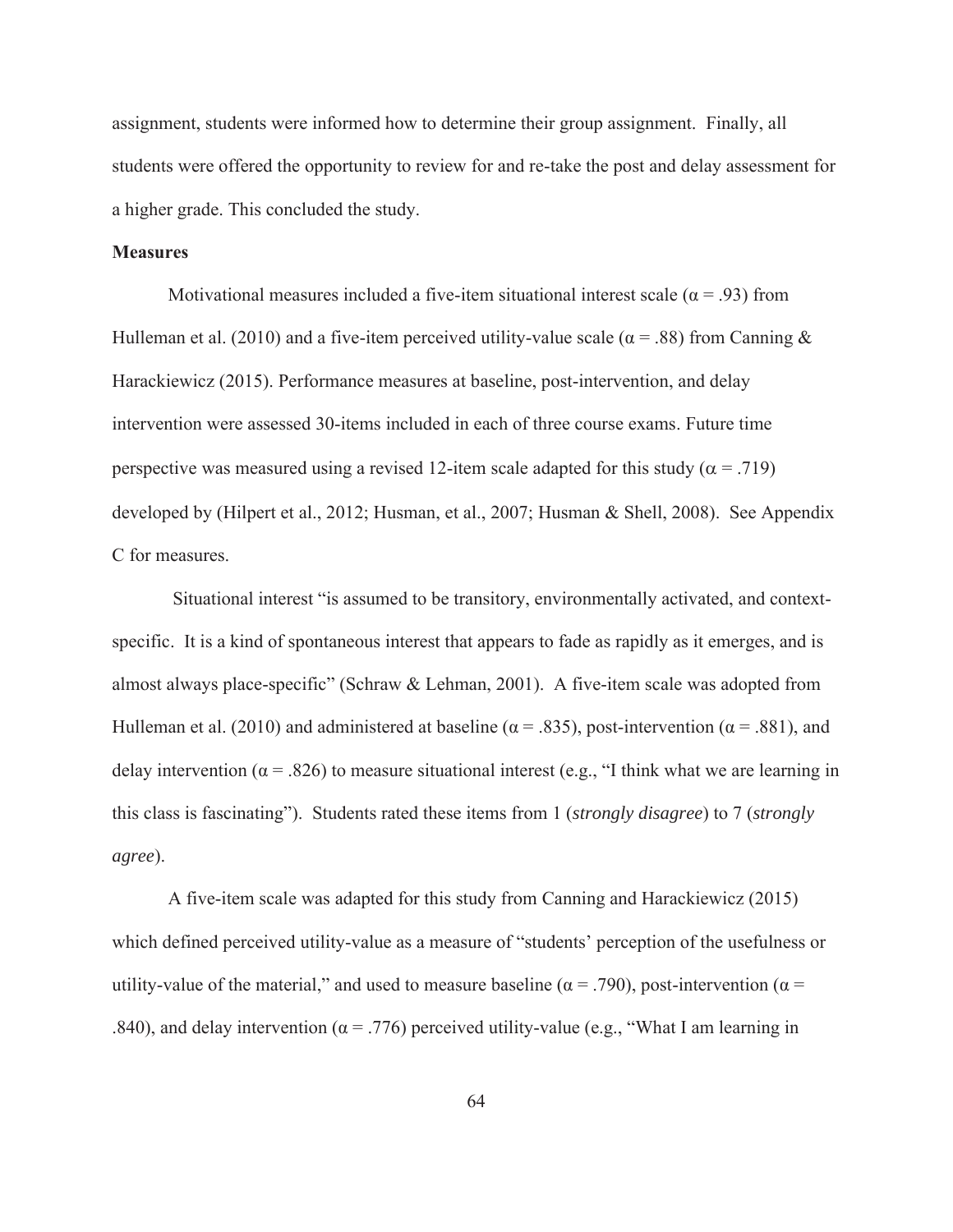psychology could be useful to me in daily life"). Students rated these items from 1 (*strongly disagree*) to 7 (*strongly agree*).

Baseline, post-intervention, and delay intervention performance was measured with three multiple choice 30-item course exams from introductory psychology course content. One exam was administered at each time period. Each exam covered different content based on the progression of the course through the material. Sample items included "A correlation between physical attractiveness and dating frequency of +0.60 would indicate that…" and "The capacity of a brain area to reorganize in response to damage is known as…"

Student's future time perspective was measured once at baseline using a modified version of the 14-item future time perspective subscale (FTPS) from the future time perspective scale (Hilpert et al., 2012) which contained the constructs of speed, extension, and connectedness.

Speed refers to the speed at which time seems to move. Activities seem to be closer but time is also manageable. If an individual is not future-oriented they will not be as able to organize their future activities and will perceive future as "rushing toward" them. Extension, also labeled "distance" (Hilpert et al., 2012), is the amount of time that is contained within an individual's habitual time space, activities outside of a six-month time frame are perceived as "far away." The more time that individuals feel they have, the lower their future time perspective. The less time that individuals feel they have, the higher their future time perspective. "Graduating from medical school within 7 years is perceived as much closer in time for student with long future time perspective than for student with a short future time perspective because psychological distance toward the same future goal is experienced differently" Simons et al. (2004). Extension of future time perspective and psychological distance toward self-set future are negatively correlated. The original scale from Husman and Shell (2008) required that 2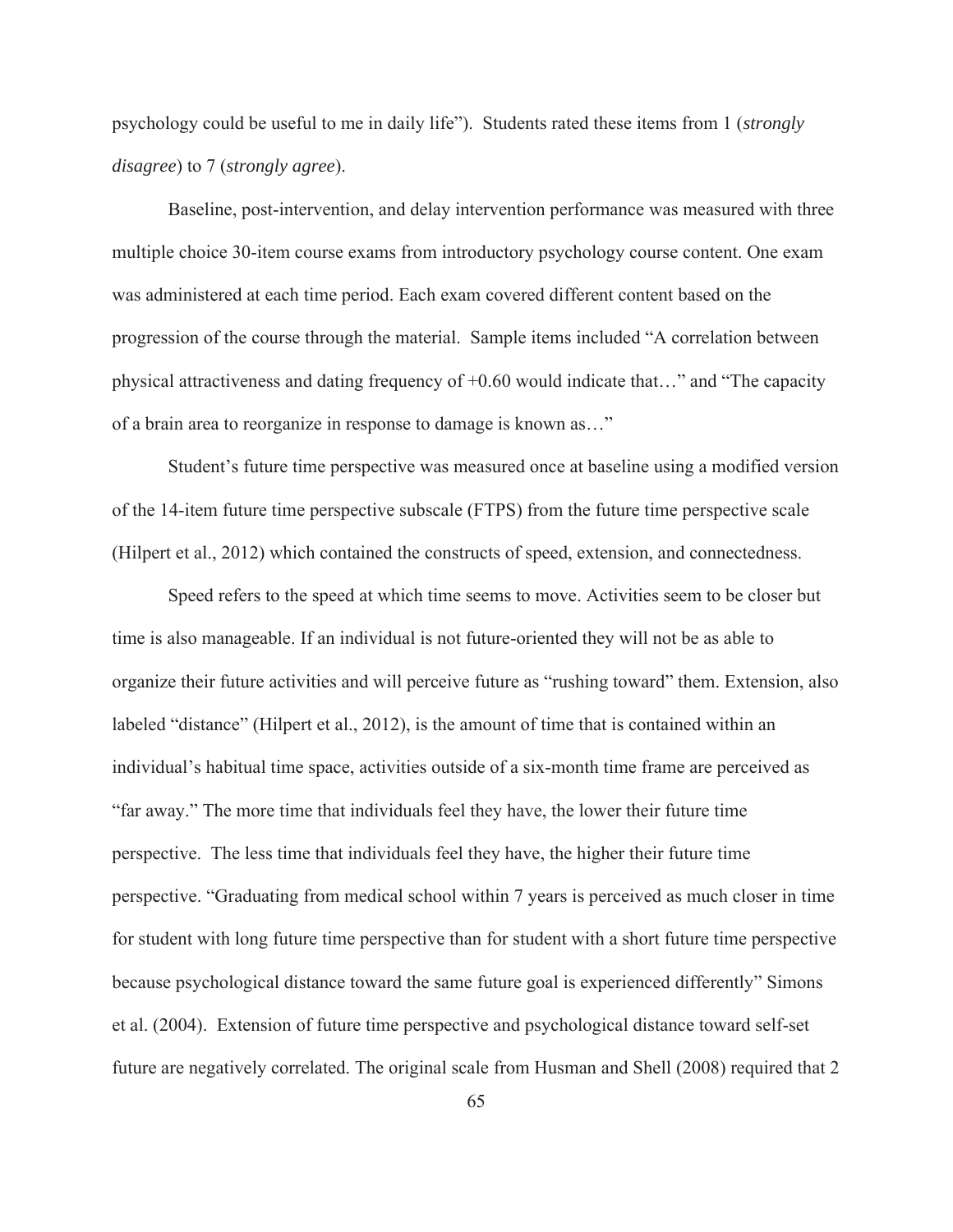items were adjusted to fit the current time and context of scale administration. The scale was administered in September of the Fall 2017 and Fall 2018 semesters, therefore, items # 1 and #5 needed to be re-worded to reflect this time period. The item "August seems like a long way off" was reworded to "The beginning of next semester seems like a long way off." The item "May seems very near" was reworded to "the end of the semester seems very near." Connectedness is a cognitive aspect that represents plan fullness for the future, tendency to make connections between present activities and future goals and outcomes, and a general concern for future consequences.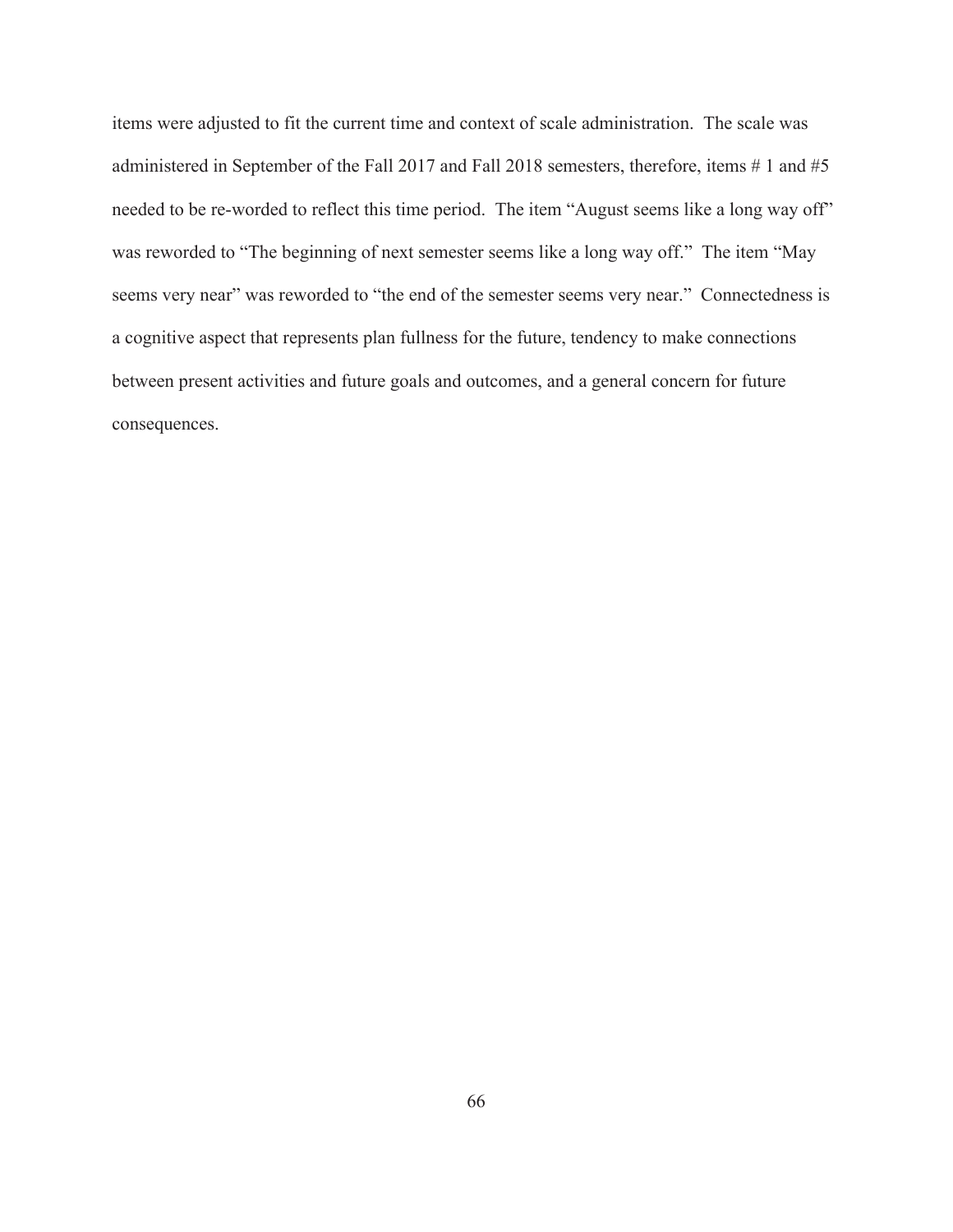| Variable              |         | $\mathcal{L}$   | 3                   | 4               | 5                     | $\circ$        | Γ              | $\infty$       | $\circ$    | $\overline{10}$ | $\equiv$ | $\overline{2}$ |
|-----------------------|---------|-----------------|---------------------|-----------------|-----------------------|----------------|----------------|----------------|------------|-----------------|----------|----------------|
| 1. Gender             | ł       |                 |                     |                 |                       |                |                |                |            |                 |          |                |
| 2. First Generation   | $-26$   | $\mathfrak l$   |                     |                 |                       |                |                |                |            |                 |          |                |
| 3. Base Performance   | $-0.7$  | $-21*$          | ł                   |                 |                       |                |                |                |            |                 |          |                |
| 4. Initial SI         | $.32**$ | $-10$           | $\ddot{\mathrm{S}}$ | ł               |                       |                |                |                |            |                 |          |                |
| 5. Initial PUV        | $.39**$ | $\overline{10}$ | $-14$               | $.64**$         | $\mathop{!}\nolimits$ |                |                |                |            |                 |          |                |
| 6. FTP                | $\Xi$   | .08             | $-0.3$              | $\overline{60}$ | .18                   | ł              |                |                |            |                 |          |                |
| 7. Post Performance   | $-0.4$  | $-14$           | $35**$              | $\odot$         | $-.20*$               | $\ddot{5}$     | ł              |                |            |                 |          |                |
| 8. Post SI            | $.33**$ | $-0.1$          | .16                 | $.61**$         | $.56**$               | $.30**$        | $-0.1$         | ł              |            |                 |          |                |
| 9. Post PUV           | .19     | .08             | 02                  | $45**$          | $*809.$               | $.33**$        | $\overline{0}$ | $.67**$        | ł          |                 |          |                |
| 10. Delay Performance | $-0.09$ | $-21*$          | $.39**$             | $\overline{0}$  | .07                   | $\overline{0}$ | $*19.$         | $\overline{0}$ | $\ddot{5}$ | ł               |          |                |
| 11. Delay SI          | $.26**$ | $-10$           | $\vec{=}$           | $.59**$         | $.52**$               | $22*$          | 06             | $.73**$        | $.52**$    | $-0.5$          | ł        |                |
| 12. Delay PUV         | $.27**$ | 07              | $-13$               | $.46**$         | $.56**$               | $.22**$        | $-0.4$         | $.51**$        | 59**       | -17             | $*899$ . | ł              |
| Z                     | 108     | 108             | 108                 | 108             | 108                   | 108            | 108            | 108            | 108        | 102             | 102      | 102            |
| $\geq$                | 69.     | .56             | 25.44               | 28.80           | 28.90                 | 44.31          | 22.42          | 28.96          | 28.78      | 24.75           | 28.99    | 28.78          |
| GS                    | .467    | 499             | 3.430               | 4.767           | 4.083                 | 5.477          | 4.795          | 4.708          | 4.320      | 4.013           | 4.036    | 4.147          |
| Cronbach's a          |         |                 |                     | 84              | 80                    | .72            |                | .89            | 84         |                 | 83       | .78            |

67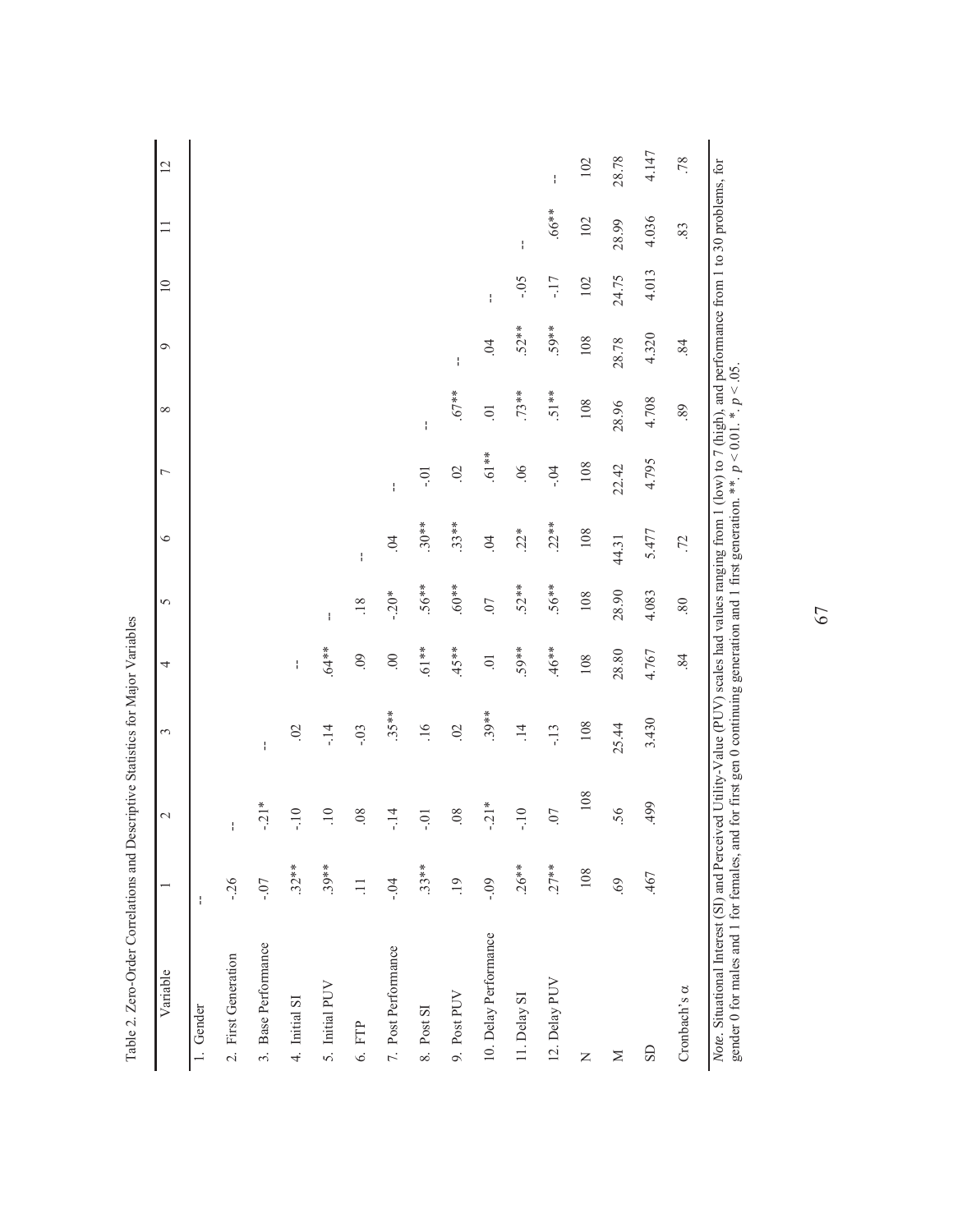Following an item analysis, reliability estimates, an exploratory factor analysis (EFA/CFA), and subscale intercorrelations on the data of 108 students, the 14-item sub-scale was reduced to 12 items. See Table 1 for zero-order correlations and descriptive statistics. Absence of multicollinearity among items as all item correlations (lower than .8), sampling adequacy using KMO above .5 (KMO = .619), and significant (*p* < .001) Bartlett's Test of Sphericity indicated that assumptions were met.

Principal axis factoring with oblim rotation was performed to identify factors underlying the future time perspective 14-item sub-scale. Initial eigenvalues indicated that a two-factor solution explained 35% of the variance and a three-factor solution explained 46% of the variance. The two-factor solution contained eight items related to a "procrastination" theme and the second factor contained five items related to a "setting future goals" theme. When comparing the two-factor solution to the three-factor solution, it was determined that the three-factor item grouping fit best with Husman and Shell's (2008) factor sub-scale structures of Extension/Distance (4 items), Connectedness (5 items), and Speed (3 items).

The suggested 2-factor 13-item solution produced a Cronbach's alpha of .641. The suggested 3-factor 12-item solution produced a Cronbach's alpha of .604. Both solutions omitted item 2 (The end of the semester is very near") and the 3-factor additionally omitted item 8 ("I don't like to plan for the future). Reliability analysis of the original 14-item future time perspective sub-scale produced an initial Cronbach's alpha of .618 which increased to Cronbach's alpha of .719 when items 1 ("In general, six months seems like a very short period of time") and 2 ("The end of the semester is very near") were removed. Further inspections on the extension subscale item content and factor loadings indicated that the modified 3-factor (extension/distance, connectedness, and speed), 12-item future time perspective scale would be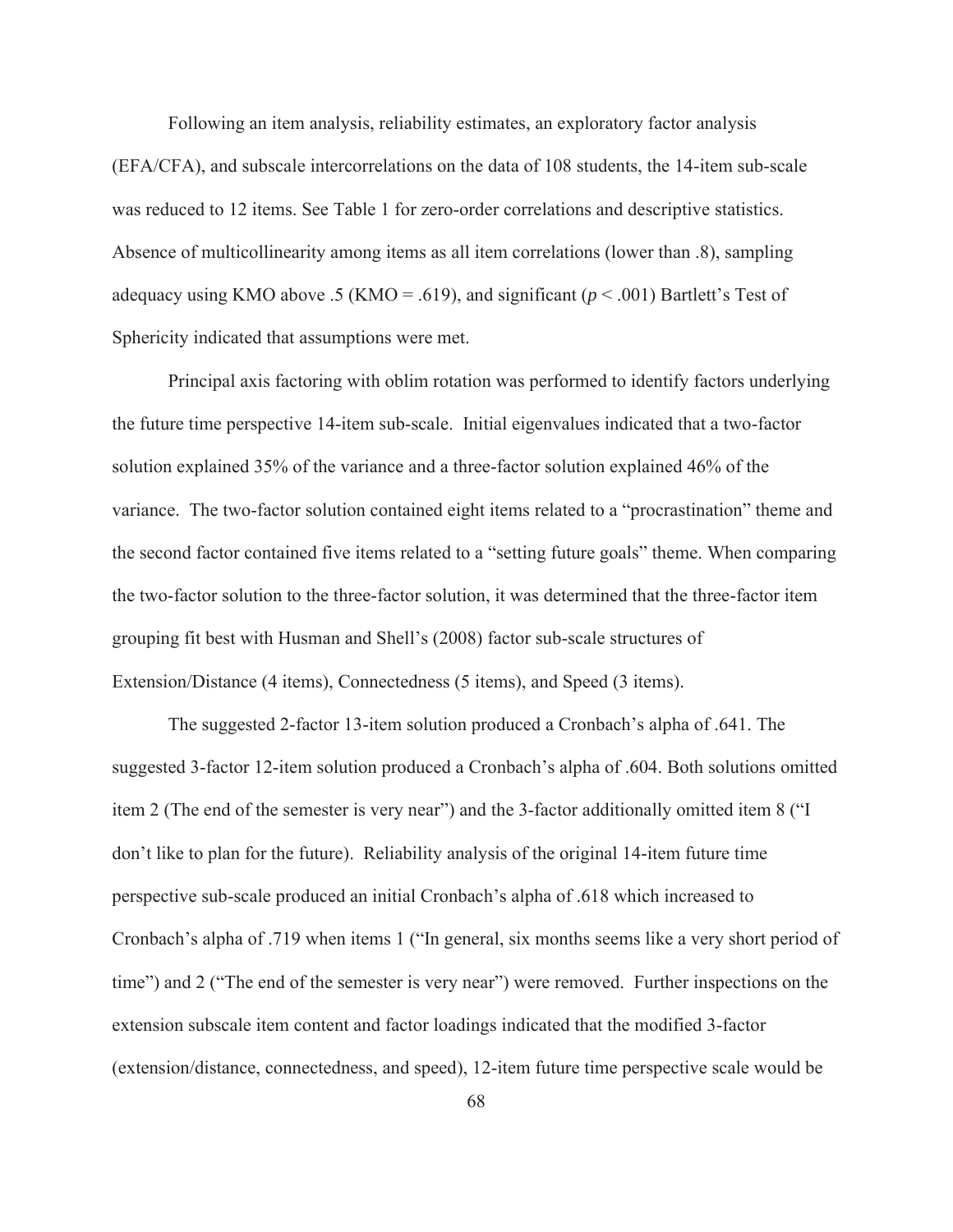sound with items 1 and 2 excluded and would produce a Cronbach's alpha of .719 and explain 51% of the variance. See Appendix C for final future time perspective scale.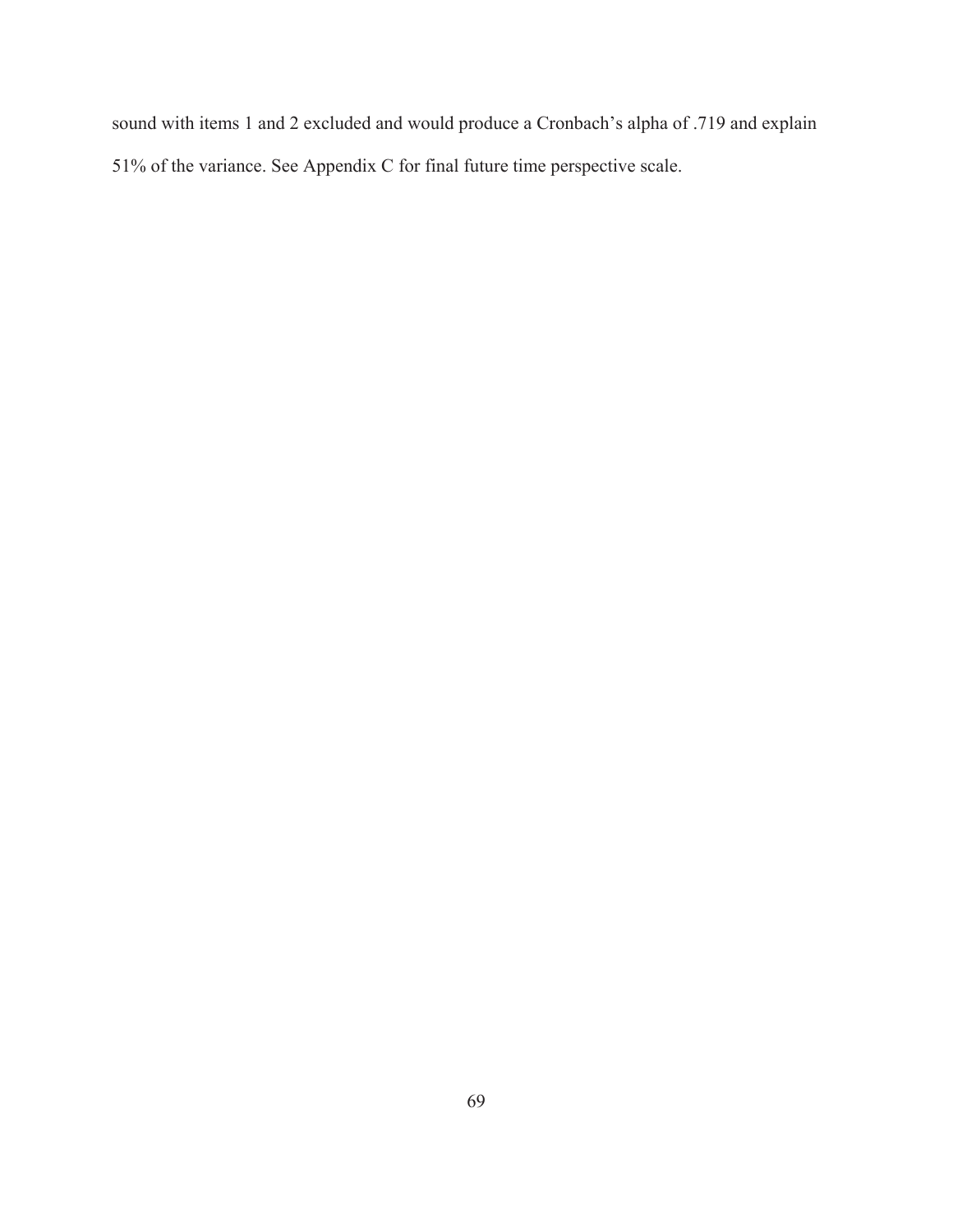#### CHAPTER 4: RESULTS

One hundred eight (108) student participants were randomly assigned to one of three treatment conditions: proximal utility-value ( $N = 36$ ), distal utility-value ( $N = 36$ ), and control (*N* = 36). Zero-order correlations and descriptive statistics among measures are provided in Table 2.

#### **Data Screening and Statistical Assumptions**

Data were screened for missing data and outliers as well as for assumptions for multiple linear regression analyses.

One hundred eighty-four (184) students initially consented to participate in this study. Missing data analysis was conducted for all variables resulting in the removal of seventy-four (74) cases of which participants had not completed the baseline and post-intervention motivation and performance measures or the intervention written assignments. Of the 110 remaining students, six (6) were missing one or more delay assessment measures. These students were retained in the sample because their baseline and post-intervention measures and intervention written assignments were complete.

To test for univariate outliers, z-scores were created for each of the raw scores of the continuous independent and dependent variables to detect any values between  $z = -0.268$  and  $z =$ +.268. Several possible problematic data points were identified for most of the variables. Further, visual analysis of the boxplots based on the sample data confirmed that two participants (ID#'s 227 and 27) with recurring extreme data points across most variables were influencing the skewness of the sample. Two extreme multivariate outliers were detected using Mahalanobis distance at post-intervention in which critical values at post-intervention were 116.89, *p* < .001 and 12.56,  $p < 0.01$  and at delay-intervention they were 20.93,  $p < 0.001$  and 20.49,  $p < 0.01$ (Tabachnick & Fidell, 2007, p. 74 & 99). These were the same cases detected in the initial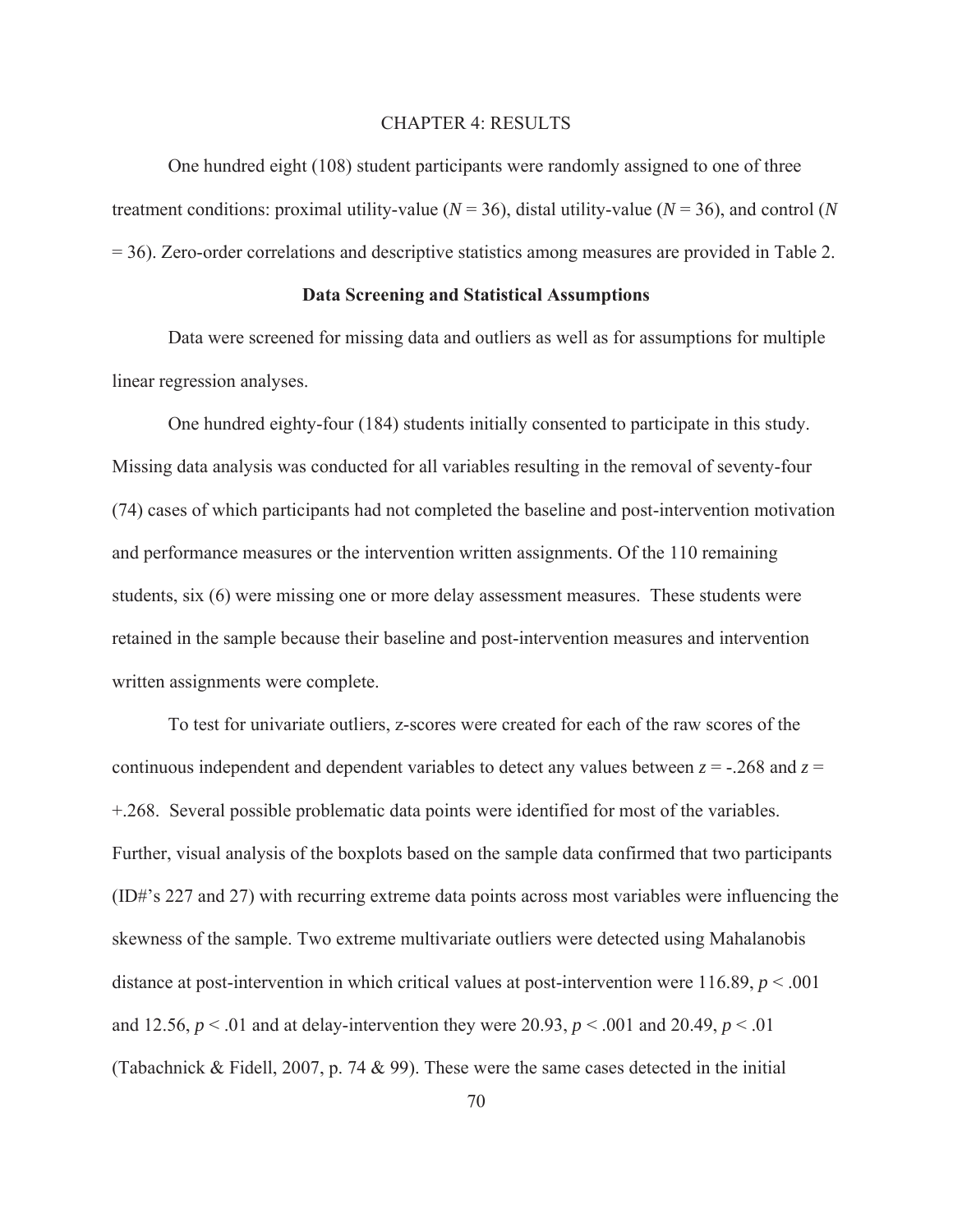univariate outlier analysis. Upon further examination, these two students had a high initial situational interest and perceived utility-value and experienced a seemingly unreasonable and extreme drop in both variables after the intervention, which did not occur in the rest of the sample. To address extreme univariate and multivariate values, these two additional records were removed from the final sample. Finally, using Cook's Distance, no records were identified as having undue influence in the regression line as all values for all outcome variables were  $D_i < 1$ (Tabachnick & Fidell, 2007, p. 75). The final sample for baseline assessments, intervention written assignments, and post-intervention assignments totaled 108 and for delay-intervention totaled 102.

Although the Shapiro-Wilk test for normality showed that the two motivation variables, the performance variable at all three time-measurements (baseline, post, and delay), and the future time perspective variable produced significant *p*-values (*p's* < = .001), all skewness and kurtosis scores were between  $-2$  and  $+2$ , indicating that all the distributions met the normality assumption (George & Mallery, 2010).

Visual inspection of scatterplots of standardized residuals by the regression standardized predicted values of the predictor variables exhibited a random scatter around 0 with relatively even distribution, indicating that this assumption was met (Osborne & Waters, 2002). Standardized residuals for the three predictor variables with all outcome variables were all between  $+3$  and  $-3$ .

Bivariate scatterplots were produced to test for the linearity. Visual inspection of bivariate scatterplots showed oval-shaped relationships indicating that the linearity assumption was met by all pairs of variables (Tabachnick & Fidell, 2007, p. 83).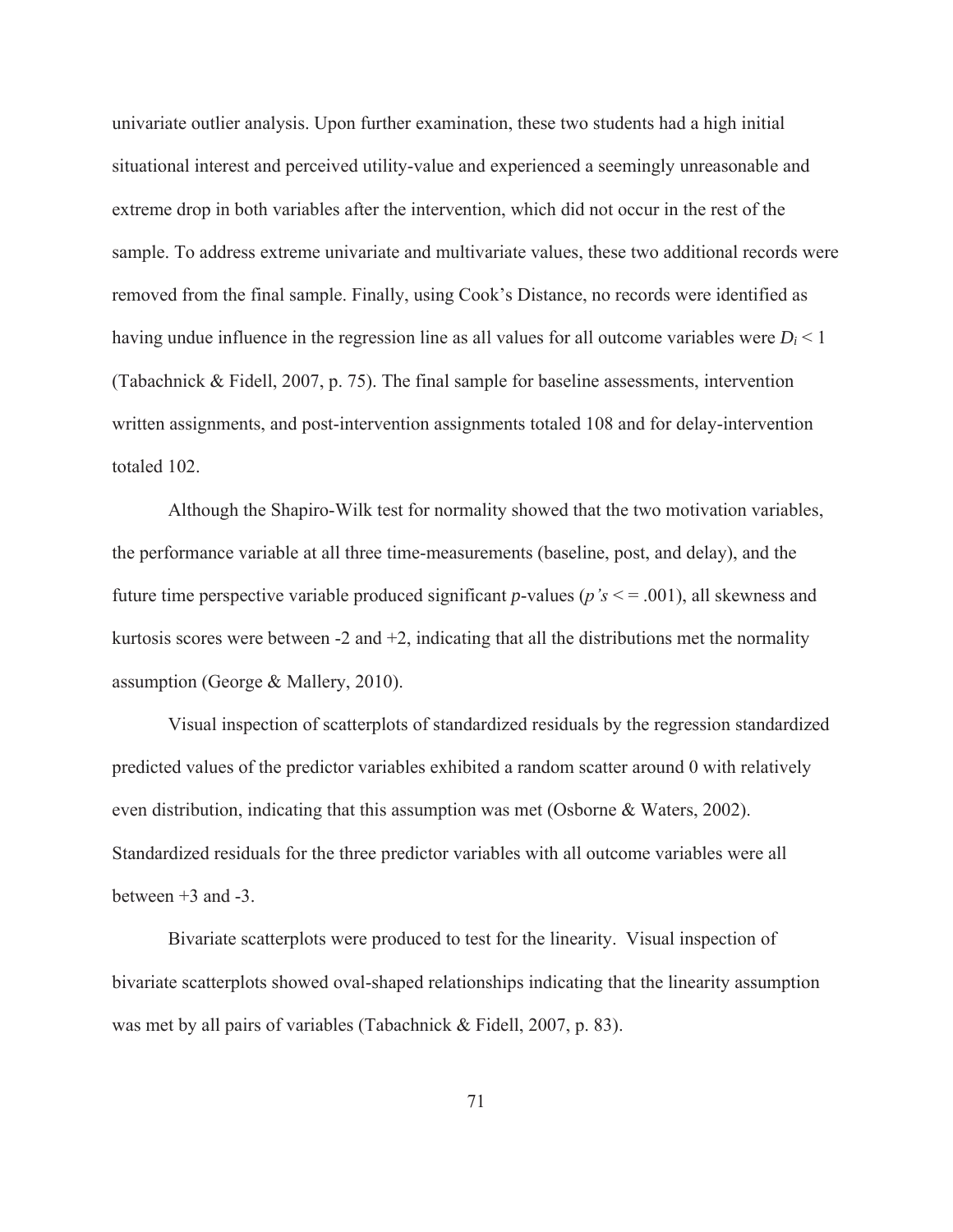Multicollinearity was tested using correlations between predictor variables. For all three predictor variables (FTP, Proximal UV, and Distal UV), tolerance was  $> 0.17$  and VIF was  $\leq 6$ , thereby meeting the assumptions of absence of multicollinearity and independence (Fox, 1991; Keith, 2006, p. 201-202).

#### **Manipulation Check**

To assess whether the intervention was effective in prompting students in the two treatment conditions to generate utility-value, the number of proximal and distal personal connections to the course content were analyzed from the students' writing assignments. These connections represent the strength of the independent variable due to the success of the experimental condition or individual differences in utility-value self-generation. The writing assignments were divided into segments containing one idea or sentence and each segment was coded in the following ways: 1) for presence/absence of either proximal or distal utility-value in each of the conditions, 2) for number of connections to personal life in terms of first and/or second person pronouns, and 3) for presence or absence of novel examples generated by the respondent versus examples adopted by the respondent from some other source.

Operationalization of proximal and distal value conditions was adapted from Schechter et al. (2011, Study 2, p. 309). Proximal utility-value was defined as "the presence of a connection with short-term, immediate, present, for self or other." Presence of proximal value was coded with a 1 and absence was coded with a 0. Distal utility-value was defined as "the presence of a connection with long-term, future, more than 1 year away, for self or other." Presence of distal value was also coded with a 1 and absence was coded with a 0. Hulleman et al. (2010) utilized a rating method in which essays were coded from 1 to 3, the more points, the more application of utility-value (prior  $\alpha$  = .72 for Essay 1 and  $\alpha$  = .82 for Essay 2). However, in this study,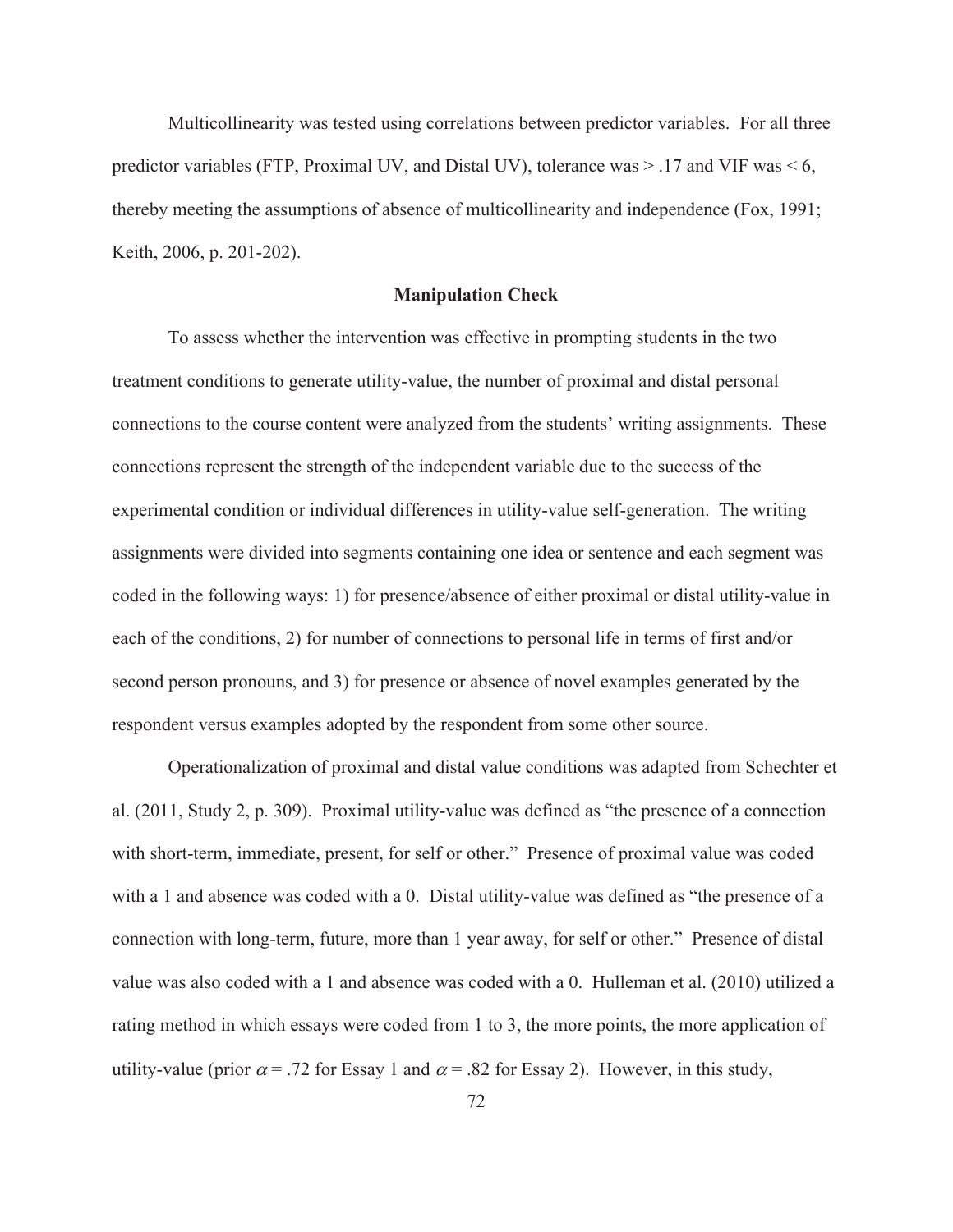distinctions between proximal and distal utility-value were essential, so ratings were made separately for each type of utility-value. In addition, the extent to which participants connected material to their lives in particular was also assessed by counting the number of first-person pronouns (I, me, mine, us, our, ours) and second-person pronouns (you, your, yours) as performed in Hulleman et al. (2010) ( $\alpha$  = .99 for Essay 1 and  $\alpha$  = .95 for Essay 2).

# **Separating and Coding Segments**

 A total of 3432 segments were rated by an initial coder for proximal utility-value, distal utility-value, first-person, second-person, and example. Proximal utility-value was coded based whether there was a presence  $(1)$  or absence  $(0)$  of a connection with short-term, immediate, present for self or other. Distal utility-value was coded based on whether there was a presence (1) or absence (0) of a connection with long-term, future, (more than 1 year away) for self or other. The First-Person category was coded based on the number of connections to personal life via the use of pronouns such as I, me, mine, us, our, and ours. The second-person category was coded based on the number of second-person connections to persona life via the use of pronouns such as you, your, or yours. Finally, the example category was coded based on the presence (1) or absence (0) of a novel student-generated example rather than an example adopted from some other source such as the textbook, lecture, or other media.

#### **Inter-Rater Reliability**

To analyze inter-rater reliabilities, seven percent  $(7%)$  of segments  $(N = 252)$  were randomly selected for a second independent-rater coding. A second rater was selected and extensively trained in coding all categories prior to performing the independent coding. Rater reliabilities were analyzed using Cohens  $\kappa$ . Initial reliabilities for each of the coding categories indicated moderate agreement and as follows: Proximal UV,  $\kappa$  = .625,  $p$  = .000, Distal UV,  $\kappa$  =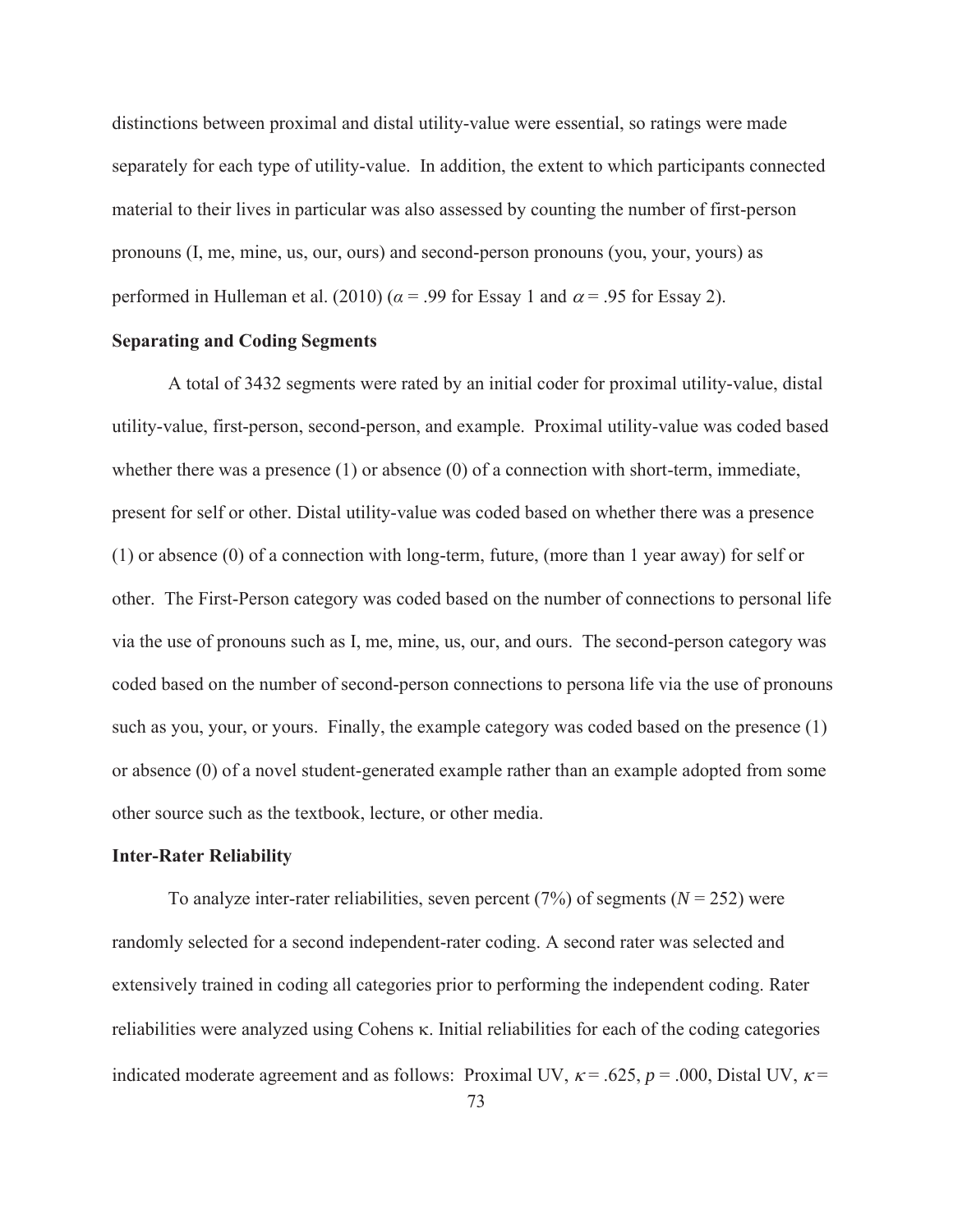.595,  $p = .000$ , First Person,  $\kappa = .680$ ,  $p = .000$ , Second Person,  $\kappa = .496$ ,  $p = .000$ , and

Example,  $\kappa$  = .464,  $p$  = .000. Because all Kappa values resulted at less than  $\kappa$  = .70, the areas of disagreement from the initial coding were reviewed and separately re-coded after each rater reviewed operational definitions. Final Kappa values for second coding run increased agreement for all categories as follows: Proximal UV,  $\kappa$  = .850,  $p$  = .000, Distal UV,  $\kappa$  = 1.00,  $p$  = .000, First Person,  $\kappa = .951$ ,  $p = .000$ , Second Person,  $\kappa = .959$ ,  $p = 000$ , Example,  $\kappa = .924$ ,  $p = .000$ .

# **Utility-Value Generation**

To test whether students from the combined proximal and distal utility-value conditions generated significantly more utility-value overall in their writing assignments, the proximal value generation scale, distal value generation scale, and the example scale were standardized and averaged to create a composite score of the degree of utility-value that students wrote in their essays. Two extreme outliers with *z*-scores of 4.08 and 3.84 were removed from this analysis.

Proximal and distal composite scores were combined and compared with control composite scores. The intervention was successful in prompting students to generate more composite utility-value than students in the control group. To test this, an independent samples ttest was conducted with the combined proximal and distal intervention scores  $(N = 70)$  compared with scores in the control group ( $N = 36$ ). The combined intervention groups ( $M = .516$ ,  $SD =$ .800) generated significantly more composite utility-value as compared to students in the control group ( $M = -1.223$ ,  $SD = .759$ ),  $t(104) = -10.782$ ,  $p < .001$ . Results showed that students who received the intervention (proximal + distal) also generated more first person and second person connections as compared to the control group at the *p* < .001. See Table 3 and Figure 7 for *t*-Test results for all composite utility-value generated *z*-scores between treatment groups and control groups.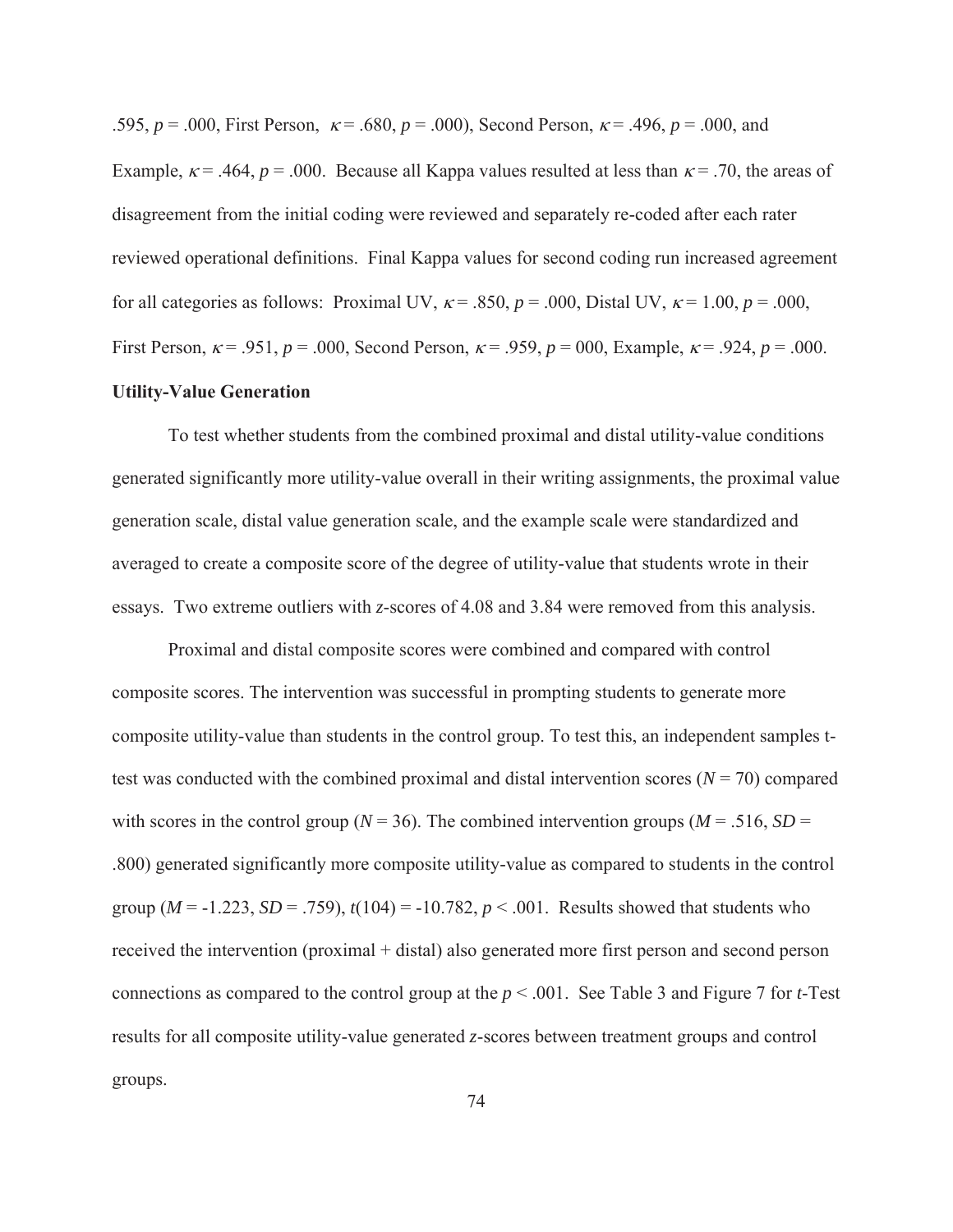|                 | Intervention<br>$(N = 70)$ |           | Control<br>$(N = 36)$ |           |             |
|-----------------|----------------------------|-----------|-----------------------|-----------|-------------|
| Scale Generated | M                          | <b>SD</b> | M                     | <b>SD</b> | $t$ -test   |
| Proximal        | .350                       | .668      | $-.870$               | .668      | $-8.980**$  |
| Distal          | .362                       | 1.021     | $-.758$               | .151      | $-6.529**$  |
| First Person    | .383                       | .655      | $-.931$               | .567      | $-10.218**$ |
| Second Person   | .200                       | .924      | $-.507$               | .785      | $-3.918**$  |
| Example         | .319                       | .637      | $-.819$               | .795      | $-.799**$   |
| Composite       | .516                       | .759      | $-1.223$              | .800      | $-10.782**$ |

Table 3. *t*-Test for Composite Utility-Value Generated Between Treatment Groups and Control Group (*z*scores)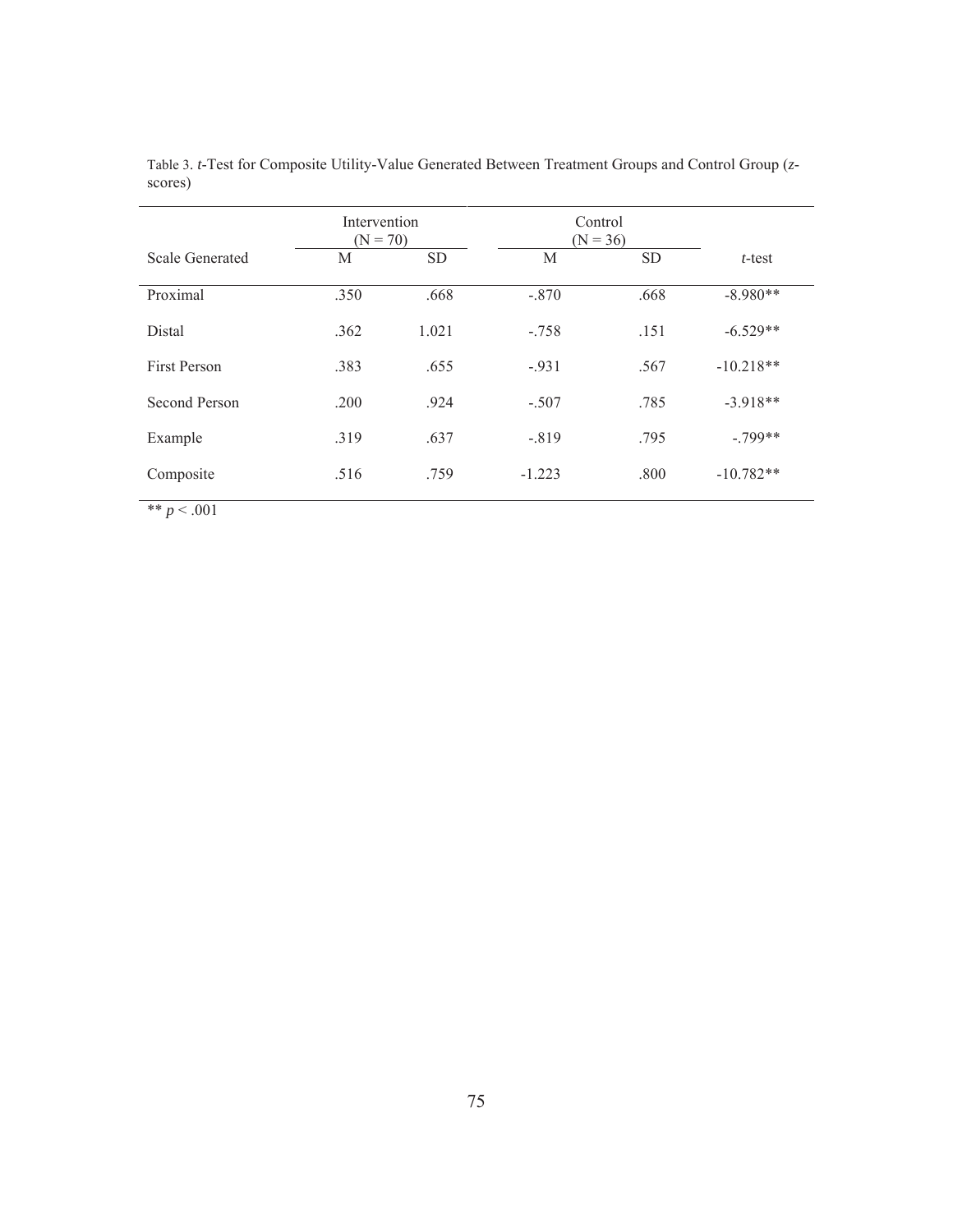

# Figure 7: *t*-Test for Composite Utility-Value Generated Between Treatment Groups and Control Group (*z*-scores)

Proximal composite scores were compared with distal composite scores. To compare the effectiveness of the intervention between the two treatment groups, an independent samples *t*-test was performed between proximal ( $N=35$ ) and distal ( $N=35$ ) intervention composite scores. Independent *t*-test scores for the composite utility-value generation showed that students in the distal utility-value condition ( $M = .770$ ,  $SD = .860$ ) generated significantly more composite utility-value than students in the proximal utility-value condition  $(M = .262, SD = .652)$ ,  $t(68) = -$ 2.782, *p* < .01. See Table 4 and Figure 8 for *t*-Test results for all composite utility-value *z*-scores generated between proximal and distal treatment groups.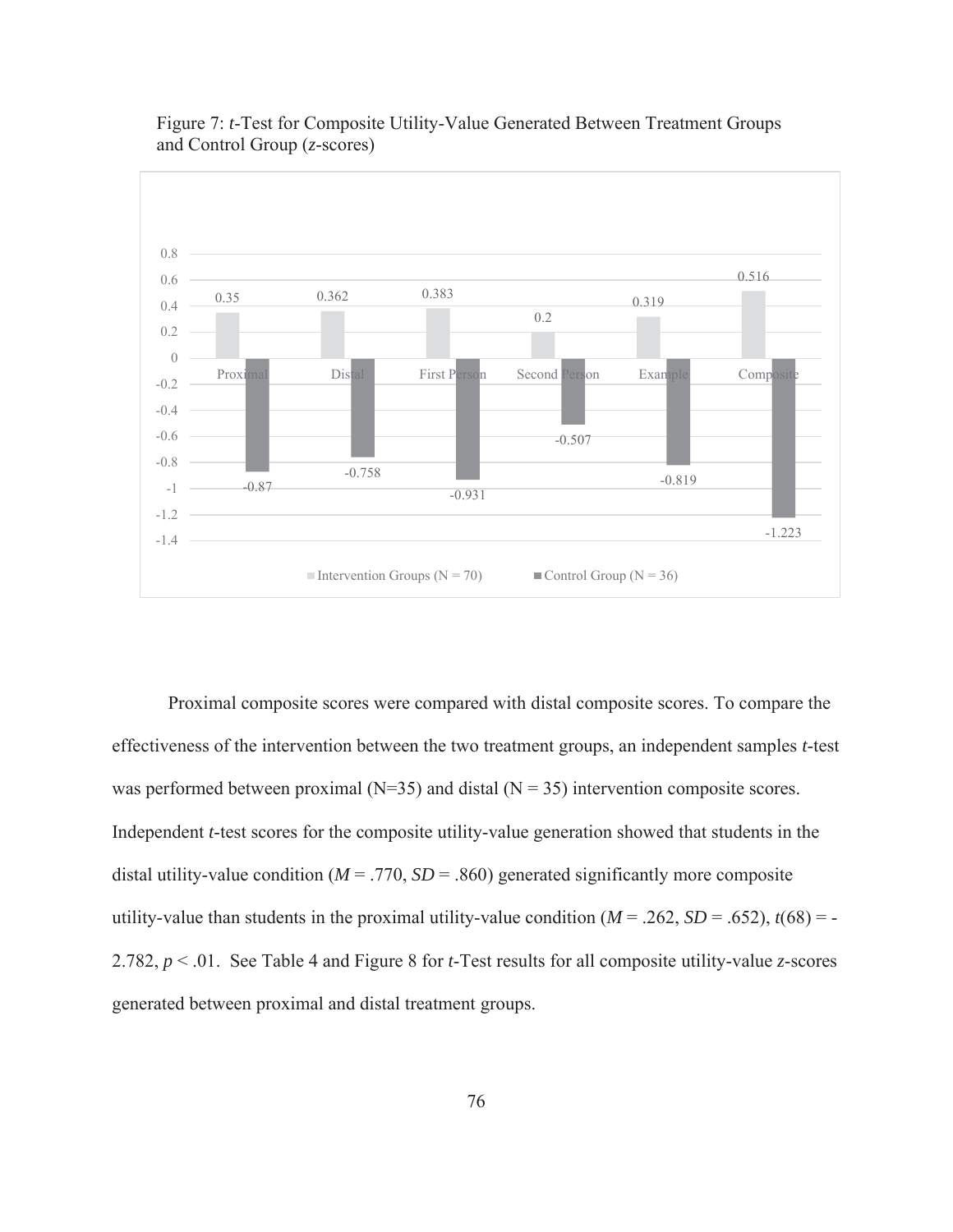|                     | Proximal |            |      | Distal     |            |  |  |  |
|---------------------|----------|------------|------|------------|------------|--|--|--|
|                     |          | $(N = 35)$ |      | $(N = 35)$ |            |  |  |  |
| Scale Generated     | М        | <b>SD</b>  | M    | <b>SD</b>  | $t$ -test  |  |  |  |
| Proximal            | .435     | .583       | .266 | .742       | 1.058      |  |  |  |
| <b>Distal</b>       | $-.211$  | .564       | .935 | 1.059      | $-5.649**$ |  |  |  |
| <b>First Person</b> | .431     | .548       | .335 | .751       | .608       |  |  |  |
| Second Person       | .175     | .917       | .224 | .944       | $-.217$    |  |  |  |
| Example             | .300     | .537       | .338 | .731       | $-.248$    |  |  |  |
| Composite           | .262     | .651       | .770 | .860       | $-2.782*$  |  |  |  |

Table 4. *t-T*est for Composite Utility-Value Generated Between Proximal and Distal Treatment Groups (*z*-scores)

 $* p < .01, ** p < .001$ 

Figure 8. *t*-Test for Composite Utility Value Generated Between Proximal and Distal Treatment Groups (*z*-scores)

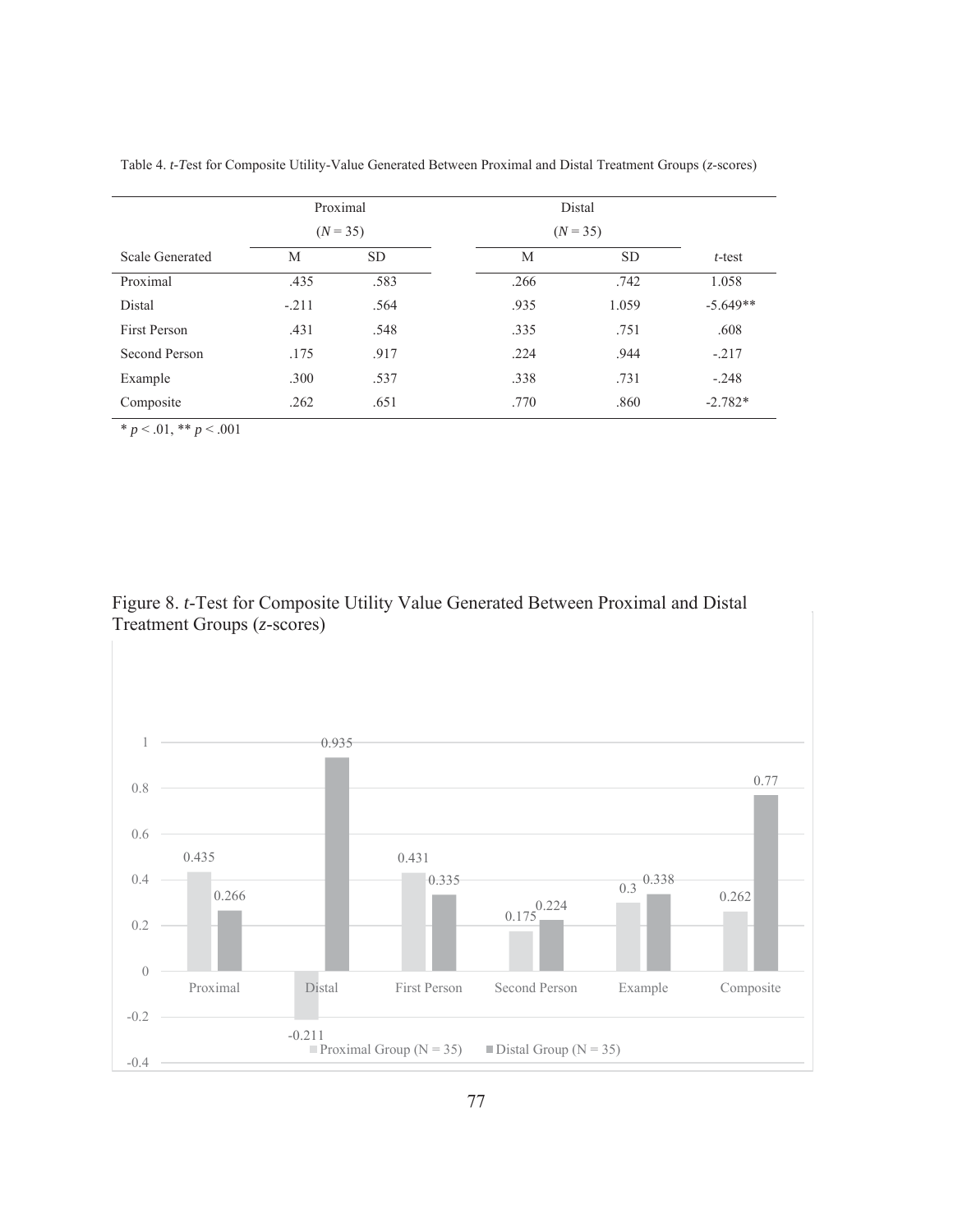Distal raw scores were compared to proximal raw scores. One purpose of the intervention was to help students in each treatment condition (proximal, distal) generate more of the respective type of value of which they were prompted.

Results showed that proximal value students did not generate significantly more composite proximal value ( $M = .435$ ,  $SD = .583$ ) than composite distal value ( $M = .266$ ,  $SD =$ .742),  $t (68) = 1.058$ ,  $p > .05$ . However, students who received distal utility-value prompts did generate significantly more composite distal utility-value ( $M = .935$ ,  $SD = 1.059$ ) than composite proximal utility-value ( $M = .211$ ,  $SD = .564$ ).

No significant differences between the two treatment groups (proximal  $M = .431$ ,  $SD =$ .548; distal *M* = .335, *SD* = .752) were found for first person generation, *t*(68) = .608, *p* > .05. There were also no significant differences found between the two treatment groups (proximal *M*  $= .175, SD = .918$ , distal  $M = .224, SD = .944$ ) for second person generation,  $t(68) = -.217, p >$ .05. See Figure 9 for overall raw average scores of proximal and distal value generation regardless of treatment condition.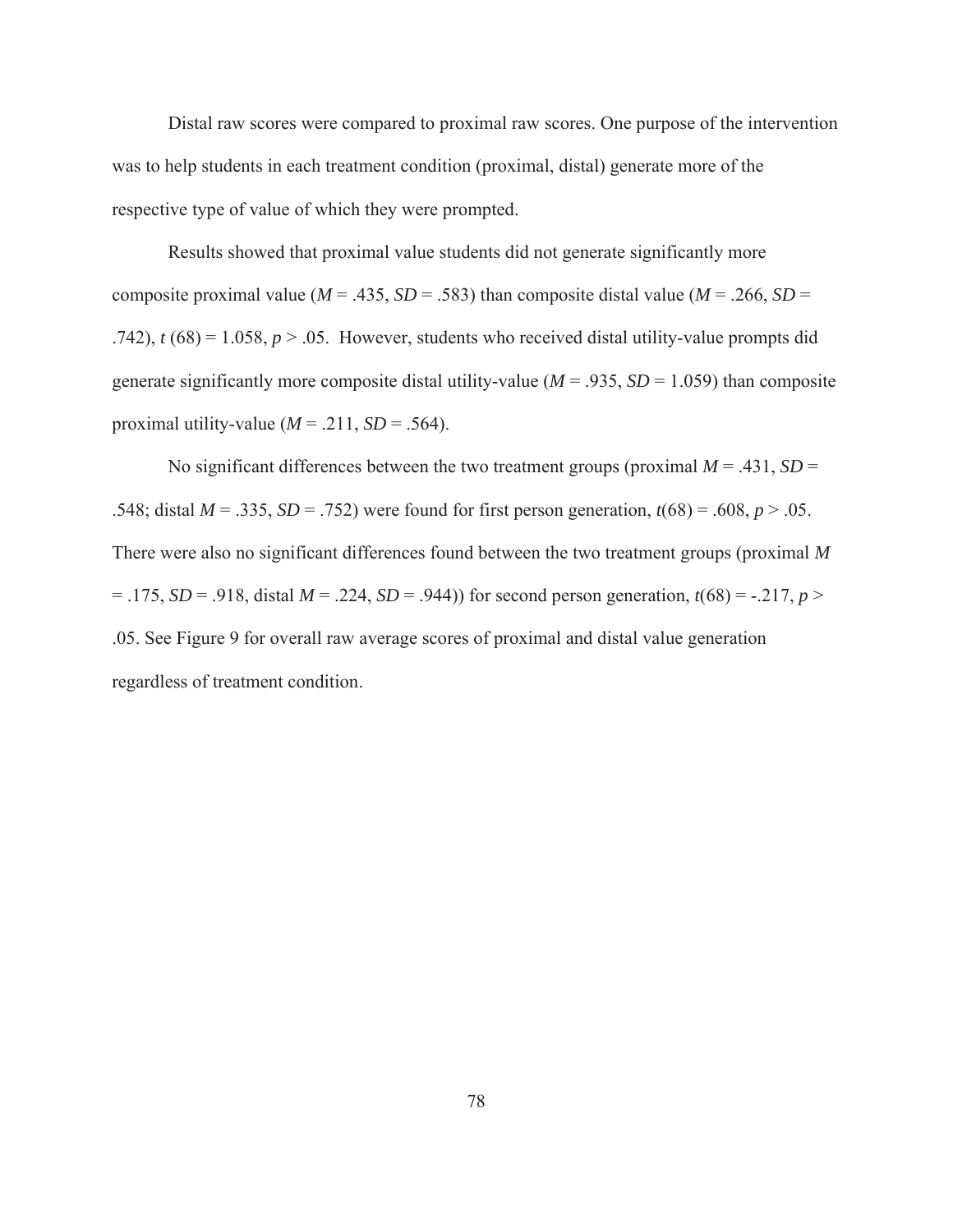Figure 9. Paired Sample *t*-Test for Overall Raw Average Scores of Proximal and Distal Value Generation Regardless of Treatment Condition (*N* = 72)



Distal, proximal, and control utility-value generation raw scores were compared to each other. This study demonstrated that community college students struggle to generate distal value, but not raw proximal value. The following paired samples *t*-test with raw scores of proximal utility-value generation and distal utility-value generation shows that students generated significantly less distal utility-value ( $M = 3.71$ ,  $SD = 3.192$ ) than proximal utility-value ( $M =$ 17.06, *SD* = 7.7.632) regardless of treatment condition  $t(71) = 13.365$ ,  $p > .001$ . This is the sample of 72 students who were prompted to generate proximal or distal value and as a group generated an average of 17 instances of proximal value (immediate) but only an average of 3.7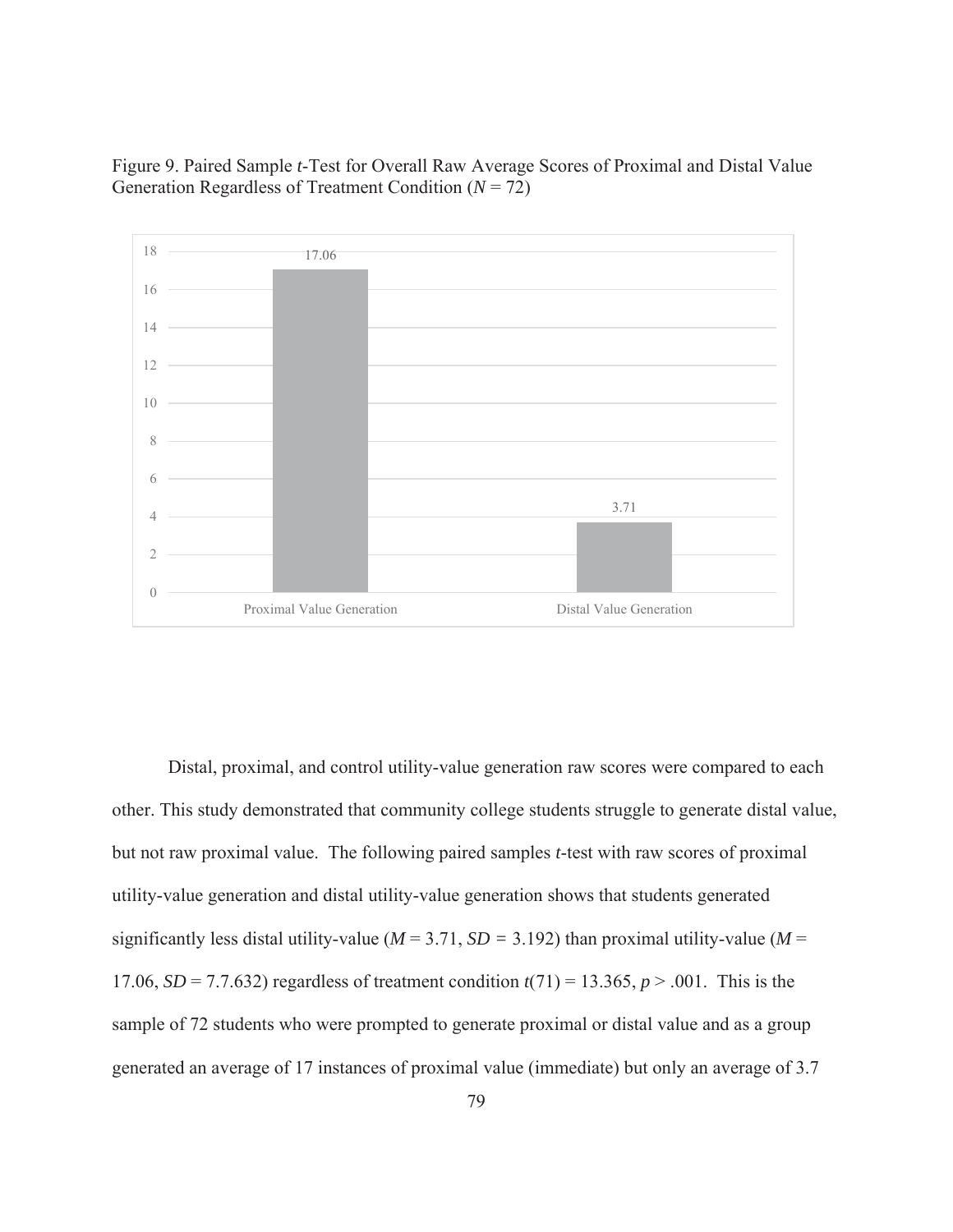instances of distal value. See Figure 9 for overall raw average scores of value generation regardless of treatment condition.

An ANOVA analysis shows that students who were prompted to generate proximal value were able to do so (*M* = 18.08, *SD* 8.030) but students who were asked to generate distal value struggled to do so  $(M = 5.53, SD = 3.282)$ . Furthermore, students who were prompted to generate proximal value did not generate distal value (*M* = 1.89, *SD* 1.720) but students who were prompted to generate distal value still were able to generate almost as much proximal value (*M* = 16.03, *SD* = 7.177) even though they were not asked to do so. Another interesting observation was for the control group. Students in the control group were not asked to generate any utilityvalue, however, without being prompted, they naturally generated some proximal value  $(M =$ 5.36,  $SD = 5.837$ ) but did not naturally generate distal value ( $M = .19$ ,  $SD = .467$ ). These results suggest that students naturally relate course material to their immediate life but not necessarily to their future life, even if asked to do so. See Figure 10 for analysis of variance of raw scores of intervention groups vs. type of value generated.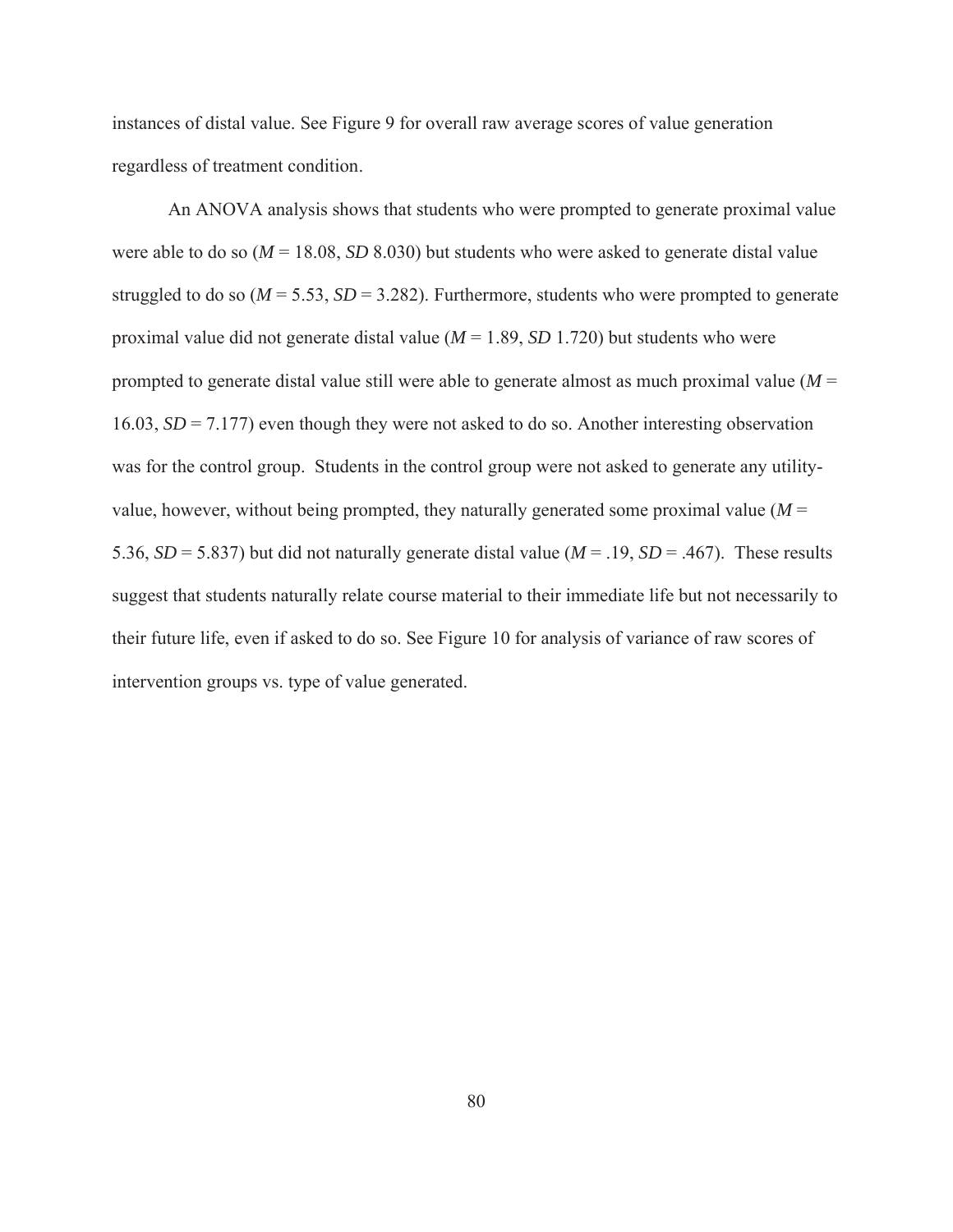

Figure 10. Analysis of Variance of Raw Scores of Treatment Group vs. Type of Value Generated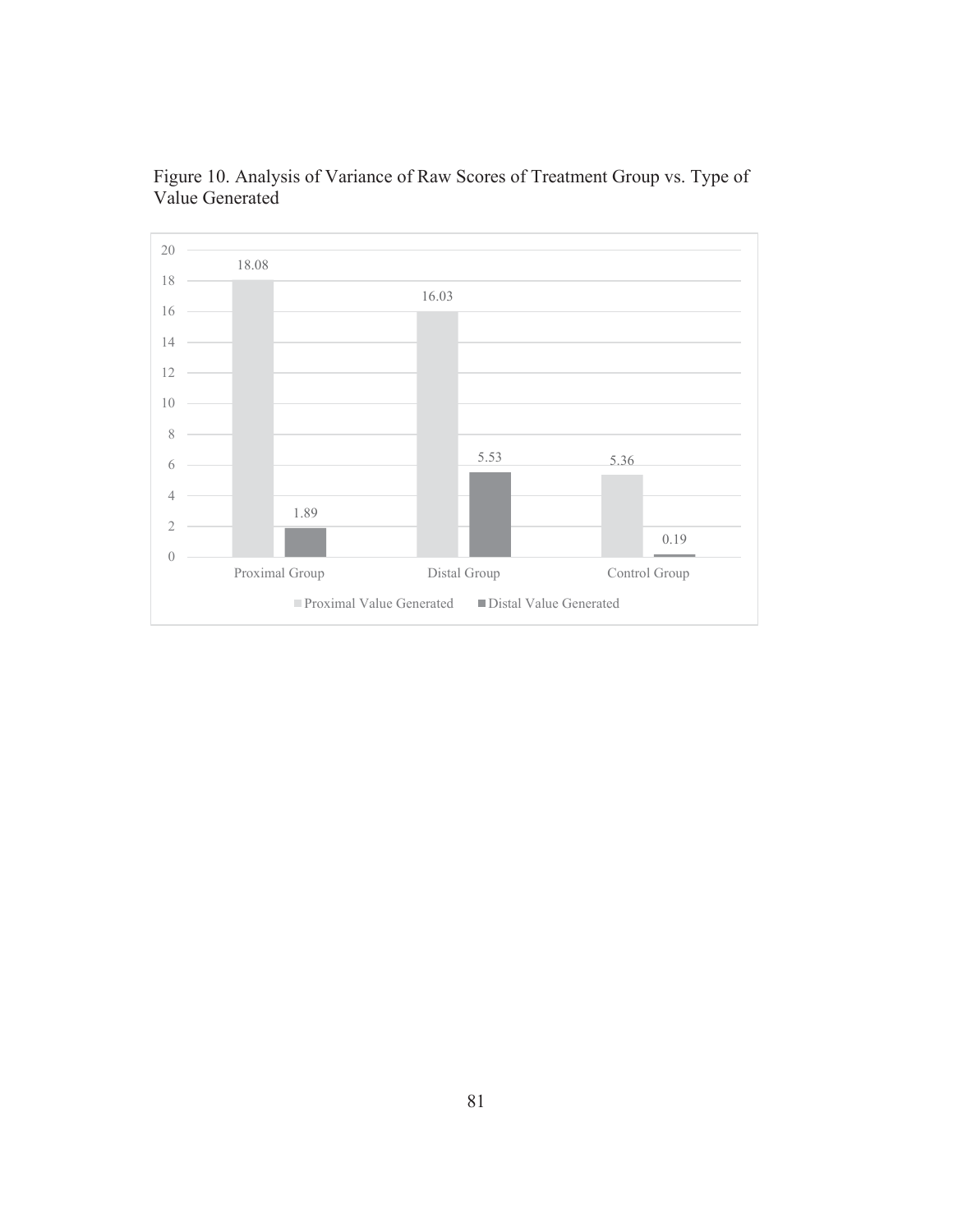#### **Preliminary Analyses**

 Preliminary analyses were conducted to determine whether there were any significant baseline difference prior to analyzing the main effects and interactions to identify potential covariates. *T*-tests and Analyses of Variance were conducted to test for pre-treatment differences in course delivery, gender, first generation status, and treatment condition.

#### **Course Delivery**

This research study assessed college students from both online and face-to-face courses over the course of two semesters in an effort to improve sample size and attain sufficient statistical power. To minimize potential outcome differences between online and face-to-face students, the content of both classes was similar, the textbook for both classes was the same, and the course assignments and exams were identical in content and administration (online).

Further attempts to control for extraneous variables were performed. First, inherent individual differences may have already existed between students who self-selected into an online or into a face-to-face course. To reduce these differences, all students were randomly assigned to one of the three utility-value conditions within each course section. Second, online students may have been generally more knowledgeable about online environments and may have also had more experience within online environments as compared to face-to-face students. Therefore, all activities and assignments for face-to-face students were also assigned online. This assisted face-to-face students to be able to successfully navigate the online environment. Lastly, students were randomly assigned to one of the three utility-value conditions within each course section, which increased the possibility of students having different treatment condition instructions within one course. There is naturally more inherent student interaction within faceto-face courses than within online courses. Because of this increased contact and physical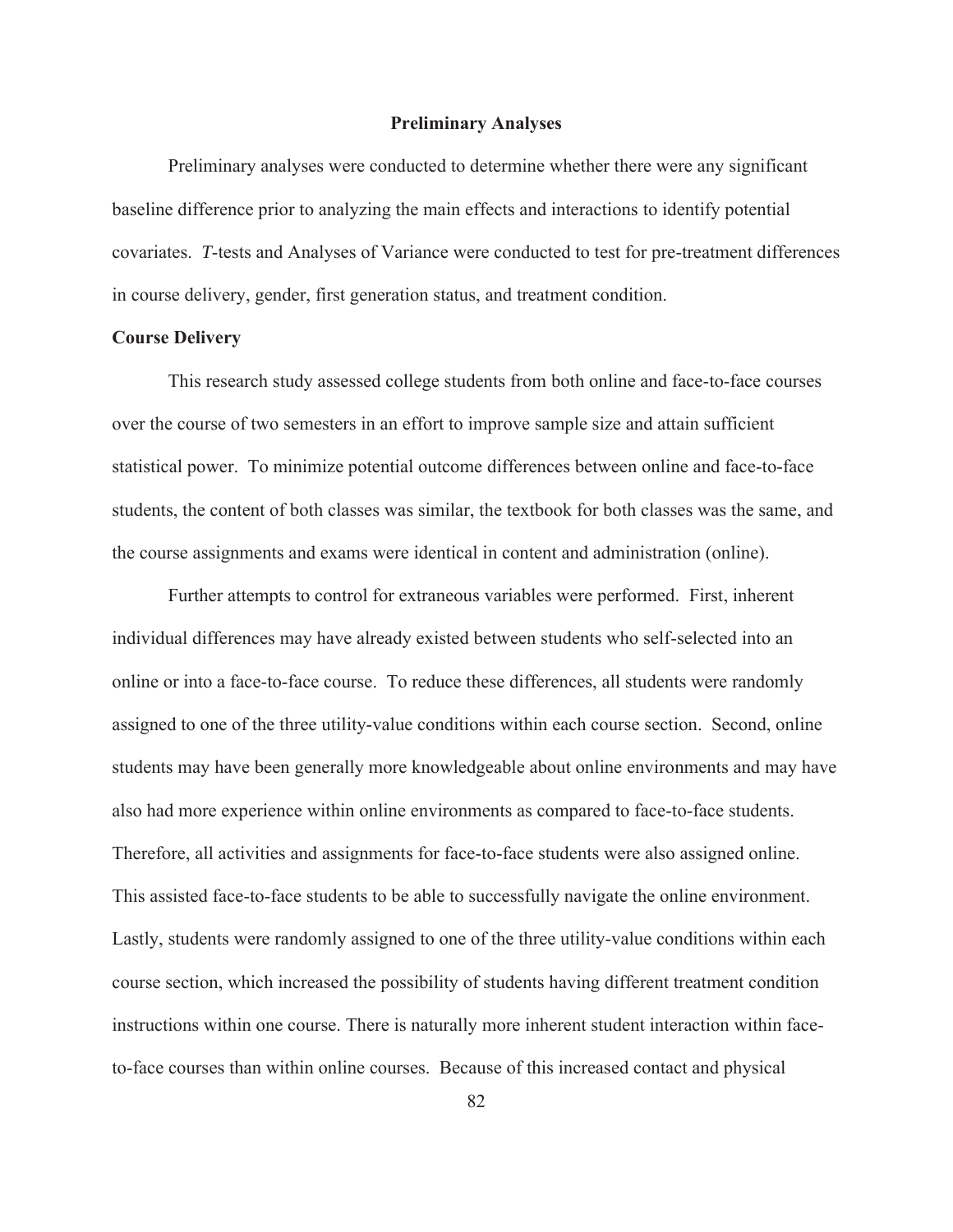proximity, there was the potential for face-to-face students to inadvertently reveal the differences between intervention writing assignments to their classmates or by asking out-loud in class, thereby increasing the chances of guessing the purpose of the study. To reduce the likelihood that face-to-face students may discover differences between the three utility-value groups, the instructor refrained from discussing the details of the utility-value assignments in the face-to-face class and asked students to ask any questions about these assignments via email only.

Preliminary analyses were conducted for situational interest, perceived utility-value, and performance to identify potential baseline differences between the online and face-to-face groups. No significant baseline differences between face-to-face and online students were found for situational interest  $t(106) = .194$ ,  $p > .05$ , perceived utility-value,  $t(106) = -1.575$ ,  $p > .05$ , or performance,  $t(106) = .124$ ,  $p > .05$ .

## **Gender**

*T*-tests detected significant baseline gender differences for situational interest and perceived utility-value. Females scored significantly higher  $(M = 29.824, SD = 3.787)$  than males ( $M = 26.559$ ,  $SD = 5.868$ ) in situational interest,  $t(106)$  -3.473  $p < .01$ , and females also scored significantly higher ( $M = 29.960$ ,  $SD = 3.563$ ) than males ( $M = 26.588$ ,  $SD = 4.236$ ) in perceived utility-value, *t*(106) -4.298, *p* < .001. No significant baseline differences in performance were found between females ( $M = 25.28$ ,  $SD = 3.548$ ) and males ( $M = 25.79$ ,  $SD =$ 3.179).

## **First Generation Status**

Continuing generation students ( $M = 26.28$ ,  $SD = 2.473$ ) scored significantly higher than first generation students ( $M = 24.90$ ,  $SD = 3.726$ ) for performance,  $t(104) = 2.181$ ,  $p < .05$ , but there were no significant differences between continuing generation  $(M = 29.340, SD = 4.405)$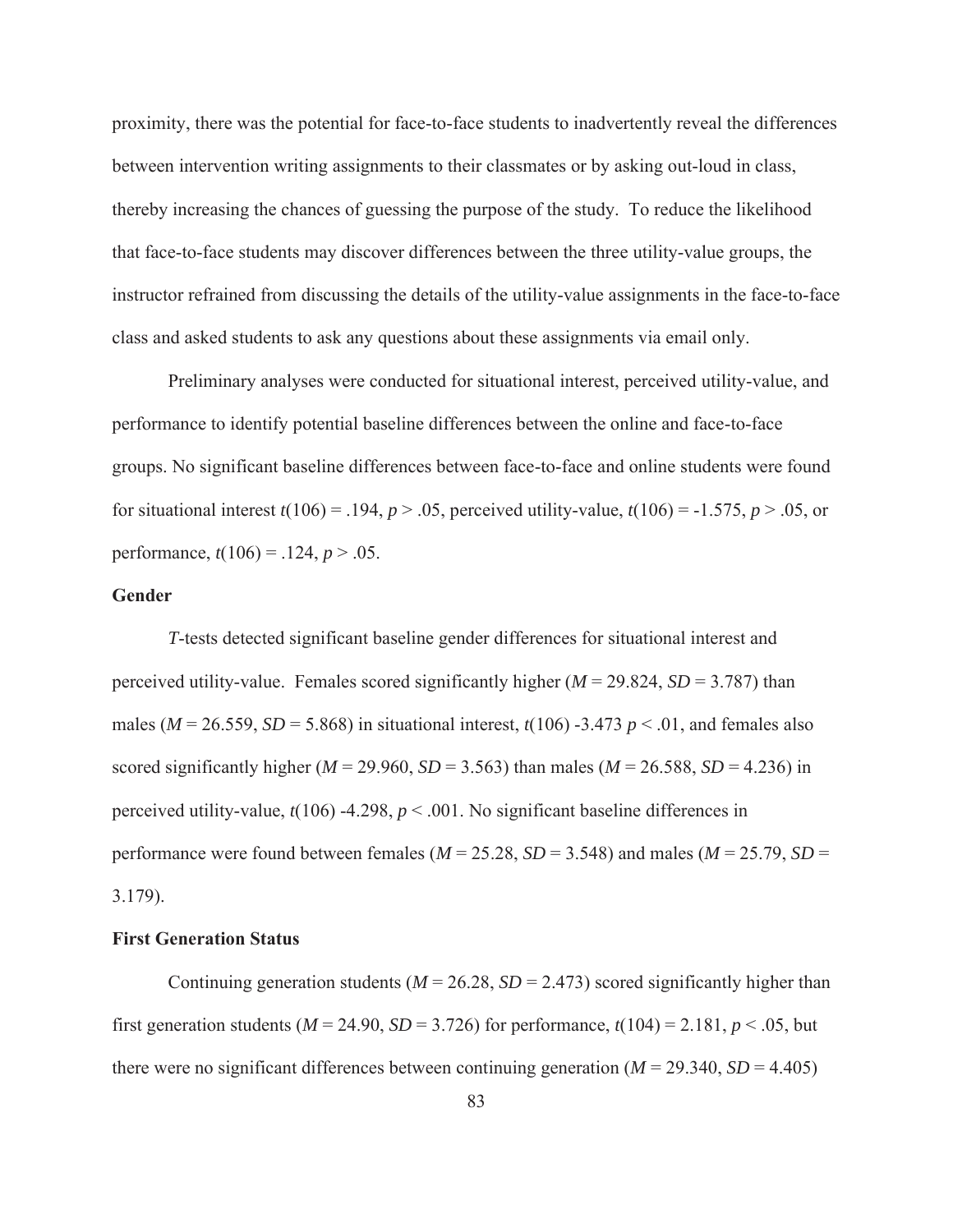and first generation ( $M = 28.356$ ,  $SD = 5.095$ ) students in situational interest or between continuing generation ( $M = 28.383$ ,  $SD = 4.301$ ) and first generation ( $M = 29.203$ ,  $SD = 3.890$ ) students in perceived utility-value.

# **Treatment Condition**

No significant baseline differences for situational interest, perceived utility-value, or performance were present between treatment conditions (proximal utility-value, distal utilityvalue, control). See Table 5 for means and standard deviations for outcomes by time and treatment condition.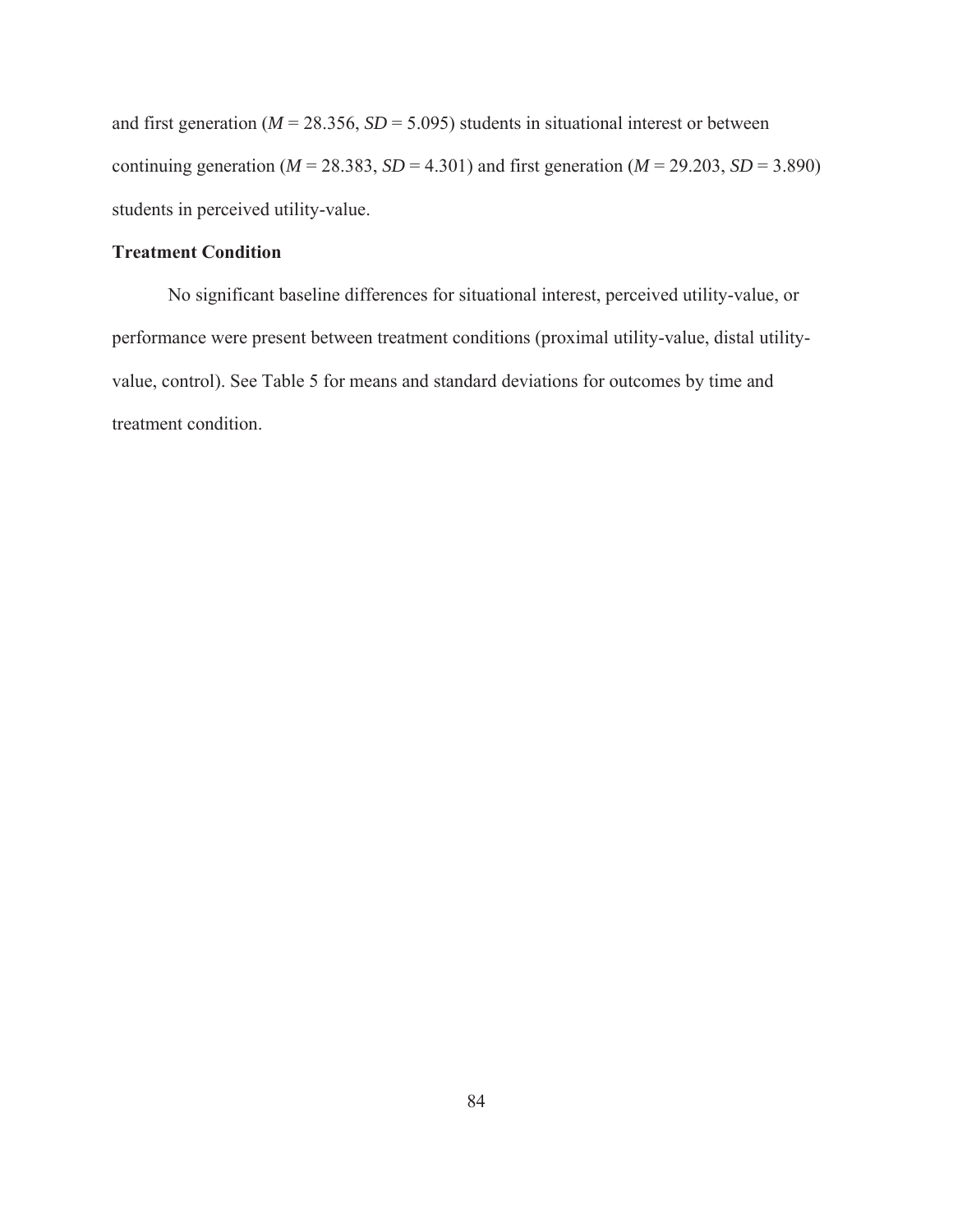|                         |           | Baseline |           | Post  |        | Post  |            |  |
|-------------------------|-----------|----------|-----------|-------|--------|-------|------------|--|
| Dependent Variables     | Treatment | Mean     | <b>SD</b> | Mean  | SD     | Mean  | ${\rm SD}$ |  |
| Situational Interest    |           |          |           |       |        |       |            |  |
|                         | Proximal  | 29.03    | (4.81)    | 29.53 | (3.91) | 29.68 | (3.87)     |  |
|                         | Distal    | 28.00    | (5.08)    | 28.64 | (5.49) | 27.91 | (4.52)     |  |
|                         | Control   | 29.36    | (4.42)    | 28.72 | (4.68) | 29.42 | (3.51)     |  |
|                         | Total     | 28.80    | (4.77)    | 28.96 | (4.71) | 28.99 | (4.04)     |  |
| Perceived Utility-Value |           |          |           |       |        |       |            |  |
|                         | Proximal  | 28.92    | (3.95)    | 28.97 | (3.87) | 29.15 | (4.16)     |  |
|                         | Distal    | 29.03    | (4.37)    | 28.56 | (4.33) | 27.97 | (3.82)     |  |
|                         | Control   | 28.75    | (4.03)    | 28.81 | (4.82) | 29.27 | (4.46)     |  |
|                         | Total     | 28.90    | (4.08)    | 28.78 | (4.32) | 28.78 | (4.15)     |  |
| Performance             |           |          |           |       |        |       |            |  |
|                         | Proximal  | 25.03    | (3.78)    | 22.58 | (4.51) | 24.44 | (4.11)     |  |
|                         | Distal    | 25.42    | (3.43)    | 22.64 | (4.50) | 24.09 | (4.14)     |  |
|                         | Control   | 25.89    | (3.09)    | 22.03 | (5.42) | 25.79 | (3.68)     |  |
|                         | Total     | 25.44    | (3.43)    | 22.42 | (4.80) | 24.75 | (4.01)     |  |

Table 5. Means and Standard Deviations for Situational Interest, Perceived Utility-Value, and Performance by Time and Treatment Condition

# **Interaction Effects**

Analyses of variance (ANOVA) analyses were conducted to test baseline interaction effects between *intervention group* × *gender*, *intervention group* × *first generation status*, and *intervention group* × *course delivery* and produced no significant interaction effects for any of the dependent variables. However, gender main effects persisted for situational interest,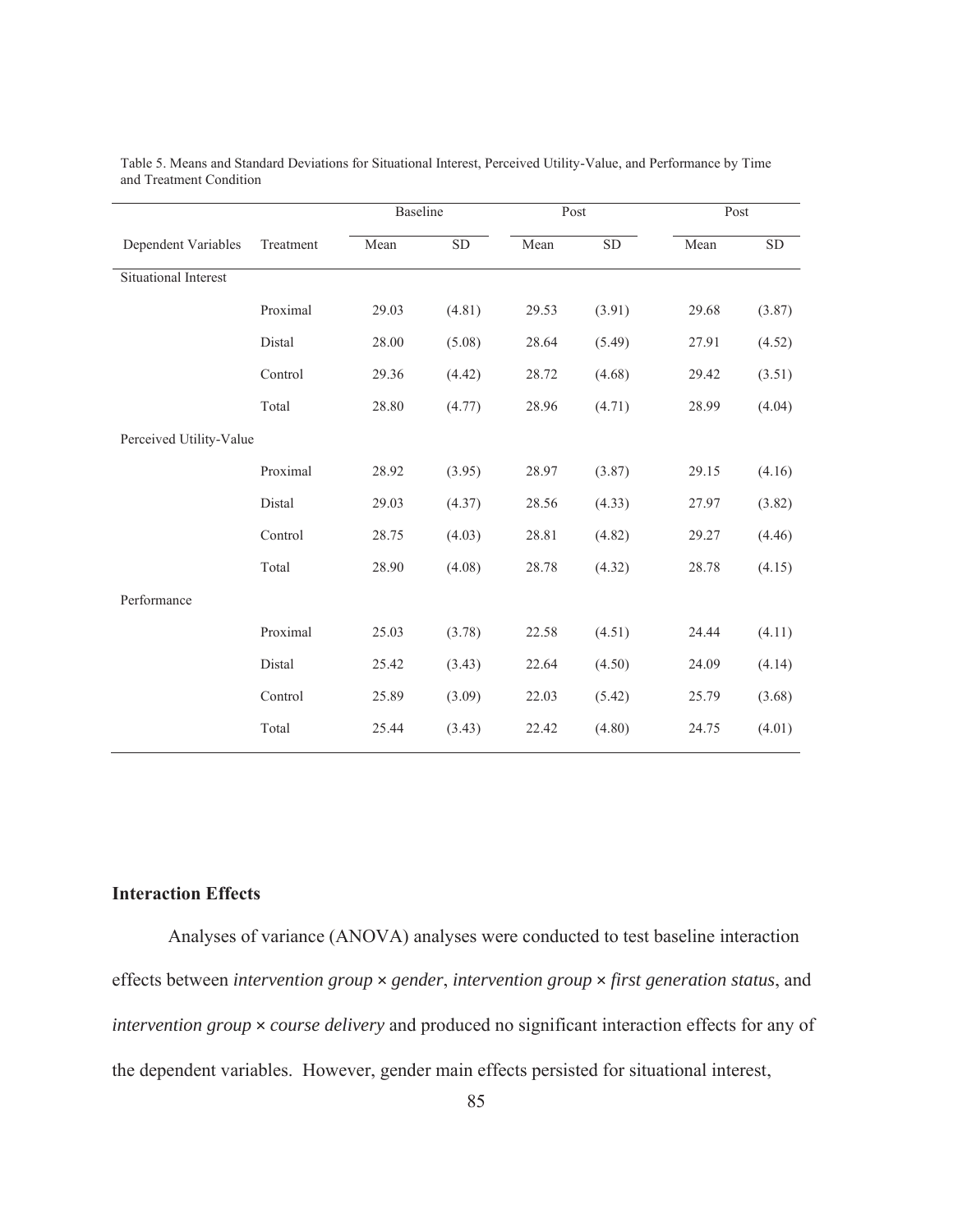$F(1,108) = 11.768$ ,  $p > .01$ , and perceived utility-value,  $F(1, 108) = 17.853$ ,  $p > .001$ , and firstgeneration status main effects also persisted for performance  $F(1, 106) = 42.482$ ,  $p > .05$ .

## **Conclusion**

Because of the baseline performance differences, first generation status was entered as a covariate (Step 1 in hierarchical regression) for the performance analyses and gender was entered as a covariate (Step 1 in hierarchical regression) for both, situational interest and perceived utility-value.

## **Analytic Approach**

 The data were analyzed using hierarchical multiple regression for each of the dependent variables (situational interest, perceived utility-value, and performance).

# **Hypotheses**

A main effect for the utility value intervention was predicted for situational interest (H1a), perceived utility-value (H1b), and performance (H1c). Students in the treatment groups (proximal utility-value and distal utility-value) were predicted to score higher in all three outcomes than students in the control group.

A main effect for future time perspective was predicted for situational interest (H2a), perceived utility-value (H2b), and performance (H2c). Students with longer future time perspective were predicted to score higher in all three outcomes than students with shorter future time perspective.

An interaction effect between the utility-value intervention and future time perspective was proposed for situational interest (H3a), perceived utility-value (H3b), and performance (H3c) at post-intervention. Future time perspective was expected to moderate the effects of the interaction. Specifically, students with long future time perspective were predicted to score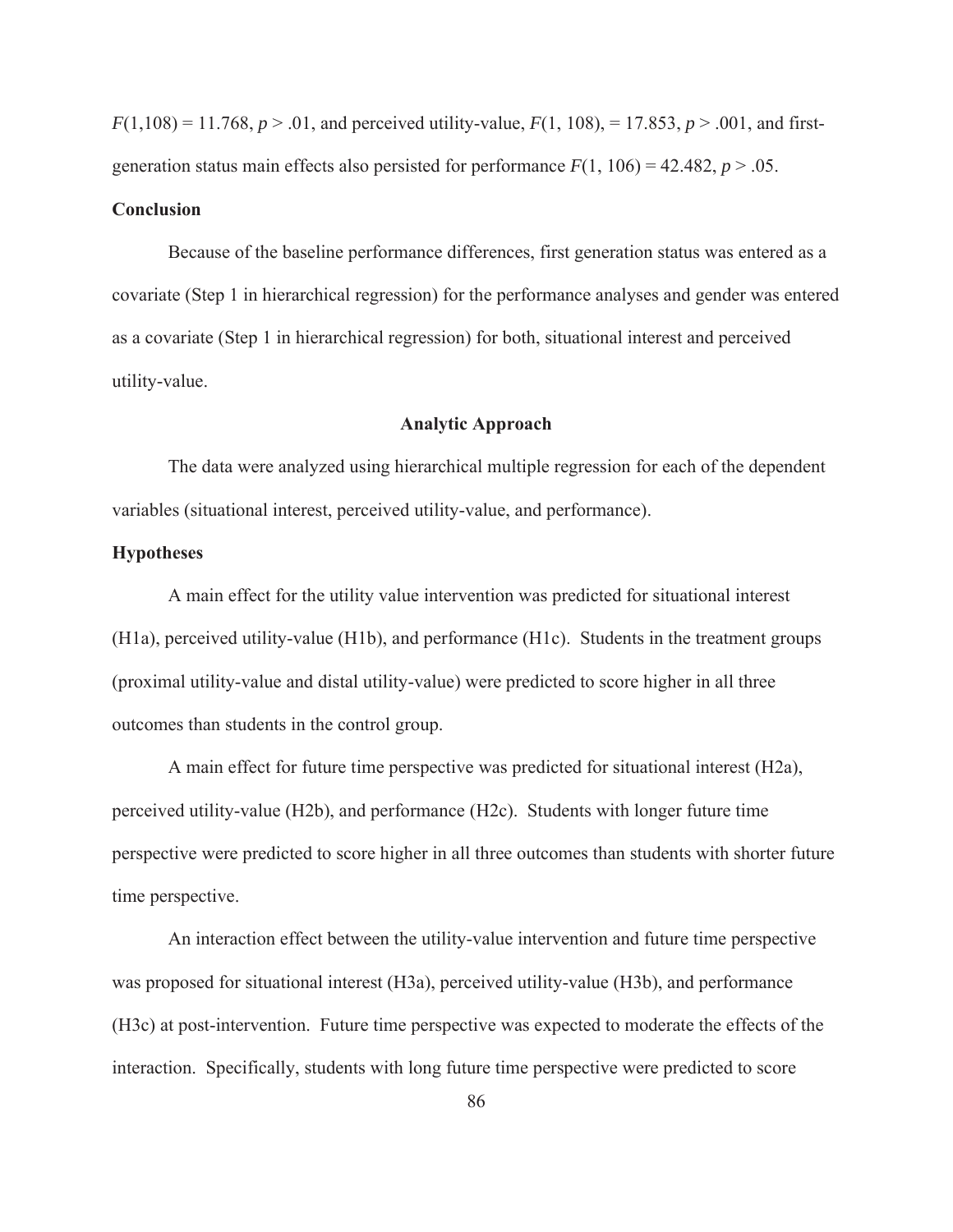significantly higher in situational interest (H3a), perceived utility-value (H3b), and performance (H3c) if they were prompted with either proximal or distal utility-value. Students with short future time perspective were predicted to score significantly higher in situational interest (H3a), perceived utility-value (H3b), and performance if they were prompted with proximal utilityvalue, but were predicted to score significantly lower if they were prompted with distal utilityvalue.

At delay intervention a main effect (utility-value intervention) and an interaction (utilityvalue intervention x future time perspective) were predicted for situational interest (H4a), perceived utility-value (H4b), and performance (H4c). At three-weeks after the intervention, the intervention gains were predicted to decline for all intervention groups (proximal, distal, control) from post-intervention levels. The sharpest declines were predicted for students in the distal utility-value condition who had shorter future time perspective whereas students who generated distal utility-value but had longer future time perspective, were expected to better maintain their gains in interest.

# **Dummy Coding**

Prior to conducting the regression analysis, dummy codes were created for the treatment variable and interaction terms were created. The utility-value treatment variable was assigned dummy codes to allow for the analyses of main effect of the treatment and of the interactions between the categorical predictors (treatment group) and the continuous predictor (future time perspective) and to determine whether these interactions affected the predicted variables (situational interest, perceived utility-value, and performance). With three groups of treatment (proximal, distal, control), two dummy variables (*k*-1) were created and assigned the codes 0 and 1. For the proximal dummy variable, participants in the proximal treatment condition were coded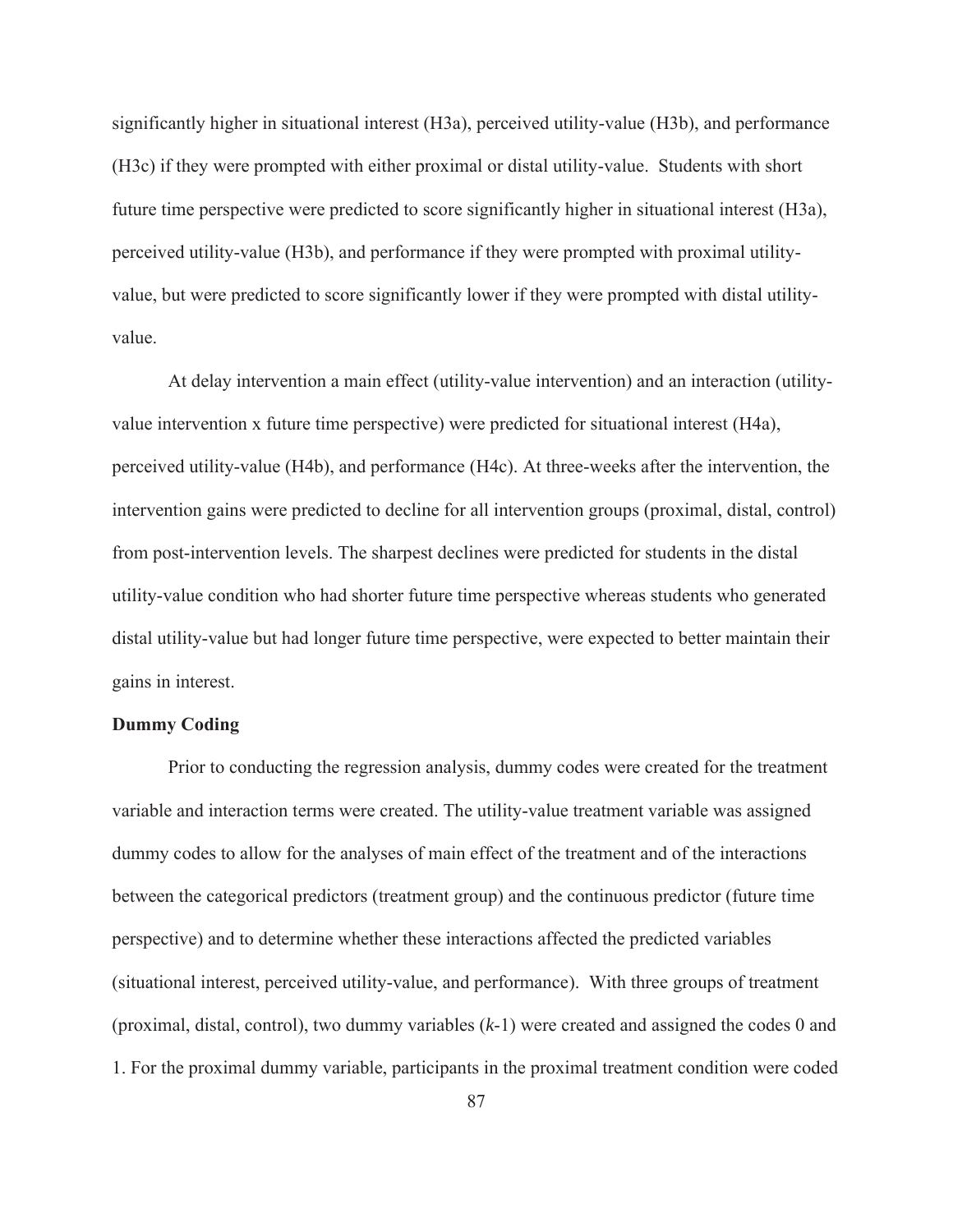"1" and all others were coded "0." In the distal dummy variable, participants in the distal treatment condition were coded "1" and all others were coded "0." The reference category for dummy coding selected was the control group. All inferences will be referring back to control group.

#### **Interaction terms**

Prior to creating the interaction terms, the continuous independent variable was standardized (centered) to avoid multicollinearity. Then, two interaction terms were created by multiplying the proximal dummy variable by the centered future time perspective and the distal dummy variable by the centered future time perspective variable.

## **Regression**

A hierarchical multiple regression was conducted to test the effects of each of the predictor variables on situational interest, perceived utility-value, and performance at postintervention. Although there were no significant baseline differences in situational interest, perceived utility-value, or performance, there were significant baseline differences in first generation status for performance and significant baseline gender differences for situational interest and perceived utility-value. So, first generation status was entered in the first step for performance and gender was entered in the first step for situational interest and perceived utilityvalue. The second step consisted of the centered future time perspective (FTP) variable, as well as the distal and proximal dummy terms. Step 3 contained the centered *future time perspective* × *distal* interaction and the centered *future time perspective* × *proximal interaction terms* to test whether the intervention functioned differently for individuals with low and high levels of future time perspective. Descriptive statistics for major variables are presented in Table 6.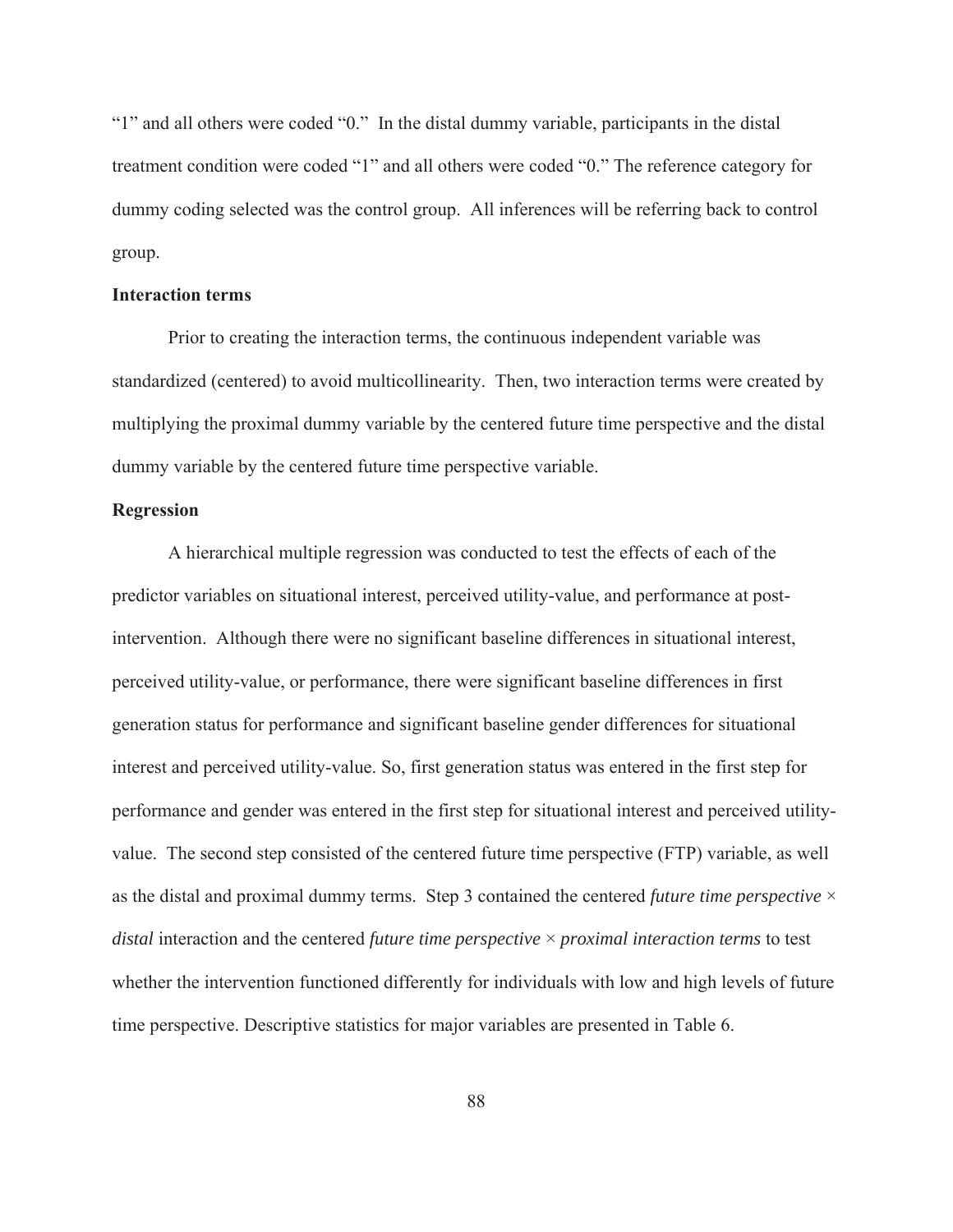Table 6. Descriptive Statistics of Major Variables

|                                                                                                              | N                   | Min.            | Max.               | M     | SD   |
|--------------------------------------------------------------------------------------------------------------|---------------------|-----------------|--------------------|-------|------|
| Future Time Perspective                                                                                      | 108                 | 34              | 60                 | 44.31 | 5.48 |
| Baseline Performance                                                                                         | 108                 | 14              | 30                 | 25.44 | 3.43 |
| Post-Performance                                                                                             | 108                 | 6               | 29                 | 22.42 | 4.80 |
| Delay-Performance                                                                                            | 102                 | 14              | 30                 | 24.75 | 4.01 |
| Baseline SI                                                                                                  | 108                 | 14              | 35                 | 28.80 | 4.77 |
| Post SI                                                                                                      | 108                 | 14              | 35                 | 28.97 | 4.71 |
| Delay SI                                                                                                     | 102                 | 15              | 35                 | 29.00 | 4.04 |
| <b>Baseline PUV</b>                                                                                          | 108                 | 17              | 35                 | 28.90 | 4.09 |
| Post PUV                                                                                                     | 108                 | 14              | 35                 | 28.78 | 4.32 |
| Delay PUV<br>$\mathbf{r}$ $\mathbf{r}$ $\mathbf{r}$ $\mathbf{r}$ $\mathbf{r}$ $\mathbf{r}$<br>$1 \mathbf{Y}$ | 102<br>$\sqrt{NTT}$ | 15<br>1.7.7.11. | 35<br>$\mathbf{I}$ | 28.78 | 4.15 |

*Note:* SI: Situational Interest, PUV: Perceived Utility-value

 The overall model accounted for a significant portion of the variance in post-intervention situational interest  $F(6,101) = 4.982$ ,  $p < .001$ ,  $R^2 = .228$ . A Post hoc power analysis was conducted using GPower 3.1.9.2 (Faul, Erdfelder, Buchner, & Lang, 2009) which indicated that there was adequate power to detect a moderate effect size  $(f^2 = 0.30)$  at the .05 level at .993 for the overall regression in the prediction of situational interest at post-intervention (Selya, Rose, Dierker, Hedeker, & Mermelstein, 2012) . See Figure 11 for overall model regression line.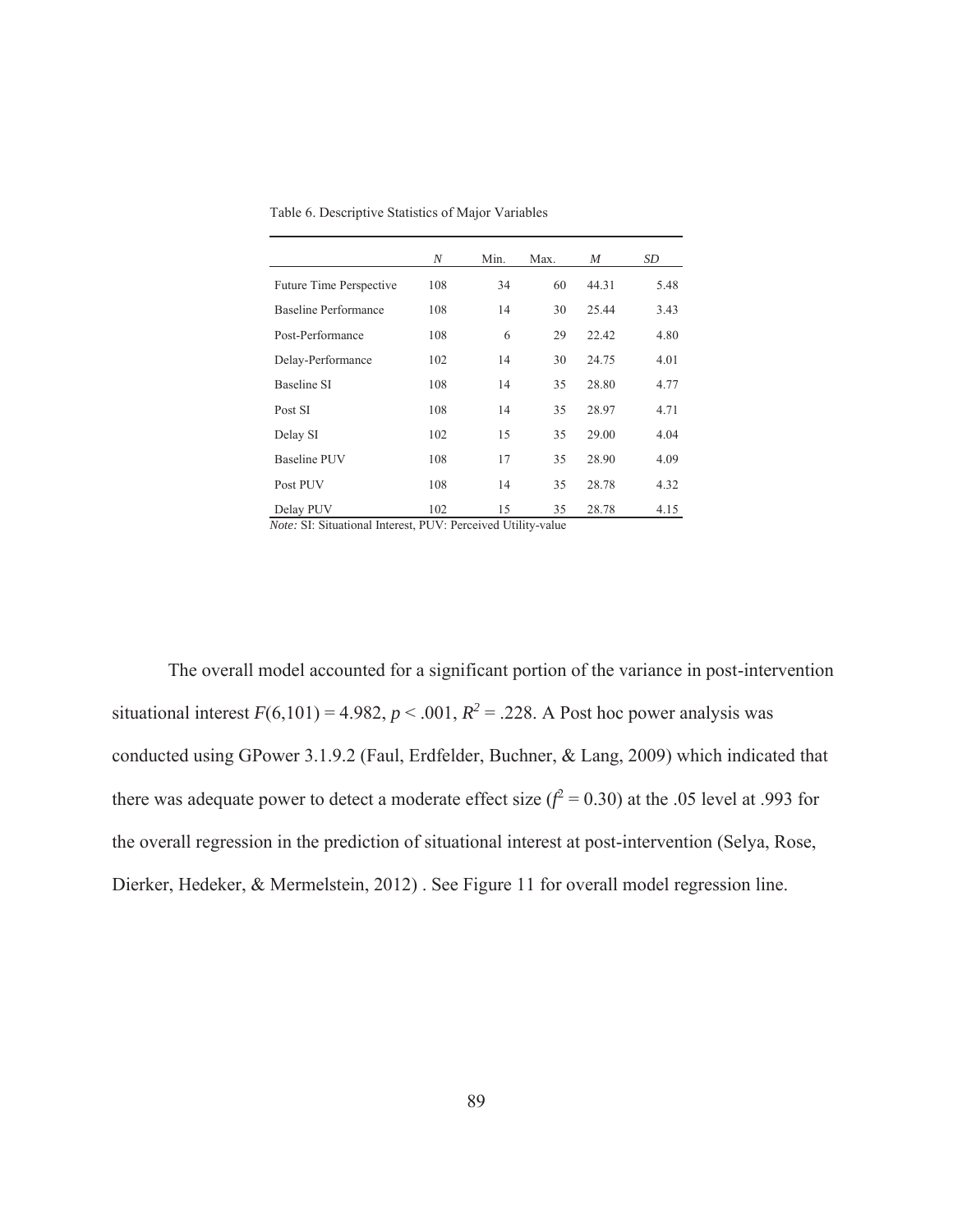

Figure 11. Overall Model Regression Line for Post-Intervention Situational Interest

Gender was a significant predictor of post-intervention situational interest  $F(1,106)$  = 13.018,  $p < .001$ ,  $R^2 = .109$ . Statistical power to detect a small effect size  $(f^2 = 0.12)$  at Step 1 with an alpha of .05 was .951. Female students had higher interest  $(M = 30.014, SD = 3.758)$ than male students ( $M = 26.677$ ,  $SD = 5.725$ ),  $\beta = .331$ ,  $t(106) = 3.608$ ,  $p < .001$ ,  $pr^2 = .110$ . Gender accounted for 11.0% of the variance of situational interest immediately after the intervention.

Hypotheses 1a and 2a predicted a treatment and future time perspective main effects for situational interest. After controlling for gender, treatment and future time perspective together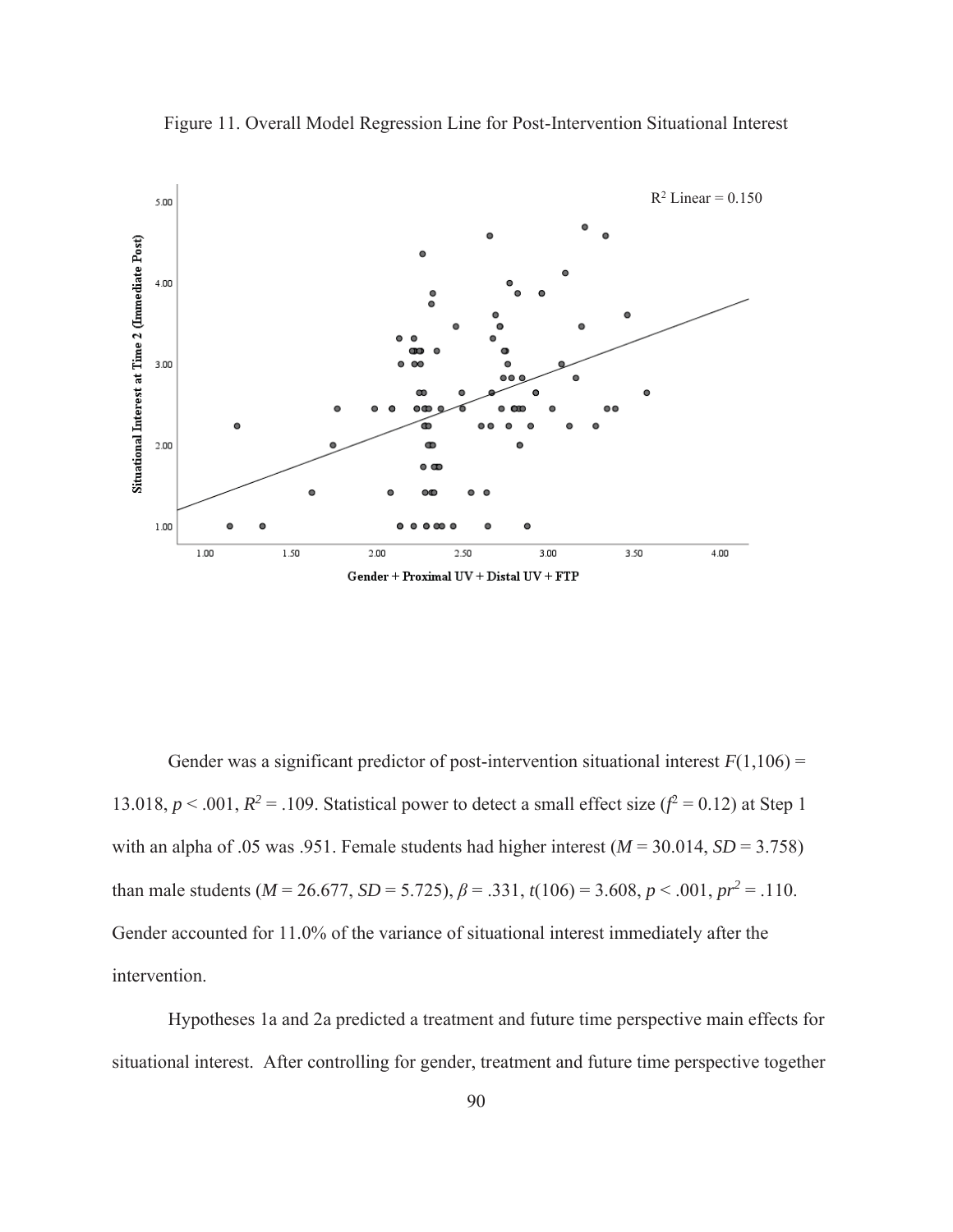accounted for an additional 8.5% of the variance of post-intervention situational interest,  $\Delta F(3)$ , 103) = 3.605,  $p < .05$ ,  $\triangle R^2 = .085$ . Statistical power to detect a small effect size ( $\hat{f} = .093$ ) with an alpha of .05 was nearly acceptable at .744. The treatment did not significantly account for unique variance in situational interest. Neither proximal prompts,  $\beta$  = .105,  $t(103)$  = 1.030, *p* > .05,  $pr^2 = 0.008$  nor distal prompts  $\beta = -.009$ ,  $t(103) = .086$ ,  $p > .05$ ,  $pr^2 = .00006$  significantly accounted for unique variance in situational interest at post-intervention, failing to support Hypothesis 1a for situational interest.

 After controlling for gender, future time perspective was a significant predictor for situational interest at post-intervention,  $\beta$  = -.283,  $t(103)$  = -3.160,  $p < .01$ ,  $pr^2$  = .078. Future time perspective accounted for 7.8% of the variance over and above gender. Students with shorter future time perspective were significantly more interested in the course immediately after the intervention than students with longer future time perspective. This result contradicted Hypothesis 2a which predicted that students with longer future time perspective would be more interested in the course after the intervention despite the treatment group because they would be better able to relate the course to their long-term future.

Hypothesis 3a predicted a significant *treatment x future time perspective* postintervention interaction on situational interest. The *treatment* × *future time perspective* interaction on situational interest at post-intervention was not significant,  $\Delta F(2, 101) = 2.249$ , *p*  $> .05$ ,  $\Delta R^2 = .034$ . Statistical power to detect a small effect size ( $f^2 = 0.035$ ) at alpha of .05 was inadequate at .385, failing to support Hypothesis 3a. The utility-value intervention did not have significant differential effects in situational interest for students with longer future time perspective as compared to students with shorter future time perspective. See Table 7 for hierarchical regression results for situational interest at post intervention.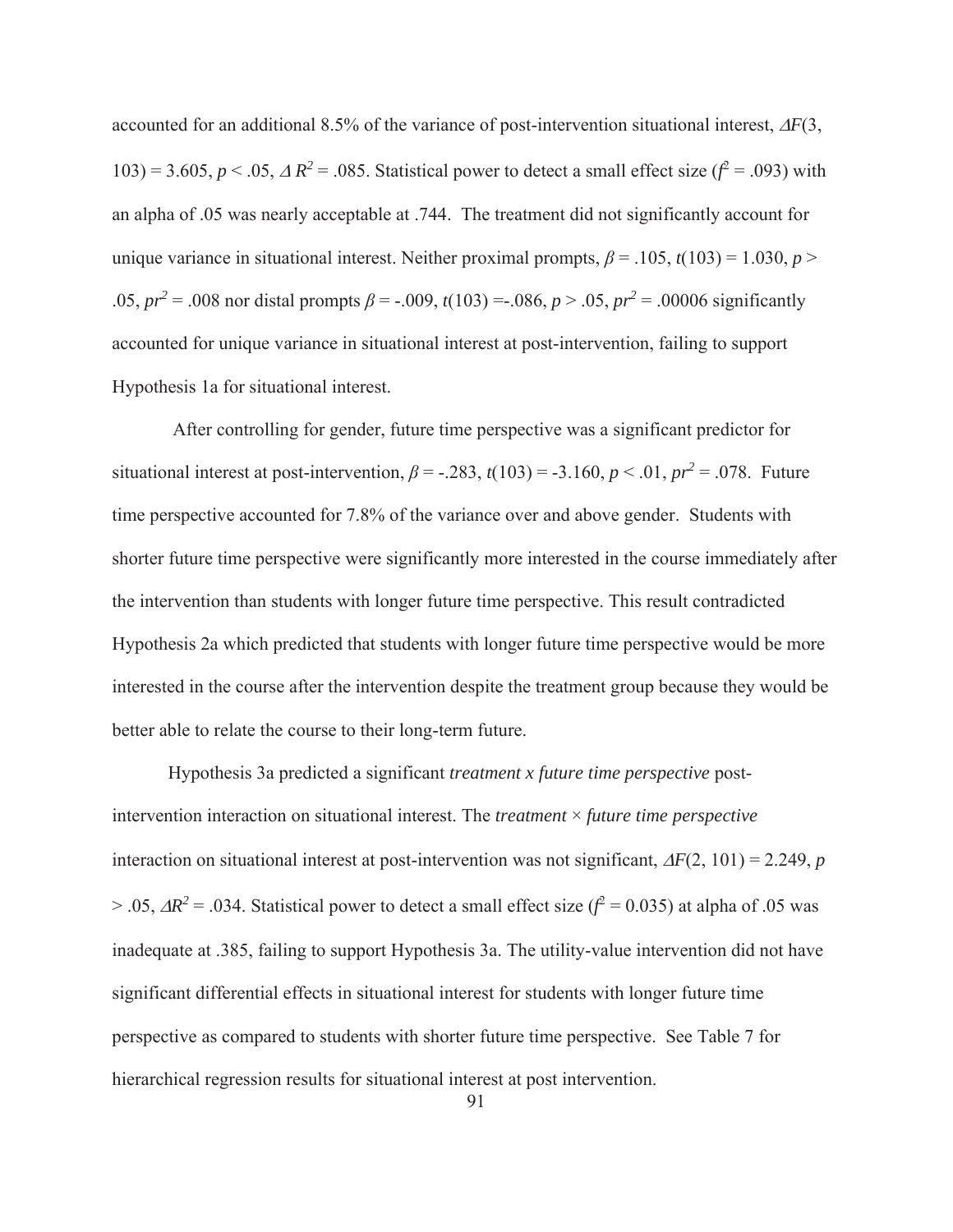| Variables                      | β       | $\boldsymbol{t}$ | $\boldsymbol{p}$ | $\boldsymbol{R}$ | $\mathbb{R}^2$ | $\Delta R^2$ | $\Delta F$ | Sig. $F$ |
|--------------------------------|---------|------------------|------------------|------------------|----------------|--------------|------------|----------|
| Step 1- Covariate              |         |                  |                  | .331             | .109           | .109         | 13.018     | .000     |
| Gender                         | .331    | 3.608            | .000             |                  |                |              |            |          |
| Step 2 - Independent Variables |         |                  |                  | .440             | .194           | .085         | 3.605      | .016     |
| Proximal                       | .105    | 1.030            | .306             |                  |                |              |            |          |
| Distal                         | $-.009$ | $-.086$          | .932             |                  |                |              |            |          |
| <b>FTP</b>                     | $-.283$ | $-3.160$         | .002             |                  |                |              |            |          |
| Step $3$ – Interactions        |         |                  |                  | .478             | .228           | .034         | 2.249      | .111     |
| Proximal $\times$ FTP          | .089    | 1.741            | .085             |                  |                |              |            |          |
| Distal $\times$ FTP            | $-.014$ | $-.128$          | .898             |                  |                |              |            |          |
| Overall Model *                |         |                  |                  |                  | .228           | .183         | 4.982      | .001     |

Table 7. Results of Hierarchical Regression Analyses for Situational Interest at Post-Intervention

\*Overall model  $F(6,101) = 4.982, p < .001, R^2 = .228$ .

Hypothesis 4a predicted that at three weeks after the intervention, situational interest would decline for all intervention groups (proximal, distal, control) with the sharpest decline for the distal value intervention group with shorter future time perspective. The proximal utilityvalue group with short and long future time perspective and the distal value with longer future time perspective group were predicted to be better able to sustain post-intervention levels of situational interest. After accounting for gender, baseline situational interest, and postintervention situational interest, Model 2 containing the intervention variables did not predict a significant amount of additional variance in delay situational interest,  $\Delta F(3, 95) = 2.140$ ,  $p > .05$ ,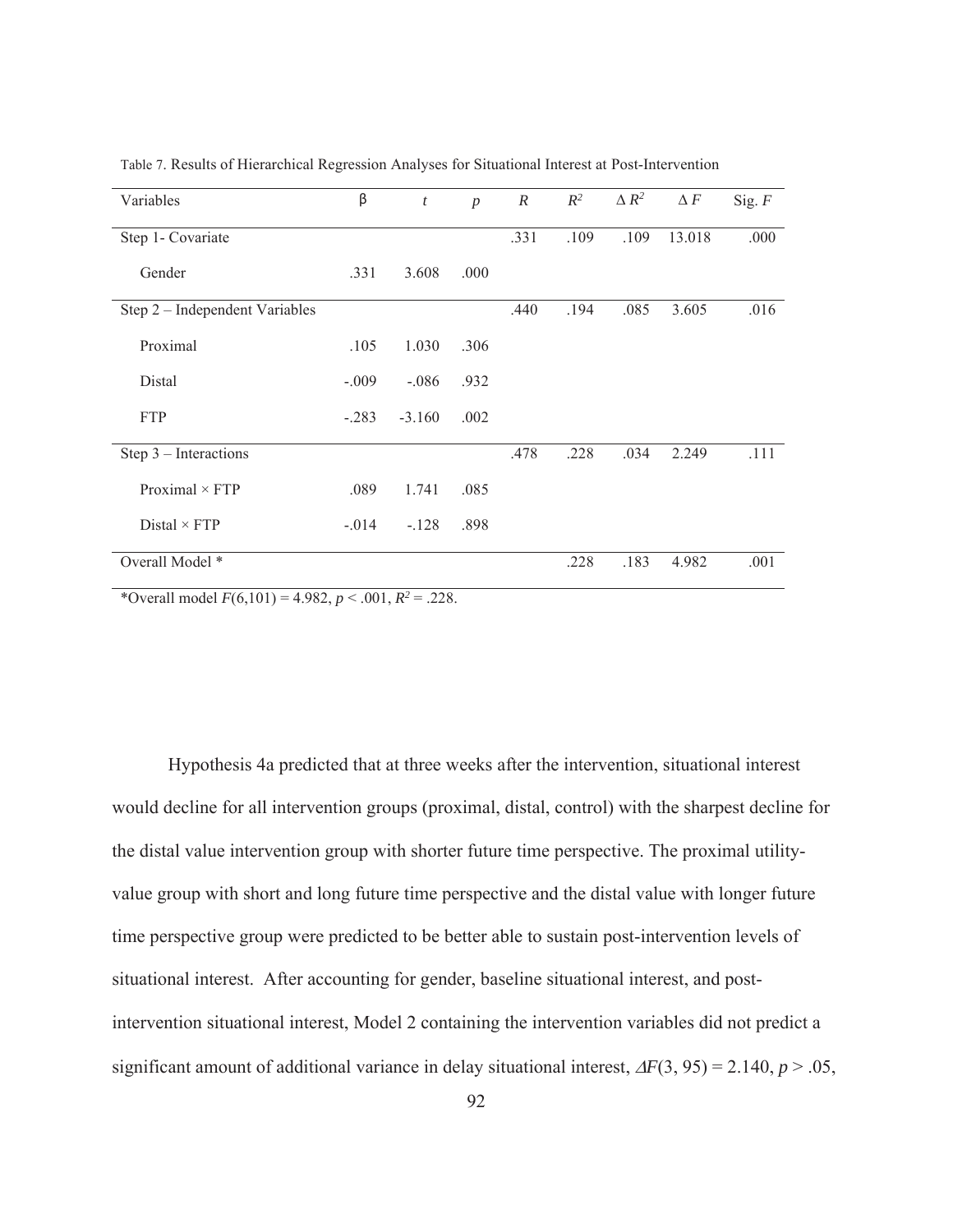$\Delta R^2$  = .027. However, the coefficient for distal utility-value treatment was significant,  $\beta$  = -.157,  $t(95) = -2.079$ ,  $p < .05$ ,  $pr^2 = .018$ . The distal utility-value intervention group scored significantly lower in situational interest ( $M = 27.91$ ,  $SD = 4.52$ ) than the control group ( $M = 29.42$ ,  $SD =$ 3.51) and the proximal group ( $M = 29.68$ ,  $SD = 3.87$ ) at delay intervention suggesting that students who received delay utility-value prompts did not hold their situational interest scores as well as students who received proximal value prompts or students who summarized chapter content. However, statistical power to detect a small effect size  $(f^2 = .028)$  with an alpha of .05 was inadequate at .253. This result partially supported Hypothesis 4a in that students who generated distal value experienced a decrease in situational interest thus the other intervention groups did not experience a significant drop in situational interest. See Table 8 for hierarchical regression results for situational interest at delay intervention.

No significant *treatment x future time* perspective interaction was present at delay intervention for situational interest failing to support 4a. See Figure 12 for the means for situational interest by treatment condition.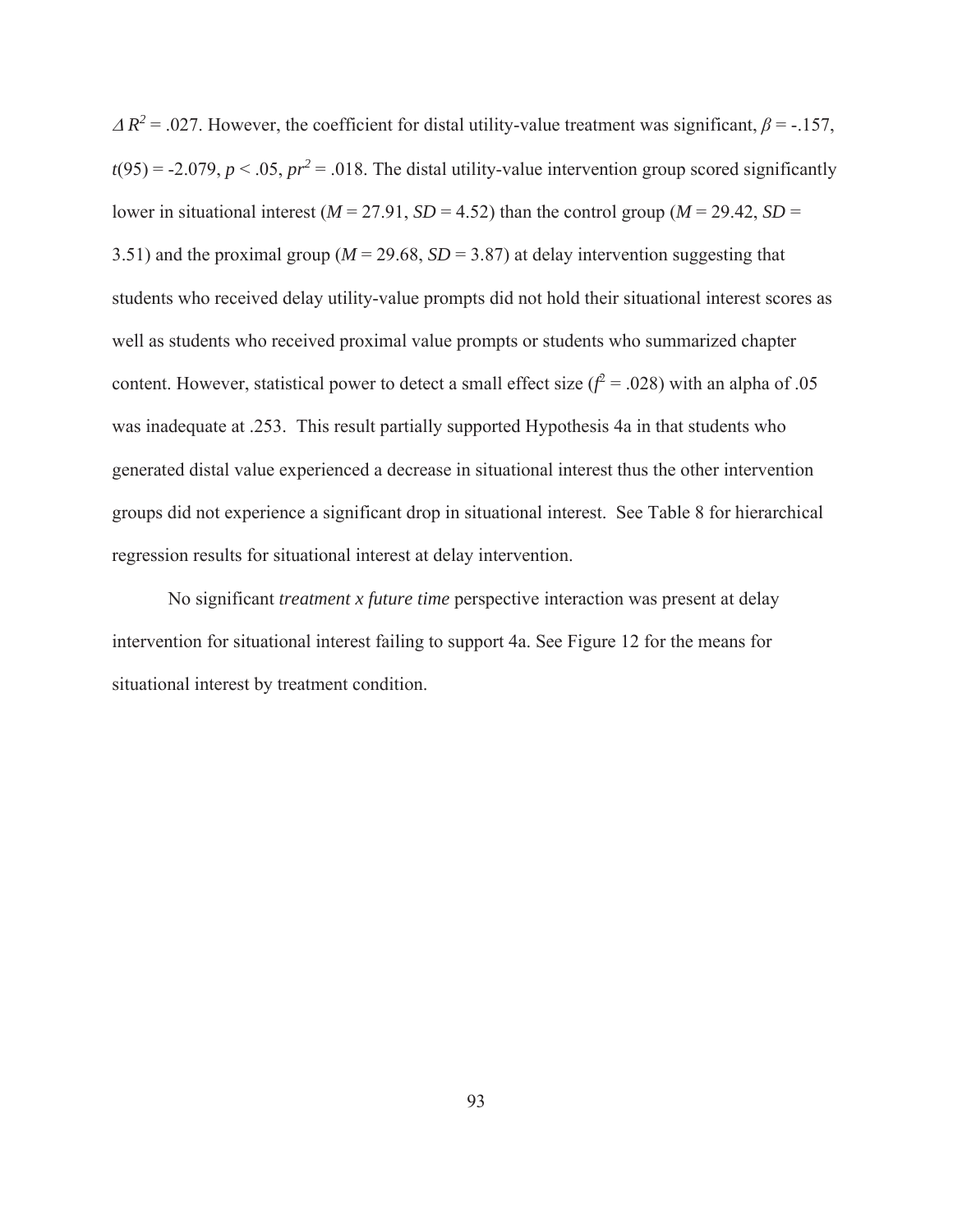| Variables                      | β       | $\boldsymbol{t}$ | $\boldsymbol{p}$ | $\boldsymbol{R}$ | $R^2$ | $\triangle R^2$ | $\Delta\,F$ | Sig. $F$ |
|--------------------------------|---------|------------------|------------------|------------------|-------|-----------------|-------------|----------|
| Step 1- Covariate              |         |                  |                  | .762             | .580  | .580            | 45.167      | .000     |
| Gender                         | .027    | .387             | .700             |                  |       |                 |             |          |
| Situational Interest Time 1    | .254    | 3.189            | .002             |                  |       |                 |             |          |
| Situational Interest Time 2    | .579    | 7.151            | .000             |                  |       |                 |             |          |
| Step 2 - Independent Variables |         |                  |                  | .779             | .607  | .027            | 2.140       | .100     |
| Proximal                       | .003    | .034             | .973             |                  |       |                 |             |          |
| Distal                         | $-.157$ | $-2.079$         | .040             |                  |       |                 |             |          |
| <b>FTP</b>                     | $-.061$ | $-.902$          | .369             |                  |       |                 |             |          |
| Step 3 - Interactions          |         |                  |                  | .784             | .614  | .007            | .897        | .411     |
| Proximal $\times$ FTP          | .022    | .226             | .821             |                  |       |                 |             |          |
| Distal $\times$ FTP            | $-.097$ | $-1.018$         | .311             |                  |       |                 |             |          |
| Overall Model *                |         |                  |                  |                  | .614  | .007            | 18.516      | .00.     |

Table 8. Results of Hierarchical Regression Analyses for Situational Interest at Delay Intervention

\*Overall model  $F(8, 93) = 18.516, p < .001, R^2 = .614$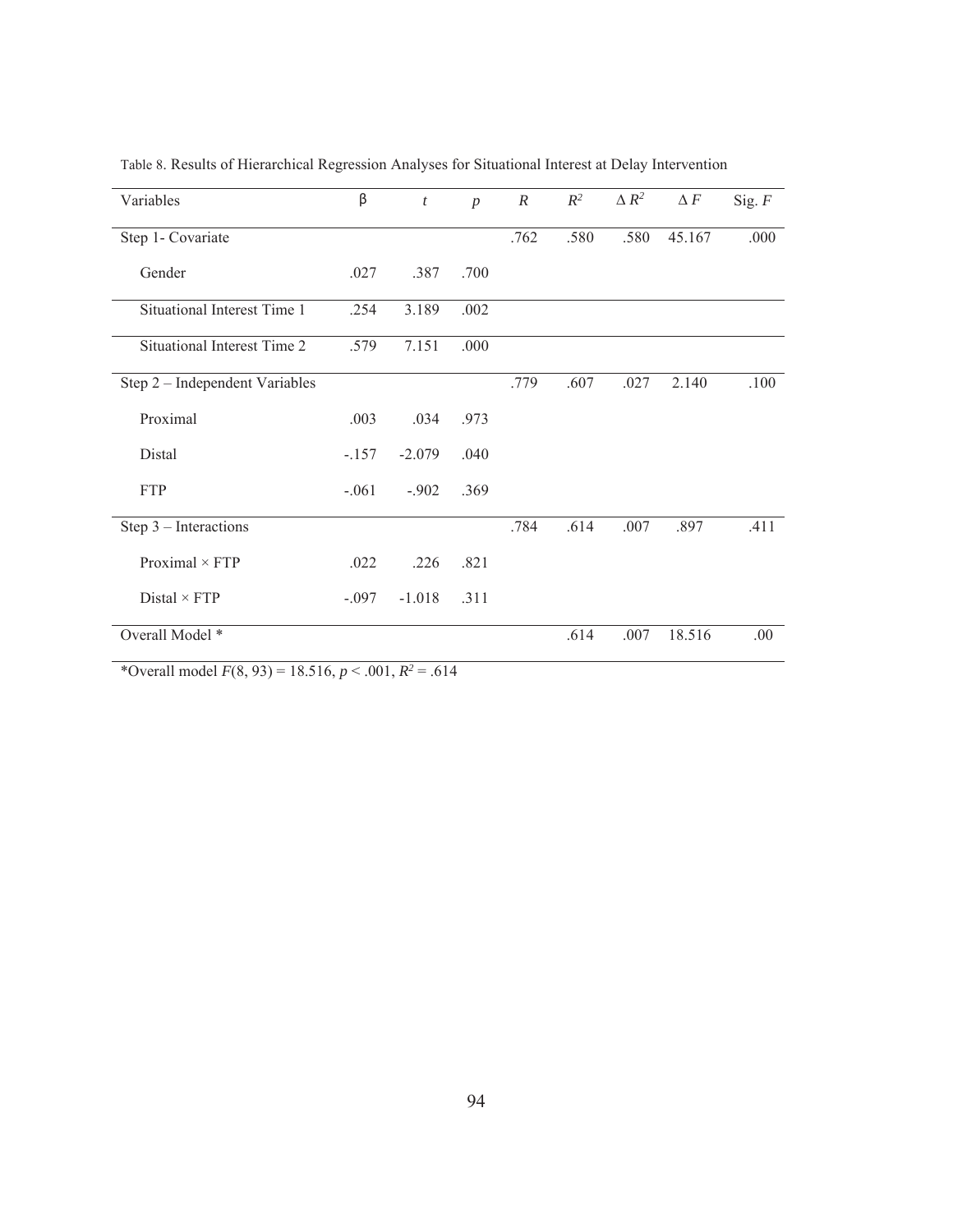

Figure 12. Means for Situational Interest by Treatment Condition

The overall model accounted for a significant portion of the variance in post-intervention perceived utility-value  $F(6,101) = 3.049, p < .01, R^2 = .153$ . Statistical power to detect a moderate effect size  $(f^2 = 0.182)$  at alpha .05 was .918. See Figure 13 for overall model regression line.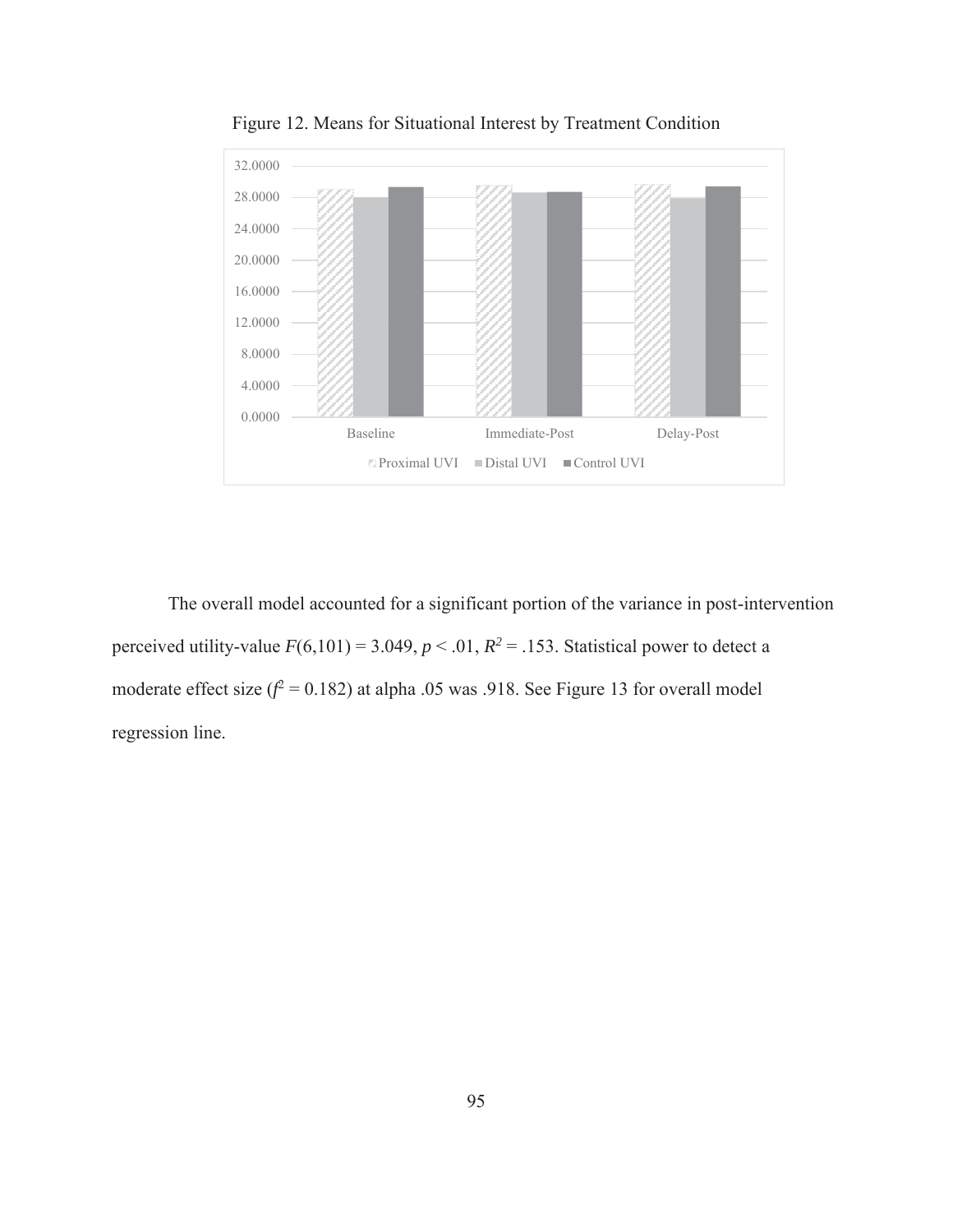

Figure 13. Overall Model Regression Line for Post-Intervention Perceived Utility-Value

Gender was not a significant predictor of post-intervention perceived utility-value  $F(1,106) = 3.863, p > .05, R^2 = .035$ . Statistical power to detect a small effect size ( $f^2 = .036$ ) at alpha of .05 was .498, showing inadequate power for this calculation.

Hypothesis 1b and 1c predicted a treatment and future time perspective main effect for perceived utility-value. After controlling for gender (not significant), treatment and future time perspective together accounted for an additional 10.0% of the variance of post-intervention perceived utility-value,  $\Delta F(3, 103) = 3.940, p < .05, \Delta R^2 = .099$ . Statistical power to detect a small effect size  $(f^2 = 0.110)$  at alpha .05 was .821. However, the treatment did not significantly account for unique variance in perceived utility-value. Neither the proximal prompt,  $\beta$  = .046,  $t(103) = .430, p > .05, pr^2 = .0015$  nor the distal prompt  $\beta = -.033, t(103) = -.312, p > .05, pr^2 =$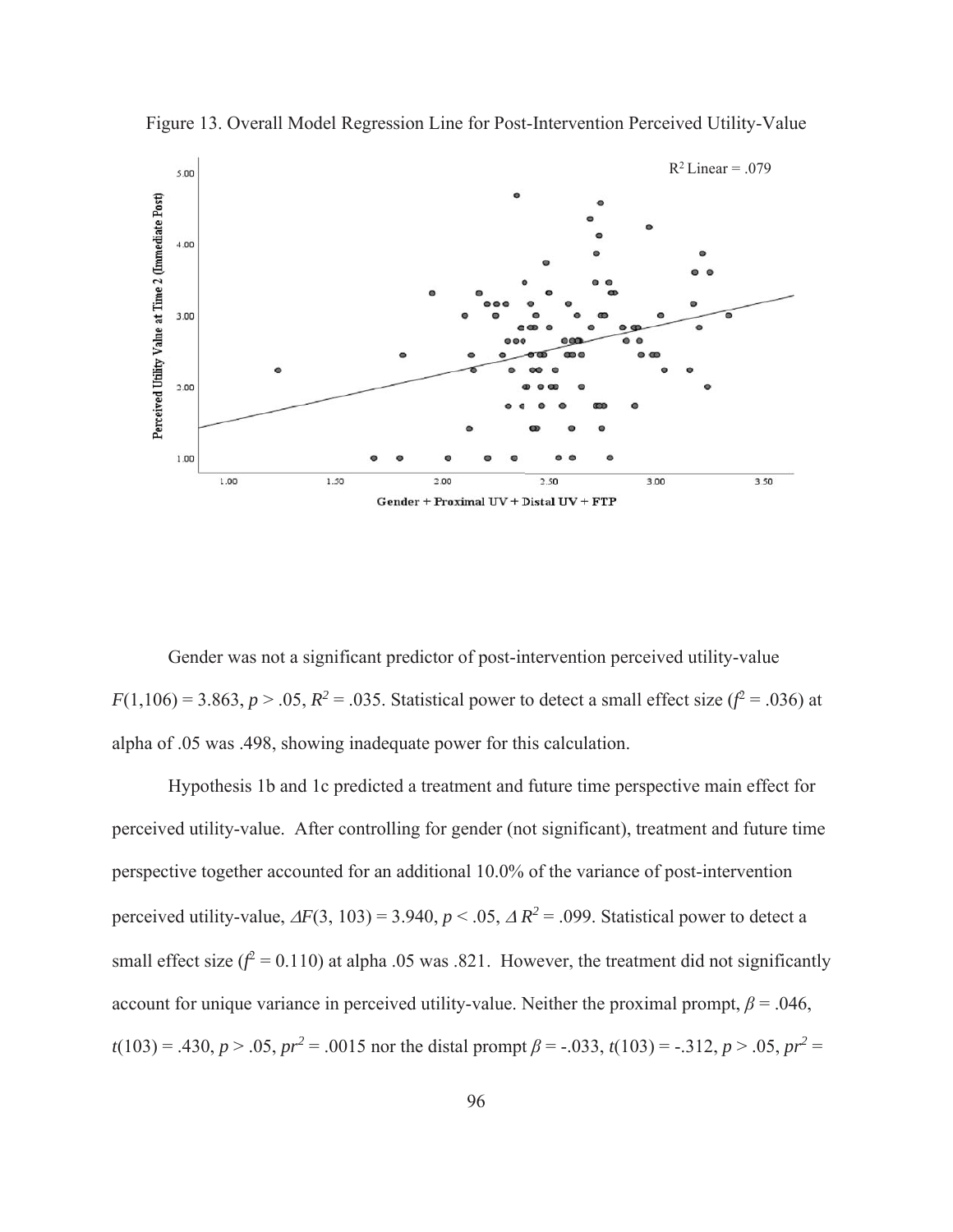.0008 significantly accounted for unique variance in perceived utility-value at post-intervention, failing to support Hypothesis 1b for perceived utility-value.

After controlling for gender (not significant), future time perspective was a significant predictor for perceived utility-value at post-intervention,  $\beta$  = -.317,  $t(103)$  = -3.417,  $p < .01$ ,  $pr^2$  = .098. It accounted for 9.8% of the variance over and above gender. Students with shorter future time perspective perceived the course as more useful immediately after the intervention than students with longer future time perspective. This result contradicted Hypothesis 2b which predicted that students with longer future time perspective would perceive more utility-value in the course after the intervention despite the treatment group because they would be better able to relate the course to their long-term future.

Hypothesis 3b predicted a significant *treatment x future time perspective* interaction on perceived utility-value. The *treatment* × *future time perspective* interaction on perceived utilityvalue at post-intervention was not significant,  $\Delta F(2, 101) = 1.125$ ,  $p > .05$ ,  $\Delta R^2 = .019$ . Statistical power to detect small effect size  $(f^2 = 0.019)$  at alpha .05 was inadequate at .224, failing to support Hypothesis 3b. The utility-value intervention did not have significant differential effects in perceived utility-value for students with longer future time perspective as compared to students with shorter future time perspective. See Table 9 for hierarchical regression results for perceived utility-value at post intervention.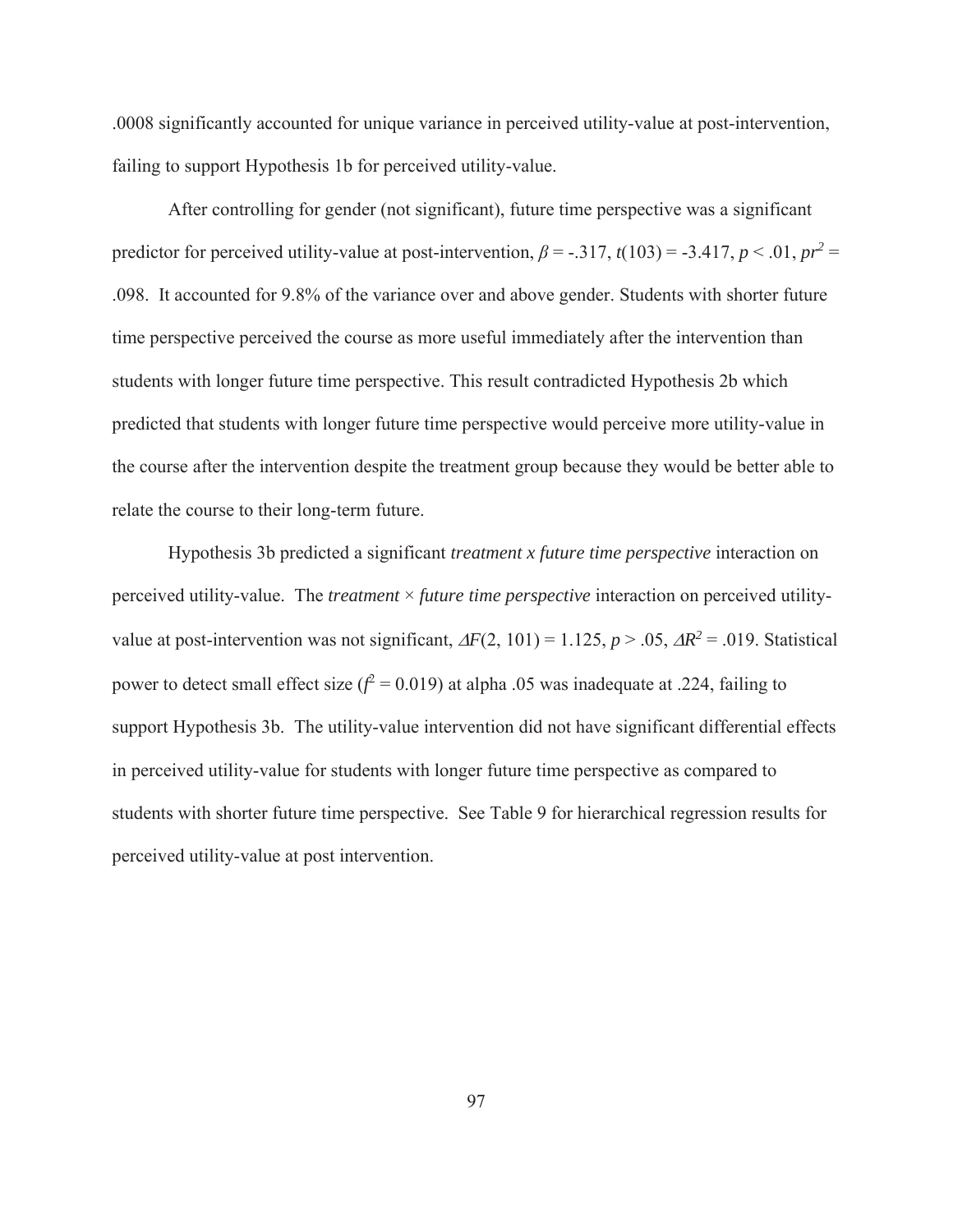| Variables                      | β       | T        | $\boldsymbol{p}$ | $\boldsymbol{R}$ | $R^2$ | $\Delta R^2$ | $\Delta F$ | Sig. $F$ |
|--------------------------------|---------|----------|------------------|------------------|-------|--------------|------------|----------|
| Step 1- Covariate              |         |          |                  | .188             | .035  | .035         | 3.86       | .052     |
| Gender                         | .188    | 1.966    | .052             |                  |       |              |            |          |
| Step 2 - Independent Variables |         |          |                  | .367             | .135  | .099         | 3.94       | .010     |
| Proximal                       | .046    | .430     | .668             |                  |       |              |            |          |
| Distal                         | $-.033$ | $-.312$  | .756             |                  |       |              |            |          |
| <b>FTP</b>                     | $-.317$ | $-3.417$ | .001             |                  |       |              |            |          |
| Step $3$ – Interactions        |         |          |                  | .392             | .153  | .019         | 1.125      | .329     |
| Proximal $\times$ FTP          | .184    | 1.399    | .165             |                  |       |              |            |          |
| $Distal \times FTP$            | .036    | .266     | .790             |                  |       |              |            |          |

Table 9. Results of Hierarchical Regression Analyses for Perceived Utility-Value at Post-Intervention

\*Overall model  $F(6,101) = 3.049$ ,  $p = .009$ ,  $R^2 = .153$ .

Hypothesis 4b predicted that at 3 weeks after the intervention, perceived utility-value would decline for all intervention groups (proximal, distal, control) with the sharpest decline for the distal value intervention group with shorter future time perspective. The proximal utilityvalue group with short and long future time perspective and the distal value with longer future time perspective group were expected to be better able to sustain post-intervention levels of perceived utility-value. After accounting for gender (not significant), baseline perceived utilityvalue, and post-intervention perceived utility-value, Model 2 containing the intervention variables did not predict a significant amount of additional variance in delay perceived utilityvalue,  $\Delta F(3, 95) = 1.098$ ,  $p > .05$ ,  $\Delta R^2 = .020$  failing to support Hypothesis 4b for perceived utility-value. Statistical power to detect a small effect size  $(f^2 = .020)$  with an alpha of .05 was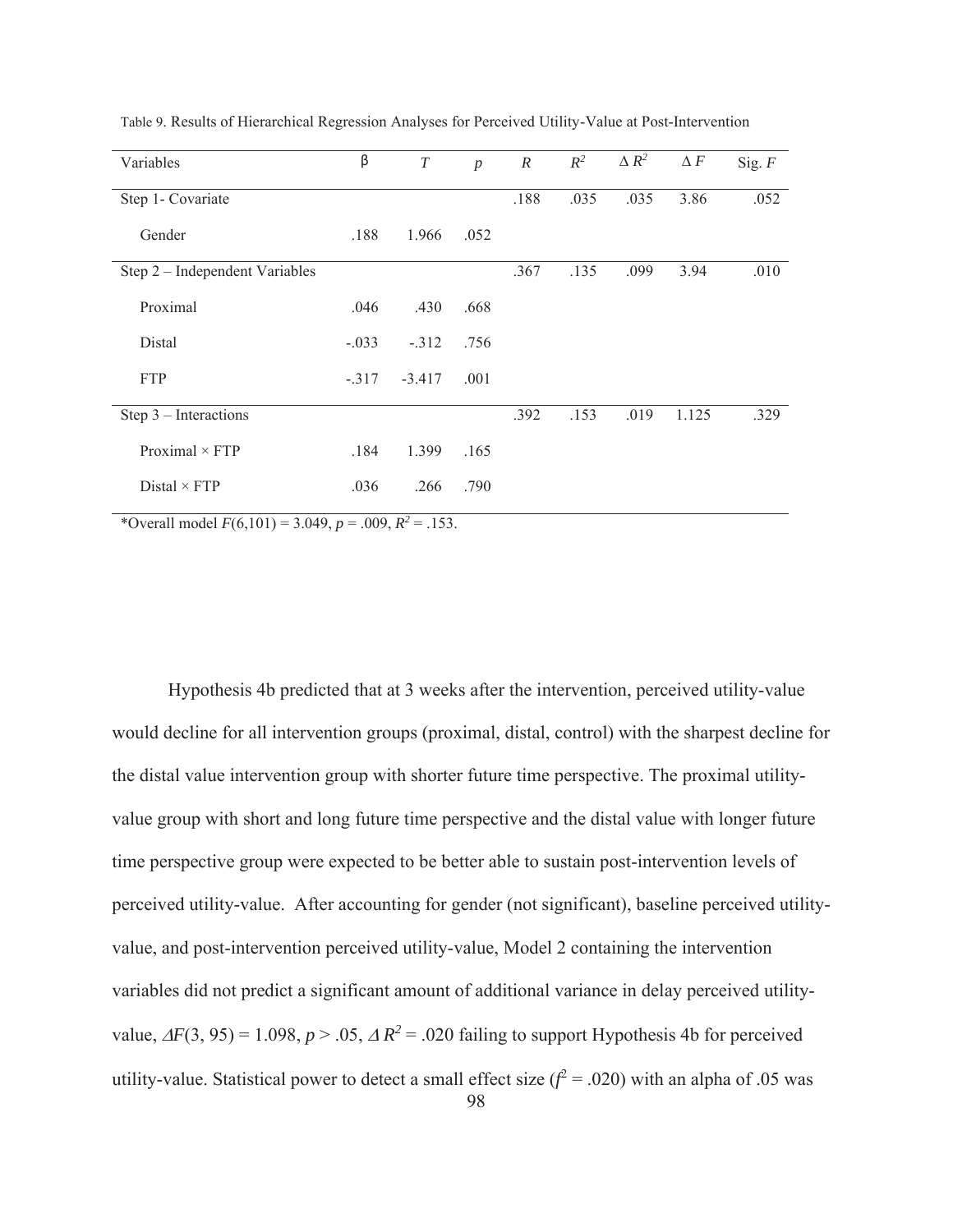inadequate at .189. See Table 10 for hierarchical regression results for perceived utility-value at delay intervention.

| Variables                      | β       | $\cal T$ | $\boldsymbol{p}$ | $\cal R$ | $R^2$ | $\Delta R^2$ | $\Delta F$ | Sig. $F$ |
|--------------------------------|---------|----------|------------------|----------|-------|--------------|------------|----------|
| Step 1- Covariate              |         |          |                  | .646     | .417  | .417         | 23.393     | .000     |
| Gender                         | .104    | 1.272    | .206             |          |       |              |            |          |
| Perceived UV Time 1            | .282    | 2.756    | .007             |          |       |              |            |          |
| Perceived UV Time 2            | .393    | 4.005    | .000             |          |       |              |            |          |
| Step 2 - Independent Variables |         |          |                  | .661     | .437  | .020         | 1.098      | .354     |
| Proximal                       | $-.030$ | $-.337$  | .737             |          |       |              |            |          |
| Distal                         | $-.147$ | $-1.638$ | .105             |          |       |              |            |          |
| <b>FTP</b>                     | $-.056$ | $-.689$  | .493             |          |       |              |            |          |
| Step $3$ – Interactions        |         |          |                  | .664     | .441  | .004         | .358       | .700     |
| Proximal $\times$ FTP          | .090    | .802     | .424             |          |       |              |            |          |
| Distal $\times$ FTP            | .075    | .645     | .521             |          |       |              |            |          |
| Step 4 -                       |         |          |                  |          |       |              |            |          |

Table 10. Results of Hierarchical Regression Analyses for Perceived Utility-Value at Delay Intervention

\*Overall model  $F(8, 93) = 9.175$ ,  $p < .001$ ,  $R^2 = .441$ .

*Delay Intervention Interaction*. No significant *treatment x future time* perspective interaction was present at delay intervention for perceived utility-value failing to support Hypothesis 4b. See Figure 15 for the means for perceived utility-value by treatment condition.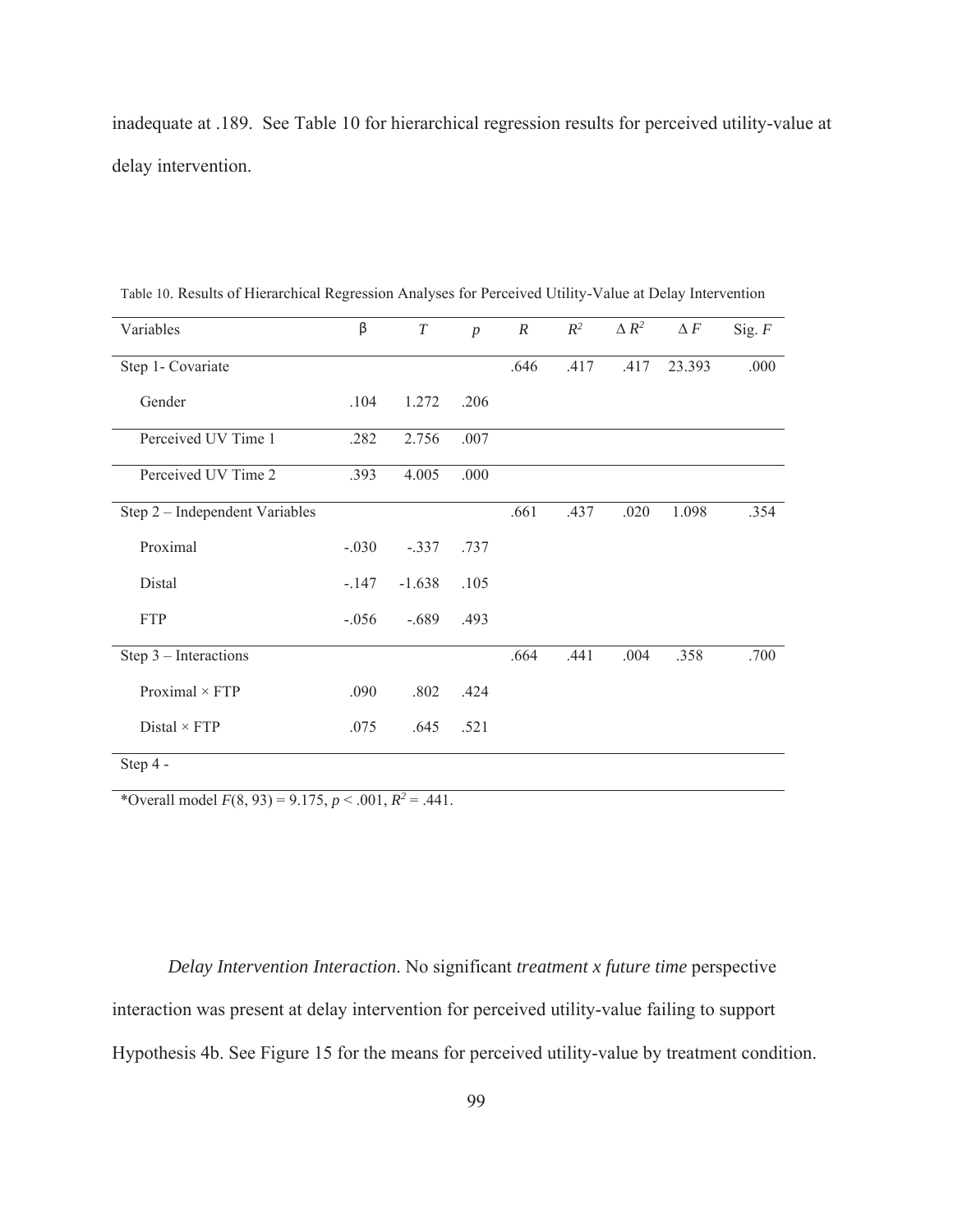

Figure 14. Overall Model Regression Line for Post-Intervention Performance

Figure 15. Means for Perceived Utility Value by Treatment Condition

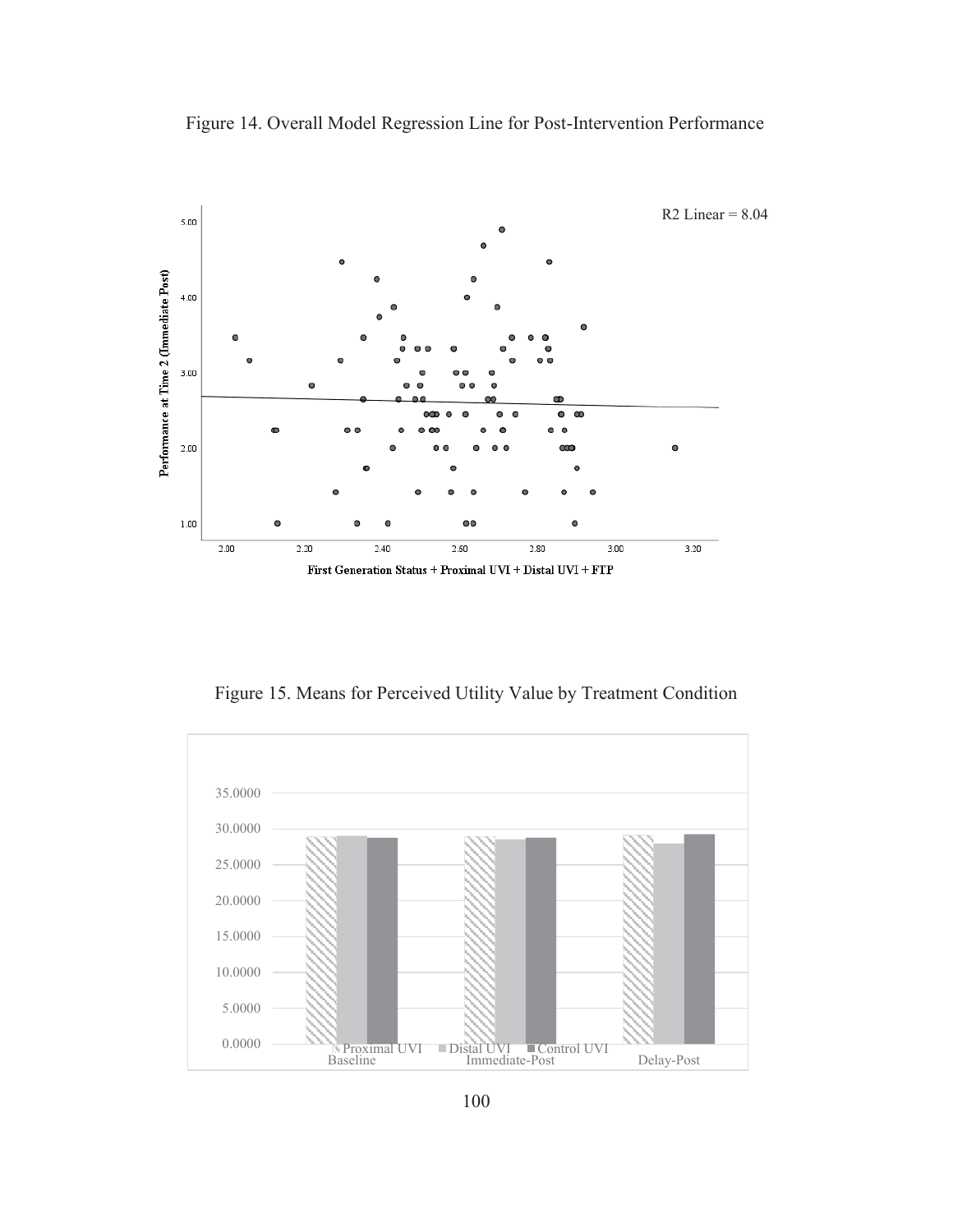The overall model was not a significant predictor of performance  $F(6, 99) = .948$ ,  $p > .05$ ,  $R^2 = 0.054$ . Statistical power needed to detect a small effect size ( $f^2 = 0.056$ ) with an alpha of 0.05 was inadequate at .375. See Figure 14 for overall model regression line.

*Post Intervention Main Effect.* After controlling for first generation status, which was not significant, treatment and future time perspective were not significant predictors of postintervention performance. Hypothesis 1c and 2c predicted a treatment and future time perspective main effect for performance which were not supported.

*Post Intervention Interaction*. No significant *treatment x future time* perspective interaction was present at delay intervention for performance failing to support Hypothesis 3c. See Table 11 for hierarchical regression results for performance at post intervention.

| Variables                      | β       | $\boldsymbol{T}$ | $\boldsymbol{p}$ | $\mathbb{R}$ | $R^2$ | $\Delta R^2$ | $\Delta F$ | Sig. $F$ |
|--------------------------------|---------|------------------|------------------|--------------|-------|--------------|------------|----------|
| Step 1- Covariate              |         |                  |                  | .142         | .020  | .020         | 2.149      | .146     |
| <b>First Generation Status</b> | $-.142$ | $-1.466$ .146    |                  |              |       |              |            |          |
| Step 2 – Independent Variables |         |                  |                  | .174         | .030  | .010         | .352       | .788     |
| Proximal                       | .105    | .917             | .361             |              |       |              |            |          |
| Distal                         | .072    | .642             | .522             |              |       |              |            |          |
| <b>FTP</b>                     | $-.045$ | $-.454$          | .651             |              |       |              |            |          |
| Step $3$ – Interactions        |         |                  |                  | .233         | .054  | .024         | 1.254      | .290     |
| $Proximal \times FTP$          | .089    | .643             | .521             |              |       |              |            |          |
| $Distal \times FTP$            | $-.131$ | $-914$           | .363             |              |       |              |            |          |

Table 11. Results of Hierarchical Regression Analyses for Performance at Post-Intervention

Overall model  $F(6,99) = .948$ ,  $p > .05$ ,  $R^2 = .054$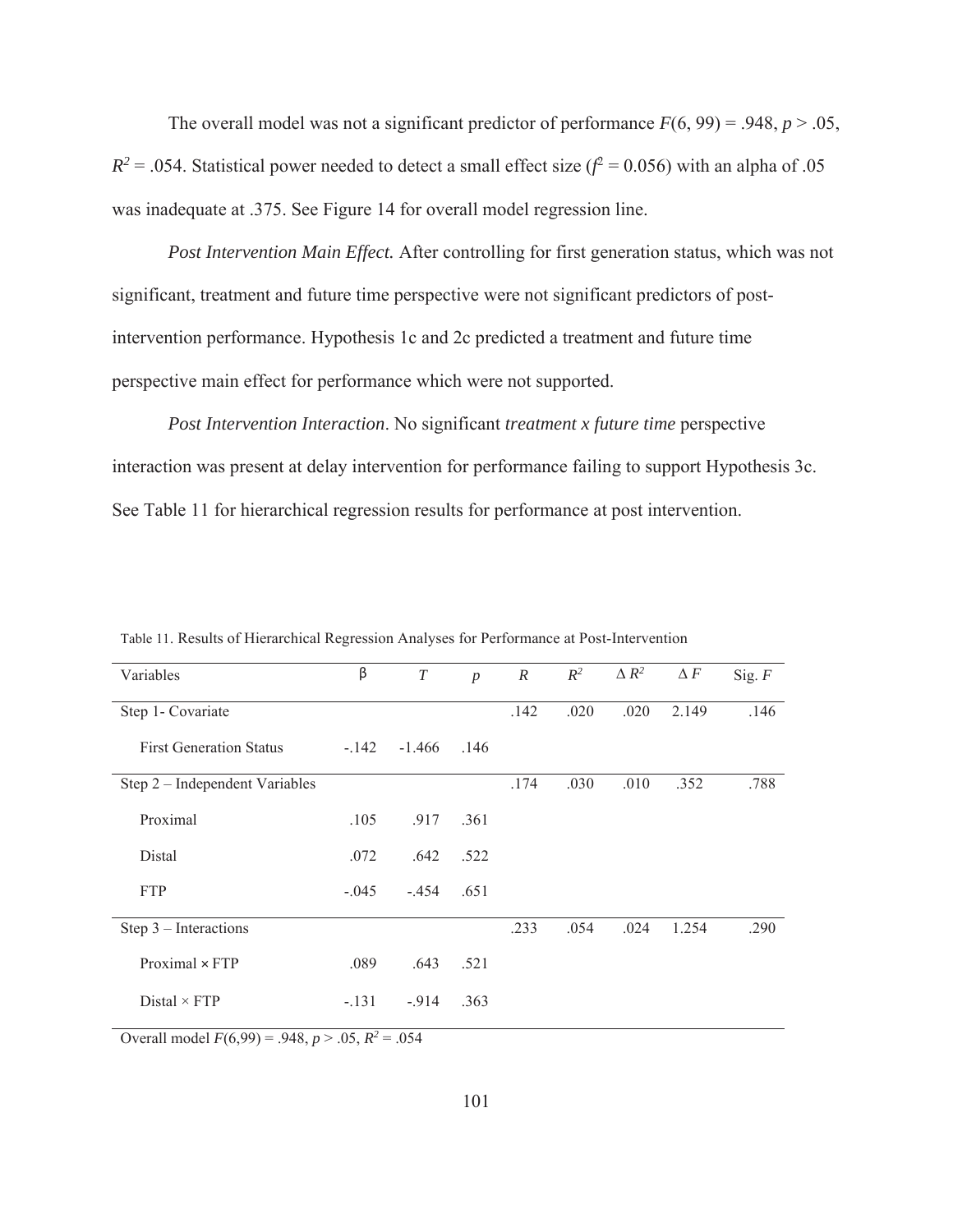Hypothesis 4c predicted that at 3 weeks after the intervention, performance would decline for all intervention groups (proximal, distal, control) with the sharpest decline for the distal value intervention group with shorter future time perspective. The proximal utility-value group with short and long future time perspective and the distal value with longer future time perspective group were expected to be better able to sustain post-intervention levels of performance. After accounting for first-generation status (not significant), baseline performance, and postintervention performance, Model 2 containing the intervention variables did not predict a significant amount of additional variance in delay performance,  $\Delta F(3, 93) = 1.648$ ,  $p > .05$ ,  $\Delta R^2$ = .031. However, the coefficient for distal utility-value treatment was significant,  $\beta$  = -.205, *t*(93)  $= -2.201, p < .05, pr<sup>2</sup> = .030$ . The distal utility-value intervention group scored significantly lower in performance ( $M = 27.97$ ,  $SD = 3.82$ ) than the control group ( $M = 29.27$ ,  $SD = 4.46$ ) and the proximal group ( $M = 29.15$ ,  $SD = 3.87$ ) at delay intervention suggesting that students who received delay utility-value prompts did not hold their performance scores as well as students who received proximal value prompts or students who summarized chapter content. However, statistical power to detect a small effect size  $(f^2 = .032)$  with an alpha of .05 was inadequate at .285. This result partially supported Hypothesis 4c in that students who generated distal value experienced a decrease in performance but the other intervention groups did not experience a significant drop in performance. See Table 12 for hierarchical regression results for performance at delay intervention.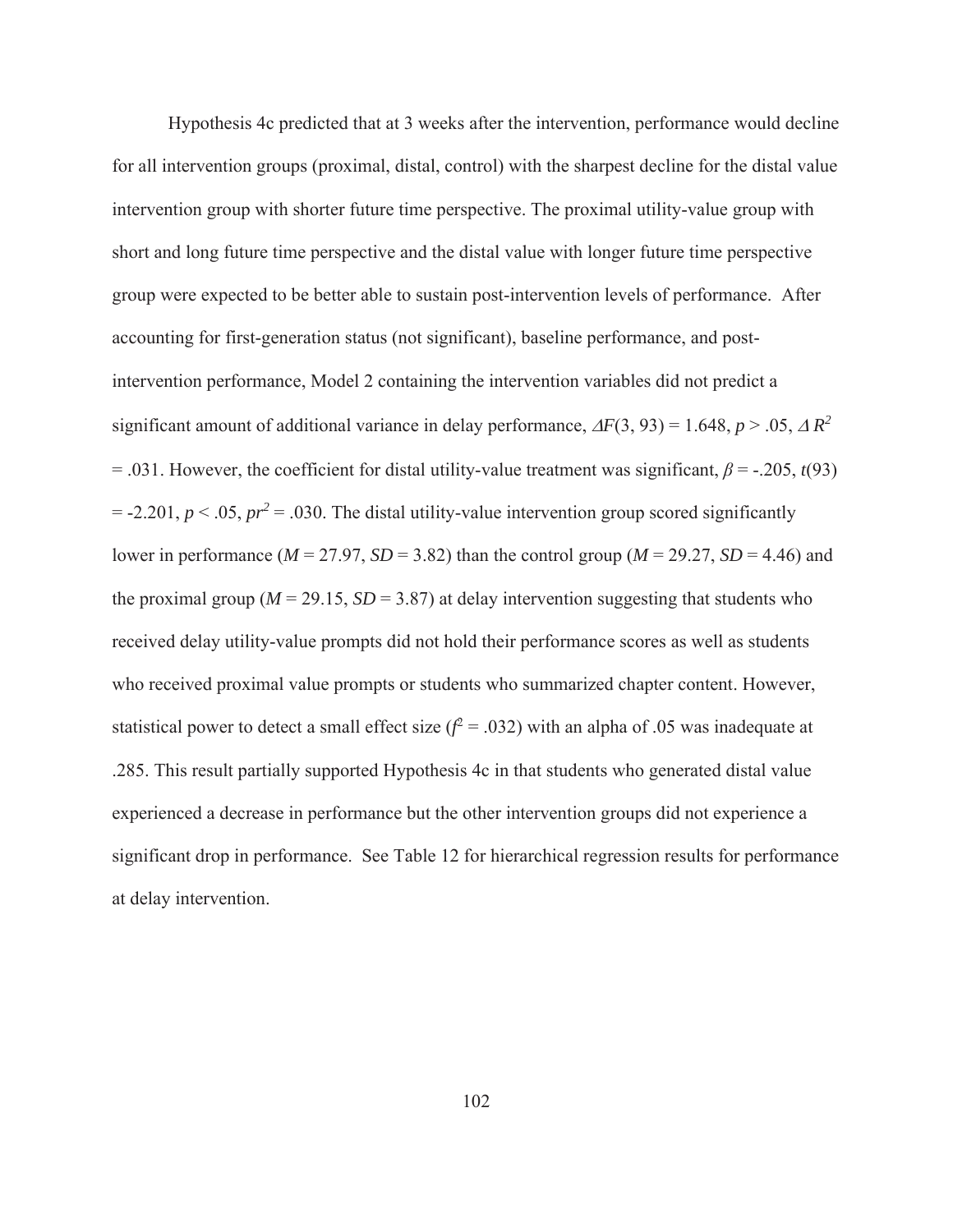| Variables                      | β       | $\cal T$ | $\boldsymbol{p}$ | $\boldsymbol{R}$ | $R^2$ | $\Delta$ $R^2$ | $\Delta F$ | Sig. $F$ |
|--------------------------------|---------|----------|------------------|------------------|-------|----------------|------------|----------|
| Step 1- Covariate              |         |          |                  | .615             | .378  | .378           | 19.488     | .000     |
| <b>First Generation Status</b> | $-.104$ | $-1.246$ | .216             |                  |       |                |            |          |
| Performance Time 1             | .135    | 1.525    | .131             |                  |       |                |            |          |
| Performance Time 2             | .527    | 6.122    | .000             |                  |       |                |            |          |
| Step 2 - Independent Variables |         |          |                  | .640             | .410  | .031           | 1.648      | .184     |
| Proximal                       | $-.132$ | $-1.397$ | .166             |                  |       |                |            |          |
| Distal                         | $-.205$ | $-2.201$ | .030             |                  |       |                |            |          |
| <b>FTP</b>                     | $-.004$ | $-.044$  | .965             |                  |       |                |            |          |
| Step $3$ – Interactions        |         |          |                  | .645             | .416  | .006           | .501       | .608     |
| Proximal $\times$ FTP          | $-.102$ | $-.889$  | .376             |                  |       |                |            |          |
| $Distal \times FTP$            | $-.007$ | $-.058$  | .954             |                  |       |                |            |          |

Table 12. Results of Hierarchical Regression Analyses for Performance at Delay Intervention

\*Overall model  $F(8, 99) = 8.113$ ,  $p < .001$ ,  $R^2 = .416$ .

No significant *treatment x future time* perspective interaction was present at delay intervention for performance failing to support Hypothesis 4c. See Figure 16 for the means for performance by treatment condition.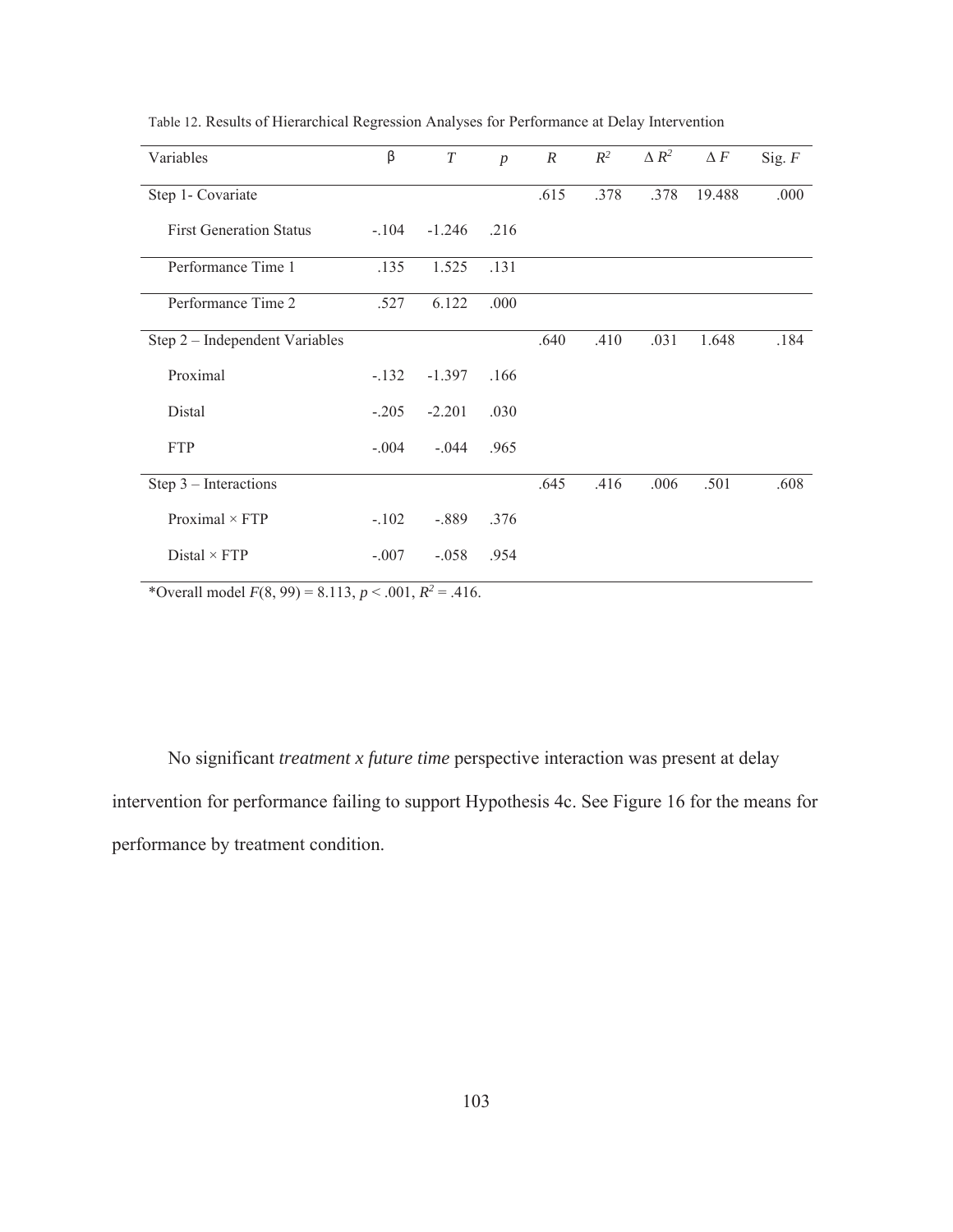

Figure 16. Means for Performance by Treatment Condition

#### **Summary**

 Hierarchical regression analyses were conducted to test the effect of a utility-value intervention (proximal utility-value, distal utility-value, summary) and students' future time perspective on two motivational (situational interest and perceived utility-value) and one performance dependent variable immediately after a three-week intervention and then three weeks after the intervention. Significant baseline differences indicated the need for gender to be entered as a covariate for both motivational variables (situational interest and perceived utilityvalue) and for first-generation status to be entered as a covariate for performance. Post intervention results showed that gender significantly predicted 11% unique variance in situational interest. Females had higher interest than males immediately after the intervention confirming prior research on the effect gender on motivation. There was no significant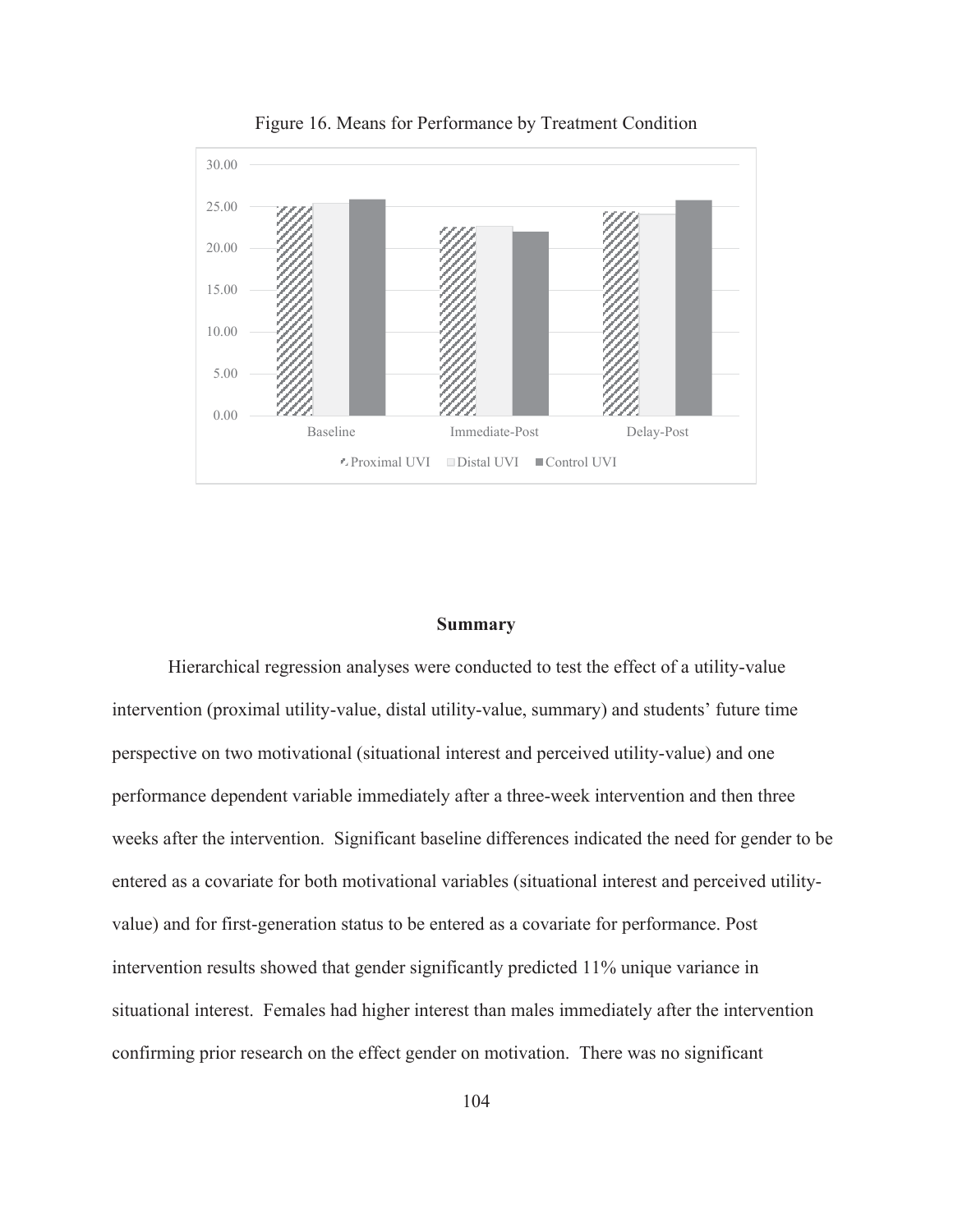predictive effect of gender on perceived utility-value and no significant predictive effect of firstgeneration status on performance.

The results from this study showed that although the utility-value intervention was successful in prompting students to generate value for neuroscience content in an introductory psychology course, the intervention did not result in students increasing their situational interest or their perception of value either immediately after the intervention or three weeks after the intervention as compared to the control group. Statistical power was sufficient for the postintervention analysis but not enough power for the delay analysis. Although the intervention did not successfully increase motivation, students' future time perspective did account for 8.5% unique variance in situational interest and 9.8% unique variance in perceived utility-value. Students with shorter future time perspective had both, higher situational interest and higher perceived utility-value than students with longer future time perspective regardless of utilityvalue intervention group. This result contradicted this study's prediction that although future time perspective would indeed have a main effect on motivation regardless of intervention group, students with longer future time perspective would show more motivation after the intervention rather than less motivation. There was no significant interaction between the intervention and future time perspective at post intervention or delay intervention.

No significant covariates, main effects, or interactions were found for performance at either post intervention or delay intervention. There was sufficient power to determine results at post intervention but insufficient power to determine results at delay intervention.

105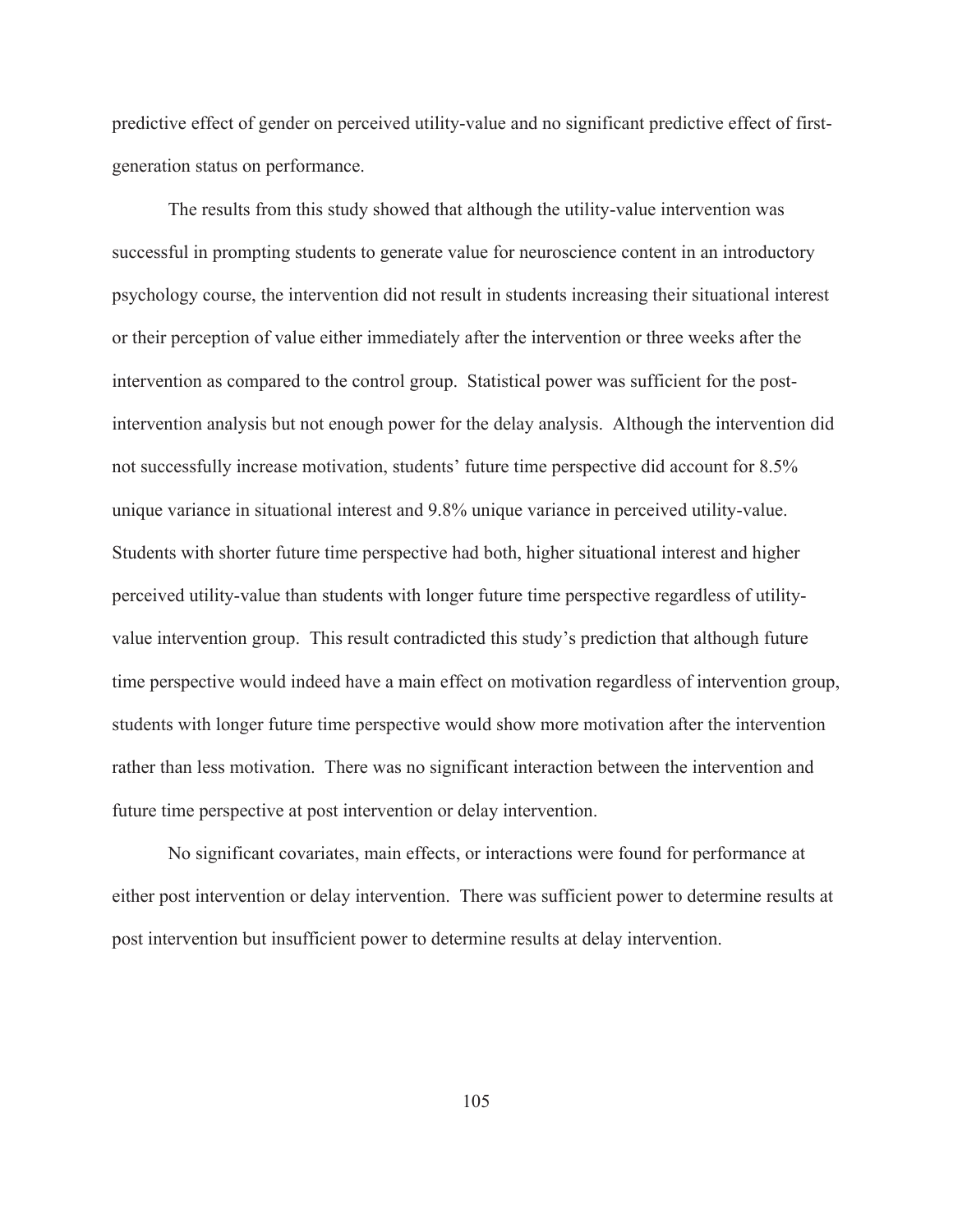#### CHAPTER 5: DISCUSSION

This study set out to address whether an intervention in which community college learners self-generate utility-value for neuroscience content in a psychology course would positively influence their motivation and performance. It also aimed to examine the varying contributions future time perspective by itself and when combined with the temporal aspects of utility-value. Expectancy-value theory and future time perspective theory were used as theoretical frameworks for this study. This section will summarize the overall findings of this study, explain its theoretical and methodological contributions as well as the theoretical, educational, and practical implications of the intervention. Furthermore, several limitations will be identified and future studies with community college students will be suggested.

#### **Findings**

Findings revealed that a three-week utility-value intervention did not enhance this set of community college students' interest, perceived utility-value, or performance. Although students were able to successfully self-generate value for the material of the course and relate it to their lives, the value generated did not influence any of these three outcomes either immediately after the intervention or three weeks after the intervention. Previous research with 4-year university student had indicated that utility-value generation should have enhanced interest and value, especially for struggling students (Hulleman et al., 2010). Almost one-third of first-year community college students take remedial coursework as compared to approximately one-fifth at 4-year universities. Perhaps because many community college students struggle with underpreparedness (Butcher & Visher, 2013; Wang, 2009), they didn't expect to do well in the course, even if they were able to identify how it might align with their futures. Additionally, firstgeneration students struggle to connect course content to future vocational lives and this can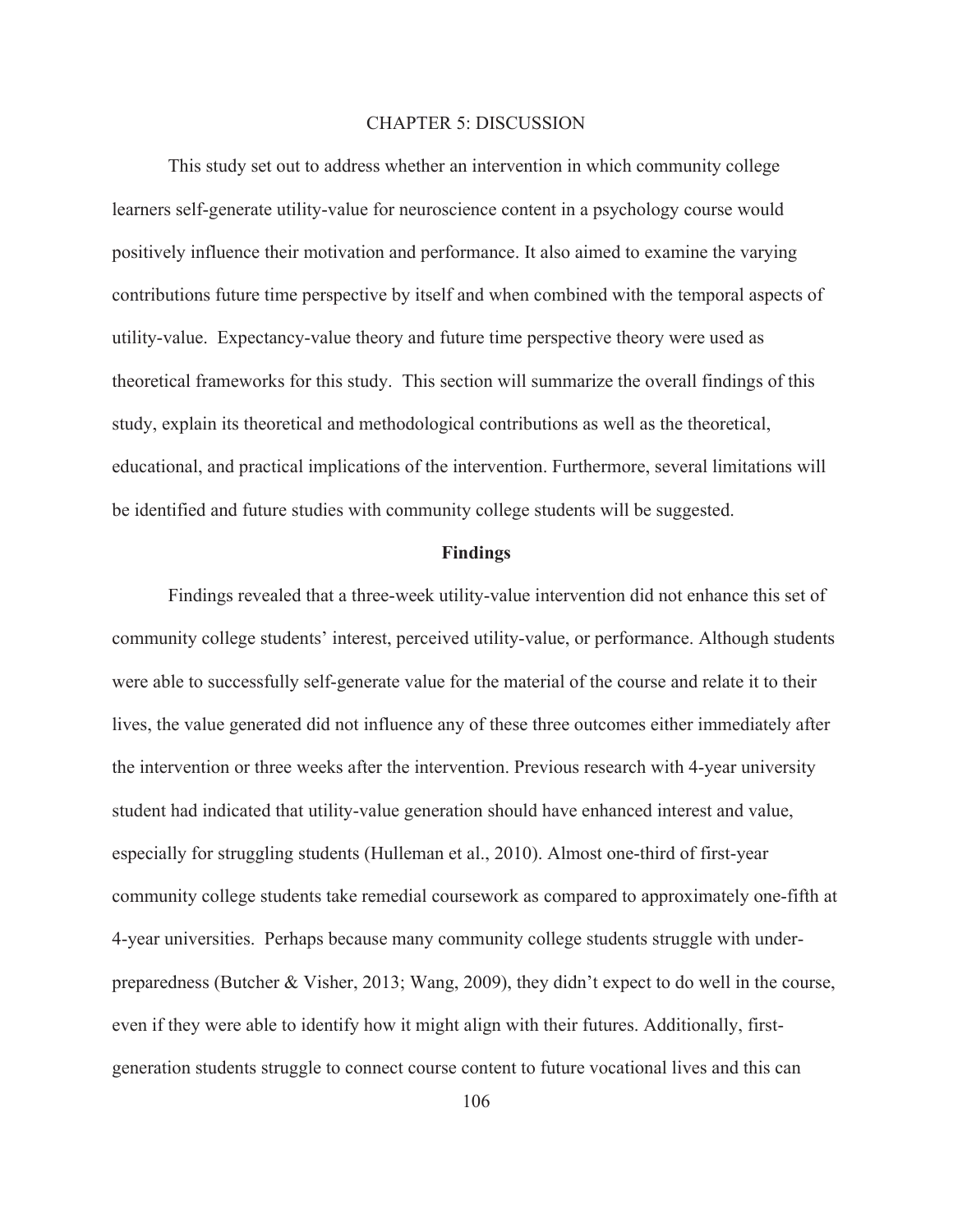produce frustration, in particular when they are lacking confidence in their preparedness (Atherton, 2014). Over half of the students in this study were first-generation college students.

 Expectancy-value theory proposes that students who have high performance expectancies are more likely to perform the task and perform it better than those who do not (Eccles et al, 1983; Eccles & Wigfield, 2002; Wigfield & Eccles, 1992; 2000). Expectancies were neither manipulated nor measured in this study. It is possible that students might have had low confidence in their ability to understand neuroscience content and therefore their motivation did not increase as expectancy-value theory would predict. Prior studies also suggest that projecting oneself into the future is a difficult task, especially for underprepared students (Canning & Harackiewicz, 2015; Schecter et al., 2011). This study's student population might have struggled to meaningfully connect the course content with their future lives and consequently resorted to creating arbitrary connections with the immediate goal of completing the assignment and earning their points.

Prior research has found that students in U.S. Western culture favor immediacy as reflected in their preference for relating course content to their present rather than to their future lives. Schecter et al. (2011) found that Westerners, as compared to East Asian students, responded with increased interest and perceived utility-value for a course after generating proximal value than after generating distal value. The Westerners in Schecter et al. (2011) did not benefit from generating distal value. In the present study, the final student sample consisted of 10% Asian learners, although, it is unknown as to whether these students were born and raised in East Asia or were Western-born. Ninety percent (90%) of the participants were non-Asian students of varying ethnic and cultural backgrounds.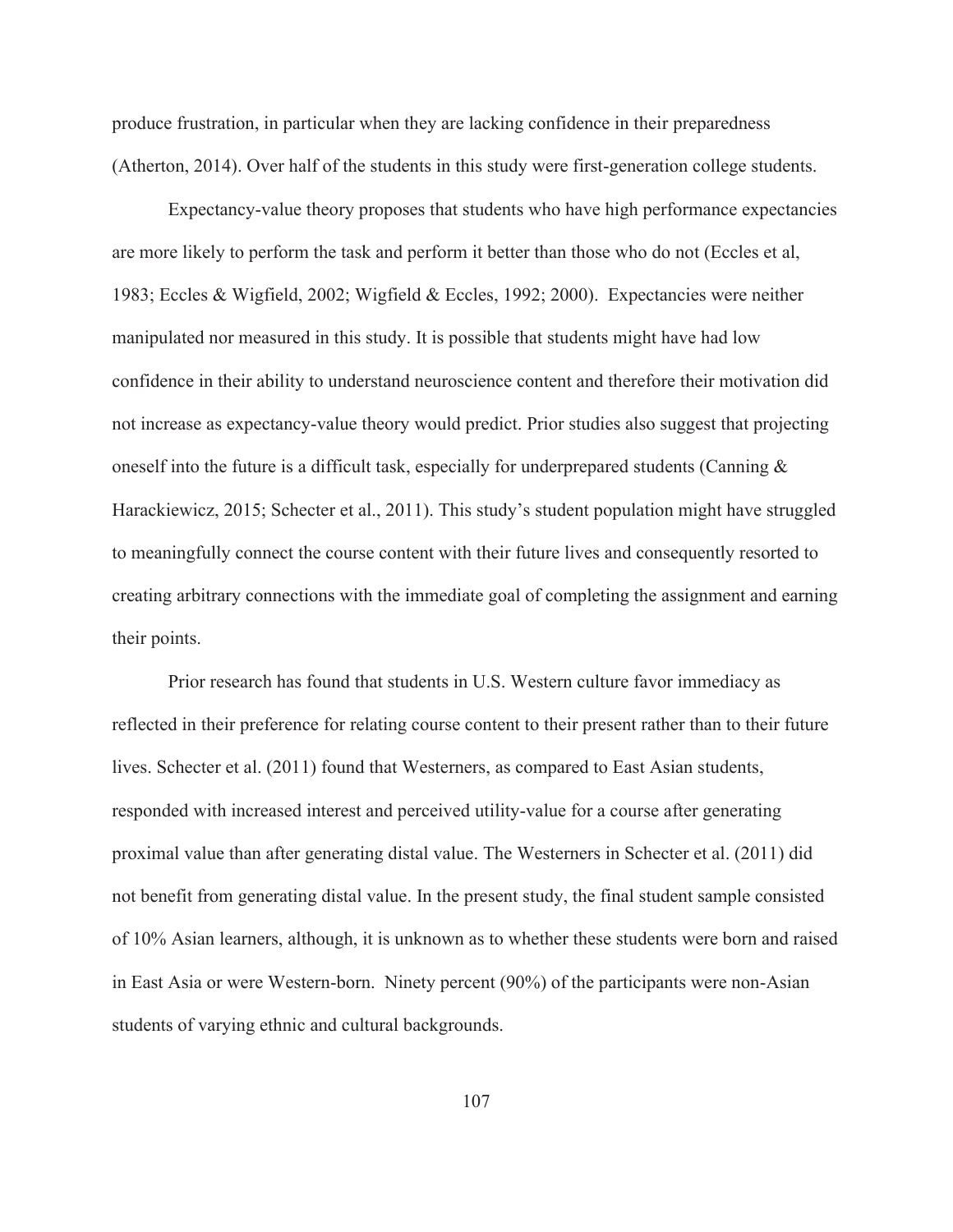The manipulation check revealed some unexpected patterns in students' ability to generate distal utility-value. To assess the extent to which students in the proximal and distal value-generation conditions actually generated their respective types of value, the intervention writing assignments were segmented and coded. The number of proximal and distal personal connections to the course content were analyzed. Students in the proximal value condition were asked to generate connections for "short-term, immediate, present for self or other," and students in the distal value condition were asked to generate connections for "long-term, future, more than 1 year away, for self or other." Past research has shown that future-oriented thought occurs naturally and without prompting (D'Argembeau, Renaud, & Van der Linden, 2011). Students who were asked to generate proximal value, they did so easily and many of the students who were prompted to only summarize content and to not generate any value, naturally generated proximal value, However, when students were prompted to generate distal value beyond a year away, students struggled to project their lives that far into the future and defaulted to generating proximal value. For example, two students assigned to the distal condition who were able to connect to their future stated "for instance, if one of my future students had a dopamine deficiency, they wouldn't be able to pay attention or learn like the rest of the class," and another one wrote "it is important to maintain a good body posture, to maintain a good spinal cord posture to prevent back disorders or spinal vertebrae issues in the future." In contrast, two students who were also assigned to the distal condition but struggled to connect to their future stated "when sleeping you become more alert, and understanding of the things around you," and another one wrote "the other day, one car tried to merge into my lane and I was not paying attention to it and I almost hit that car in the back." In D'Argembeau et al. (2011), far away future events are generated less often than future events that are nearer in time. Thoughts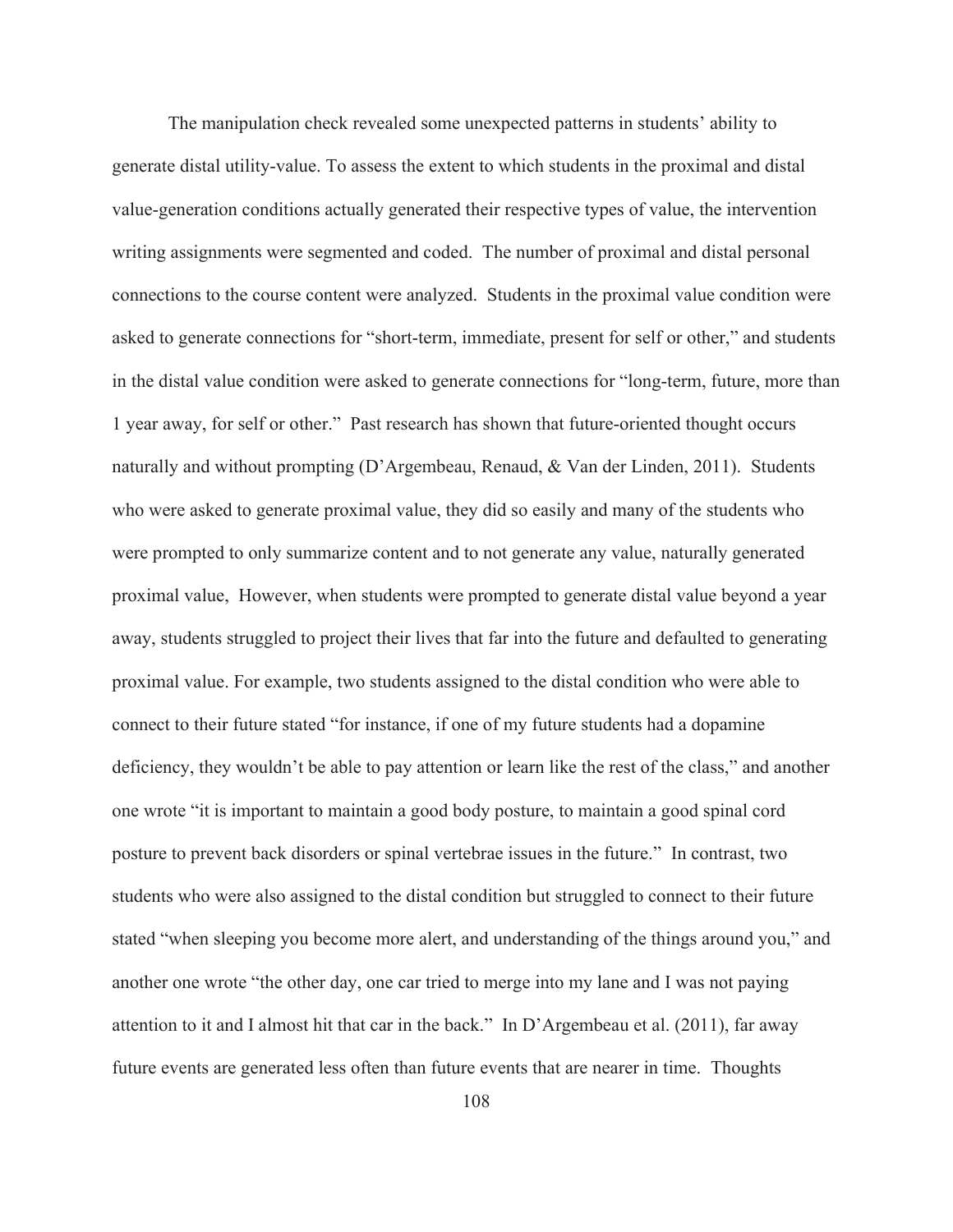generated by participants in their study consisted of 31% for that same day, 57% were for under a year and only 12% were for over a year away. This is significant because students attend college to improve their chances for a better future, yet they seem to struggle to form mental representations or to project themselves beyond a year into their future. Husman and Shell (2008) constructed and validated a future time perspective scale within the context of academic motivation. Their scale included a measure of extension (psychological distance) which tested six months as a possible future benchmark of the structure of students' academic future. Results from the present study which used a year as a distal value intervention suggests that six months may, in effect be the reasonable boundary by which students are able to forecast their lives while a year may be too challenging. Because community college students are less academically prepared than university students and struggle with college-level courses, it follows that community college students would also struggle with forecasting their life longer than six months away.

The results from the future time perspective analyses provide evidence as to why this study's value intervention may have failed to increase situational interest and perceived value. Future time perspective (individual differences in perspectives of the future) did predict students' situational interest in the course and also perceived value for the course immediately after the intervention. Specifically, students with short future time perspective, that is students who neither plan for the distant future nor have clarity about their future needs (Husman & Shell, 2008), showed more situational interest in the course and perceived more value for the course than students with long future time perspective, contrary to this study's predictions. Perhaps students with long future time perspective were more advanced in their career planning and already had committed to a major so the course content presented to them was not necessarily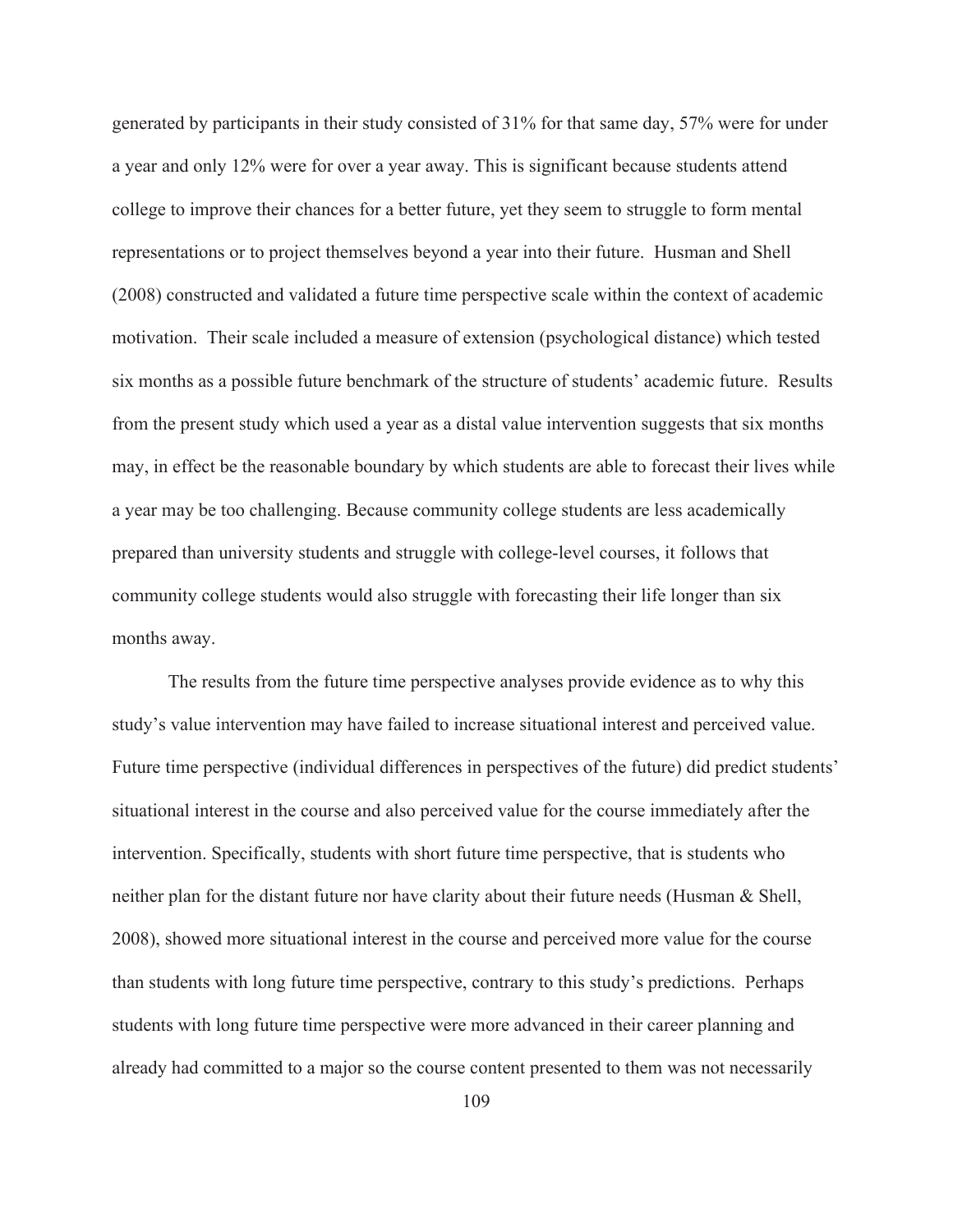aligned with their career goals. Students with longer future time perspective may have therefore considered the utility-value assignments as just a means to a grade rather than actually a way to internalize interest or value for the course material. In contrast, students with a shorter future time perspective may have been still undecided in their field of study or uncertain about their major selection and may have been open to actively processing self-persuasive messages about how neuroscience course content may possibly fit into their emergent career goals (Acee & Weinstein, 2010; Allen & Robbins, 2010; Glynn et al. 2007).

Although gender was not part of the predicted hypotheses, significant gender differences emerged for baseline situational interest and perceived utility-value requiring gender to be used as a covariate for these outcomes. These gender differences support prior findings revealing that girls report higher levels of academic motivation as compared to males (Bugler, McGeown, & St. Clair-Thompson, 2015). Bugler at al. (2015) found that females hold higher academic motivation in the areas of valuing, learning focus, task management, and persistence, as compared to males. However, girls also report some maladaptive motivation such as higher levels of performance apprehension and anxiety. Furthermore, Eccles, Wigfield, Harold, & Blumenfeld (1993) found that females hold higher academic value for English and reading than males do, whereas males value sports activities more than females. Female students in this study outnumbered male students by 2 to 1 and the male non-completion rate was greater, which may additionally explain the lower motivation in male students.

This study contributed significant methodological strengths to utility-value intervention and future time perspective research. The double-blind, randomized nature of this experiment offers confidence in the results. Furthermore, this study was extended longitudinally by testing outcomes immediately after the intervention and then three weeks post intervention whereas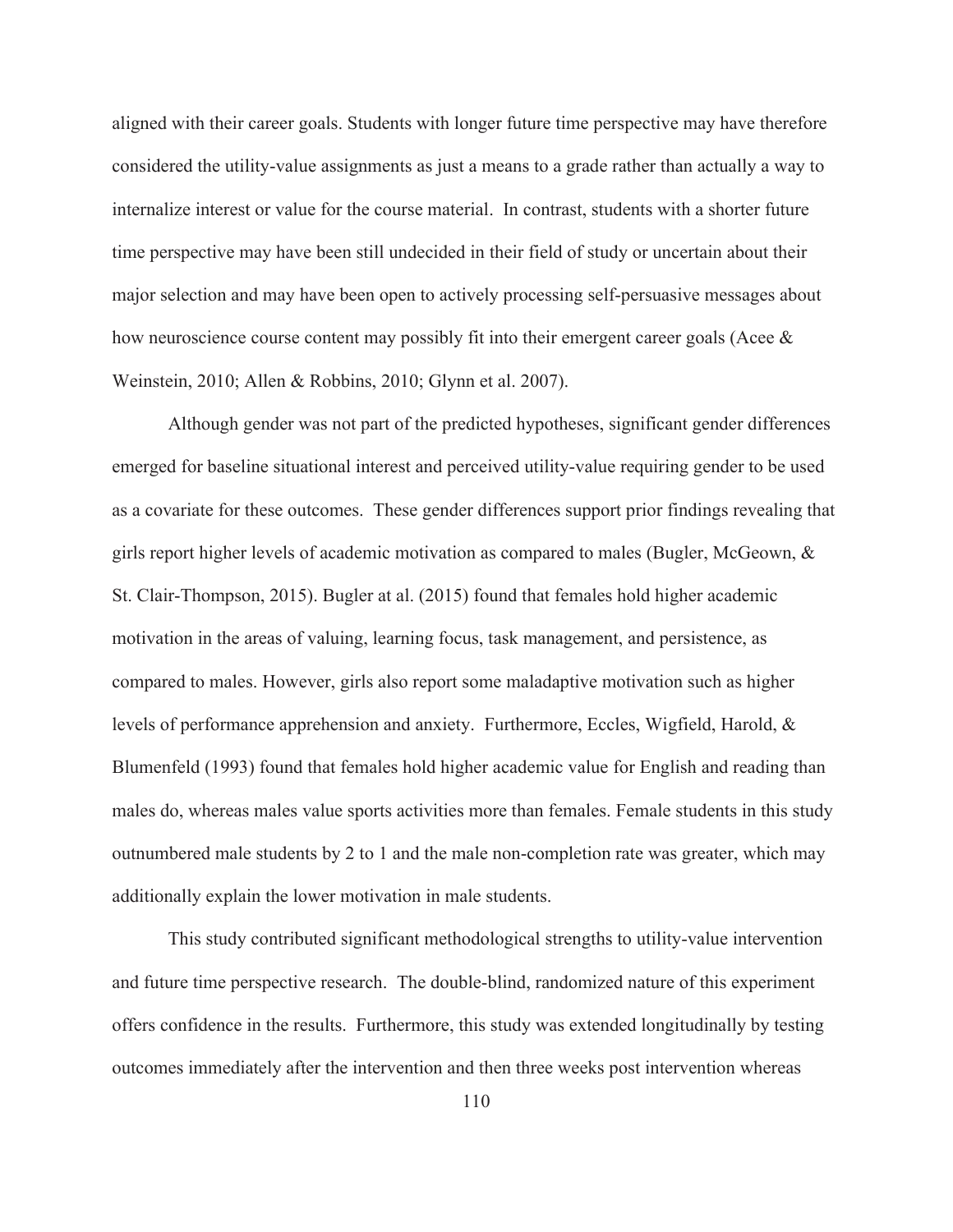many intervention studies only measured outcomes once at post-intervention (e.g., Harackiewicz et al, 2012; Rozek et al, 2014; Schecter et al, 2011). Up to this point, very few studies had conducted utility-value interventions within a community college population (Canning, 2016; Canning et al., 2019) which has been in great need of motivation research.

#### **Theoretical Implications**

#### **Expectancy-Value Theory**

These findings indicate that the effectiveness of utility-value interventions found in 4 year university settings may not generalize to the community college setting (Canning , 2016; Canning et al., 2019). Although gender differences in motivation do persist such that females are more motivated than males, studies with community college students have not yet resulted in gains in situational interest, perceived utility-value, or performance as a result of self-generating either proximal utility-value or distal utility-value. Perhaps learners in this study did not internalize the value needed to increase their interest and perceived value for the class. It is possible that their interest for the distal content needed to be more intrinsic and internalized rather than situational, and value needed to be more intrinsic and personally meaningful rather than utility. D'Argembeau et al., (2011) found that people rate thoughts for the far future as more personally important than thoughts for the near future. Additionally, the present study further supports previous findings that students from Western U.S. culture struggle to project themselves into the future (Schecter et al., 2011).

Upon further evaluating the intersection between utility-value and future time perspective, the distal value generation activities may have been unintendedly tapping endogenous instrumentality in addition to utility-value and future time perspective. In the distal value generation activity, students generated personal, educational, or professional value for the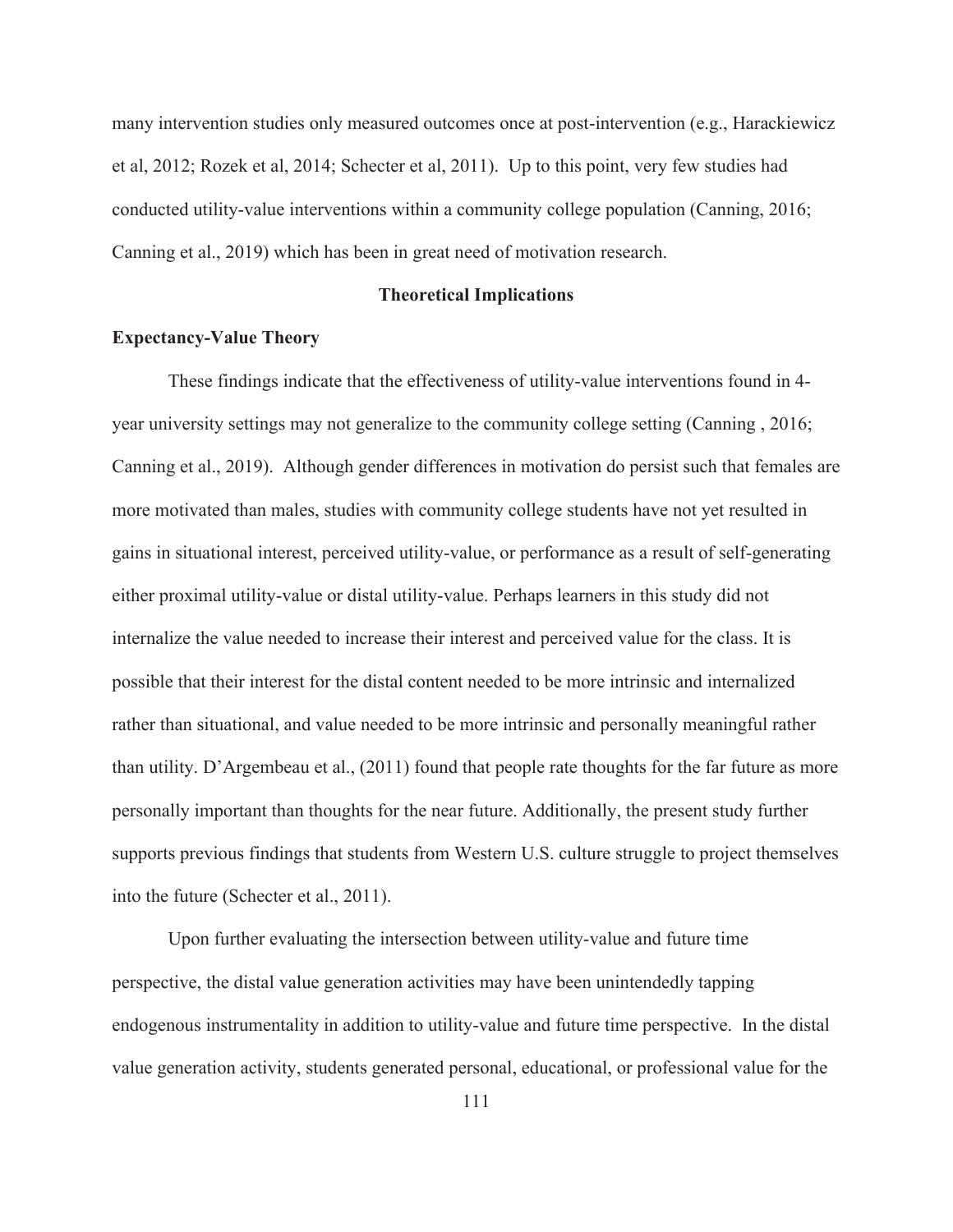content more than a year into the future. Endogenous instrumentality refers to the "perceived usefulness for developing knowledge and skills related to a course for the attainment of future goals" (Acee & Weinstein, 2010, p. 492), which is closely related to the distal utility-value condition in which learners were to identify "the importance of the task for some future goal that might itself be somewhat unrelated to the process nature of the task at hand" (Eccles et al., 1983, p. 89). For example, a high school student who wants to be an architect and travel all over the world designing buildings is required to take advanced math and physics classes, even though she has little interest in math or physics. Her negative attitudes towards math or physics need to be overcome by her goal of being an architect because math and physics are instrumental for her to achieve this goal. Consequently, the value for math and physics needs to increase (utilityvalue) so that she can reach her future goal of being an architect, which is unrelated to the task at hand (math and physics).

Hilpert et al. (2012) emphasized that whereas endogenous instrumentality is focused on learning and mastery in relation to future goals, exogenous instrumentality is focused on completing tasks outside of the goal itself to attain the goal. Perhaps this explains why a utilityvalue intervention alone was not effective in the current study. Students' extrinsic or exogenous instrumentality was possibly being tapped rather endogenous instrumentality. Because the majority of students in this study were not psychology or neuroscience majors, it may have been too immaterial for them to reach into their future to connect the coursework to their career. The course content may have seemed irrelevant to them because it was not properly aligned with their chosen career or field of study and they were just performing the value generation activity for the purposes of the course assignment and did not develop interesting in mastering the content. This suggests that for the intervention to have benefitted this sample of community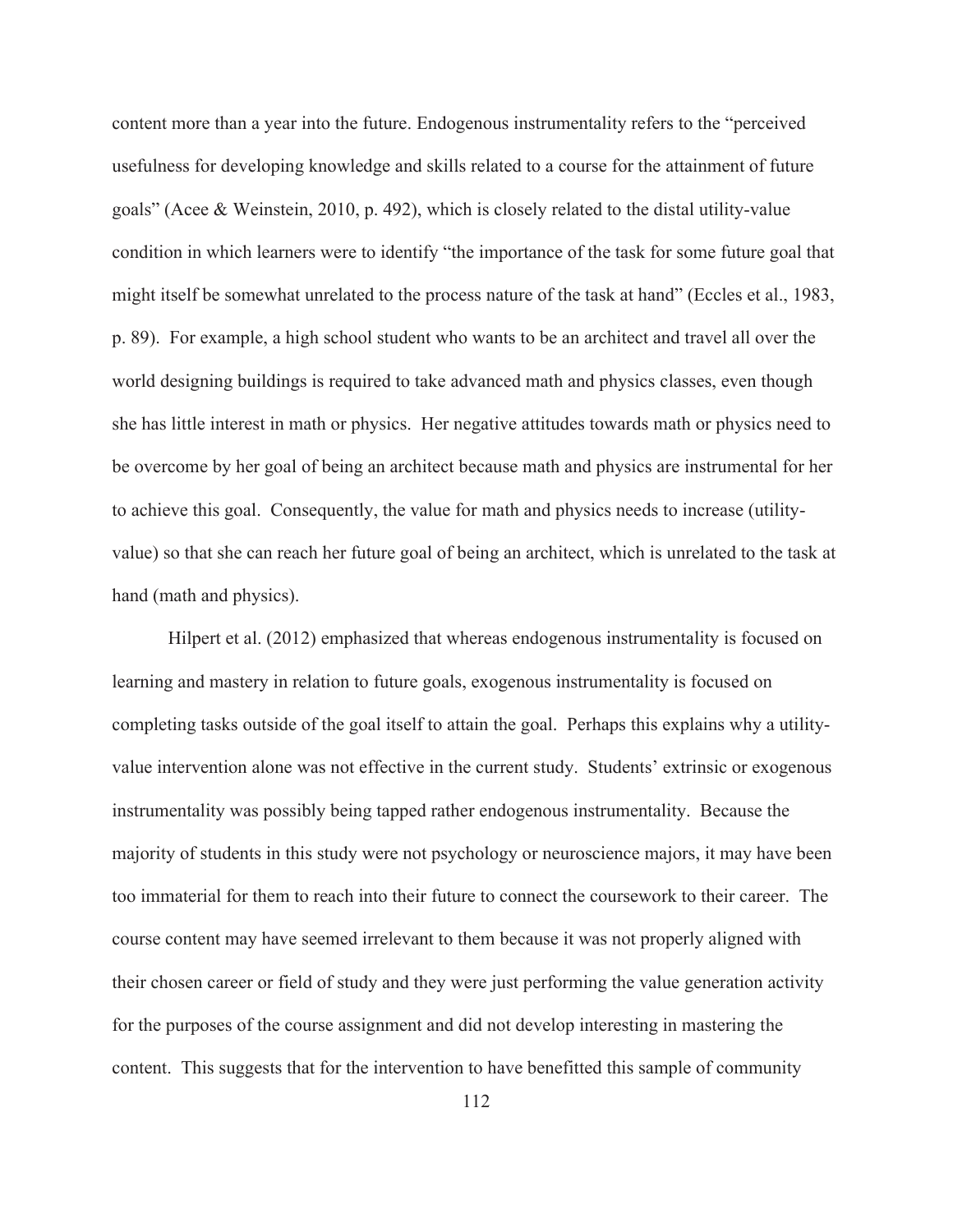college students, the interest generated might have needed to be more intrinsic rather than situational and the value generated would also have needed to be more intrinsic rather than utility. This presents an intervention challenge because external motivators are much easier to manipulate than internal motivators (Acee & Weinstein, 2010; Glynn et al. 2007; Harackiewicz et al., 2014; Hulleman et al., 2010).

### **Future Time Perspective Theory**

This study is the first study to use the future time perspective scale within the context of a utility-value intervention with a diverse community college sample. Prior future time perspective intervention research has focused on either middle-school students (Schuitema, Peetsma, & van der Veen, 2014) or upper- and lower-division university students (Hilpert et al., 2012; Husman & Shell, 2008; Park, Rie, Kim, & Park, 2018). Although future time perspective did not moderate the effect of the utility-value prompts on situational interest, perceived utilityvalue, or performance as predicted, it did significantly predict situational interest and perceived utility-value for these students. The most interesting finding was that students with a shorter future time perspective were more interested and perceived more utility-value for neuroscience content within a psychology course than students with a longer future time perspective.

In support of Canning et al. (2019), the current study showed that community college students struggle with connecting the present with their future lives, particularly if the intervention is in writing and the content is challenging. This study contributes to emerging evidence indicating that utility-value interventions have not yet benefitted community college students, specifically, lower performing students or under-prepared students. Prior evidence of under preparedness in these populations may result in written utility-value interventions being more problematic for community college students because of multiple challenging requirements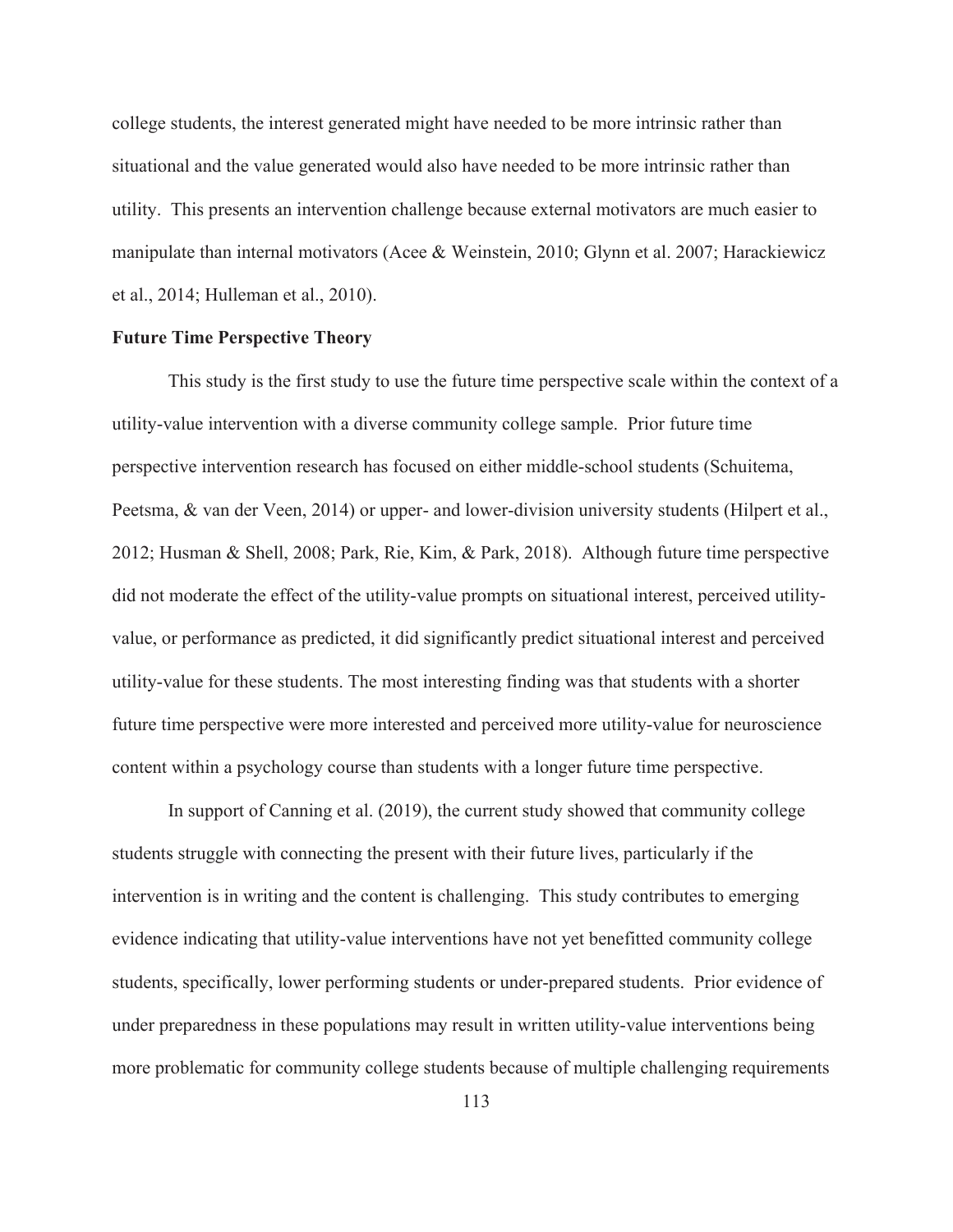within the intervention. Students are asked to compose essays from difficult course material (neuroscience) and thus required to not only comprehend the difficult course material, but then extend it into their far futures. Lower-performing students may be threatened by these types of activities because they may lack enough confidence or ability to perform the writing activity or to comprehend the material (Canning et al., 2019). Britt, Pribesh, Hinton-Johnson, and Gupta (2018), implemented a mindful breathing intervention with 277 community college students to try to reduce writing apprehension and improve writing. Results showed that students' writing apprehension was successfully reduced in an introductory writing class. Researchers reasoned that writing apprehension may have been masking students' actual cognitive awareness of the writing assignment. Students may have had the cognitive awareness of what they wanted to express, but factors such as evaluation apprehension may have been hindering the writing process needed for idea development (Daly, 1978). S2tudents who have high writing apprehension write qualitatively different than students with low writing apprehension as displayed in measures of general verbal ability, reading comprehension, word usage, writing conventions, writing length, and writing performance (Daly, 1978; Faigley, Daly, & Witte, 1981).

#### **Educational and Practical Implications**

 It is important for educators to be mindful that certain learning strategies can decrease, rather than increase motivation in struggling learners. In this sample of community college students, self-generating utility-value did not help them to increase their interest or value perceptions for important neuroscience content. Additionally, they struggled to generate connections between the challenging material and their future lives. Not only was the material difficult to comprehend, then they were assigned an additionally difficult task of creating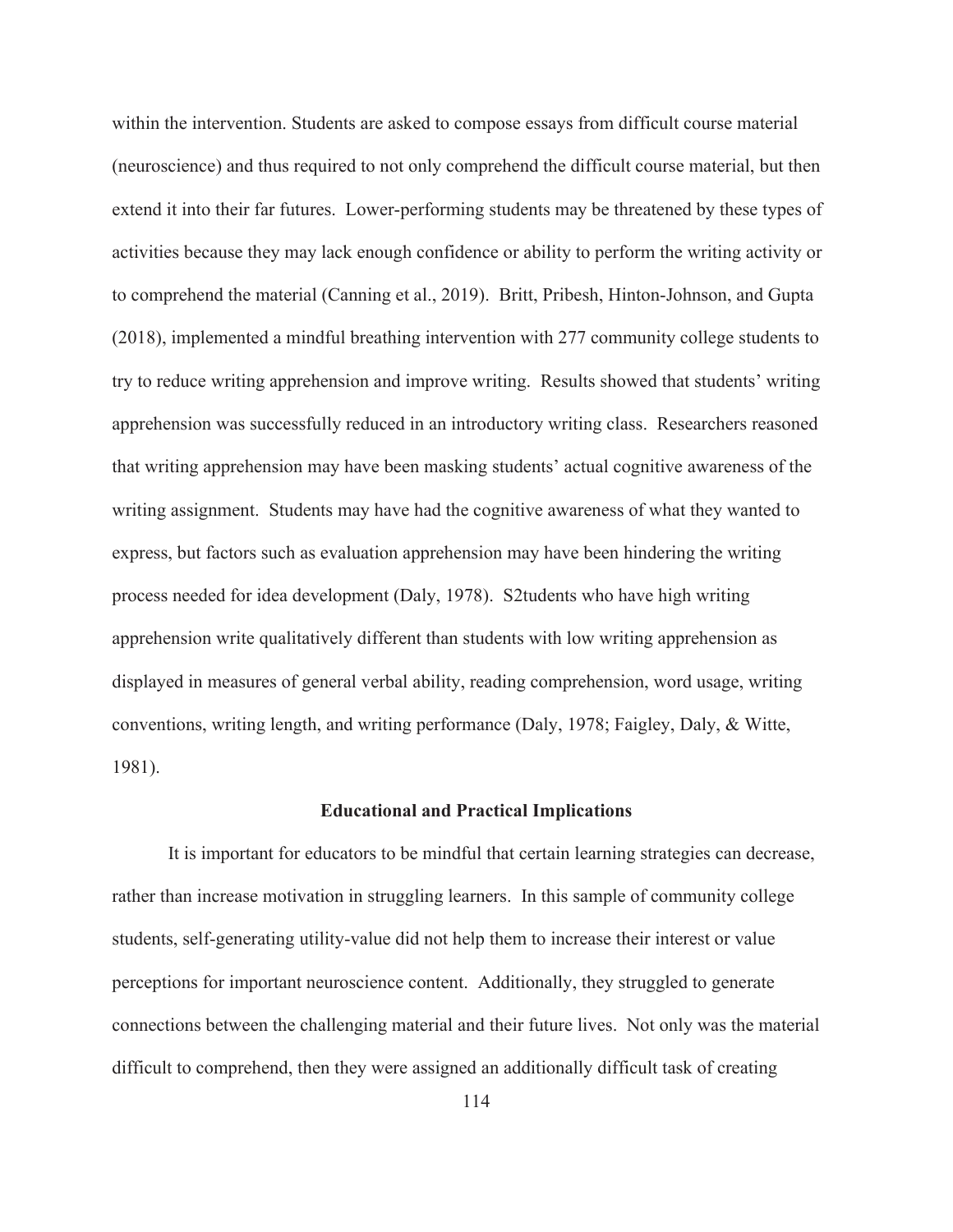fictional future mental representations of themselves benefitting from the content. These two challenging tasks may have rendered null the potential benefits of the intervention. Although prior research has demonstrated that utility-value interventions can help to motivate lower performing students at a four-year university, the results were reversed with this community college sample.

In a recent study with community college students, Canning et al. (2019) found that a utility-value intervention undermined confidence in course preparedness, course performance, and competence valuation represented by decreasing both, interested and perceived utility-value at the end of the course. These effects point to the importance of performance expectancies, which is the other construct of expectancy-value theory (Eccles et al., 1983; Eccles & Wigfield, 2002; Wigfield & Eccles, 1992; 2000). The current study's content likely undermined the participants' sense of competence because it was too difficult. Azevedo (2006) found that a sense of flexibility and sense competence within a task facilitates self-generation of interest**.** In this case, the mastery or competence element may have been missing. Performance expectancies were not manipulated or measured in this study; however, educators may achieve better results if they slowly develop a sense of mastery within their students prior to attempting to enhance interest or perceived value through a value-generation intervention. Perhaps it is necessary to build students' confidence and preparedness first if we are to ask them to create connections to their lives, particularly future connections with difficult course content. Confidence can be built through drawing from the accumulation of mastery experiences (Bandura, 1977; Bandura & Schunk, 1981; Gorges & Göke, 2015). Bandura and Schunk (1981), for example, found that learners increased intrinsic interest and self-efficacy in mathematics through the accumulation of mastery experiences in mathematics. Additionally, Luzzo et al. (1999) found that learners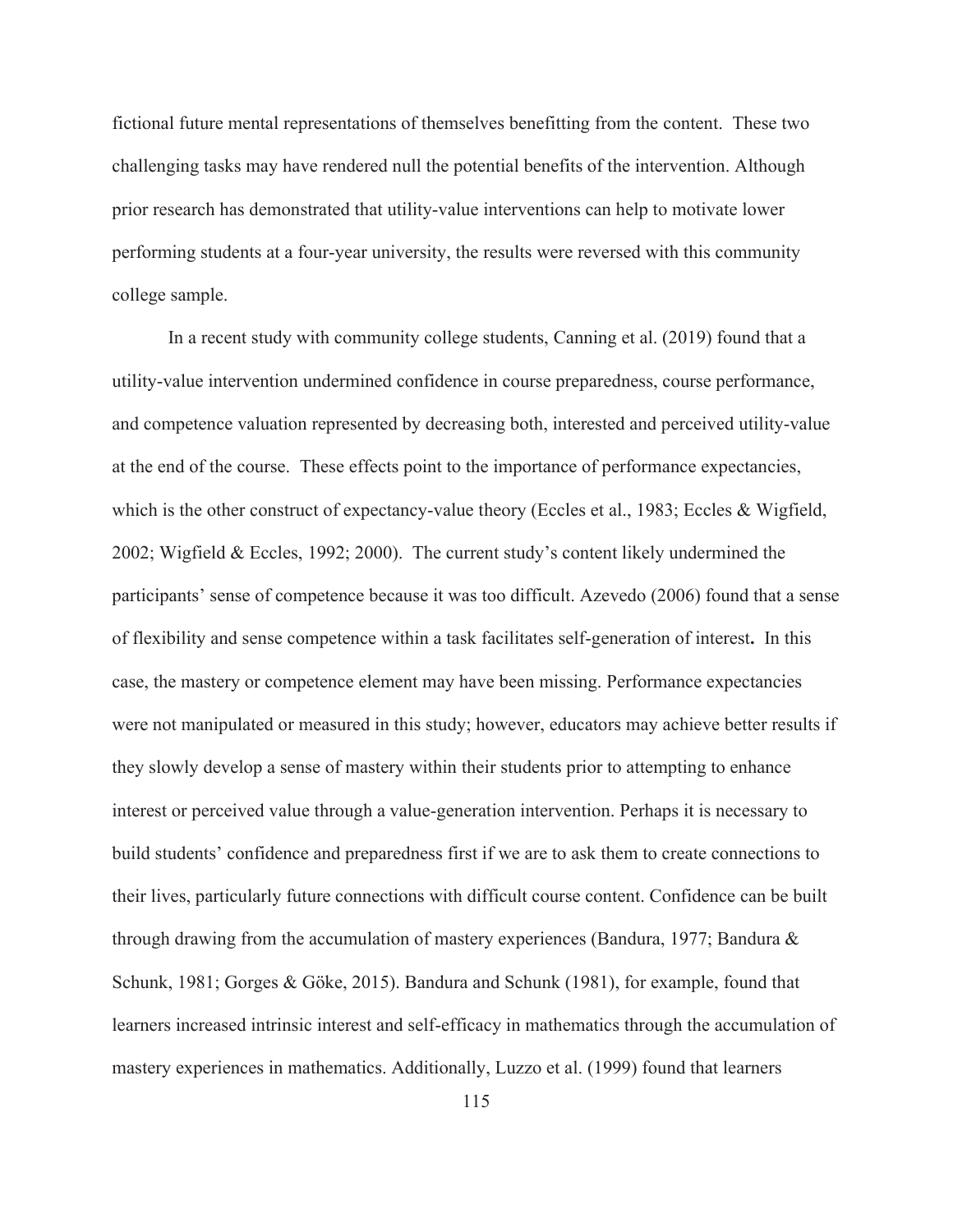increased their self-efficacy in math and science courses as a result of the accumulation of performance accomplishments. Prior research has found that directly-communicated utilityvalue messages may undermine performance for low-performing students. Therefore, the current study attempted to promote perceived autonomy by prompting students to self-generate value rather than to receive directly-communicated utility-value messages. Perhaps placing the onus directly on students to figure out connections between difficult content and their future lives was an additional threat to their motivation and performance. Canning and Harackiewicz (2015, Study 2) found that students with low initial performance expectancies benefitted from directlycommunicated utility-value if they had the opportunity to also self-generate utility-value. Students' utility-value, performance, and interest in a math task significantly increased because they had the opportunity to create their own examples of value after they had received initial guidance from directly-communicated utility-value information. This suggests that low expectancy students seem to benefit from instructor support to feel confident to self-generate value and that an intervention with scaffolded utility-value generation might have improved this study's results.

## **Limitations**

 Several limitations should be considered when interpreting the results from this study. First, because this study utilized students enrolled in a psychology course, the ecological validity was maximized while constraining the sample size. The intervention was conducted in ways to maximize its potential effects, such as increasing students' interest in the study, using quality instruments, and rendering findings applicable to a population which was not examined before, broadening the applicability of the intervention beyond published works. However, sample size compromised power requirements which were not fully met for this study. Although a total of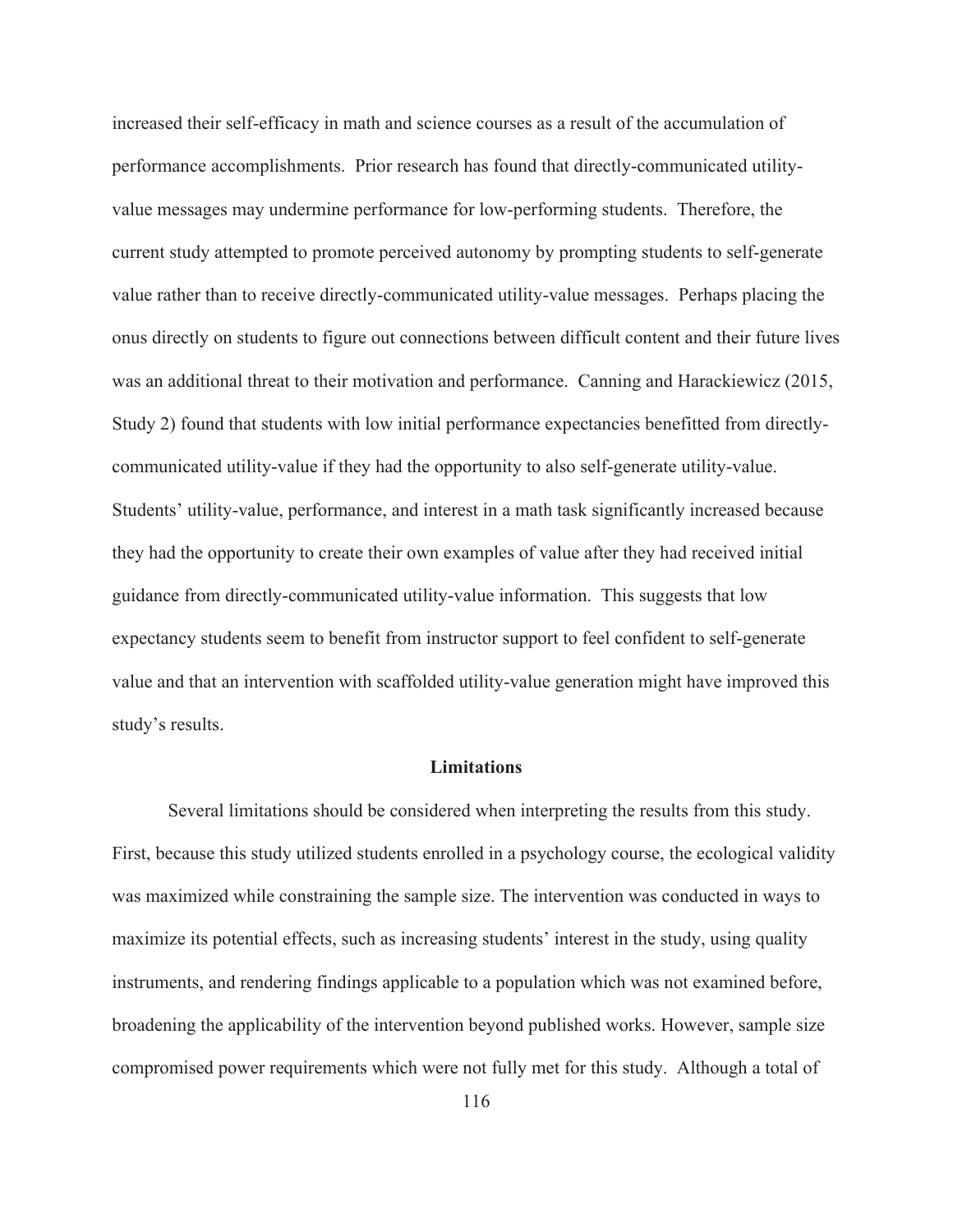184 students participated in the study, only 110 remained in the sample because of mortality and incomplete assessments and prompt completions. Although power was sufficient to detect some significant effects at post-intervention, it was insufficient for detecting any effects at delayintervention.

The removal of the 76 participants created additional problems. Participants who were removed for non-completion were those who missed class and thus likely had systematically lower motivation and performance, leaving a disproportional number of highly motivated students and higher performers in the sample. For example, students who were removed from the final sample ( $N = 76$ ) scored significantly lower ( $M = 22.89$ , SD = 5.762) than students who remained ( $N = 110$ ) in the final sample ( $M = 25.42$ ,  $SD = 3.437$ ) for Exam 1,  $t(175) = -3.665$ ,  $p =$ .001. Furthermore, demographics for the initial sample included 58% first-generation college students (54.6% in final sample), 37% male (31% in final sample), 41.3% Caucasian (41.7% in final sample), 22.8% Hispanic (20.4 in final sample), 8.7% Asian American (10.2% in final sample), 10.9% African American (7.4% in final sample) showing that the trend from initial sample to final sample was to disproportionately lose first generation college students, males, Hispanics, and African Americans and retain Caucasian and Asian American students. Canning et al, (2019) administered a similar utility-value intervention in which students completed three essays during the course, one per week. During the intervention, students were similarly asked to select a previous topic covered in the course and were asked to either briefly summarize the main points or to generate utility-value connections with their life. To determine the extent of utilityvalue articulated by students in the experimental condition, Canning et al. (2019) retained all students who completed the first 2 out of the 3 writing assignments to avoid the removal of large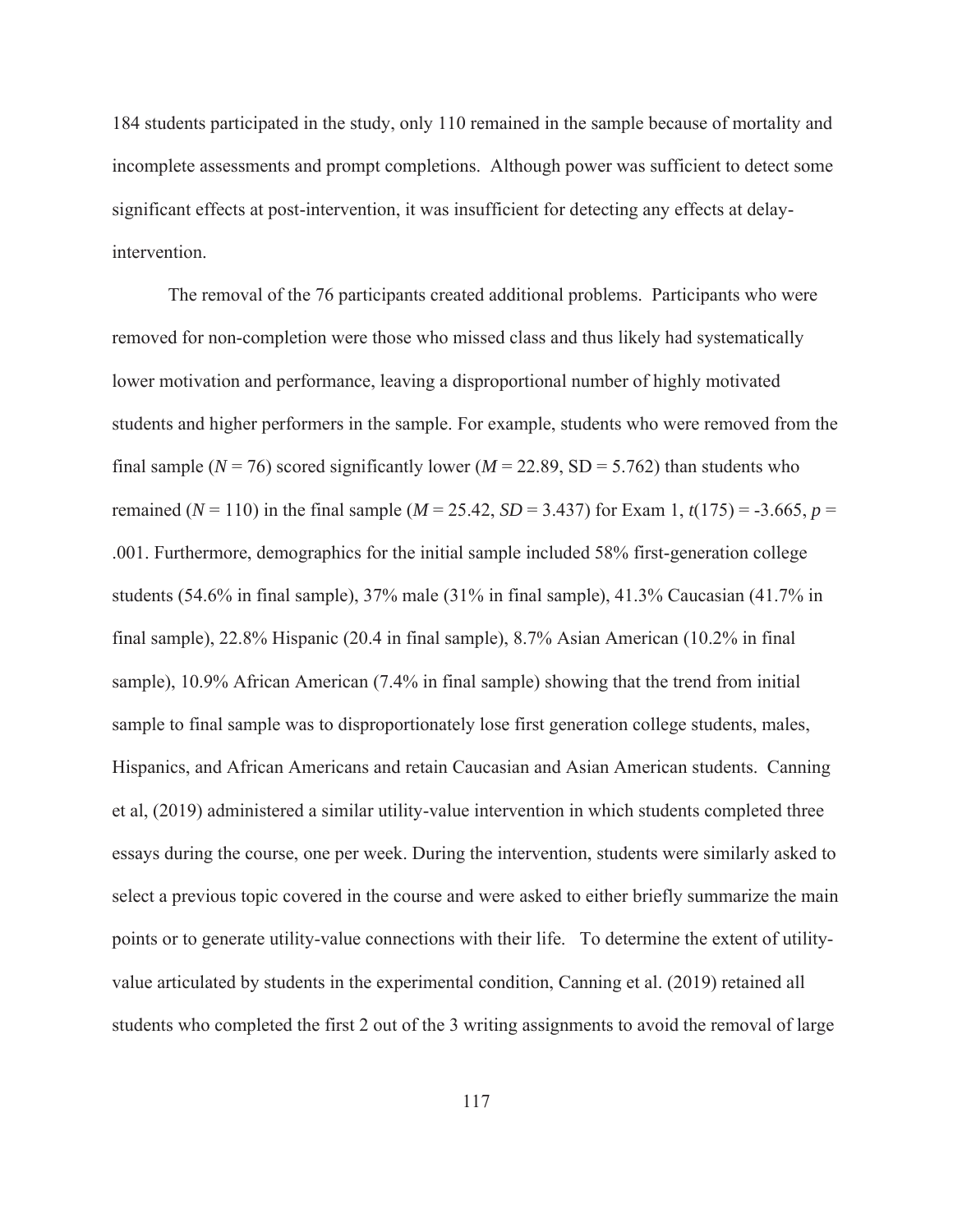portions of the sample whereas this study retained only students who completed all 3 writing assignments.

Generalizability of these results should be applied with caution. Although this intervention was conducted with a diverse sample with respect to ethnicity, age, first-generation status, major, and ability, it was applied in an introductory psychology course taught by the same instructor in the same classroom. More research is needed at various community colleges throughout the country with different instructors and subjects.

Additionally, because this intervention was implemented in the researcher's classroom, the instructional environment may have contained unintended embedded utility-value elements. For example, the instructor's course assignments that were not part of the study might have inadvertently contained activities in which students were asked to connect a particular lesson to the course content or perhaps the instructor might be used to prompt students to make connections to their lives as part of the regular course lecture. As a result, the control group may have received utility-value generation practice within the other assignments which could have inflated the interest and value effect of the control group resulting in non-significant differences when compared to the treatment groups.

Lastly, performance was measured with three different assessments. Performance outcome results would have been more reliable and valid if the exams contained identical items in each of the three administrations (baseline, post-, delay). However, the practice effect would have been enhanced from being tested with the same content and would have posed a different set of validity problems such as improved scores due to practice rather than to the effects of the intervention.

118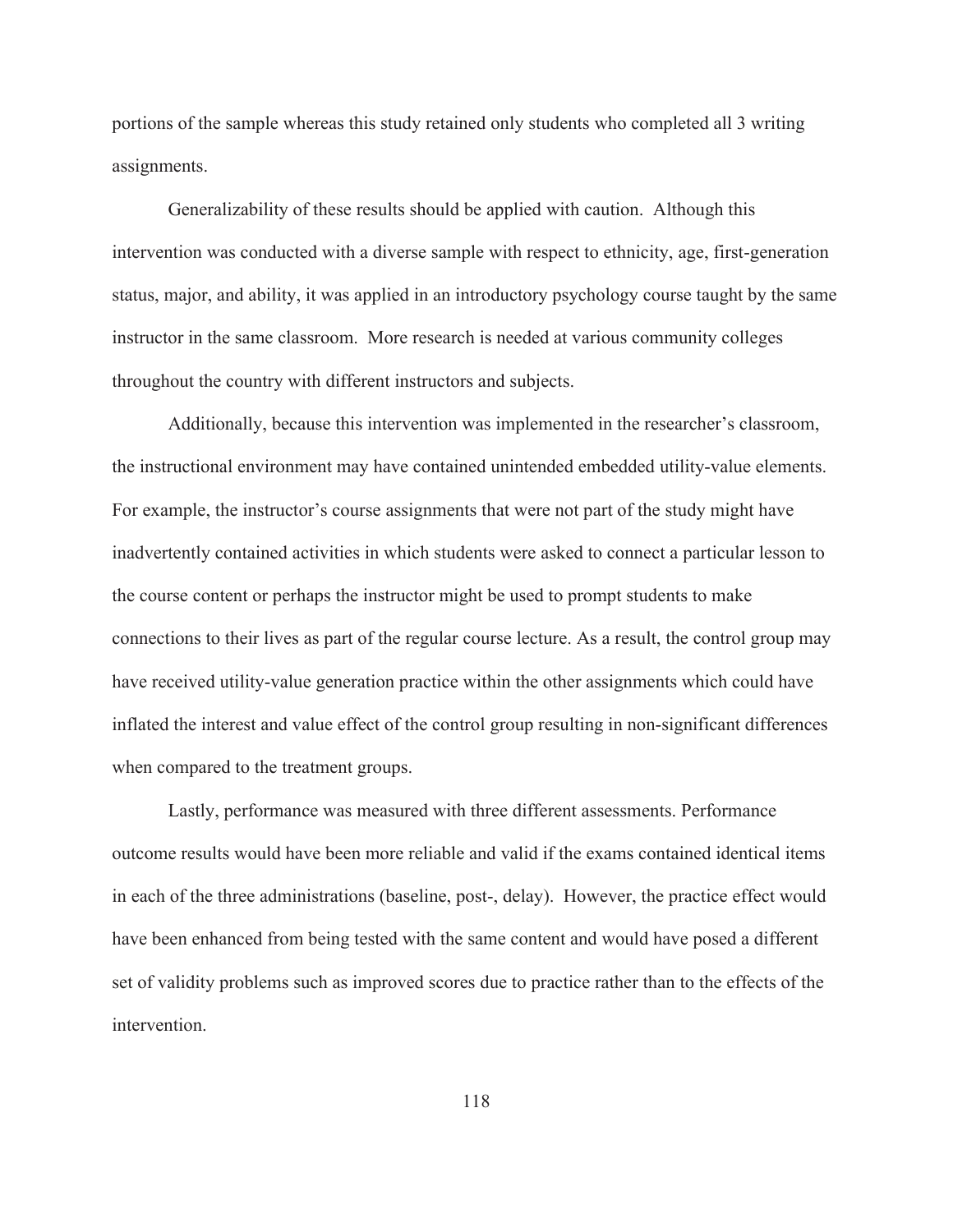#### **Future Directions**

Follow-up utility-value intervention studies with the community college student population should employ more intensive and interactive interventions in which students are guided through the process of making connections between their present and their future, assessing the speed at which the future is racing towards them with embedded strategies on how to manage it, and practicing imagining themselves as far into the future as possible. Incorporating scaffolding techniques with teachers and more advanced peers and providing examples in which students increasingly focus on projecting into their future could prove beneficial with community college students (Canning et al., 2019). Instructor-provided examples alone have shown to intimidate students with low ability and interest (Canning & Harackiewicz, 2015; Durik & Harackiewicz, 2007; Durik et al., 2015), however, a combination of instructorprovided examples and student-generated examples have shown to address that concern (Canning & Harackiewicz, 2015).

Taylor, Pham, Rivkin, & Armor (1998) showed that process simulation results in more effective outcomes than outcome simulation. They asked introductory psychology students to study for a future exam using either process simulation or outcome simulation. Students in the process simulation condition were asked to visualize they various ways they would use to study for the future exam to get an A. Outcome simulation students were asked to visualize themselves getting an A in the exam. Students who utilized process stimulation studied more, started earlier, and scored significantly higher than students in the control group. Students who utilized outcome simulation did not study significantly more or started significantly earlier than students in the control group and performed slightly better than the control group. In a second study, researchers found that process simulation improves performance over outcome simulation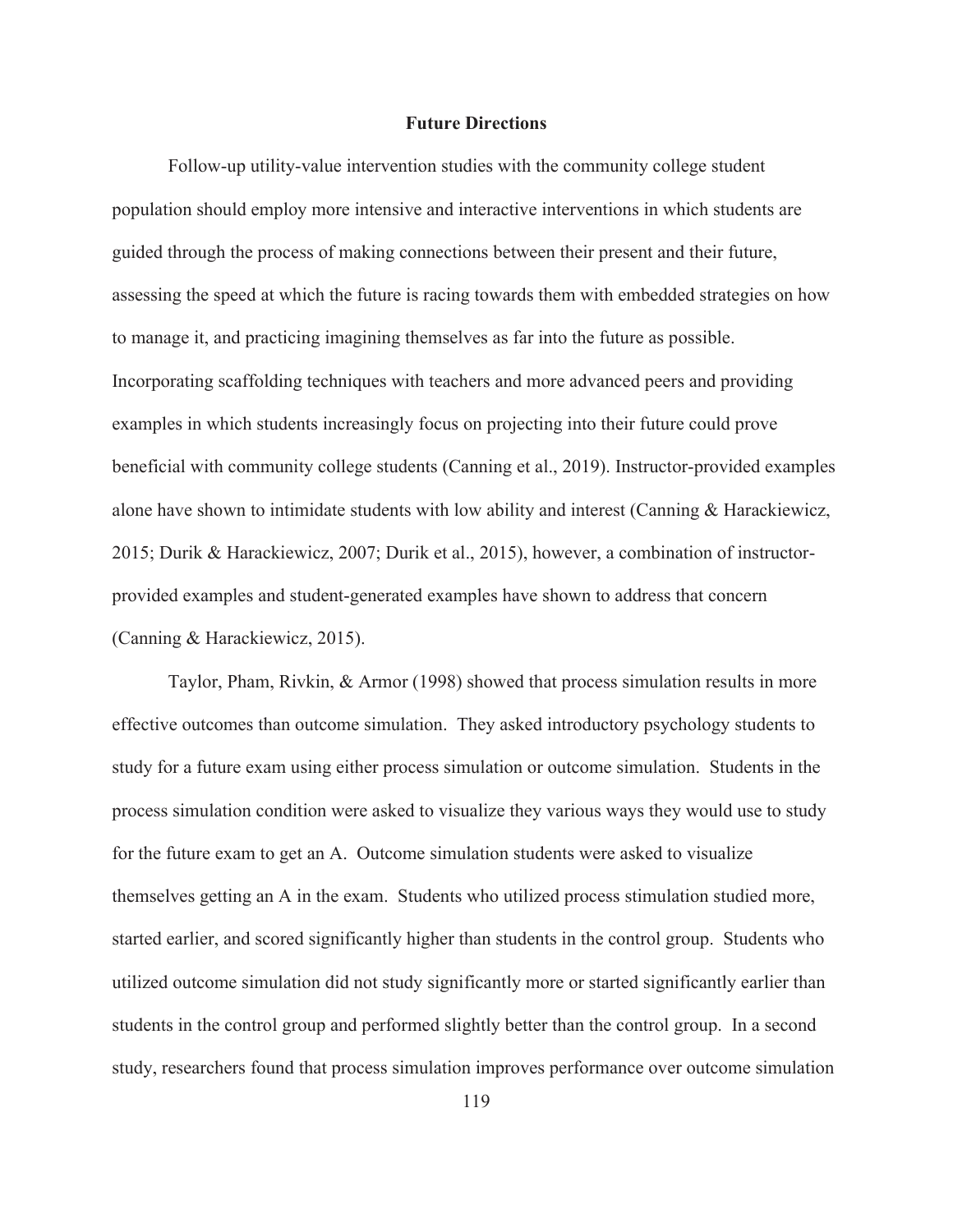because it engages the planning process in self-regulation in addition to regulation of emotional states such anxiety (Pham & Taylor, 1999). Future utility-value intervention research may benefit from engaging students into outlining the process (process simulation) by which they will attain a specific future self rather than only projecting themselves in a future time (outcome simulation), and also by engaging them into outlining the process (process simulation) by which they will attain this specific future self.

As several of these utility-value intervention studies have employed writing activities to increase value, a qualitative analysis of students' writing activities reveals additional reasons for the low effectiveness of utility-value interventions in community college students and for the struggles they encounter when connecting the content with their future.

Change in future time perspective was not assessed in this study, however, evaluating its state or trait nature in a pre-, post-, delay longitudinal study across a semester may provide clues as to whether students' ability to plan into the future can be successfully influenced. Furthermore, future time perspective scales need validation with 2-year college populations as most of the norming has been with upper-division university students.

Although manipulating performance expectancies may pose ethical challenges, it is recommended that research studies always include their measurement at each time period when performing utility-value interventions, even if only utility-value is manipulated. By measuring performance expectancies, we can determine whether performance apprehension or low performance confidence may have played a role in the interest and value effected by said interventions.

Utility-value interventions might also benefit from measuring the cost associated with increasing interest and value for the course content. Research on cost is emerging and may have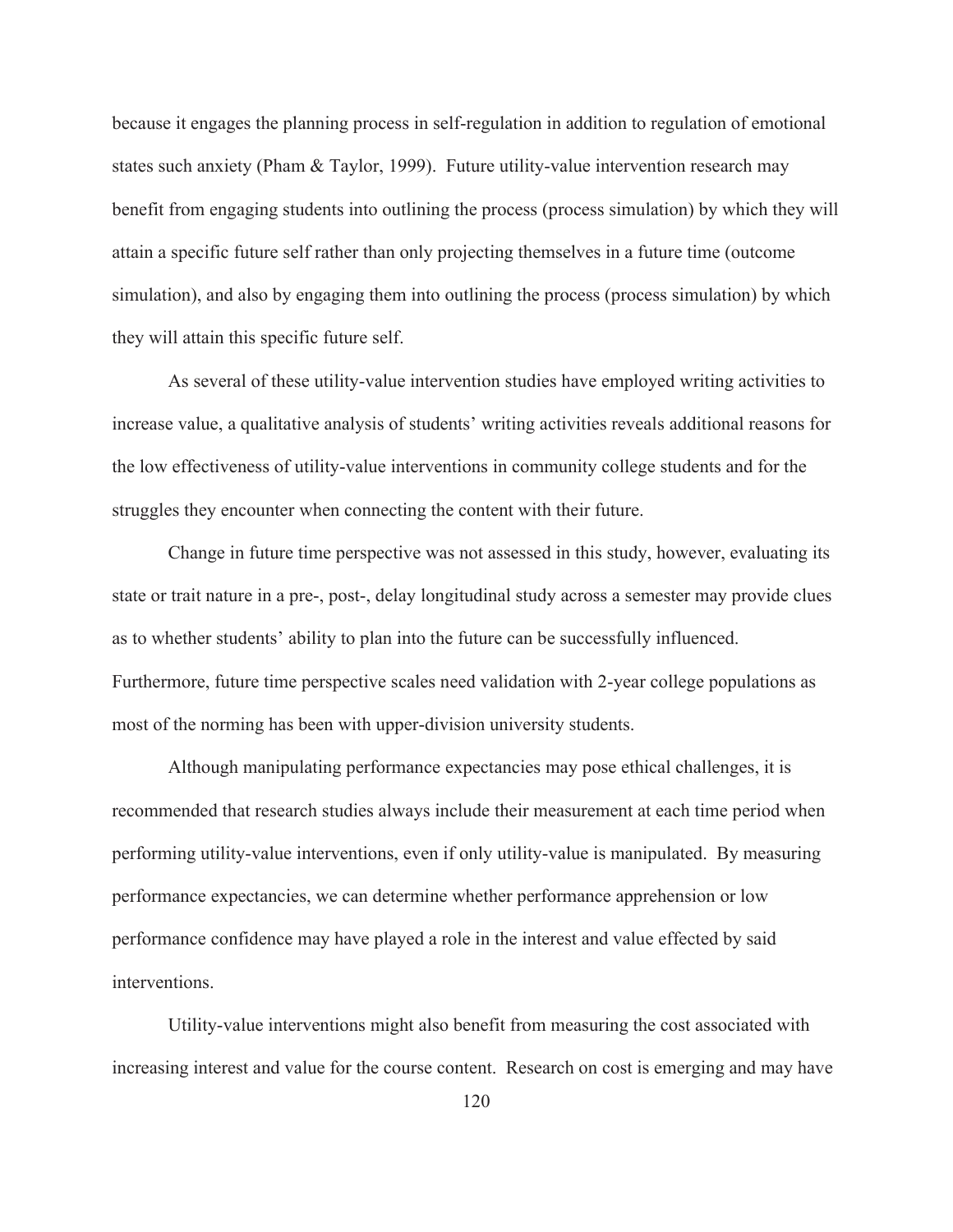a unique effect in the community college student population. The effects of psychological cost, effort, and loss of valued alternatives which represent cost may be magnified within this population.

Future research investigating whether developmental and neurological differences influence students' ability to simulate their future lives should be explored. Neural evidence shows that areas in the prefrontal cortex are more strongly activated by episodic simulation involved in future planning than in episodic memory which is involved in remembering the autobiographical past (Benoit & Schacter, 2015). There is also neural evidence that time perception is a neurofunction that does not fully mature until late adolescence and into adulthood (Smith, Giampietro, Brammer, Halari, Simmons, & Rubia, 2011). Smith et al. (2011) further found that adults have enhanced connectivity between the areas of the brain responsible for time perception and time discrimination compared to adolescents. Nearly 70% of the current study's participants were either adolescents or emerging adults under 24 years old. Adolescents rely on less specialized, more generalized regions such as the midline limbic and posterior brain regions for time perception. Educators must be consistently mindful of developmental maturation stages of cognitive functions when implementing cognitive activities that involve later-maturing brain structures. Despite neural evidence pointing to developmental differences in the ability of adolescents and young adults to project into the future, we can't ignore that students bring into the study additional psychological and social-contextual infividual differences. Emerging adulthood while attending a community college as compared to attending a 4-year university may be vastly different. Community college students may have more mixed responsibitities of adulthood such as working more, caring for children or parents, in addition to going to school as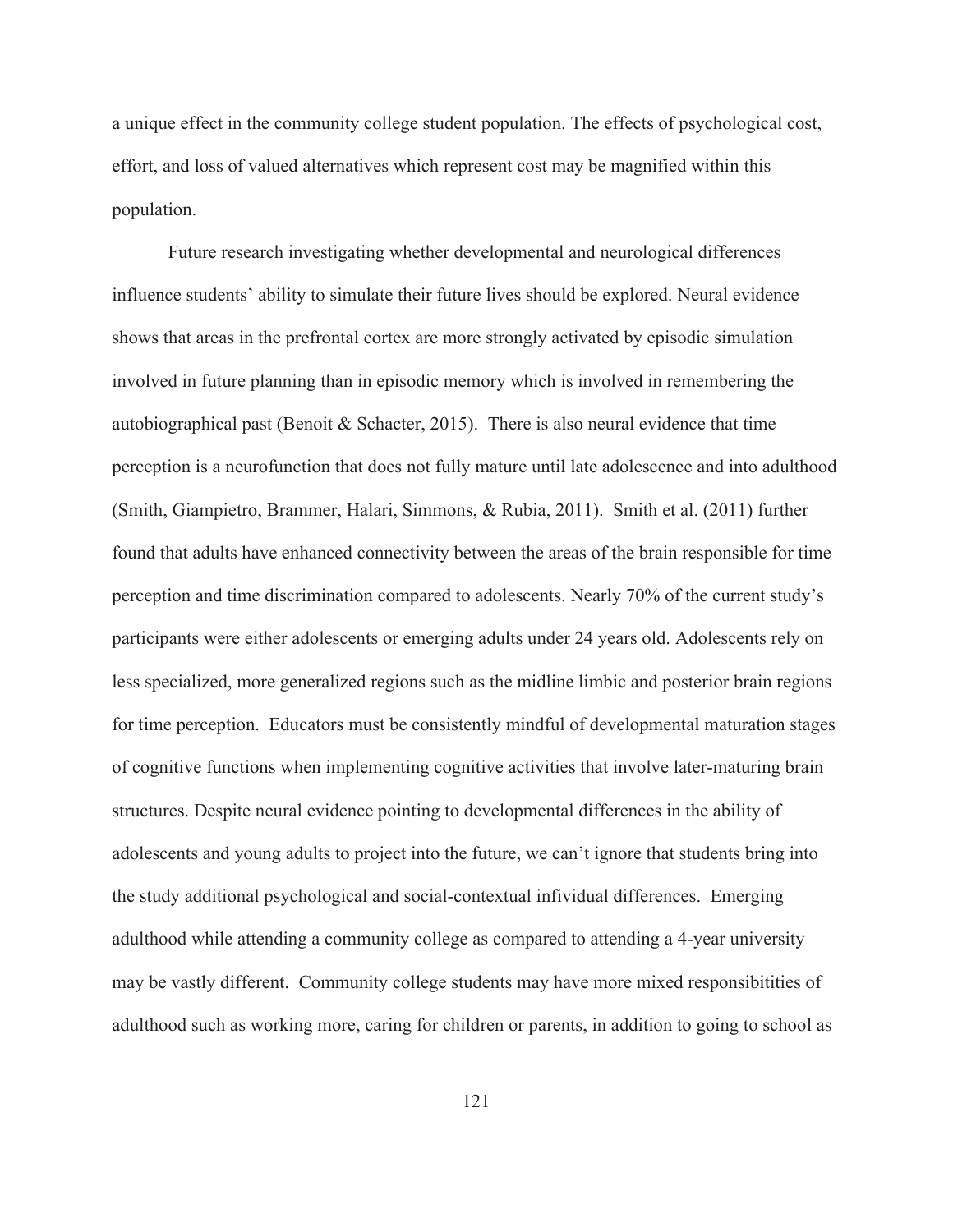compared with university students who tend to be more traditional. Differences in ability to project into the future could have been more of a function of year in school rather than age.

A psychological factor that could have contributed to students inability to connect the content into their far future lives is performance anxiety. In this study, students were tasked to comprehend and synthesize difficult course material (Canning et al., 2019), activate semantic and episodic memories (Szpunar, 2010), overcome writing apprehension (Beilock & Carr, 2001), and elaborate and connect course material to create a future self. There is evidence that working memory is involved in future thought (Weiler, Suchan, Daum, 2010). Anxiety can interfere with working memory, especially in high-stakes learning situations (Beilock & Carr, 2001). The effects of performance anxiety for high-stakes learning are well documented and can help to explain this challenge faced by some learners (e.g. Beilock & Carr, 2001; Bembenutty, 2008b; DeCaro, et al., 2011; Jameson & Fusco, 2014, Peng, et al., 2014). Future-oriented tasks generate anxiety for low-performing students because of the higher personal importance of future consequences (D'Argembeau at al., 2011) and because generating episodic future thought requires higher attentional cognitive demands than generating present thoughts or episodic memories (Viard et al., 2011). Performance anxiety is a very real obstacle, especially for struggling students. Assignments that don't require a high level of writing can be substituted in utility-value interventions to determine whether anxiety plays a detrimental role in interest and value for a course.

### **Conclusion**

Although community college students' motivation and performance did not benefit from this utility-value intervention, several important implications resulted from this study. Students at this level have different needs and abilities than university students. Community college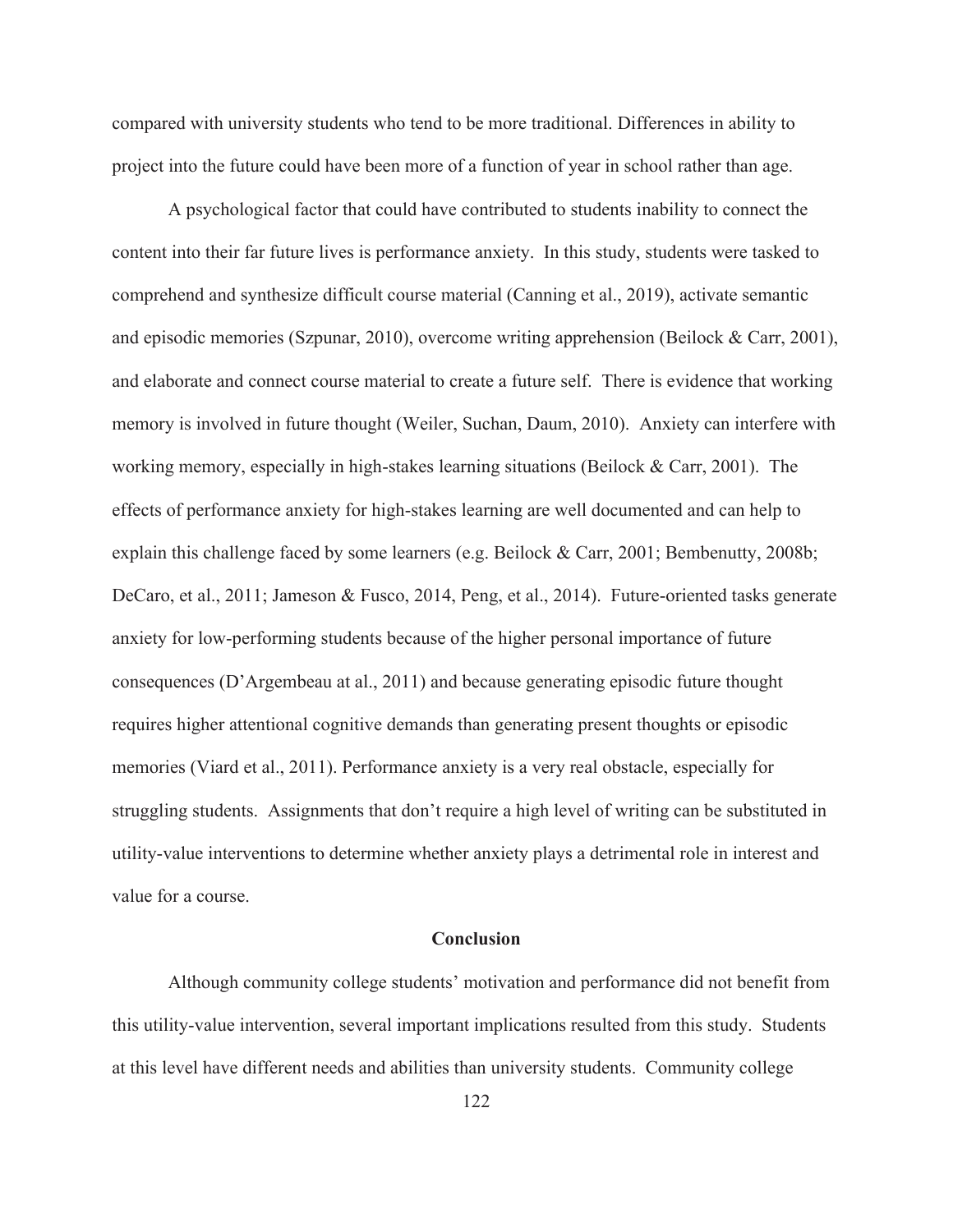students may struggle more with forecasting their future and imagining themselves in a future time. Students who favor setting shorter-term goals show more interest and value for difficult science content while students who favor long-range planning were not so interested. To help struggling students make connections with their future, educators and researchers will likely need to develop carefully structured interventions that avoid elements that may inadvertently discourage learners academically by using guided methods of connecting content to future life.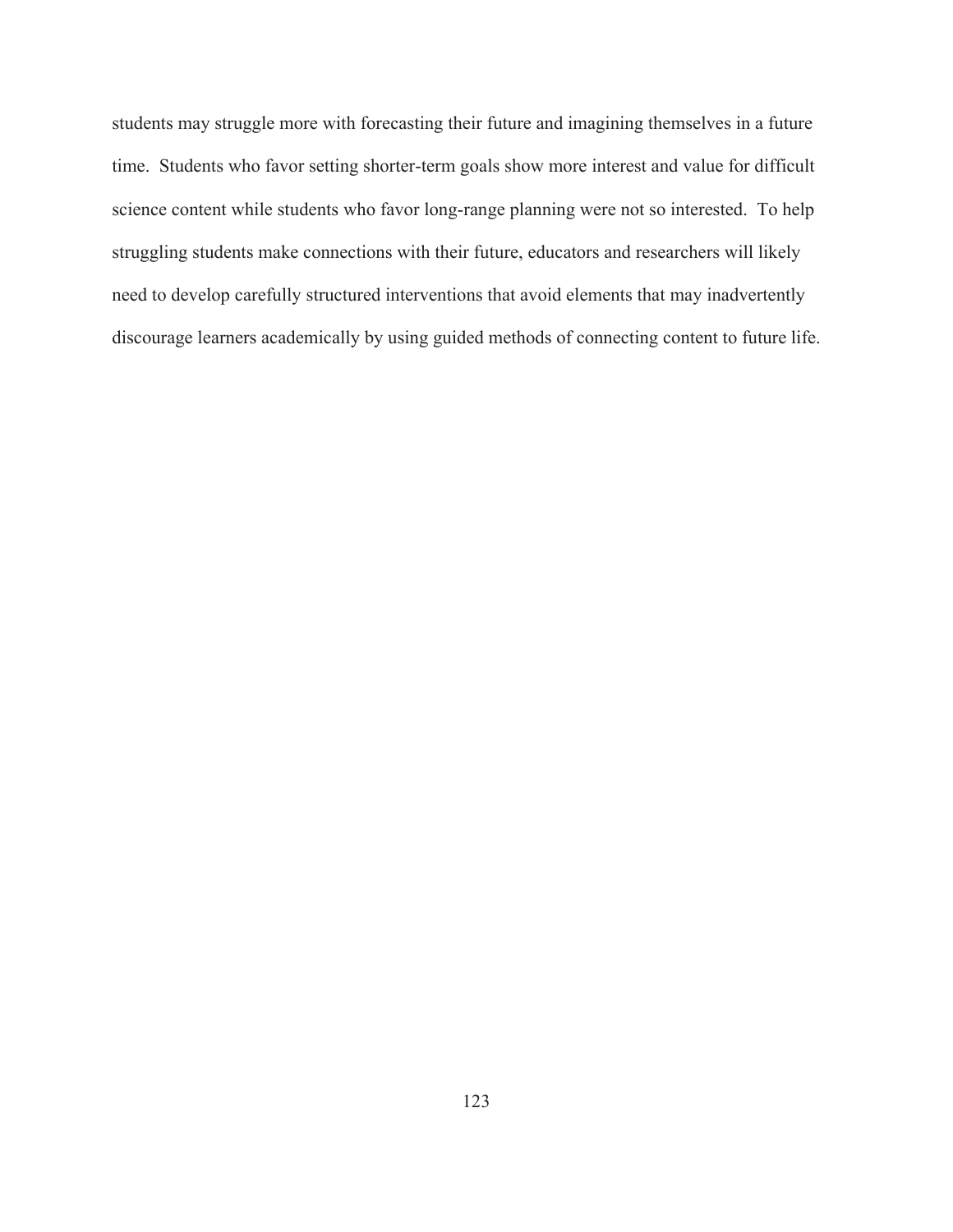# APPENDIX A: UTILITY-VALUE INTERVENTION TIMELINE

| omny vanie miervennoù rimenne |                                                                                                       |                                                               |  |  |  |  |  |  |  |
|-------------------------------|-------------------------------------------------------------------------------------------------------|---------------------------------------------------------------|--|--|--|--|--|--|--|
| Week #                        | Proximal Utility-Value<br>Condition                                                                   | <b>Control Condition</b>                                      |  |  |  |  |  |  |  |
| Week #1                       | Informed Consent Demographic Questionnaire                                                            |                                                               |  |  |  |  |  |  |  |
| Week #3<br><b>Baseline</b>    | Administration of Future Time Perspective scale and baseline<br>motivational and performance measures |                                                               |  |  |  |  |  |  |  |
| Week #4<br>Intervention       | Write a proximal<br>relevance letter to a<br>significant person                                       | Write a distal<br>relevance letter to a<br>significant person |  |  |  |  |  |  |  |
| Week #5<br>Intervention       | Write a proximal<br>reflective response                                                               | Write a distal<br>reflective response                         |  |  |  |  |  |  |  |
| Week #6<br>Intervention       | List proximal benefits                                                                                | List distal benefits                                          |  |  |  |  |  |  |  |
| Week #7<br>Immediate-post     | Immediate post-intervention motivation and performance measures                                       |                                                               |  |  |  |  |  |  |  |
| Weeks #8 - 10                 | No study-related activities                                                                           |                                                               |  |  |  |  |  |  |  |
| Week $\#11$<br>Delay-post     | Delay post-intervention motivation and performance measure                                            |                                                               |  |  |  |  |  |  |  |
| Week #12                      | Research in Psychology: Counterbalance & Debriefing Assignment<br>End of Study                        |                                                               |  |  |  |  |  |  |  |
| Week $#13$                    | Retake Exam 2 and 3                                                                                   |                                                               |  |  |  |  |  |  |  |

# *Utility-Value Intervention Timeline*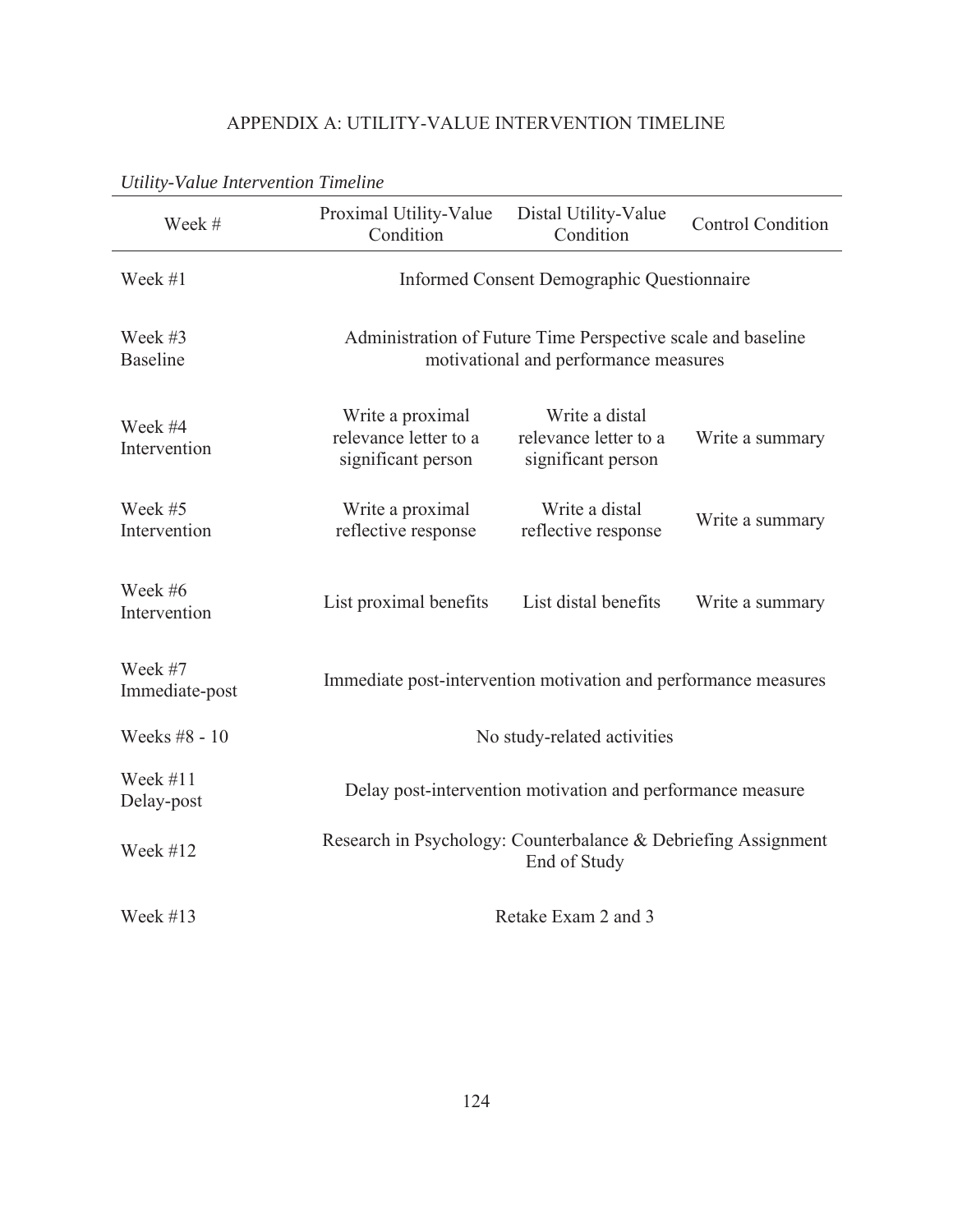#### APPENDIX B: INTERVENTION WRITING PROMPTS

#### Proximal Value Assignment #1

"For this assignment, select a topic from Chapter 2 and write a 150- to 200-word letter to a significant person in your life about the topic. The main goal is to describe the relevance of topic you selected. Emphasize usefulness of the course material in present time in your own everyday life situations such as for your present courses, present job, or present life situation. You could discuss increasing memory, understanding yourself, controlling emotions, improving college performance or for another purpose that you deem relevant for your present life and useful so that your significant person really understands it" (adapted from Canning & Harackiewicz; Hulleman et al., 2010).

#### Proximal Value Assignment #2

"For this assignment, select a topic from this course that has already been covered in lecture and that you have not yet written about and write a reflective response to the following three questions in 50 to 75 words each: 1) What was the most important part of the lesson that you learned? 2) How useful is this concept to your own immediate life, whether it is in your personal, school, or professional (work) life? Give one specific example of how you can apply this concept to your own immediate life. 3) Write down a specific question for your instructor about how a particular concept from your selected topic may apply or be useful in your immediate life" (Acee & Weinstein, 2010; Wolters, 1998).

#### Proximal Value Assignment #3

"For this assignment, select a topic from Chapter 2 of the course that you have not yet written about and in 75 to 100 words each address each of the following: 1) Brainstorm different clever, useful, insightful reasons of why the course topic you selected could be personally meaningful and useful in your present, current, short-term, every day, immediate life, whether it's in your personal, school, or professional (work) life. 2) List some benefits related to the importance of spending enough time and effort successfully learning the course topic you selected as it relates to your present, current, short-term, every day, immediate life, whether it's your personal, school, or professional (work) life."

#### Distal Value Assignment #1

"For this assignment, select a topic from Chapter 2 of this course and write a 150- to 200-word letter to a significant person in your life about the topic. The main goal is to describe the relevance of the topic you selected. Emphasize the usefulness of the course material in longterm, future-time (more than a year away) such as for your future courses, future career, how it could be used in different occupations, or for admission into a four-year school or graduate school or for any other purpose that you deem relevant and useful in your future so that your significant person really understands it" (Adapted from Canning & Harackiewicz, 2015; Hulleman et al., 2010).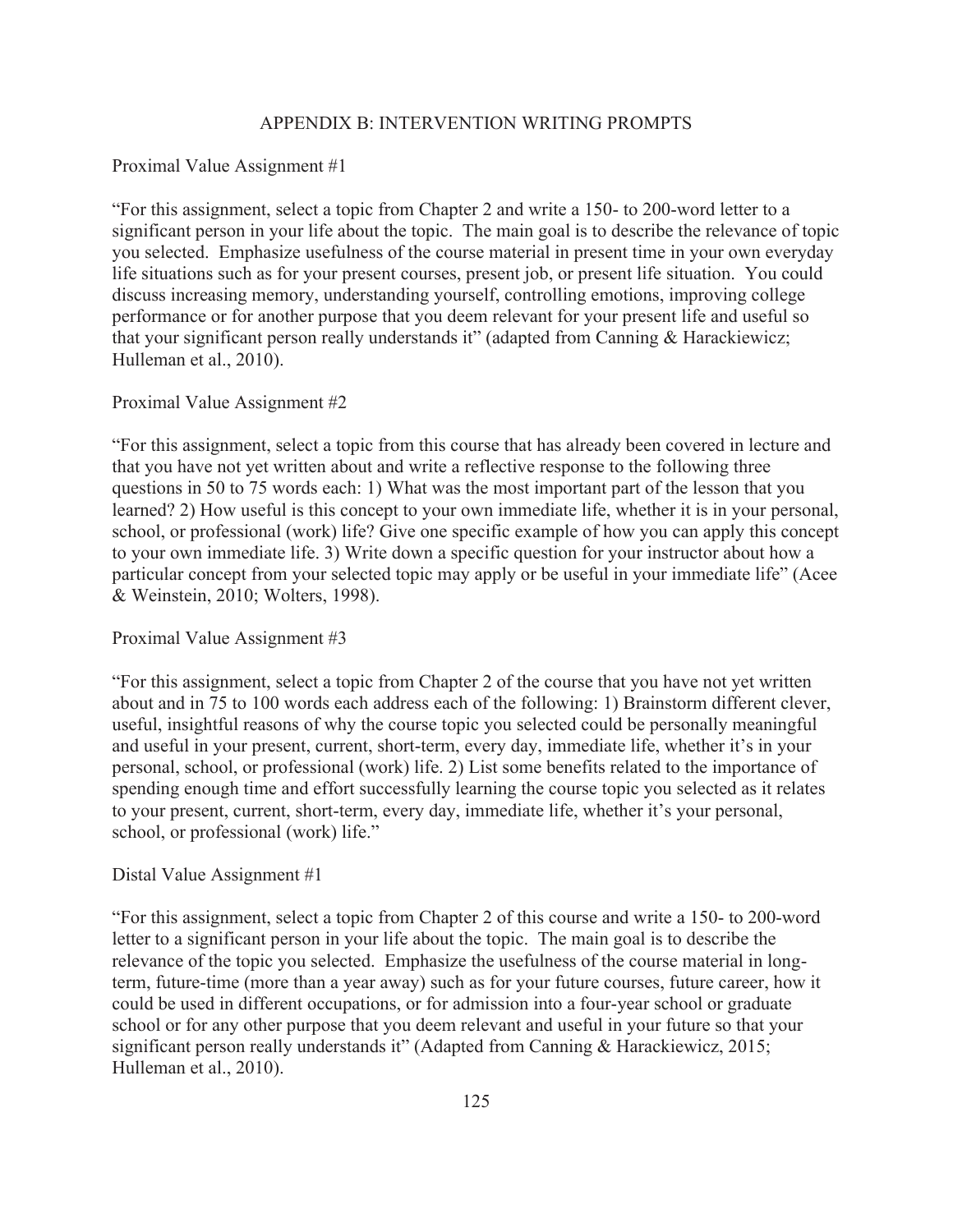## Distal Value Assignment #2

"For this assignment, select a topic from this course that has already been covered in lecture and that you have not yet written about and write a reflective response to the following three questions in 50 to 75 words each: 1) What was the most important part of the lesson that you learned? 2) How useful is this concept to your own future life (more than a year away), whether it is in your personal, school, or professional (work) life? Give one specific example of how you can apply this concept to your own future life. 3) Write down a specific question for your instructor about how a particular concept from your selected topic may apply to or be useful in your future life (more than a year away)" (Acee & Weinstein, 2010; Wolters, 1998).

## Distal Value Assignment #3

"For this assignment, select a topic from this course that has already been covered in lecture and that you have not yet written about and in 75 to 100 words each address each of the following: 1) Brainstorm different clever, useful, insightful reasons of why the course topic you selected could be personally meaningful and useful in your own long-term future life (more than a year away), whether it's in your personal, school, or professional (work) life. 2) List some benefits related to the importance of spending enough time and effort in successfully learning the course topic you selected as it relates to your long-term future (more than a year away), whether it's in your personal, school, or professional (work) future."

Control Assignments #1, #2, #3

"For this assignment, select a topic from this course that has been already been covered and write a brief 150- to 200-word summary of your selected topic."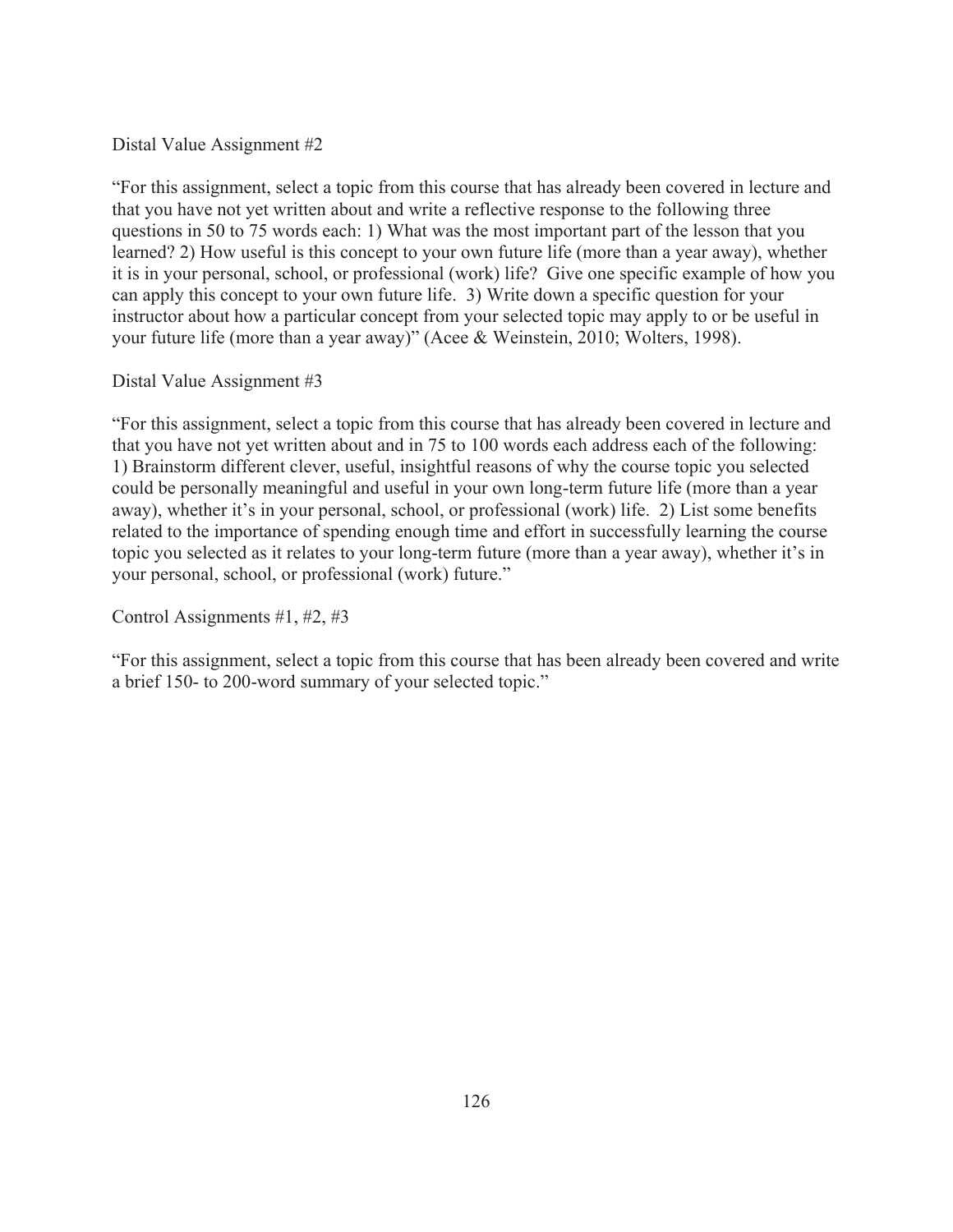# APPENDIX C: MEASURES

# **Situational Interest (baseline**  $\alpha = .835$ **, post-intervention**  $\alpha = .881$ **, delay post-intervention**  $\alpha$  $=.826)$

Participants responded to all self-report items in this study on a 7-point Likert-type scale from 1(*strongly disagree*) to 7 (strongly agree).

- 1. I think the field of psychology is very interesting.
- 2. I think what we're learning in this class is fascinating.
- 3. To be honest, I just don't find psychology interesting (R)
- 4. I think the material in this course is boring (R)
- 5. Psychology fascinates me.

# **Perceived Utility-Value (baseline**  $\alpha = 790$ **, post-intervention**  $\alpha = .840$ **, delay postintervention**  $\alpha$  = .776)

Participants responded to all self-report items in this study on a 7-point Likert-type scale from 1(*strongly disagree*) to 7 (strongly agree).

- 1. What I am learning in this psychology class could be useful to me in my daily life.
- 2. What I am learning in this psychology class could be useful in my future career.
- 3. What I am learning in this psychology class could be useful to me in my future classes.
- 4. What I am learning in this psychology class isn't very useful to me. (R)
- 5. The content of this psychology class is valuable.

# Future Time Perspective  $(\alpha = .719)$

Participants responded to all self-report items in this study on a 5-point Likert-type scale from 1(*strongly disagree*) to 5 (*strongly agree*).

- 1. One should be taking steps today to help realize future goals.
- 2. One shouldn't think too much about the future. (R)
- 3. Half a year seems like a long time to me. (R)
- 4. I find it hard to get things done without a deadline. (R)
- 5. It's important to have goals for where one wants to be in five or ten years.
- 6. I don't like to plan for the future. (R)
- 7. I always seem to be doing things at the last moment. (R)
- 8. Planning for the future is a waste of time. (R)
- 9. What will happen in the future is an important consideration in deciding what action to take now.
- 10. It often seems like the semester will never end. (R)
- 11. \*\*The beginning of next semester seems like a long way off. (revised from "August") (R)
- 12. I need to feel rushed before I can really get going. (R)

*Note*: Situational Interest Scale based on Hulleman et al. (2010) (Study 2). Perceived Utility-Value Scale based on Canning & Harackiewicz, (2015). Future Time Perspective Scale revised from Husman & Shell (2008) and Husman et al. (2007).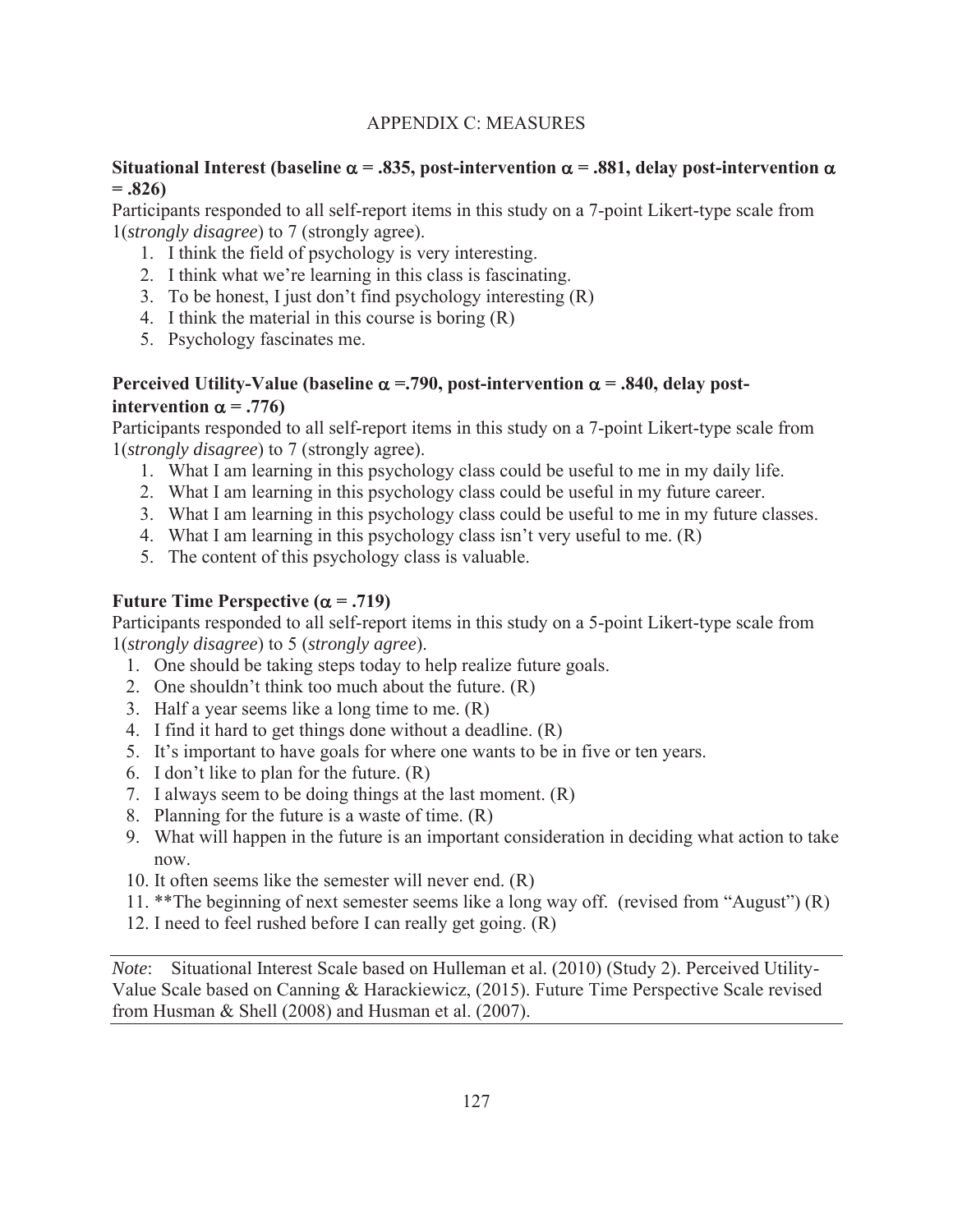#### REFERENCES

- Acee, T.W., & Weinstein, C.E. (2010). Effects of a value-reappraisal intervention on statistics students' motivation and performance. *The Journal of Experimental Education, 78*, 487- 512.
- Allen, J., & Robbins, S. (2010) Effects of interest-major congruence, motivation, and academic performance on timely degree attainment. *Journal of Counseling Psychology, 57*(1), 23- 35.
- Anderman, E.M., Eccles, J.S., Yoon, K.S., Roeser, R., Wigfield, A., & Blumenfeld, P. (2001). Learning to value mathematics and reading: Relations to mastery and performanceoriented instructional practices. *Contemporary Educational Psychology, 26*, 76-95.
- Anderman, E. M. & Wolters, C. A. (2006). Goals, values, and affect: Influences on student motivation. In P. A. Alexander & P. H. Winne (Eds.), *Handbook of Educational Psychology,* Second Edition, Division 15 of the American Psychological Association. 245-263.
- Assor, A., Kaplan, H., & Roth, G. (2002). Choice is good, but relevance is excellent: Autonomyenhancing and suppressing teacher behaviours predicting students' engagement in schoolwork. *British Journal of Educational Psychology, 72*, 261-278.
- Atherton, M.C. (2014). Academic preparedness of first-generation college students: different perspectives. *Journal of College Student Development, 55*(8), 824-829.
- Atkinson, J. W. (1957). Motivational determinants of risk-taking behavior. *Psychological Review, 64 (6*), 359-372.
- Azevedo, F. S. (2006). Personal excursions: Investigating the dynamics of student engagement. *International Journal of Computers for Mathematical Learning*, 11, 57-98.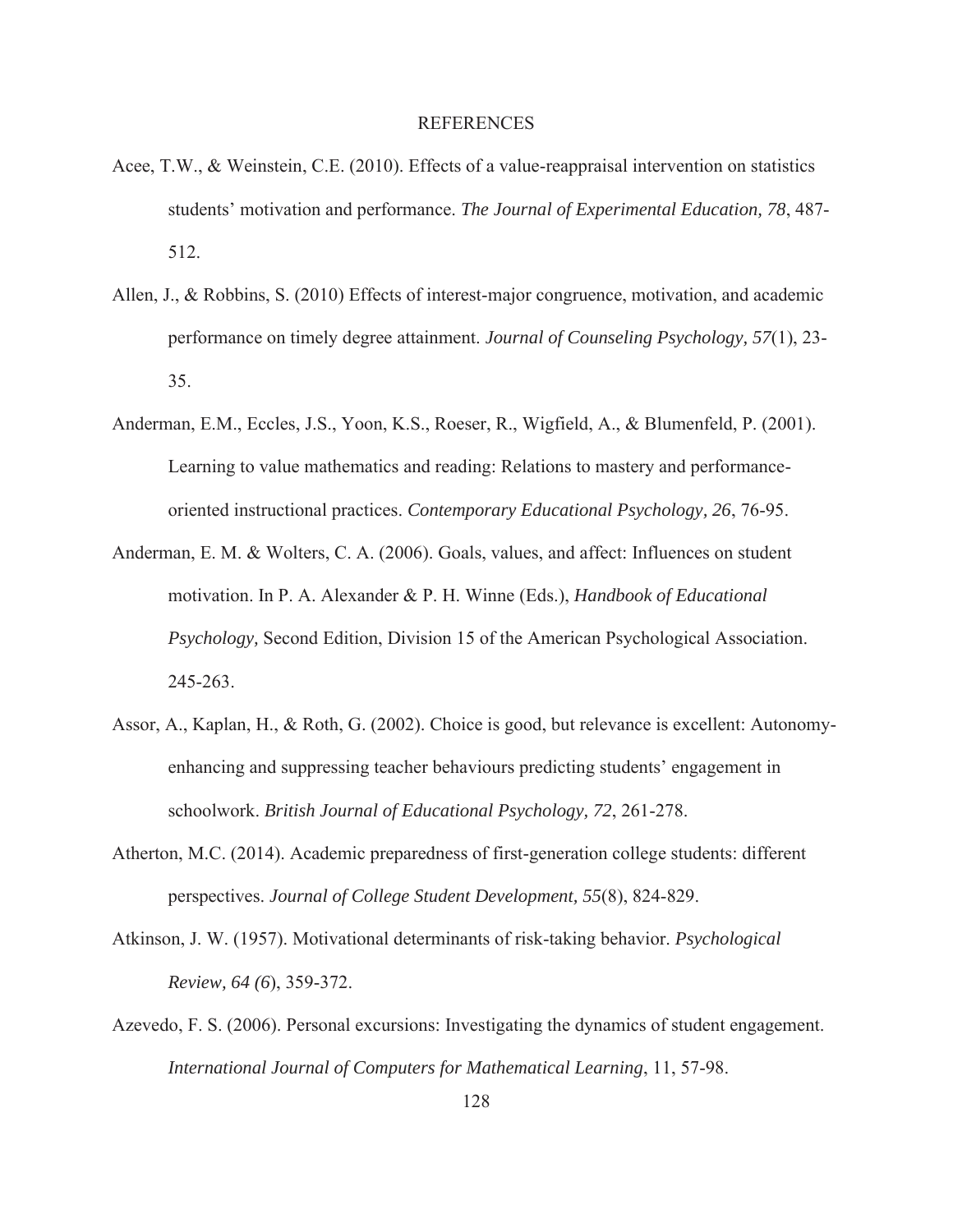Bandura, A. (1977). Self-efficacy: Toward a unifying theory of behavioral change. *Psychological Review, 84*(2), 191-215.

- Bandura, A., & Schunk, D.H. (1981). Cultivating competence, self-efficacy, and intrinsic interest through proximal self-motivation. *Journal of Personality and Social Psychology, 41*(3), 586-598.
- Behrens, F.H. (1999). *Do relevance strategies affect a students' motivation to learn?* (Unpublished master's thesis). Miami University, Oxford, Ohio.
- Beilock, S.L., & Carr, T.H. (2001). On the fragility of skilled performance: What governs choking under pressure? *Journal of Experimental Psychology: General, 130*(4), 701-725.
- Bembenutty, H. (2008a). Academic delay of gratification and expectancy-value. *Personality and Individual Differences, 44*, 193-202.
- Bembenutty, H. (2008b). Self-regulation of learning and test anxiety. *Psychology Journal, 5*(3), 122-139.
- Bembenutty, H. (2009). Academic delay of gratification, self-regulation of learning, gender differences, and expectancy-value. *Personality and Individual Differences, 46*, 347-352.
- Benoit, R.G., & Schacter, D.L. (2015). Specifying the core network supporting episodic simulation and episodic memory by activation likelihood estimation. *Neuropsychologia, 75*, 450-457.
- Britt, M., Pribesh, S., Hinton-Johnson, KaaVonia, & Gupta, A. (2018). Effect of a mindful breathing intervention on community college students writing apprehension and writing performance. *Community College Journal of Research and Practice, 42*(10), 693-707.
- Brock, T. (2010). 'Community college as a pathway to higher education and earnings', in *The White House Summit on Colleges* ed. Association of Community Colleges, American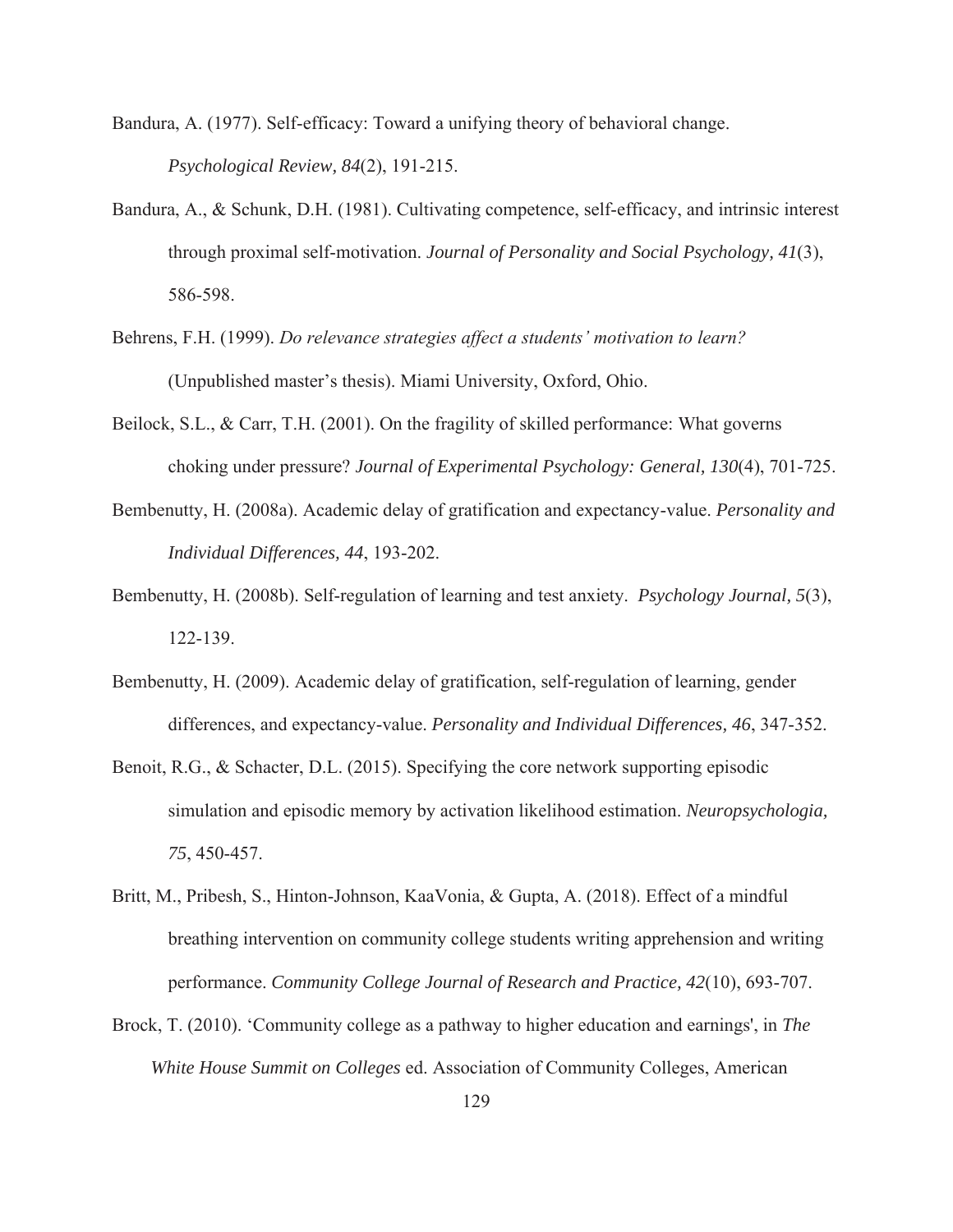Association of Community Colleges, Washington, 41-45. Retrieved from: http://www2.ed.gov/PDFDocs/college-completion/06-community-college-as-apathway.pdf.

- Bugler, M., McGeown, S.P., St. Clair-Thompson, H. (2015). Gender differences in adolescents' academic motivation and classroom behavior. *Educational Psychology, 35*(5), 541-556.
- Butcher, K.F. & Visher, M.G. (2013). The impact of a classroom-based guidance program on student performance in community college math classes. *Educational Evaluation and Policy Analysis, 35*(3), 298-323.
- Campbell, N.K., & Hackett, G. (1986). The effects of mathematics task performance on math self-efficacy and task interest. *Journal of Vocational Behavior, 28*, 149-162.
- Canning, E.A., & Harackiewicz, J.M. (2015). Teach it, don't preach it: The differential effects of directly-communicated and self-generated utility-value information. *Motivation Science, 1*(1), 47-71.
- Canning, E. (2016). Testing a utility-value intervention in two-year colleges (Unpublished doctoral dissertation). University of Wisconsin-Madison, Madison, Wisconsin.
- Canning, E. A., Priniski, S.J., Harackiewicz, J.M (2019). Unintended consequences of framing a utility-value intervention in two-year colleges. *Learning and Instruction, 62*, 37-48.
- Chen, A., & Liu, X. (2009). Tasks values, cost, and choice decisions in college physical education. *Journal of Teaching in Physical Education, 28*, (192-213).
- Chouinard, R. & Roy, N. (2010). Changes in high-school students' competence beliefs, utilityvalue, and achievement goals in mathematics. *British Journal of Educational Psychology, 78*, 31-50.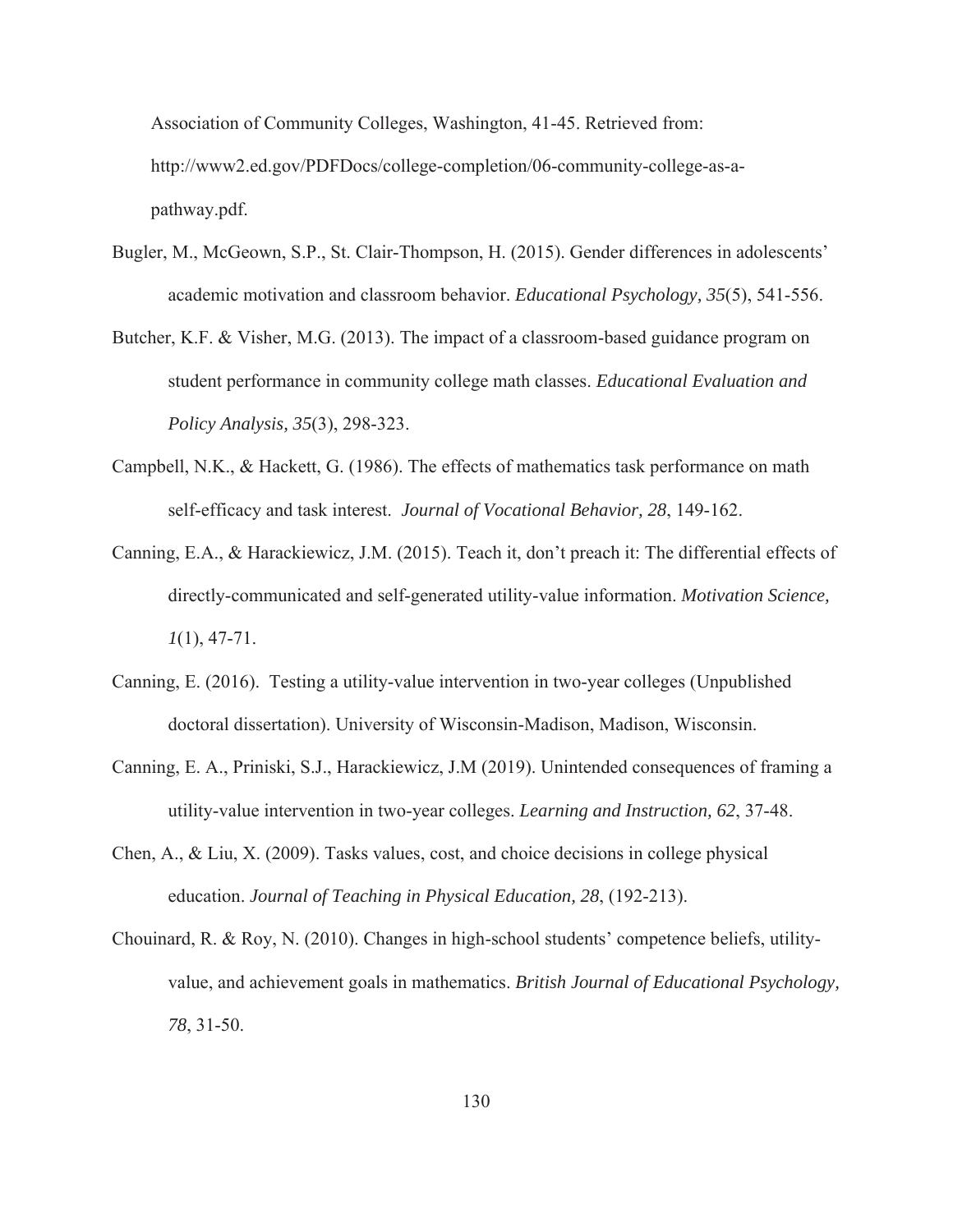- Conley, A.M. (2012). Patterns of motivation beliefs: Combining achievement goal and expectancy-value perspectives. *Journal of Educational Psychology, 104*(1), 32.47.
- Cordero, E.D., Porter, T.I., & Brown, M.T. (2010). Math and science pursuits: A self-efficacy intervention comparison study. *Journal of Career Assessment, 18*(4), 362-375.
- D'Argembeau, A., Renaud, O., & Van Der Linden, M. (2011). Frequency, characteristics, and functions of future-oriented thoughts in daily life. Applied Cognitive Psychology, 25, 96- 103.
- Daly, J. A. (1978). Writing apprehension and writing competency. *The Journal of Educational Research, 72*(1), 10-14.
- DeCaro, M.S., Thomas, R.D., Albert, N.B., & Beilock, S.L. (2011). Choking under pressure: multiple routes to skill failure. *Journal of Experimental Psychology: General, 140*(2), 390-406.
- De Volder, M.L. & Lens, W. (1982). Academic achievement and future time perspective as a cognitive-motivational concept. *Journal of Personality and Social Psychology, 42*(3), 566-571.
- Deci, E.L., Eghrari, H., Patrick, B.C., & Leone, E.R. (1994). Facilitating internalization; the selfdetermination theory perspective. *Journal of Personality*, *62*, 119-142.
- Deci, E.L., Ryan, R.M., & Koestner, R. (1999). A meta-analytic review of experiments examining the effects of extrinsic rewards on intrinsic motivation. *Psychological Bulletin, 125*(6), 627-668.
- Durik, A.M., Shechter, O., Moh, M., Rozek, C.S., & Harackiewicz, J.M. (2015). What if I can't? Success expectancies moderate the effects of utility-value information on situational interest and performance. *Motivation and Emotion, 39*, 104-118.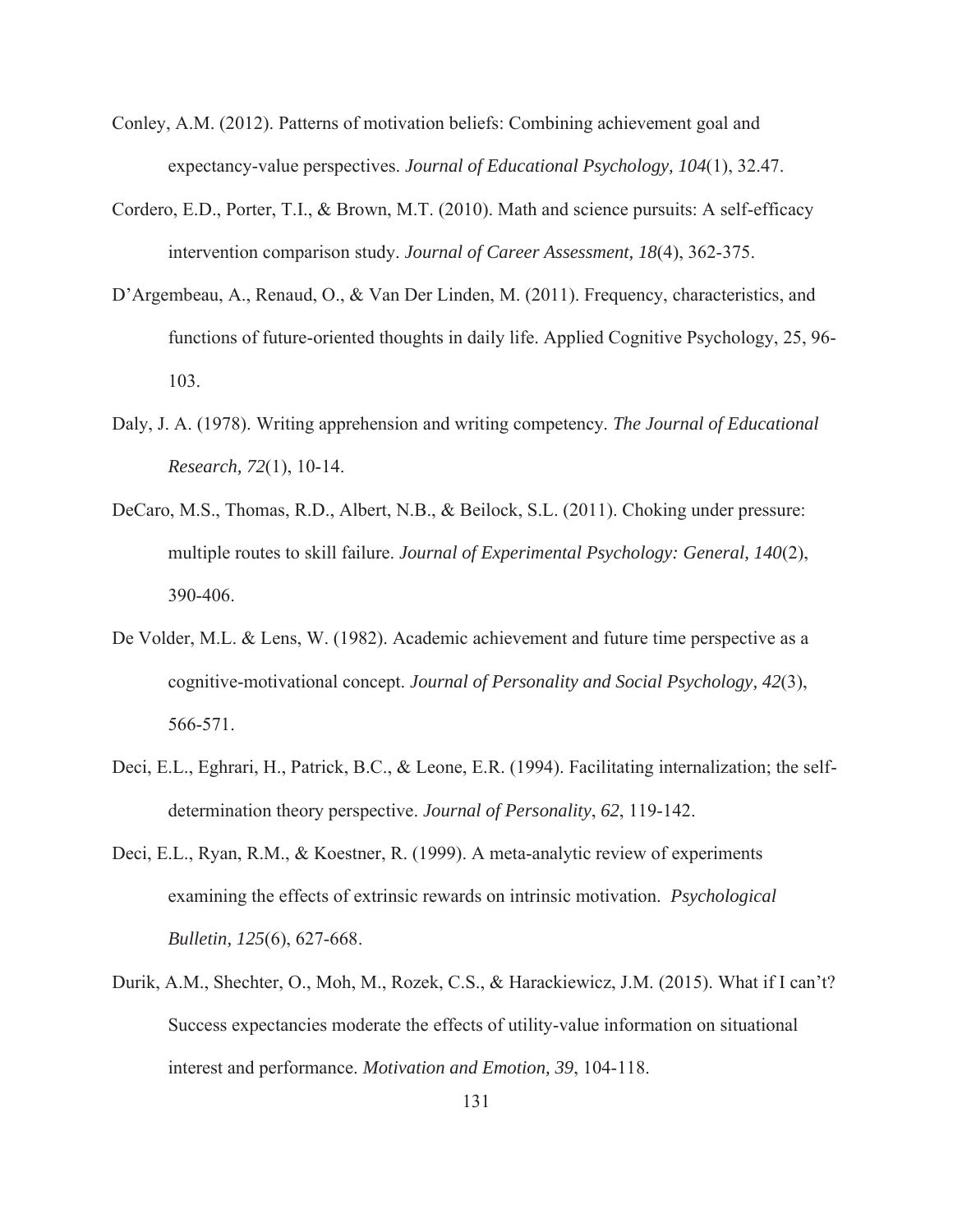- Durik, A.M., & Harackiewicz, J.M. (2007). Different strokes for different folks: How individual interest moderates the effects of situational factors on task interest. *Journal of Educational Psychology, 99*, 597-610.
- Eccles, J.S., Adler, T.F., Futerman, R.F., Goff, S.B., Kaczala, C.M., Meece, J.L., & Midgley, C. (1983). Expectancies, values, and academic behaviors. In Spence, J.T. (Ed.), *Academic Achievement and Motives: Psychological and Sociological Approaches*, San Francisco, California: W.H. Freeman and Company, (pp. 75-146).
- Eccles, J.S. (1987). Gender roles and women's achievement decisions. *Psychology of Women Quarterly, 11*(2), 135-171.
- Eccles, J.S., Vida, M.N, & Barber, B. (2004). Early adolescents' college plans and both academic ability and task value beliefs on subsequent college enrollment. *The Journal of Early Adolescence, 24*(1), 63-77.
- Eccles, J.S., & Wigfield, A. (1995). In the mind of the actor: The structure of adolescents' achievement task values and expectancy-related beliefs. *Personality and Social Psychology Bulletin, 21*(3), 215-225.
- Eccles, J. S., & Wigfield, A. (2002). Motivational beliefs, values, and goals. *Annual Review of Psychology, 53*, 109-132.
- Eccles, J., Wigfield, Al, Harold, R.D., & Blumenfeld, P. (1993). Age and gender differences in children's self- and task perceptions during elementary school. *Child Development, 64*(3), 830-847.
- Faigley, L., Daly, J.A., & Witte, S.P. (1981). The role of writing apprehension in writing performance and competence. *The Journal of Educational Research, 75*(1), 16-21.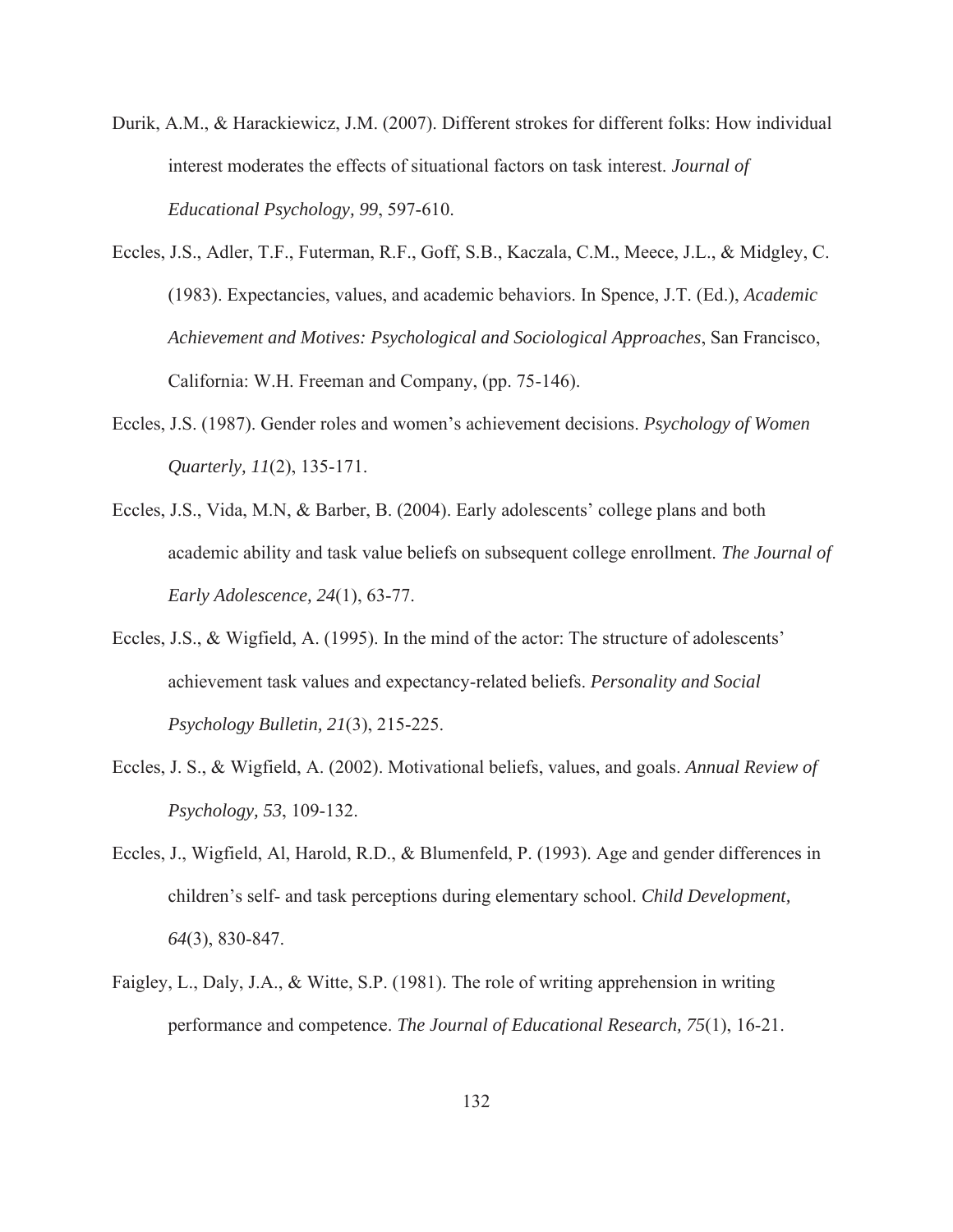- Faul, F., Erdfelder, E., Buchner, A., & Lang, A.-G. (2009). Statistical power analyses using G\*Power 3.1: Tests for correlation and regression analyses. *Behavior Research Methods*, *41*, 1149-1160.
- Feather, N. T. (1988). Values, valences, and course enrollment: Testing the role of personal values within an expectancy-valence framework. *Journal of Educational Psychology, 80*  (3), 381-391.
- Feather, N.T., & Newton, J.W. (1982). Values, expectations, and the prediction of social action: An expectancy-valence analysis. *Motivation and Emotion, 6*(3), 217-244.
- Flake, J.K., Barron, K.E., Hulleman, C., McCoach, B.D., & Welsch, M.E. (2015). Measuring cost: The forgotten component of expectancy-value theory. *Contemporary Educational Psychology, 41*, 232-244.

Fox, J. (1991). *Regression Diagnostics*. Newbury Park, CA: Sage Publications.

- Frymier, A.B., & Houser, M. (1998). Does making content relevant make a difference in learning? *Communication Research Reports, 15*(2), 121-129.
- Frymier, A.B., & Shulman, G. M. (1995). "What's in it for me?": Increasing content relevance to enhance students' motivation. *Communication Education, 44*, (40-51).
- George, D., & Mallery, M. (2010). *SPSS for Windows Step by Step: A Simple Guide and Reference*, 17.0 update (10a ed.) Boston: Pearson.
- Glynn, S.M., Taasoobshirazi, G. & Brickman, P. (2007). Nonscience majors learning science: A theoretical model of motivation. *Journal of Research in Science Teaching, 44*(8), 1088- 1107.
- Gorges, J. & Göke, T. (2015). How do I know what I can do? Anticipating expectancy of success regarding novel academic tasks. *British Journal of Educational Psychology, 85*, 75-90.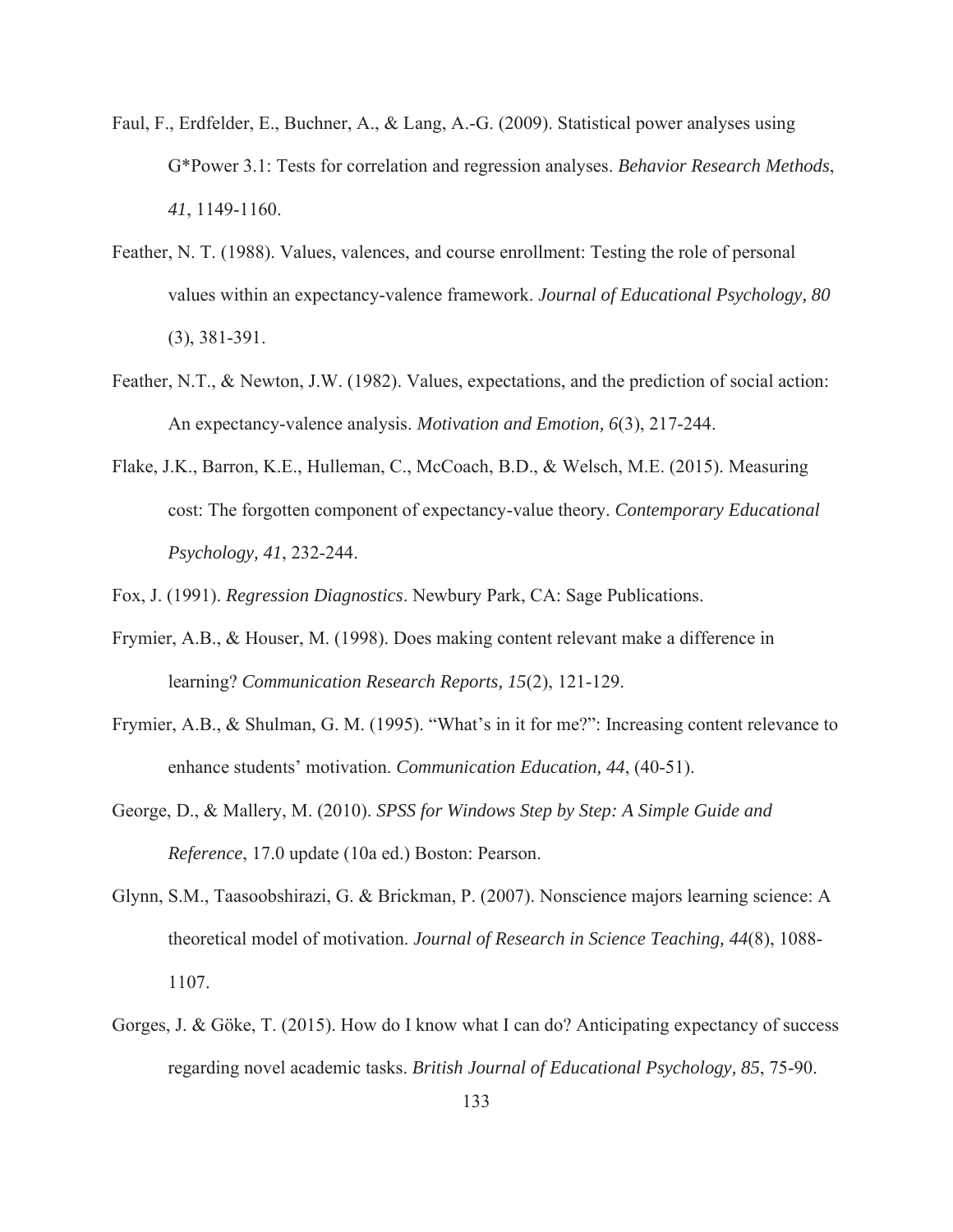- Graham, S., & Williams, C. (2009). An attributional approach to motivation in school. In Wentzel, K.R., & Wigfield, A. (Eds.) *Handbook of motivation at school.* New York: Routledge. (pp. 11-33).
- Hackett, G., Betz, N.E., O'Halloran, M.S., & Romac, D.S. (1990). Effects of verbal and mathematics task performance on task and career self-efficacy and interest. *Journal of Counseling Psychology, 37*, 169-177.
- Harackiewicz, J.M., Rozek, C.S., Hulleman, C.S., & Hyde, J.S. (2012). Helping parents to motivate adolescents in mathematics and science: An experimental test of a utility-value intervention. *Psychological Science, 23*, 899-906.
- Harackiewicz, J.M., Tibbetts, Y., Canning, E., & Hyde, J.S. (2014). Harnessing values to promote motivation in education. *Motivational Interventions, Advances in Motivation and Achievement, 18*, 71-105.
- Hidi, S. & Renninger, K.A. (2006). The four-phase model of interest development. *Educational Psychologist, 41*(2), 111-127.
- Hilpert, J.C. Husman, J., Stum, G.S., Wonsik, K., Chung, W., & Duggan, M.A. (2012). Examining students' future time perspective: Pathways to knowledge building. *Japanese Psychological Research, 54*(3), 229-240.
- Hofstede, G. & Bond, M.H. (1988). The Confucius connection: From cultural roots to economic growth, *Organizational Dynamics, 16*(4), 4-18.
- Hong, E., & Peng, Y. (2008). Do Chinese students' perceptions of test value affect test performance? Mediating role of motivational and metacognitive regulation in test preparation. *Learning and Instruction, 18*, 499-512.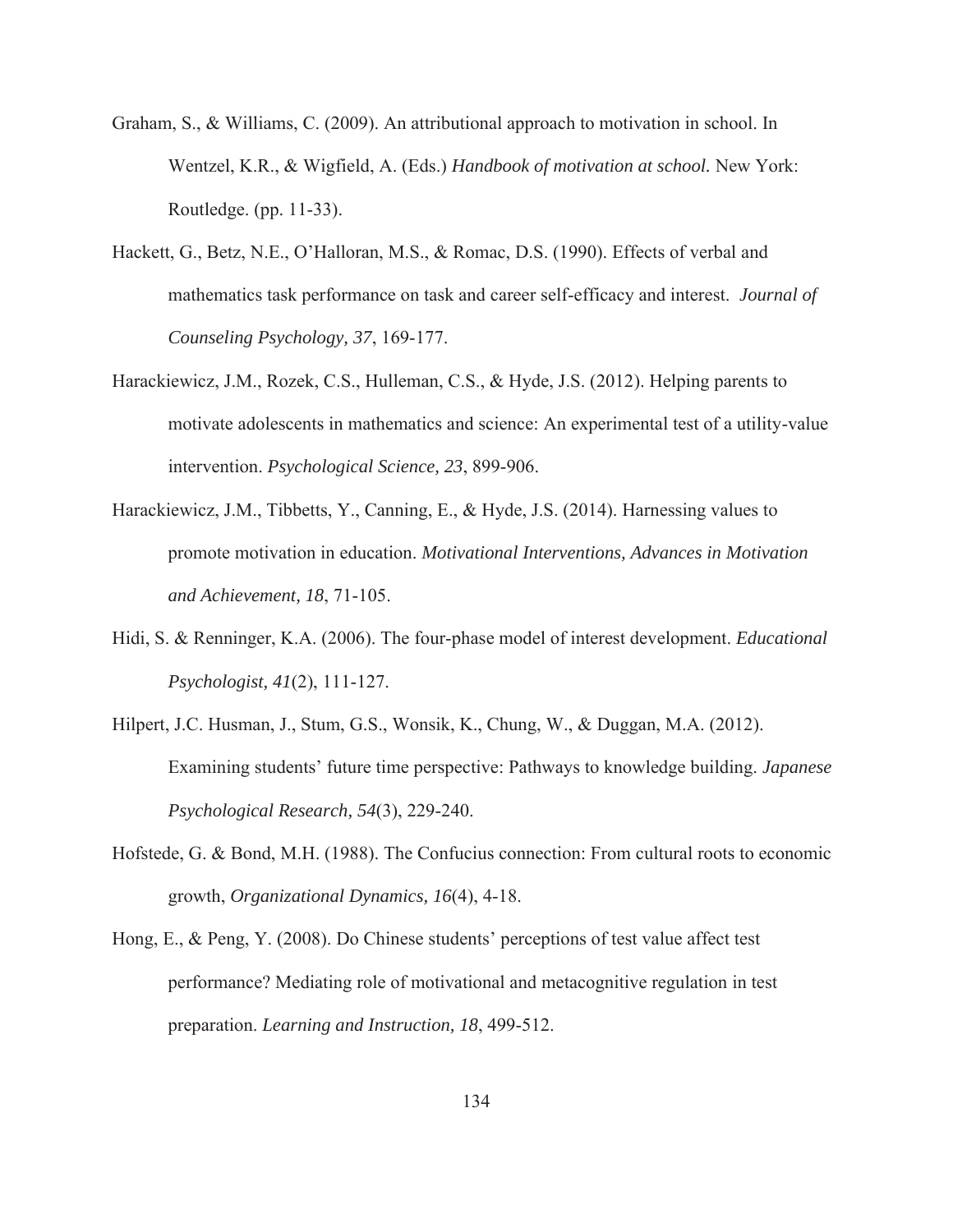- Hulleman, C.S., Durik, A.M., Schweigert, S.A., Harackiewicz, J.M. (2008). Task values, achievement goals, and interest: An integrative analysis. *Journal of Educational Psychology, 100*(2), 398-416.
- Hulleman, C.S., Godes, O., Hendricks, B.L., & Harackiewicz, J.M. (2010). Enhancing interest and performance with a utility-value intervention*. Journal of Educational Psychology, 102*(4), 880-895.
- Hulleman, C.S., & Harackiewicz, J.M. (2009). Promoting interest and performance in high school science classes. *Science, 326*, 1410-1412.
- Hulleman, C.S., Kosovich, J.J., Barron, K.E., Daniel, D.B. (2016). Making connections: Replicating and extending the utility-value intervention in the classroom. *Journal of Educational Psychology, 109*(3), 387-404.
- Husman, J., Derryberry, W. P., Crowson, H. M., & Lomax, R. (2004). Instrumentality, task value, and intrinsic motivation: Making sense of their independent interdependence. *Contemporary Educational Psychology, 29,* 63-76.
- Husman, J. & Shell, D.F. (2008). Beliefs and perceptions about the future: A measurement of future time perspective, *Learning and Individual Differences, 18*, 166-175.
- Husman, J., Hilpert, J., Lynch, C., Duggan, M.A., Kim, W., & Chung, W. (2007). *Connecting with the future: Measuring future time perspective in science and engineering students.*  Paper presented at the 2007 Bi-Annual Meeting of the European Association for Research on Learning and Instruction, Budapest, Hungary.
- Jameson, M.M., & Fusco, B.R. (2014). Math Anxiety, math self-concept, and math self-efficacy in adult learners compared to traditional undergraduate students. *Adult Education Quarterly, 64*(4), 306-322.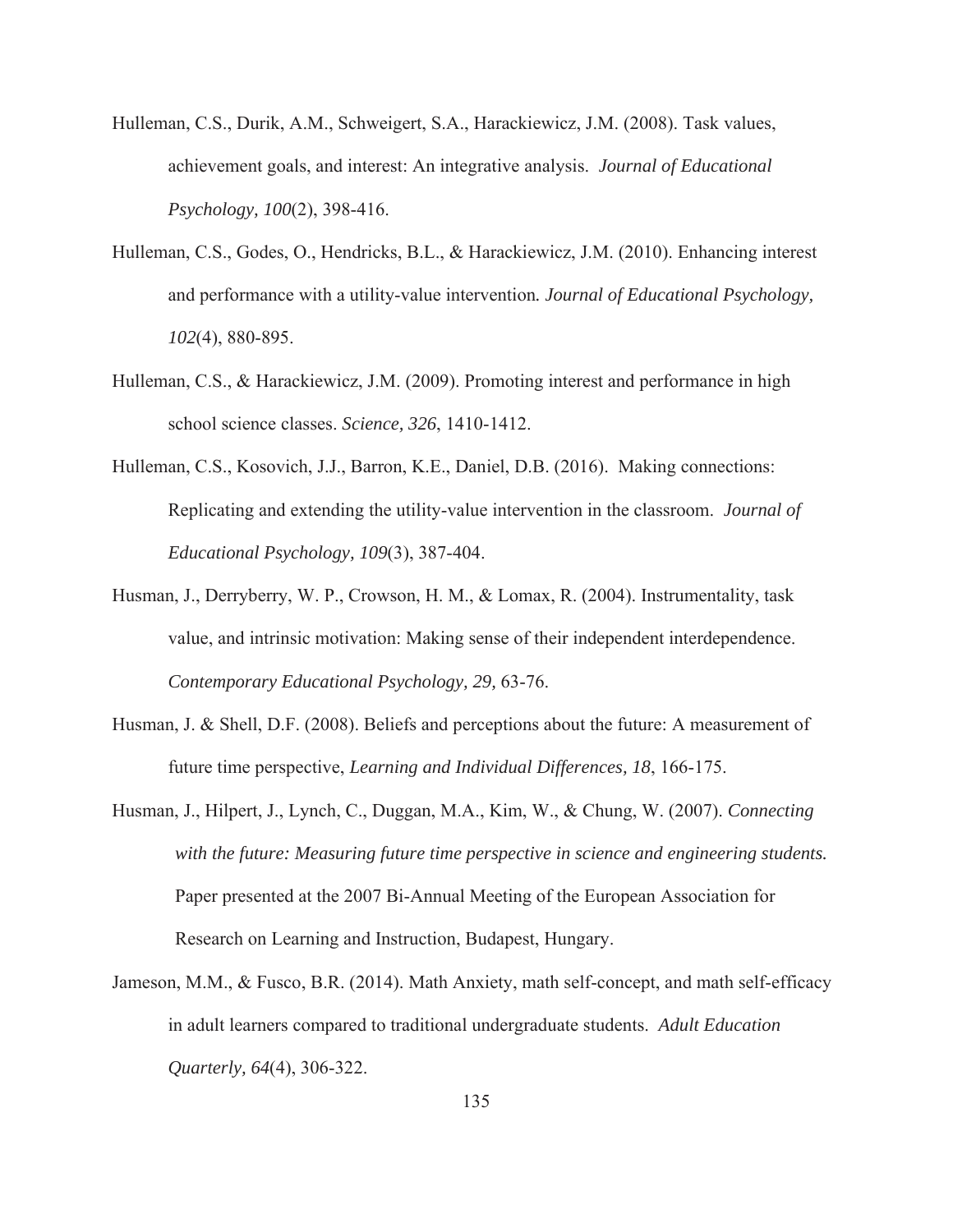Kauffman, D. F. & Husman, J. (2004). Effects of time perspective on student motivation: Introduction to a Special Issue. *Educational Psychology Review*, 16(1), 1-7.

Keith, T. Z. (2006). *Multiple Regression and Beyond.* Boston, MA: Pearson Education

- Keller, J.M. (1983). Motivational design of instruction. In C.M. Reogeluth (Ed.), *Instructional design theories: An overview of their current status* (pp. 383-434). Hillsdale, NJ: Lawrence Erlbaum.
- Keller, J.M. (1987). The systematic process of motivational design. *Performance & Instruction, 26*(9-10), 1-8.
- Keller, J.M. (2010). *Motivational design for learning and performance: The ARCS model approach* [electronic resource]. New York: Springer.
- Kuhl, J. & Blankenship, V. (1979). Behavioral change in constant environment: Shift to more difficult tasks with constant probability of success. *Journal of Personality and Social Psychology, 37*, 549-561.
- Lens, W., Paixao, M.P, Herrera, D., Grobler, A. (2012). Future time perspective as a motivational variable: Content and extension of future goals affect the quantity and the quality of motivation, *Japanese Psychological Research, 54*(3), 321-333.
- Levesque, C., Stanek, L.R., Zuehlke, A.N., & Ryan, R.M. (2004). Autonomy and competence in German and American university students: A comparative study based on selfdetermination theory. *Journal of Educational Psychology*, 96, 68-84.
- Linnenbrink-Garcia, L., Patall, E.A., & Messersmith, E.E. (2013). Antecedents and consequences of situational interest. *British Journal of Educational Psychology, 83*, 591- 614.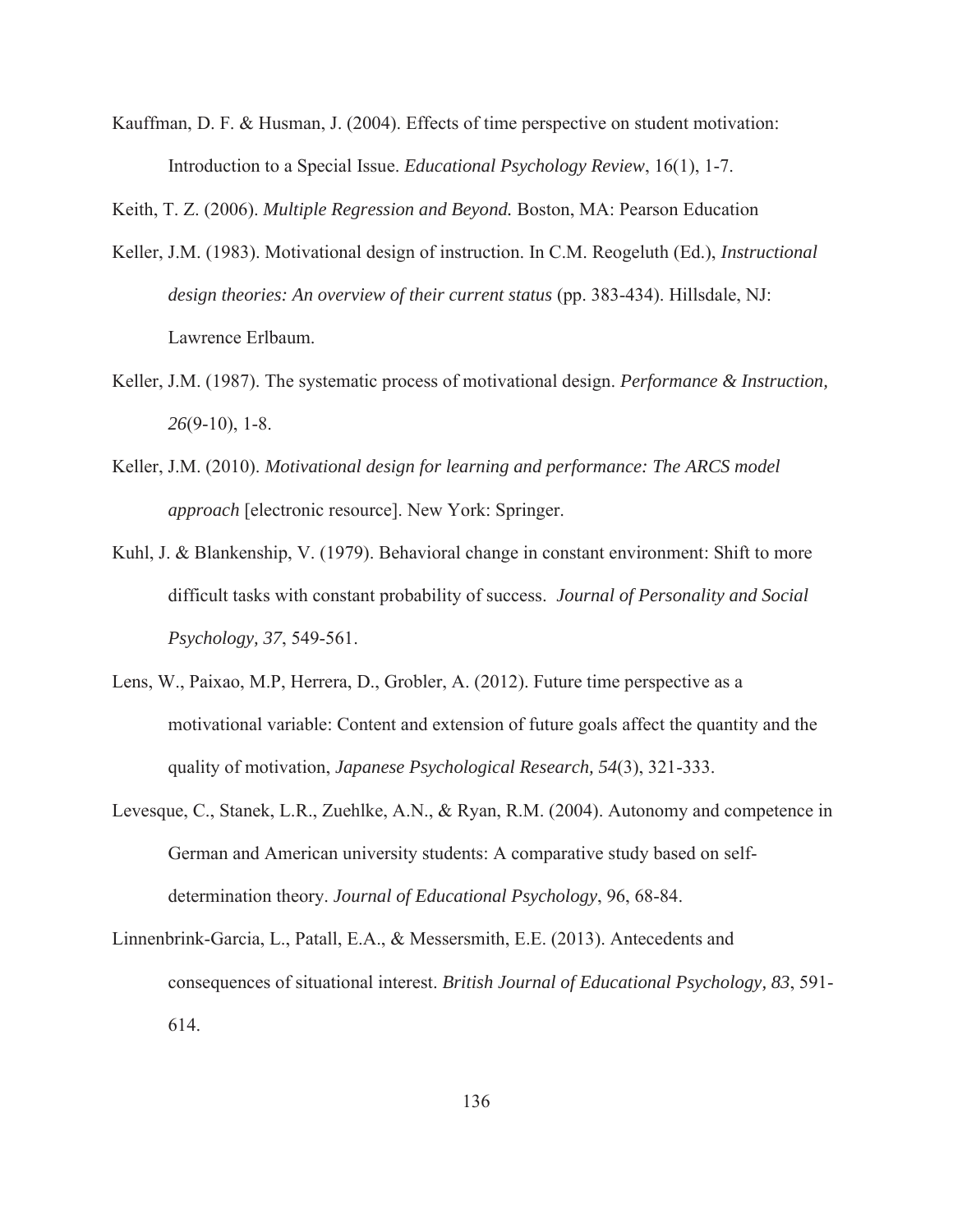- Luttrell, V.R., Callen, B.W., Alen, C.S., Wood, M.D., Deeds, D., & Richard, D.C.S. (2010). The mathematics value inventory for general education students: Development and initial validation. *Educational and Psychological Measurement, 70*(1), 142-160.
- Luzzo, D.A., Hasper, P., Albert, K.A., Bibby, M.A., Martinelli, E. (1999). Effects of selfefficacy-enhancing interventions on the math/science self-efficacy and career interests, goals, and actions of career undecided college students. *Journal of Counseling Psychology, 46*(2), 233-243.
- Metallidou, P., & Vachou, A. (2010). Children's self-regulated learning profile in language and mathematics: The role of task value beliefs. *Psychology in Schools, 47*(8), 776-787.
- Muddiman, A., & Frymier, A.B. (2009). What is relevant? Student perceptions of relevance strategies in college classrooms. *Communication Studies, 60*(2), 130-146.
- Newby, T.J. (1991). Classroom motivation: Strategies of first year teachers. *Journal of Educational Psychology, 83*(2), 195-200.
- Osborne, J. & Waters, E. (2002). Four assumptions of multiple regression that research should always test. *Practical Assessment, Research & Evaluation, 8*(2), 1-5.
- Pajares, F., & Graham, L. (1999). Self-efficacy, motivation constructs, and mathematics performance of entering middle school students*. Contemporary Educational Psychology, 24*, 124-139.
- Park, I., Rie, J., Kim, H.S., & Park, J. (2018). Effects of a future time perspective-based career intervention on career decisions. *Journal of Career Development*, 089484531878104. 10.1177/0894845318781043.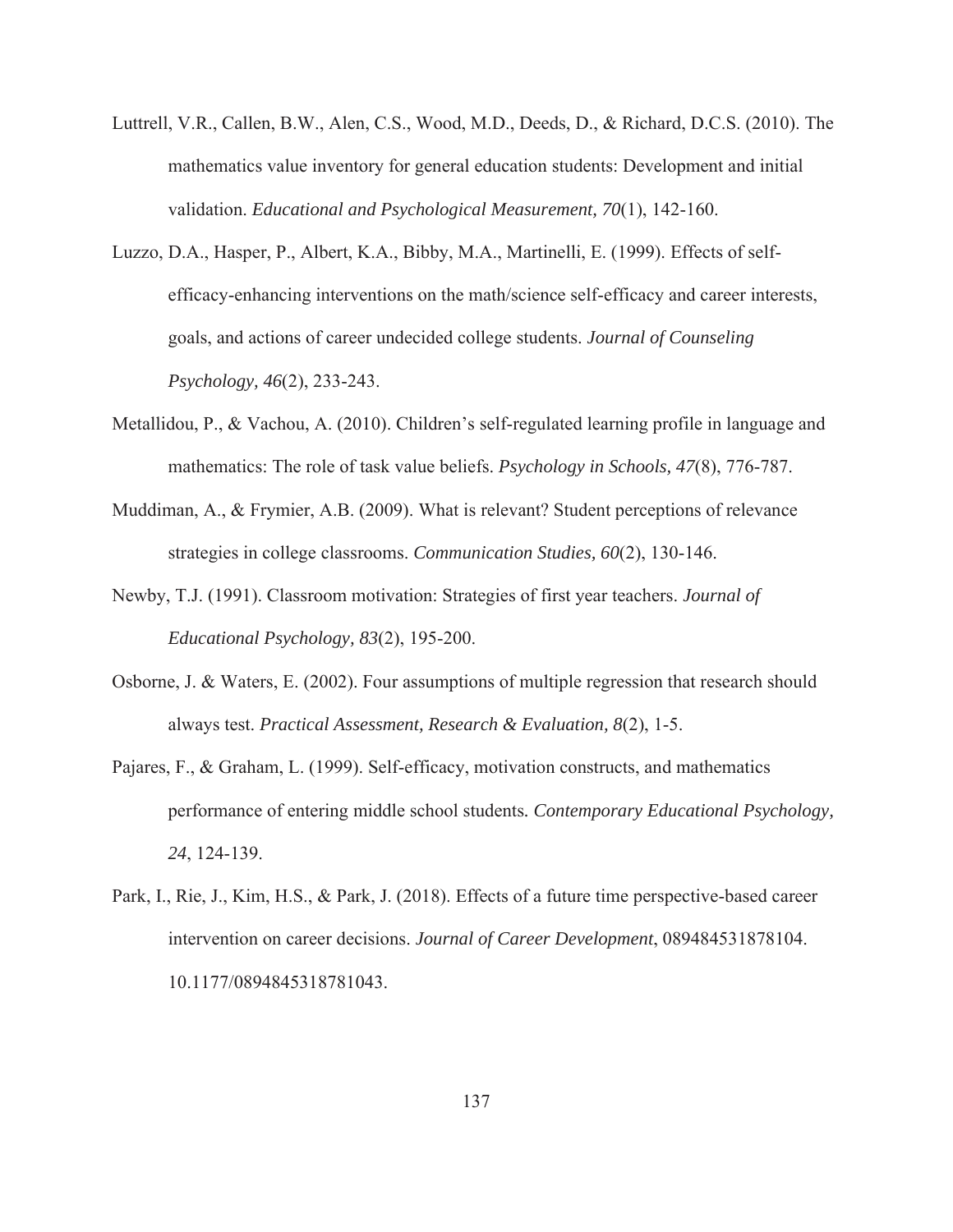- Peng, Y., Hong, E., & Mason, E. (2014). Motivational and cognitive test-taking strategies and their influence on test performance in mathematics*. Educational Research and Evaluation: An International Journal on Theory and Practice, 20*(5), 366-385.
- Perez, T., Cromley, J.G., & Kaplan, A. (2013, August 19). The role of identity development, values, and costs in college STEM retention. *Journal of Educational Psychology. Advance online publication*. doi: 10.1037/a0034027
- Pham, L.B., & Taylor, S.E. (1999). From thought to action: Effects of process- versus outcomebased mental simulations on performance. *Personality and Social Psychology Bulletin, 25*(2). 250-260.
- Pintrich, P.R. (1999). The role of motivation in promoting and sustaining self-regulated learning. *International Journal of Educational Research, 31*, 459-470.
- Pintrich, P. R. (2000). The role of goal orientation in self-regulated learning, Handbook of Selfregulation pp 451-502, San Diego California, Academic Press
- Pintrich, P.R., & DeGroot, E.V. (1991). Motivational and self-regulated learning components of classroom academic performance. *Journal of Educational Psychology, 82*(1), 33-40.
- Provasnik, S., & Planty, M. (2008). *Community Colleges: Special Supplement to The Condition of Education 2008* (NCES 2008-033). National Center for Education Statistics, Institute of Education Sciences, U.S. Department of Education. Washington D.C.
- Renninger, K.A. & Hidi. S. (2011). Revisiting the conceptualization, measurement, and generation of interest. *Educational Psychologist, 46*(3), 168-184.
- Rokeach, M. (1979). Some unresolved issues in theories of beliefs, attitudes and values. In H.E. Howe, Jr., & M.M. Page (Eds.), *Nebraska Symposium on Motivation* (Vol. 27). Lincoln: University of Nebraska Press.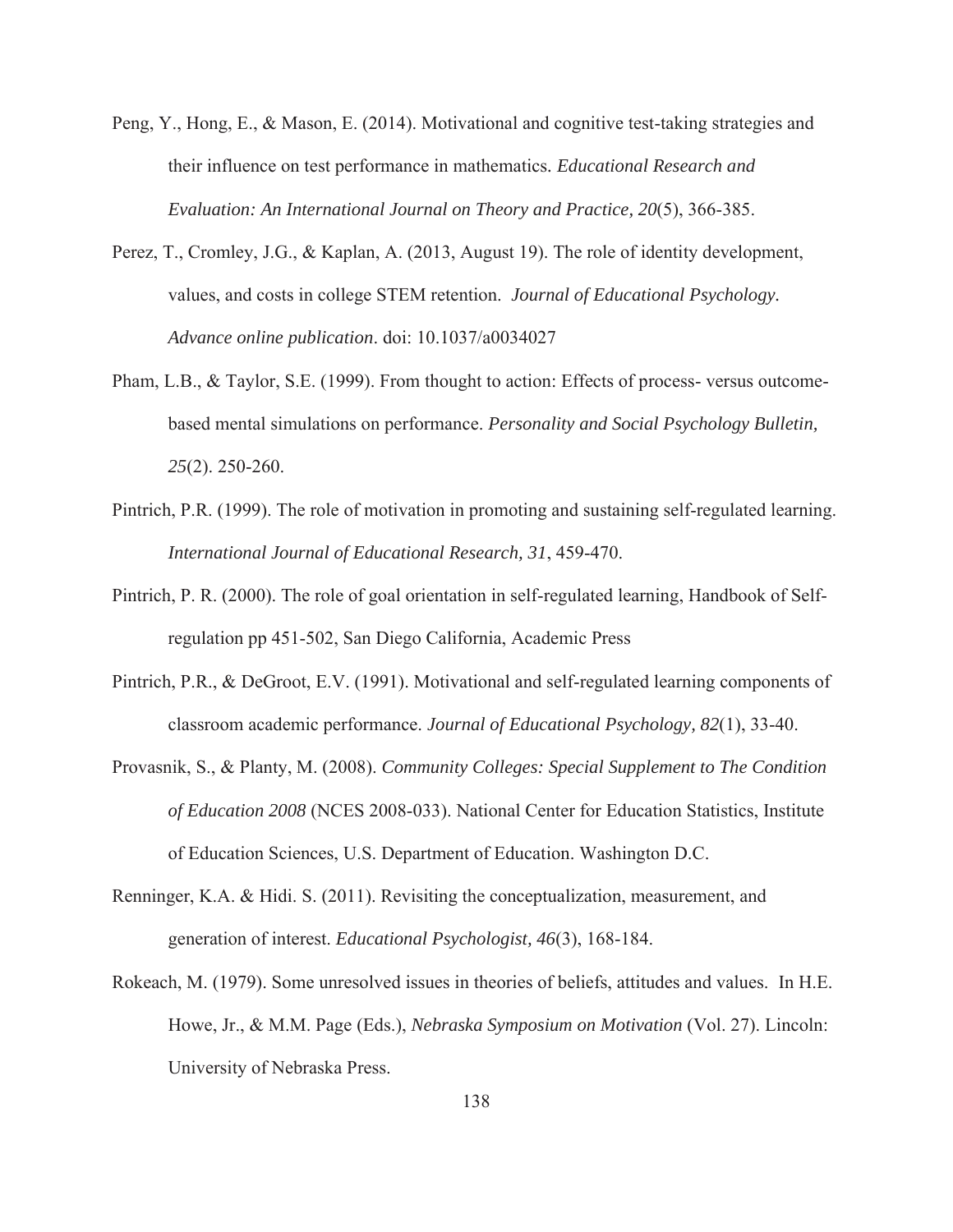- Rozek, C.S., Hyde, J.S., Svoboda, R.C., Hulleman, C.S., & Harackiewicz, J.M. (2014, June 2). Gender differences in the effects of a utility-value intervention to help parents motivate adolescents in mathematics and science*. Journal of Educational Psychology*. Advance online publication. http://dx.doi.org/10.1037/a0036981
- Ryan, R.M. & Connell, J.P. (1989). Perceived locus of causality and internalization: Examining reasons for acting in two domains. *Journal of Personality and Social Psychology*, 57, 749-761.
- Ryan, R.M., & Deci, E.L. (2000a). Intrinsic and extrinsic motivations: Classic definitions and new directions. *Contemporary Educational Psychology*, *25*, 54-67.
- Ryan. R.M., & Deci, E.L. (2000b). Self-determination theory and the facilitation of intrinsic motivation, social development, and well-being. *American Psychologist, 55*(1), 68-78.
- Ryan, R.M., & Deci, E.L. (2006). Self-regulation and the problem of human autonomy: Does psychology need choice, self-determination, and will? *Journal of Personality*, *74*, 1557- 1585.
- Schecter, O.G., Durik, A.M., Miyamoto, Y., & Harackiewicz, J.M. (2011). The role of utilityvalue in achievement behavior: The importance of culture. *Personality and Social Psychology Bulletin, 37*(3), 303-317.
- Schraw, G., & Lehman, S. (2001). Situational interest: A review of the literature and directions for future research, *Educational Psychology Review, 13*(1), 23-51.
- Schuitema, J., Peetsma, T., & van der Veen, I. (2014). Enhancing student motivation, A longitudinal intervention study based on future time perspective theory. *The Journal of Educational Research, 107*(6), 467-481.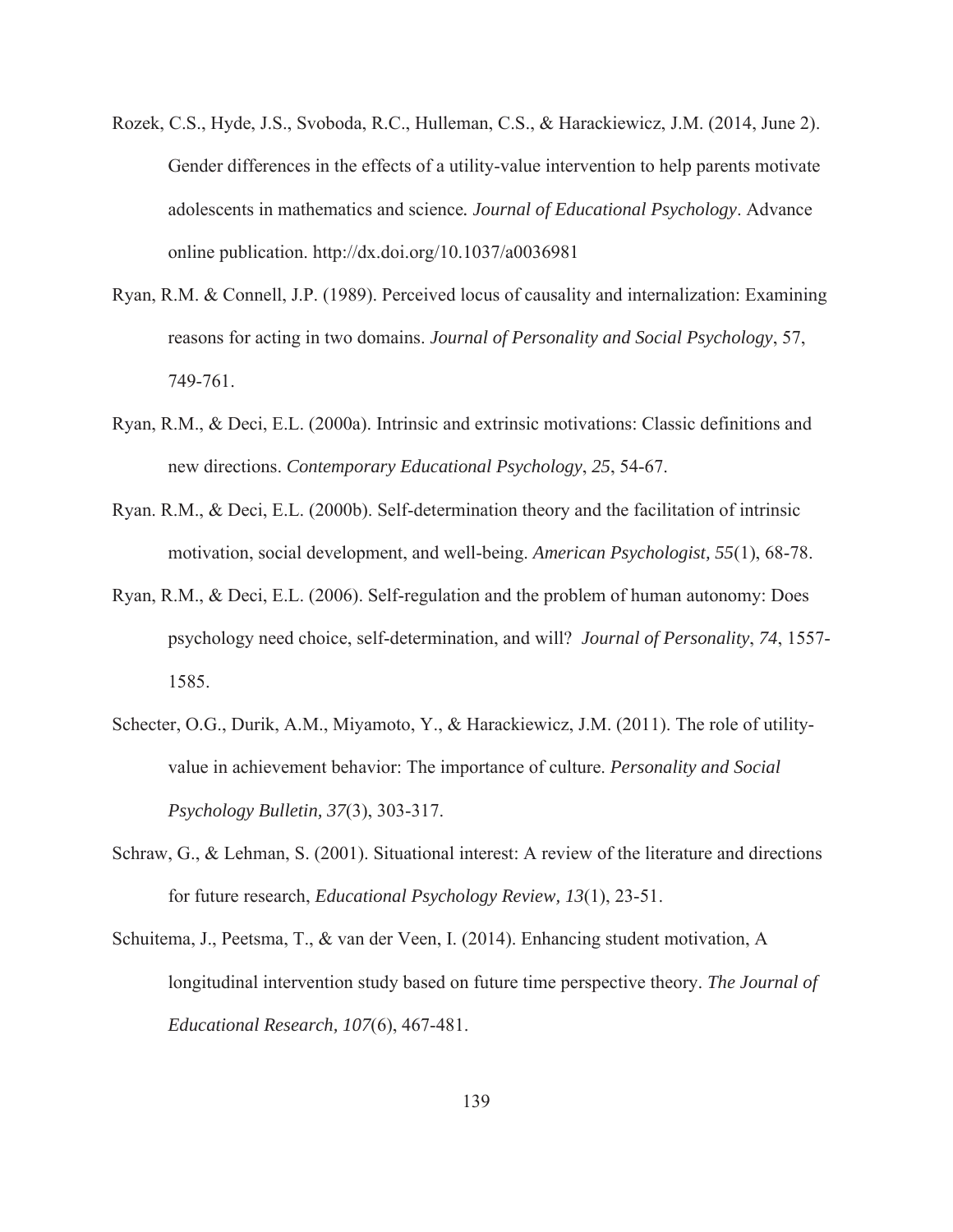- Schunk, D. H. (1991). Self-efficacy and academic motivation. *Educational Psychologist, 26*, 207-231.
- Schunk, D. H. & Zimmerman, B. J. (2006). *Competence and control beliefs: Distinguishing the means and ends*, Handbook of Educational Psychology Second Edition (Edited by Patricia A. Alexander and Philip H. Winne), Division 15 of the American Psychological Association. 245-263.
- Sedaghat, M., Abedin, Al, Hejazi, E., & Hassanabadi, H. (2011). Motivation, cognitive engagement, and academic achievement. *Procedia Social and Behavioral Sciences, 15,* 2406-2410.
- Selya, J. S. R, Dierker, L.C., Hedeker, D., & Mermelstein, R. J. (2012). Practical guide to calculating Cohen's f2, a measure of local effect size, from PROC MIXED. *Frontiers in Psychology. Quantitative Psychology and Measurement, 3*, 1-6.
- Shell, D.F., & Husman, J. (2001). The multivariate dimensionality of personal control and future time perspective beliefs in achievement and self-regulation. *Contemporary Educational Psychology, 26*, 481-506.
- Simons, J., Vansteenkiste, M., Lens, W., & Lacante, M. (2004). Placing motivation and future time perspective theory in a temporal perspective, *Educational Psychology Review, 16*(2), 121-139.
- Simpkins, S.D., Davis-Kean, P.E., & Eccles, J.S. (2006). Math and science motivation: A longitudinal examination of the links between choices and beliefs. *Developmental Psychology, 42*(1), 70-83.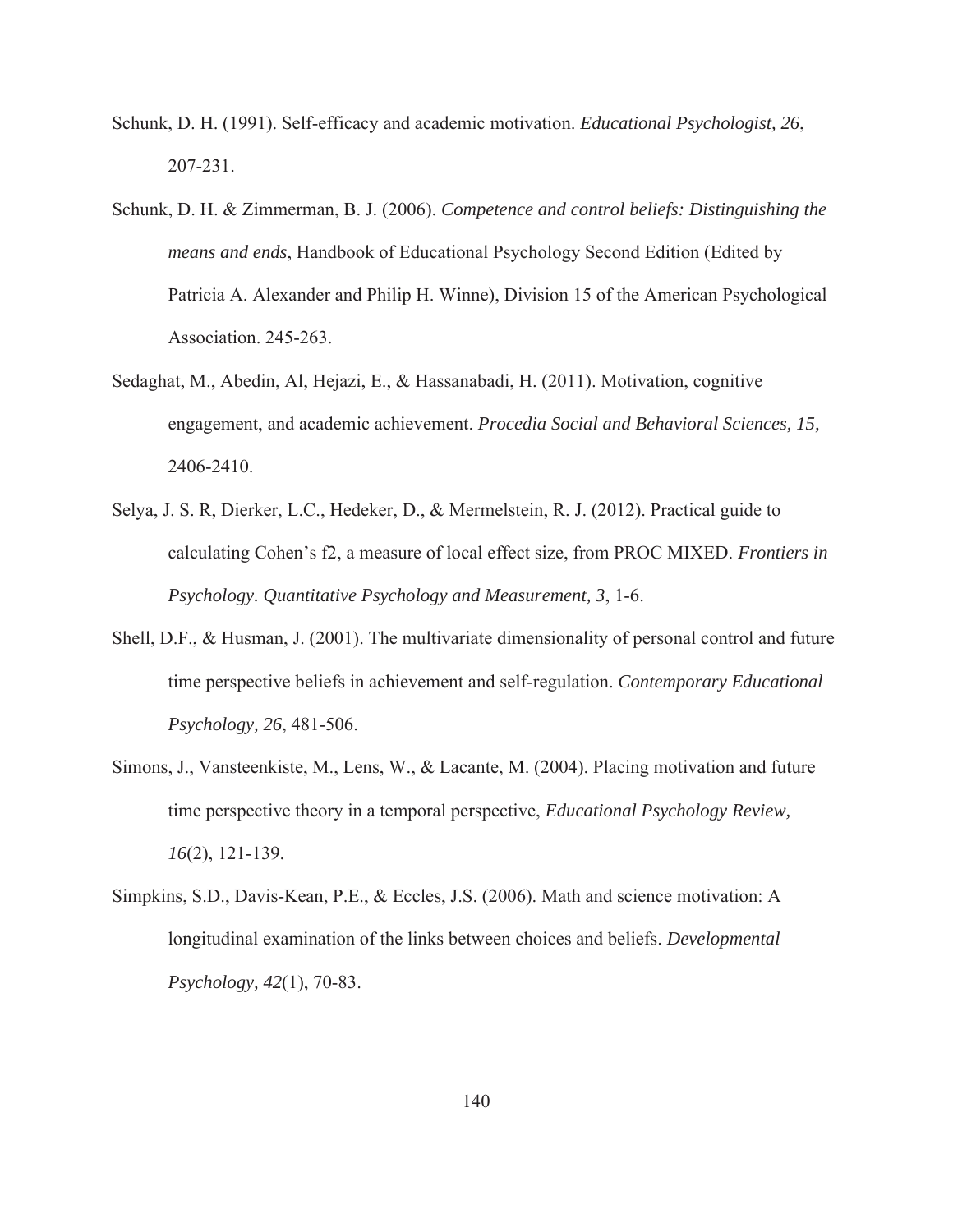- Smith, A.B., Giampietro, V., Brammer, M., Halari, R., Simmons, A., & Rubia, K. (2011). Functional development of fronto-striato-parietal networks associated with time perception. *Frontiers in Human Neuroscience, 5*(136), 1-11.
- Soenens, B., & Vansteenkiste, M. (2005). Antecedents and outcomes of self-determination in 3 life domains: The role of parents' and teachers' autonomy support. *Journal of Youth and Adolescence*, *34*, 589-604.
- Szpunar, K.K. (2010). Episodic future thought: An emerging concept. *Perspective on psychological science, 5*(2), 142-162.
- Tabachnick, B. G., & Fidell, L. S. (2007). *Using multivariate statistics* (5<sup>th</sup> ed.). Boston: Allyn and Bacon.
- Taylor, S.E., Pham, L.B., Rivking, I.D., & Amor, D.A. (1998). Harnessing the imagination: Mental simulation, self-regulation, and coping. *American Psychologist, 53*, 429-429.
- U.S. Department of Education, National Center for Education Statistics (2019a). *Undergraduate retention and graduation rates.* Retrieved from

https://nces.ed.gov/programs/coe/indicator\_cbc.asp

- U.S. Department of Education, National Center for Education Statistics (2019b). *Employment and unemployment rates by educational attainment.* Retrieved from https://nces.ed.gov/programs/coe/pdf/coe\_cbc.pdf
- Vansteenkiste, M., Lens, W., & Deci, E.L. (2006). Intrinsic versus extrinsic goal contents in selfdetermination theory: Another look at the quality of academic motivation. *Educational Psychologist*, 41, 19-31.
- Vansteenkiste, M., Simons, J., Lens, W., Sheldon, K.M., & Deci, E.L. (2004). Motivating learning, performance, and persistence: the synergistic effects of intrinsic goal contents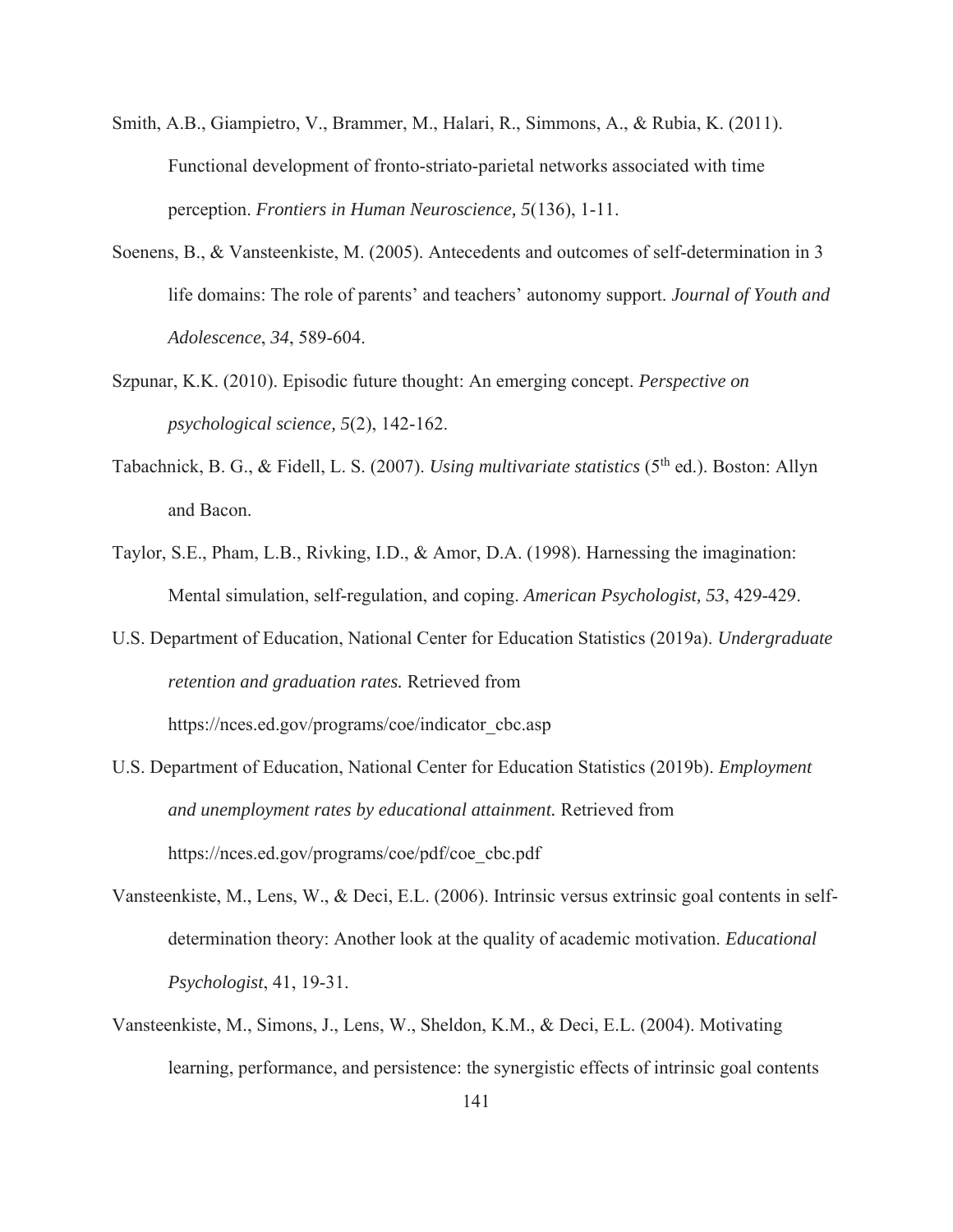and autonomy-supportive contexts. *Journal of Personality and Social Psychology, 87*(2). 246-260.

- Veenman, M.V.J. (2010). Metacognition in science education: definitions, constituents, and their intricate relation with cognition. In Zohar, A., & Dori, Y.J. (Eds). *Metacognition in science education: trends in current research.* (pp. 21-36). Dodrecht; New York: Springer.
- Wang, X. (2009). Baccalaureate attainment and college persistence of community college transfer students at four-year institutions. *Research in Higher Education, 50*, 570-588.
- Weiler, J.A., Suchan, B., Daum, I. (2010). When the future becomes the past: Differences in brain activation patterns for episodic memory and episodic future thinking. *Behavioural Brain Research, 212*, 196-203.
- Weiner, B. (1985). An attributional theory of achievement motivation and emotion, *Psychological Review, 92*(4), 548-573.
- Wigfield, A. (1994). Expectancy-value theory of achievement motivation: A developmental perspective. Educational Psychologist, 6(1), 49-78.
- Wigfield, A., & Cambria, J. (2010). Students' achievement values, goal orientations, and interest: Definitions, development, and relations to achievement outcomes. *Developmental Review, 30*, 1-35.
- Wigfield, A., & Eccles, J.S. (1992). The development of achievement task values: A theoretical analysis. *Developmental Review, 12*, 265-310.
- Wigfield, A., & Eccles, J. S. (2000). Expectancy-value theory of achievement motivation. *Contemporary Educational Psychology, 25*, 68-81.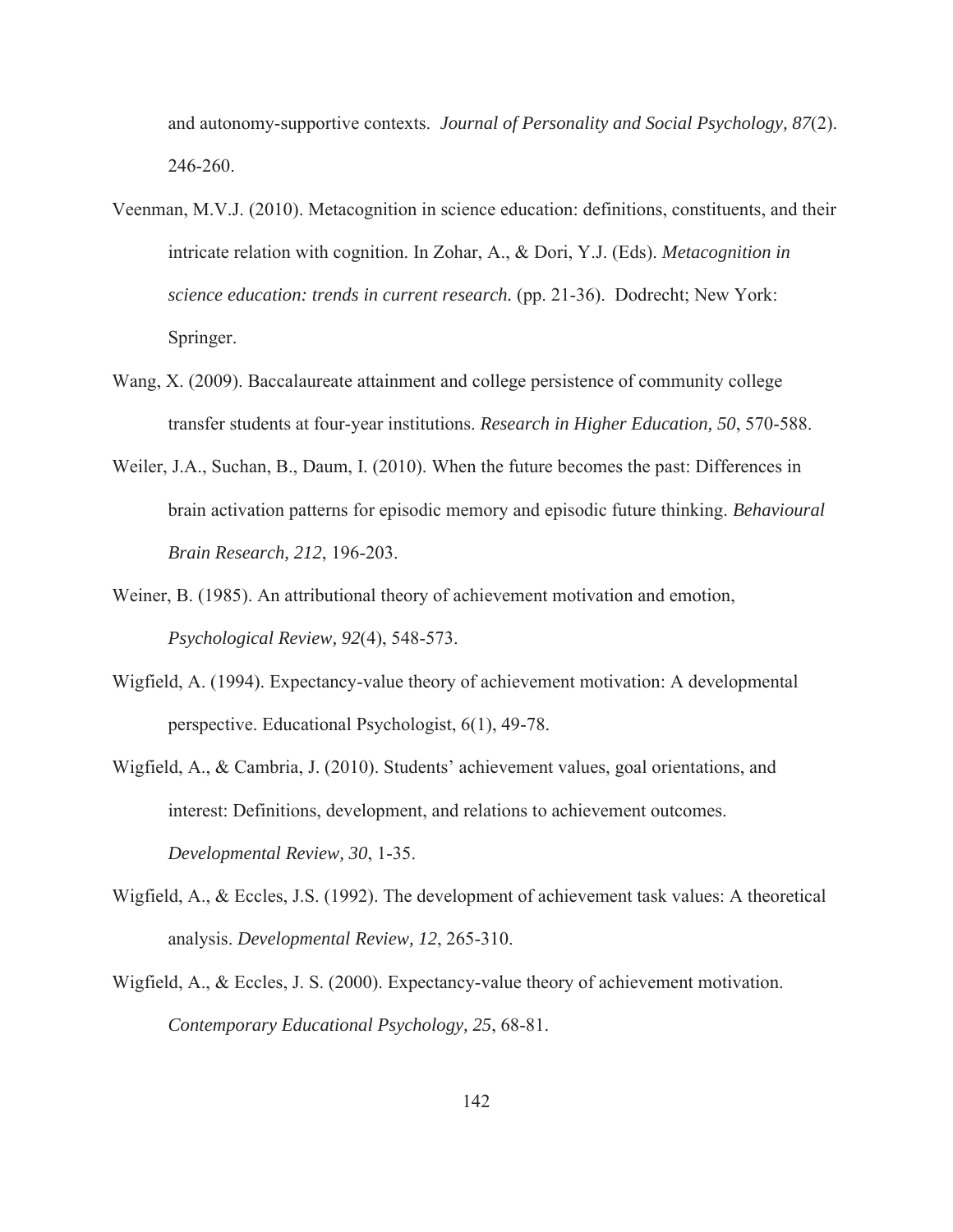- Wigfield, A., Tonks, S., & Klauda, S.L. (2009). Expectancy-value theory. In Wentzel, K.R., & Wigfield, A. (Eds.) *Handbook of motivation at school.* New York: Routledge. (pp. 55- 75).
- Winne, P. H. (2005). Key issues in modeling and applying research on self-regulated learning. *Applied Psychology: An International Review, 54* (2), 232-238.
- Wolters, C. A. (1998). Self-regulated learning and college students' regulation of motivation. *Journal of Educational Psychology, 90*(2), 224-235.
- Zimbardo, P.G., & Boyd, J. N. (1999). Putting time in perspective: A valid, reliable individual difference metric. *Journal of Personality and Social Psychology, 77*(6), 1271-1288.
- Zimbardo, P., & Boyd, J. (2008). *The time paradox. The new psychology of time that will change your life.* New York: Free Press.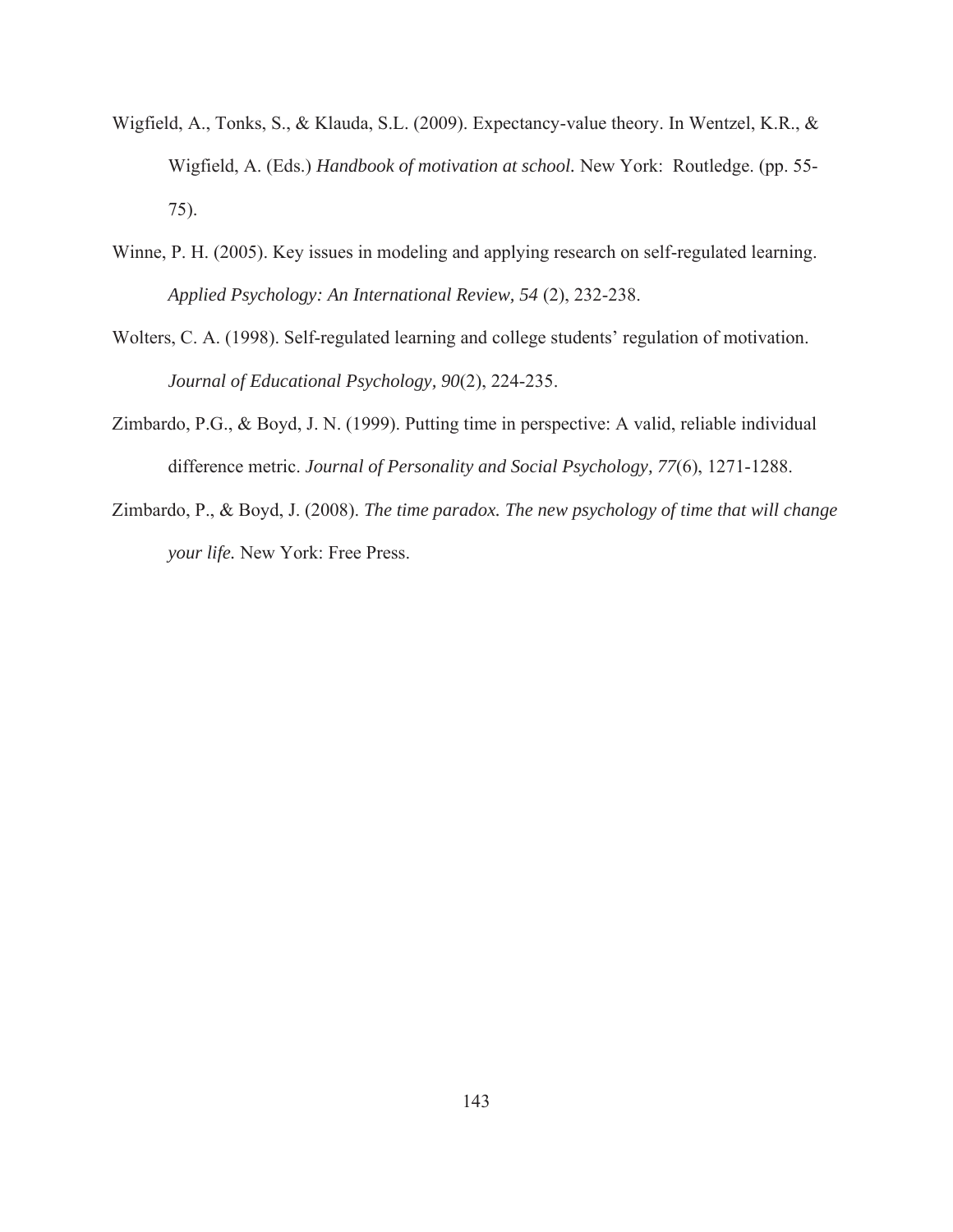### CURRICULUM VITAE

## **Elsa M. Mason, M.A.**

### **Office Address**

College of Southern Nevada 700 College Drive, Sort Code HNB240 Henderson, Nevada, 89002 Phone: (702) 651-3782 Fax: (702) 651-3789 elsa.mason@csn.edu

#### **EDUCATION:**

#### **Ph.D., Educational Psychology**

Specialization: Foundations Area of Research: Motivation, Learning, Self-Regulation, and Metacognition University of Nevada, Las Vegas Dissertation: Improving Community College Students' Interest, Utility-Value, and Performance: How Does Future Time Perspective Influence a Utility-Value Intervention? Advisor: Lisa Bendixen, Ph.D. December 2019

#### **Master of Arts, Industrial and Organizational Psychology**

California State University, Long Beach Thesis: Effect of Organizational Image and Applicant Experience on Job Pursuit Intentions Advisor: David Whitney, Ph.D. August 1998

#### **Bachelor of Arts, Psychology**

California State University, Long Beach Honors: Cum Laude, Golden Key National Honor Society December 1995

#### **Associate of Arts, Psychology**

Santa Ana College, Santa Ana, CA December 1994

### **ACADEMIC EMPLOYMENT:**

#### COLLEGE OF SOUTHERN NEVADA

 Psychology Professor, Tenured (2015-present) Psychology Instructor, Tenure-Track (2011-2015)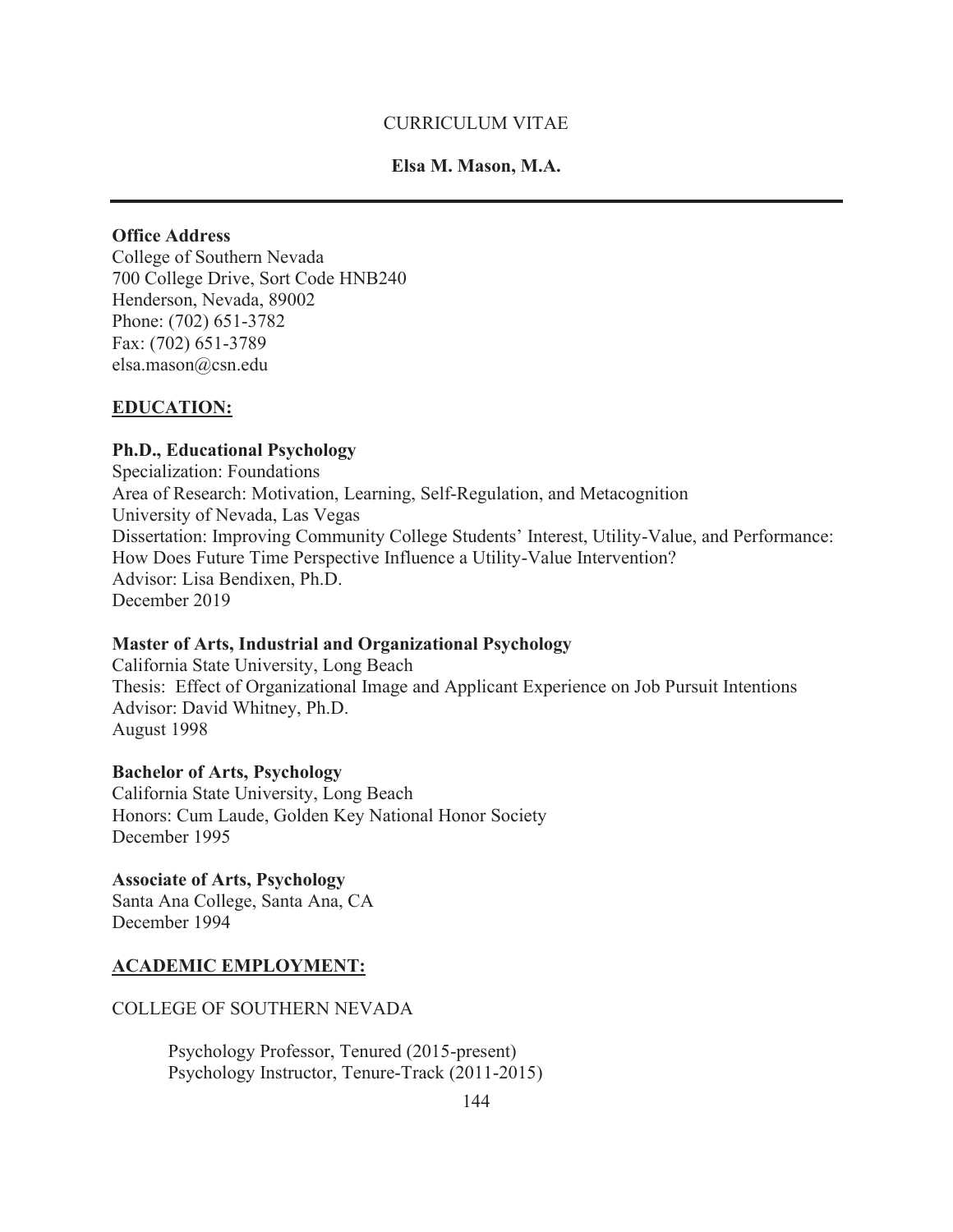Psychology Instructor, Part-Time (2006-2011)

### SANTIAGO CANYON COLLEGE, Orange, California

Business Skills and Computer Applications Instructor, 2000-2005

#### **COURSES TAUGHT:**

#### COLLEGE OF SOUTHERN NEVADA

Psy 101 - Introduction to Psychology Psy 240 - Research Methods Psy 102 – Psychology of Personal and Social Adjustment Psy 208 – Psychology of Human Relations Psy 207 – Psychology and the Family Psy 233 – Child Psychology Psy 224 - Introduction to Latino Psychology Psy 298 – Capstone in Psychology

Student Success Workshops/Presentations Science Study Skills Test Taking Skills Math Success Strategies New Student Orientation Center for Academic and Professional Excellence Winning Strategies for Administrative Assistants Retention Strategies for Faculty

### CITY OF HENDERSON, PARKS AND RECREATION, 2005-2006

Beginning Adult Conversational Spanish Preschool Spanish Introduction to Keyboarding and Windows Beginning Microsoft Word

## WORKPLACE ESL SOLUTIONS, 2005

East Las Vegas Community Development Corporation Computer Literacy for Adults

CSN COMMUNITY SERVICES, 2005 Preschool Spanish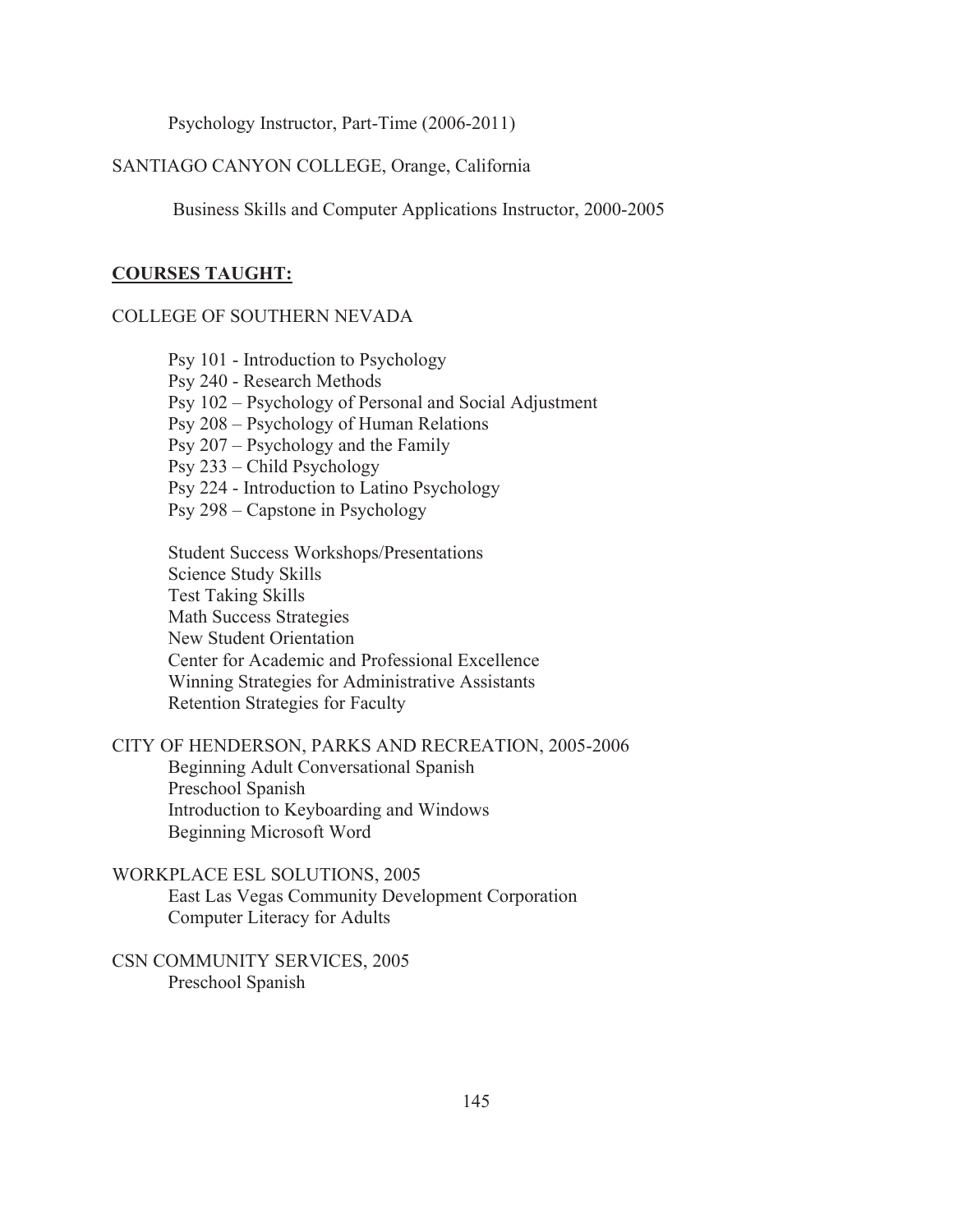SANTIAGO CANYON COLLEGE – Adult Education, 2000-2005 Keyboarding and Basic Windows Navigating the Internet Electronic Presentations FileMaker Pro Introduction to Windows Beginning Microsoft Word

## **ACADEMIC SERVICE:**

COLLEGE OF SOUTHERN NEVADA Psychology Club Advisor, 2017-present Academic Standards, Member, 2007-2011, 2017-present Psychology Assessment Committee, 2014-present Capstone Co-Coordinator, 2013-present Intercollegiate Athletic Committee, 2011-2018 Psychology Textbook Membership Guidelines Committee, 2012, 2017 Salary and Benefits Committee, Member, 2011-2013 Tutorial Services Advisory Committee, 2014 Search Committees Psychology Professor, 2017 - Member Philosophy Professor. 2017 - Member Director of Community Engagement Services, 2012 – Member Director of College Library Services, 2013 – Chair Coordinator- Disability Resource Services, 2013 – Chair Athletic Director, 2013– Member Director of Advising and Coaching Services, 2013 - Member Psychology Curriculum Review Committee, 2012-2014 Latino Alliance Committee, Member, 2006-2014 Secretary, 2006-2008 Treasurer, 2010 Academic Faculty Liaison, 2011-2013 UNLV – Office of Student Conduct – Hearing Board Member, 2011-2014

# **NATIONAL CONFERENCE PRESENTATIONS:**

- Mason, E., Hong, E., Bennett, L. (2016). Community College Students Metacognitive Strategy Use During Learning a Neuroscience Lesson, *Paper Presented at the American Psychological Association Conference, August 2016 in Denver, Colorado*.
- Mason, E., & Hong, E. (2014). Effects of Metacognitive Intervention on State and Trait Metacognitive Strategy Use and Test Performance, *Paper presented at the American Education Research Association Conference, April 2014 in San Francisco, California.*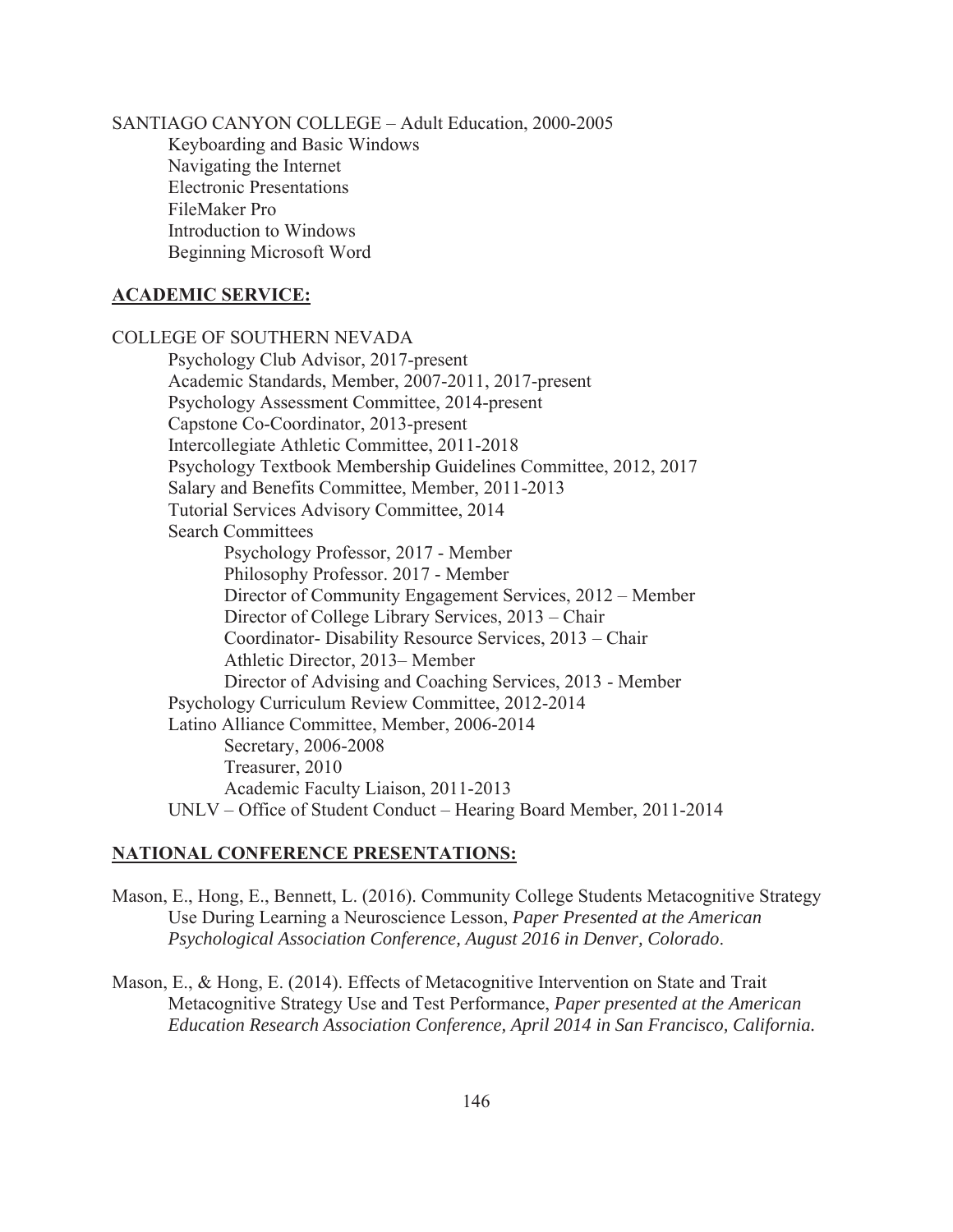- Hong, E., Mason, E., Peng, Y., & Lee, N. (2013). Effect of Homework Motivation on Homework Achievement in Two Subject Domains: Worry as a Mediating Variable. *Poster presented at the American Education Research Association Conference, April 2013, in Philadelphia, Pennsylvania.*
- Peng, Y., Hong, E., & Mason, E. (2012). Motivational and cognitive test-taking strategies and their influence on test performance in mathematics. *Paper presented at the American Psychological Association Conference, August 2012 in Orlando, Florida.*

#### **PROFESSIONAL AFILIATIONS:**

Society for the Teaching of Psychology American Psychological Science

### **COLLEGE OF SOUTHERN NEVADA PRESENTATIONS:**

- Mason, E., Hong, E., Bennett, L. (2016). Community College Students Metacognitive Strategy Use During Learning a Neuroscience Lesson, *Poster Presented at CSN Convocation, January 2019*.
- Mason, E. (2014). What colors our lenses? Exploring Latino Ethnic Identity and Acculturation. *Presentation for CAPE and the Office of Community Relations, Diversity, and Multicultural Affairs for CSN Diversity Day, September 26, College of Southern Nevada*.
- Mason, E. (2013). Latino Student Camp: Welcome to the School of Educational, Behavioral, and Social Sciences. *Presentation for the Office of Diversity Initiatives, Latino Student Camp, October 2013, College of Southern Nevada.*
- Mason, E., Gannon, L., Chesser, P., Morse, M., Harris, G., Garritano, N., & Jimenes, Y. (2011). Helping student-athletes succeed in the classroom. *Presentation for CAPE Convocation, August 2011, College of Southern Nevada.*
- Mason, E., Guzman, S., & Llamas, L., (2012). Efforts to promote a community and support network for Latino/Hispanic students, staff, and faculty at CSN. *Presentation by CSN Latino Alliance Board Members for CAPE Convocation, August 2012, College of Southern Nevada.*

#### **PUBLICATIONS:**

- Hong, E., Mason, E., Peng, Y., & Lee, N. (2015). Effects of homework motivation and worry anxiety on homework achievement in mathematics and English. *Educational Research and Evaluation, 21*(7-8), 491-514.
- Peng, Y., Hong, E., & Mason, E. (2014). Motivational and cognitive test-taking strategies and their influence on test performance in mathematics. *Educational Research and*  Evaluation, 20(5), 366-385.